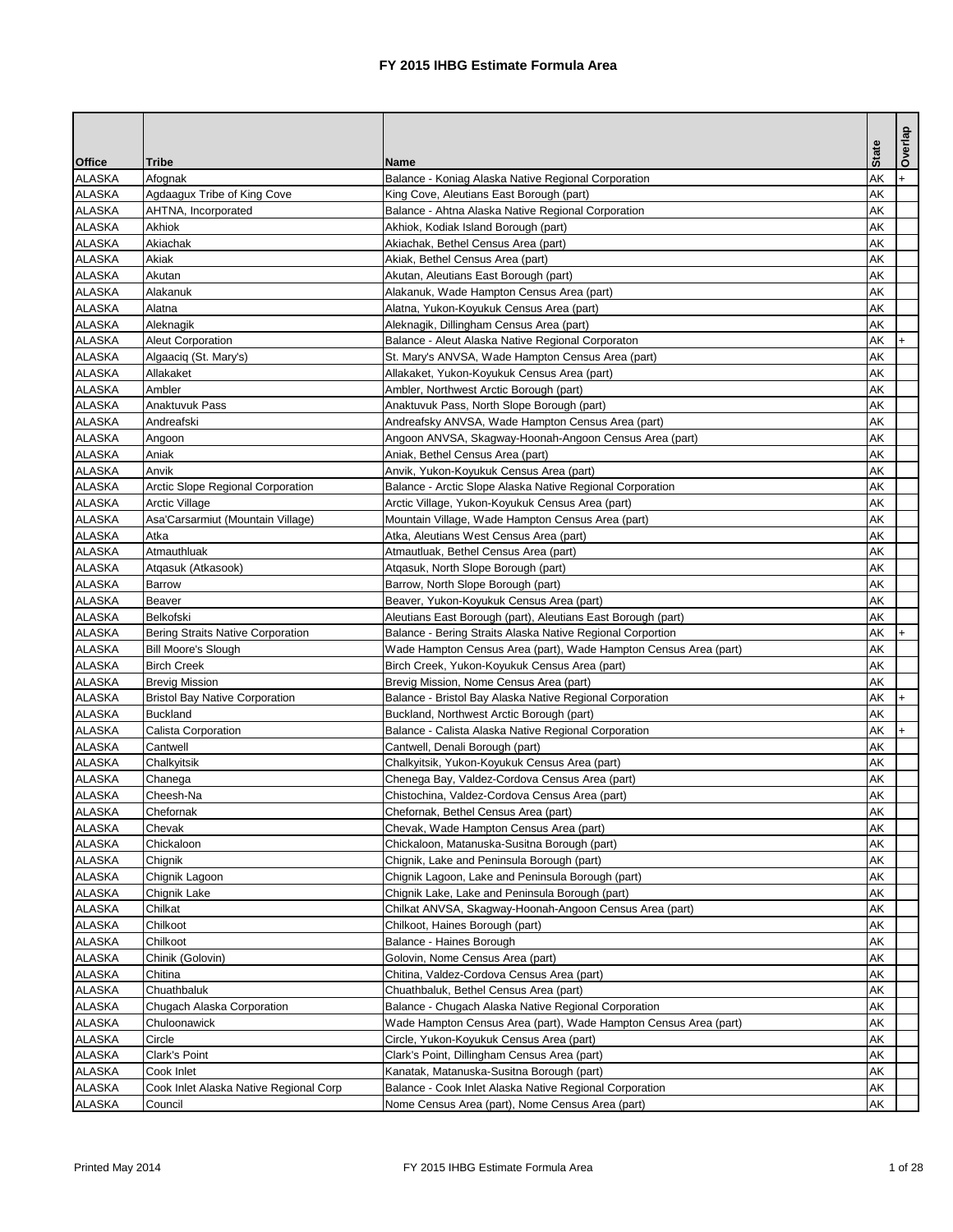|               |                            |                                                                  |              | Overlap |
|---------------|----------------------------|------------------------------------------------------------------|--------------|---------|
| <b>Office</b> | <b>Tribe</b>               | <b>Name</b>                                                      | <b>State</b> |         |
| <b>ALASKA</b> | Craig                      | Craig ANVSA, Prince of Wales-Outer Ketchikan Census Area         | AK           |         |
| <b>ALASKA</b> | <b>Crooked Creek</b>       | Crooked Creek, Bethel Census Area (part)                         | AK           |         |
| <b>ALASKA</b> | Curyung (Dillingham)       | Dillingham, Dillingham Census Area (part)                        | AK           |         |
| <b>ALASKA</b> | Deering                    | Deering, Northwest Arctic Borough (part)                         | AK           |         |
| <b>ALASKA</b> | Diomede (Inalik)           | Inalik, Nome Census Area (part)                                  | AK           |         |
| <b>ALASKA</b> | Dot Lake                   | Dot Lake, Southeast Fairbanks Census Area (part)                 | AK           |         |
| <b>ALASKA</b> | Douglas                    | Douglas City, Douglas Island Census Area                         | AK           |         |
| <b>ALASKA</b> | Doyon, Ltd.                | Balance - Doyon Alaska Native Regional Corporation               | AK           |         |
| <b>ALASKA</b> | Eagle                      | Eagle, Southeast Fairbanks Census Area (part)                    | AK           |         |
| <b>ALASKA</b> | Eek                        | Eek, Bethel Census Area (part)                                   | AK           |         |
| <b>ALASKA</b> | Egegik                     | Egegik, Lake and Peninsula Borough (part)                        | AK           |         |
| <b>ALASKA</b> | Eklutna                    | Eklutna, Anchorage Municipality (part)                           | AK           |         |
| <b>ALASKA</b> | <b>Ekuk</b>                | Dillingham Census Area (part), Dillingham Census Area (part)     | AK           |         |
| <b>ALASKA</b> | Ekwok                      | Ekwok, Dillingham Census Area (part)                             | AK           |         |
| <b>ALASKA</b> | <b>Elim</b>                | Balance - Nome Census Area                                       | AK           |         |
| <b>ALASKA</b> | Emmonak                    | Emmonak, Wade Hampton Census Area (part)                         | AK           |         |
| <b>ALASKA</b> | Evansville (Bettles Field) | Evansville, Yukon-Koyukuk Census Area (part)                     | AK           |         |
| <b>ALASKA</b> | Eyak                       | City of Cordova, City of Cordova                                 | AK           |         |
| <b>ALASKA</b> | Eyak                       | Eyak ANVSA, Valdez-Cordova Census Area (part)                    | AK           |         |
| <b>ALASKA</b> | <b>False Pass</b>          | False Pass, Aleutians East Borough (part)                        | AK           |         |
| <b>ALASKA</b> | Fort Yukon                 | Fort Yukon, Yukon-Koyukuk Census Area (part)                     | AK           |         |
| <b>ALASKA</b> | Gakona                     | Gakona ANVSA, Valdez-Cordova Census Area (part)                  | AK           |         |
| <b>ALASKA</b> | Galena (Louden Village)    | Galena, Yukon-Koyukuk Census Area (part)                         | AK           |         |
| <b>ALASKA</b> | Gambell                    | Gambell, Nome Census Area (part)                                 | AK           |         |
| <b>ALASKA</b> | Georgetown                 | Georgetown, Bethel Census Area (part)                            | AK           |         |
| <b>ALASKA</b> | Goodnews Bay               | Goodnews Bay, Bethel Census Area (part)                          | AK           |         |
| <b>ALASKA</b> | Grayling                   | Grayling, Yukon-Koyukuk Census Area (part)                       | AK           |         |
| ALASKA        | Gulkana                    | Gulkana, Valdez-Cordova Census Area (part)                       | AK           |         |
| <b>ALASKA</b> | Hamilton                   | Wade Hampton Census Area (part), Wade Hampton Census Area (part) | AK           |         |
| <b>ALASKA</b> | <b>Healy Lake</b>          | Healy Lake, Southeast Fairbanks Census Area (part)               | AK           |         |
| <b>ALASKA</b> | <b>Holy Cross</b>          | Holy Cross, Yukon-Koyukuk Census Area (part)                     | AK           |         |
| <b>ALASKA</b> | Hoonah                     | Hoonah, Skagway-Hoonah-Angoon Census Area (part)                 | AK           |         |
| <b>ALASKA</b> | Hooper Bay                 | Hooper Bay, Wade Hampton Census Area (part)                      | AK           |         |
| <b>ALASKA</b> | Hughes                     | Hughes, Yukon-Koyukuk Census Area (part)                         | AK           |         |
| <b>ALASKA</b> | Huslia                     | Huslia, Yukon-Koyukuk Census Area (part)                         | AK           |         |
| <b>ALASKA</b> | Hydaburg                   | Hydaburg, Prince of Wales-Outer Ketchikan Census Area            | AK           |         |
| <b>ALASKA</b> | Igiugig                    | Igiugig, Lake and Peninsula Borough (part)                       | AK           |         |
| <b>ALASKA</b> | Iliamna                    | Iliamna, Lake and Peninsula Borough (part)                       | AK           |         |
| <b>ALASKA</b> | lqurmuit                   | Russian Mission, Wade Hampton Census Area (part)                 | AK           |         |
| <b>ALASKA</b> | Ivanof Bay                 | Ivanof Bay, Lake and Peninsula Borough (part)                    | AK           |         |
| <b>ALASKA</b> | Kaguyak                    | Balance - Koniag Alaska Native Regional Corporation              | AK           |         |
| <b>ALASKA</b> | Kake                       | Kake ANVSA, Wrangell-Petersburg Census Area (part)               | AK           |         |
| <b>ALASKA</b> | Kaktovik                   | Kaktovik, North Slope Borough (part)                             | AK           |         |
| <b>ALASKA</b> | Kalskag                    | Kalskag, Bethel Census Area (part)                               | AK           |         |
| <b>ALASKA</b> | Kaltag                     | Kaltag, Yukon-Koyukuk Census Area (part)                         | AK           |         |
| <b>ALASKA</b> | Kanatak                    | Minimum Needs                                                    | AK           |         |
| <b>ALASKA</b> | Karluk                     | Karluk, Kodiak Island Borough (part)                             | AK           |         |
| <b>ALASKA</b> | Kasigluk                   | Kasigluk, Bethel Census Area (part)                              | AK           |         |
| <b>ALASKA</b> | Kassan                     | Kasaan ANVSA, Prince of Wales-Outer Ketchikan Census Area        | AK           |         |
| <b>ALASKA</b> | Kenaitze                   | Kenaitze, Kenai Peninsula Borough (part)                         | AK           |         |
| <b>ALASKA</b> | Ketchikan                  | Balance - Ketchikan Gateway Borough                              | AK           |         |
| <b>ALASKA</b> | Kiana                      | Kiana, Northwest Arctic Borough (part)                           | AK           |         |
| <b>ALASKA</b> | King Island                | Balance - Nome Census Area                                       | AK           |         |
| <b>ALASKA</b> | King Salmon                | Balance - Bristol Bay Alaska Native Regional Corporation         | AK           |         |
| <b>ALASKA</b> | Kipnuk                     | Kipnuk, Bethel Census Area (part)                                | AK           |         |
| <b>ALASKA</b> | Kivalina                   | Kivalina, Northwest Arctic Borough (part)                        | AK           |         |
| <b>ALASKA</b> | Klawock                    | Klawock ANVSA, Prince of Wales-Outer Ketchikan Census Area       | AK           |         |
| <b>ALASKA</b> | Kluti Kaah (Copper Center) | Copper Center, Valdez-Cordova Census Area (part)                 | AK           |         |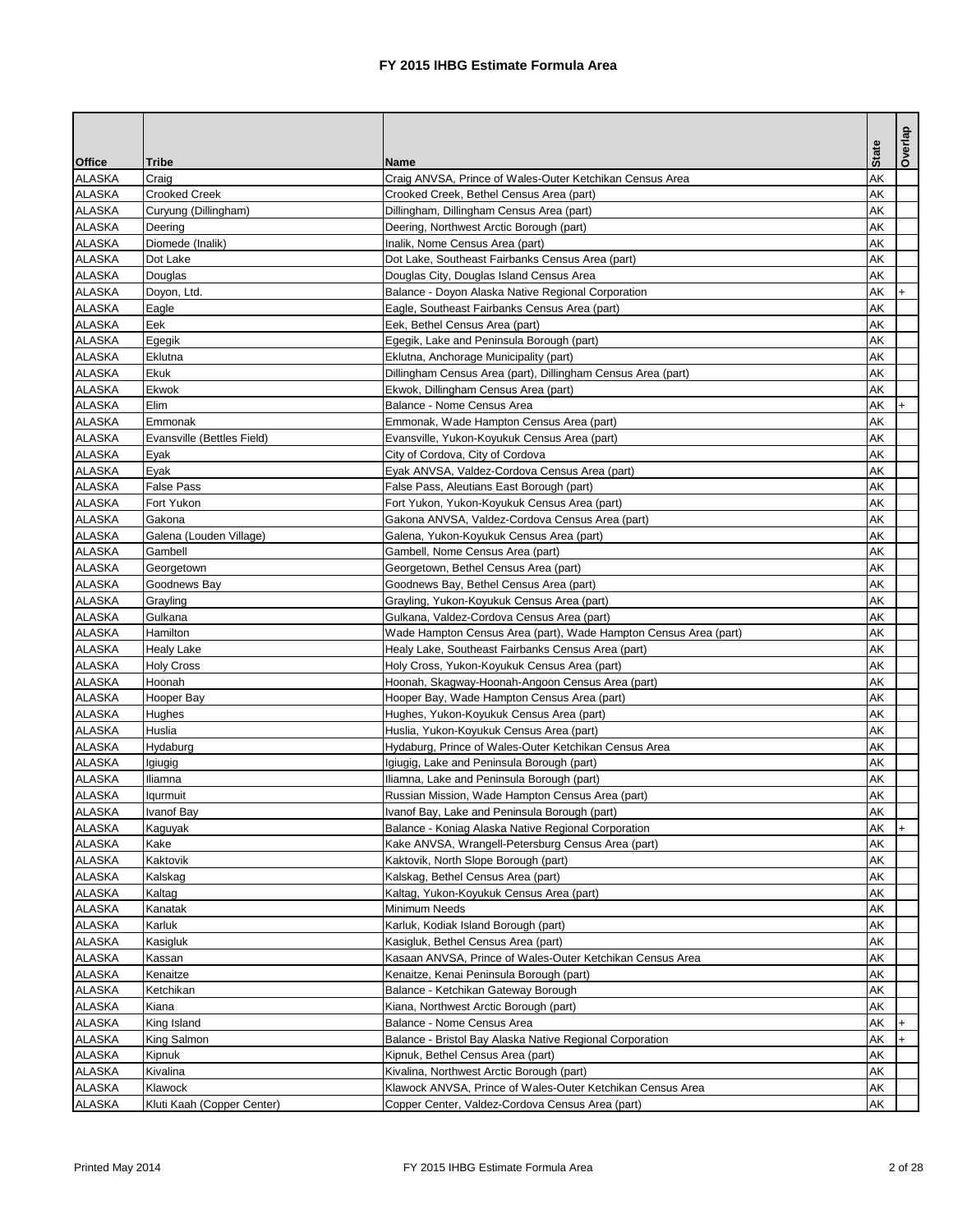|               |                              |                                                                     |              | Overlap |
|---------------|------------------------------|---------------------------------------------------------------------|--------------|---------|
| <b>Office</b> | <b>Tribe</b>                 | <b>Name</b>                                                         | <b>State</b> |         |
| <b>ALASKA</b> | Knik                         | Knik ANVSA, Matanuska-Susitna Borough (part)                        | AK           |         |
| <b>ALASKA</b> | Kobuk                        | Kobuk, Northwest Arctic Borough (part)                              | AK           |         |
| <b>ALASKA</b> | Kokhanok                     | Kokhanok, Lake and Peninsula Borough (part)                         | AK           |         |
| <b>ALASKA</b> | Kongiganak                   | Kongiganak, Bethel Census Area (part)                               | AK           |         |
| <b>ALASKA</b> | Koniag, Incorporated         | Balance - Koniag Alaska Native Regional Corporation                 | AK           | $+$     |
| <b>ALASKA</b> | Kotlik                       | Kotlik, Wade Hampton Census Area (part)                             | AK           |         |
| <b>ALASKA</b> | Kotzebue                     | Kotzebue, Northwest Arctic Borough (part)                           | AK           |         |
| <b>ALASKA</b> | Koyuk                        | Koyuk, Nome Census Area (part)                                      | AK           |         |
| <b>ALASKA</b> | Koyukuk                      | Koyukuk, Yukon-Koyukuk Census Area (part)                           | AK           |         |
| <b>ALASKA</b> | <b>Kwethluk</b>              | Kwethluk, Bethel Census Area (part)                                 | AK           |         |
| <b>ALASKA</b> | Kwigillingok                 | Kwigillingok, Bethel Census Area (part)                             | AK           |         |
| <b>ALASKA</b> | Kwinhagak (Quinhagak)        | Kwinhagak, Bethel Census Area (part)                                | AK           |         |
| <b>ALASKA</b> | Larsen Bay                   | Larsen Bay, Kodiak Island Borough (part)                            | AK           |         |
| <b>ALASKA</b> | Lesnoi (Woody Island)        | Balance - Koniag Alaska Native Regional Corporation                 | AK           |         |
| <b>ALASKA</b> | Levelock                     | Levelock, Lake and Peninsula Borough (part)                         | AK           |         |
| <b>ALASKA</b> | Lime Village                 | Bethel Census Area (part), Bethel Census Area (part)                | AK           |         |
| <b>ALASKA</b> | Lower.Kalskag                | Lower Kalskag, Bethel Census Area (part)                            | AK           |         |
| <b>ALASKA</b> | <b>Manley Hot Springs</b>    | Manley Hot Springs, Yukon-Koyukuk Census Area (part)                | AK           |         |
| <b>ALASKA</b> | Manokotak                    | Manokotak, Dillingham Census Area (part)                            | AK           |         |
| <b>ALASKA</b> | Marshall                     | Marshall, Wade Hampton Census Area (part)                           | AK           |         |
| <b>ALASKA</b> | Mary's Igloo                 | Nome Census Area (part), Nome Census Area (part)                    | AK           |         |
| <b>ALASKA</b> | <b>McGrath</b>               | McGrath, Yukon-Koyukuk Census Area (part)                           | AK           |         |
| <b>ALASKA</b> | Mekoryuk                     | Mekoryuk, Bethel Census Area (part)                                 | AK           |         |
| <b>ALASKA</b> | Mentasta                     | Mentasta Lake, Valdez-Cordova Census Area (part)                    | AK           |         |
| <b>ALASKA</b> | Metlakatla (Annette Island)  | Annette Island Reserve, Ketchikan Gateway Borough (part)            | AK           |         |
| <b>ALASKA</b> | Metlakatla (Annette Island)  | Annette Island Reserve, Prince of Wales-Outer Ketchikan Census Area | AK           |         |
| <b>ALASKA</b> | Minto                        | Minto, Yukon-Koyukuk Census Area (part)                             | AK           |         |
| ALASKA        | Naknek                       | Naknek, Bristol Bay Borough (part)                                  | AK           |         |
| <b>ALASKA</b> | <b>NANA Corporation</b>      | Balance - NANA Alaska Native Regional Corporation                   | AK           |         |
| <b>ALASKA</b> | Nanwelek (English Bay)       | Nanwalek, Kenai Peninsula Borough (part)                            | AK           |         |
| <b>ALASKA</b> | Napaimute                    | Bethel Census Area (part), Bethel Census Area (part)                | AK           |         |
| <b>ALASKA</b> | Napakiak                     | Napakiak, Bethel Census Area (part)                                 | AK           |         |
| <b>ALASKA</b> | Napaskiak                    | Napaskiak, Bethel Census Area (part)                                | AK           |         |
| <b>ALASKA</b> | Nelson Lagoon                | Nelson Lagoon, Aleutians East Borough (part)                        | AK           |         |
| <b>ALASKA</b> | Nenana                       | Nenana, Yukon-Koyukuk Census Area (part)                            | AK           |         |
| <b>ALASKA</b> | New Koliganek                | New Koliganek, Dillingham Census Area (part)                        | AK           |         |
| <b>ALASKA</b> | New Stuyahok                 | New Stuyahok, Dillingham Census Area (part)                         | AK           |         |
| <b>ALASKA</b> | Newhalen                     | Newhalen, Lake and Peninsula Borough (part)                         | AK           |         |
| <b>ALASKA</b> | Newtok                       | Newtok, Bethel Census Area (part)                                   | AK           |         |
| <b>ALASKA</b> | Nightmute                    | Nightmute, Bethel Census Area (part)                                | AK           |         |
| <b>ALASKA</b> | Nikolai                      | Nikolai, Yukon-Koyukuk Census Area (part)                           | AK           |         |
| <b>ALASKA</b> | Nikolski                     | Nikolski, Aleutians West Census Area (part)                         | AK           |         |
| <b>ALASKA</b> | <b>Ninilchik</b>             | Ninilchik, Kenai Peninsula Borough (part)                           | AK           |         |
| <b>ALASKA</b> | Noatak                       | Noatak, Northwest Arctic Borough (part)                             | AK           |         |
| <b>ALASKA</b> | Nome                         | Balance - Nome Census Area                                          | AK           |         |
| <b>ALASKA</b> | Nondalton                    | Nondalton, Lake and Peninsula Borough (part)                        | AK           |         |
| <b>ALASKA</b> | Noorvik                      | Noorvik, Northwest Arctic Borough (part)                            | AK           |         |
| <b>ALASKA</b> | Northway                     | Balance - Doyon Alaska Native Regional Corporation                  | AK           |         |
| <b>ALASKA</b> | Northway                     | Northway, Southeast Fairbanks Census Area (part)                    | AK           |         |
| <b>ALASKA</b> | Nuigsut                      | Nuiqsut, North Slope Borough (part)                                 | AK           |         |
| <b>ALASKA</b> | Nulato                       | Nulato, Yukon-Koyukuk Census Area (part)                            | AK           |         |
| <b>ALASKA</b> | Nunakauyarmiut (Toksook Bay) | Toksook Bay, Bethel Census Area (part)                              | AK           |         |
| <b>ALASKA</b> | Nunam Iqua (Sheldon's Point) | Nunam Iqua, Wade Hampton Census Area (part)                         | AK           |         |
| <b>ALASKA</b> | Nunapitchuk                  | Nunapitchuk, Bethel Census Area (part)                              | AK           |         |
| <b>ALASKA</b> | Ohogamiut                    | Wade Hampton Census Area (part), Wade Hampton Census Area (part)    | AK           |         |
| <b>ALASKA</b> | Old Harbor                   | Old Harbor, Kodiak Island Borough (part)                            | AK           |         |
| <b>ALASKA</b> | Orutsararmuit (Bethel)       | Bethel, Bethel Census Area (part)                                   | AK           |         |
| <b>ALASKA</b> | Oscarville                   | Oscarville, Bethel Census Area (part)                               | AK           |         |
|               |                              |                                                                     |              |         |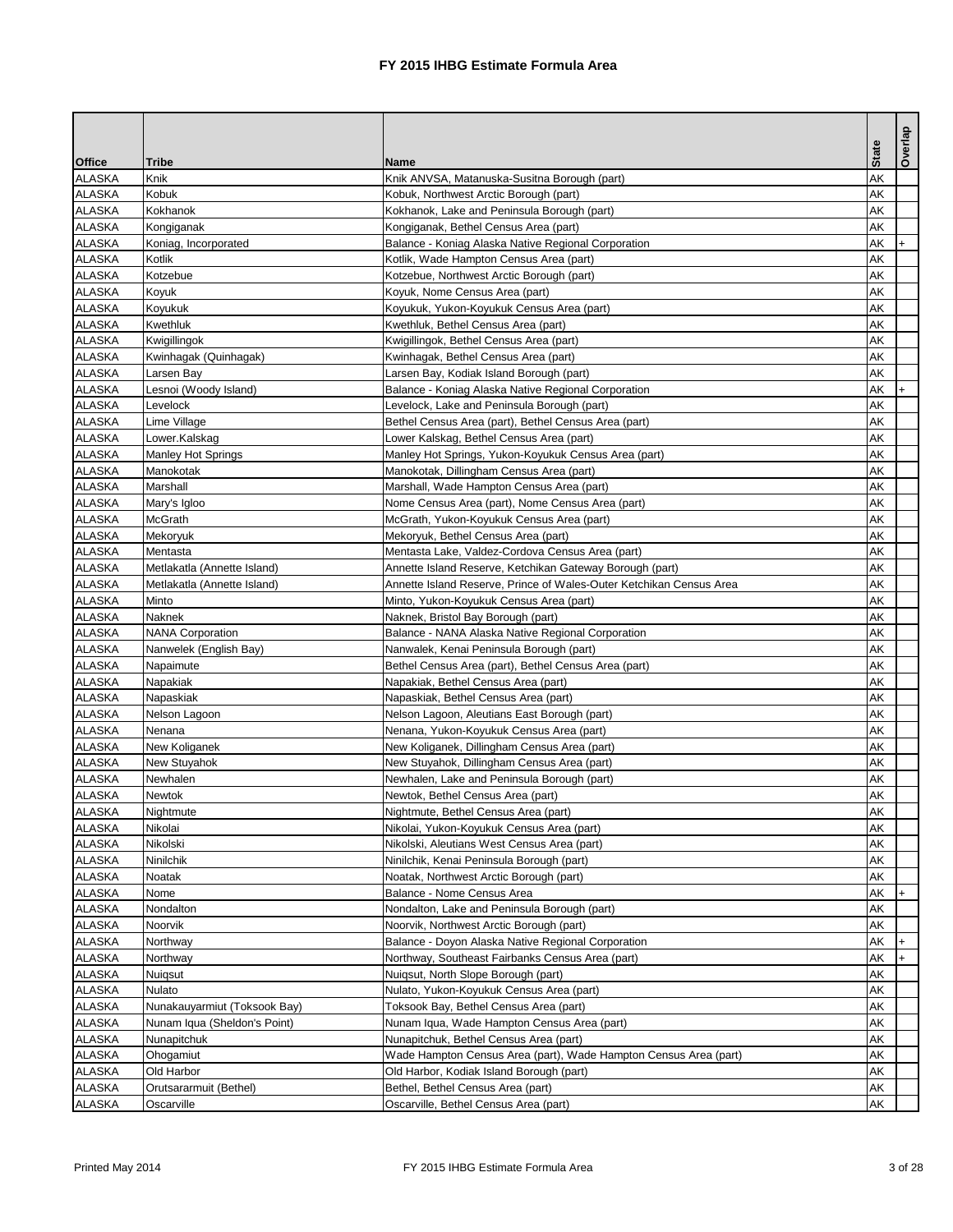| <b>State</b><br><b>Office</b><br>Tribe<br><b>Name</b><br>Ouzinkie<br>AK<br><b>ALASKA</b><br>Ouzinkie, Kodiak Island Borough (part)<br>AK<br><b>ALASKA</b><br>Paimiut<br>Wade Hampton Census Area (part), Wade Hampton Census Area (part)<br><b>ALASKA</b><br>AK<br>Pauloff Harbor Village<br>Balance - Aleut Alaska Native Regional Corporation<br>I+<br><b>ALASKA</b><br>AK<br>Pedro Bay<br>Pedro Bay, Lake and Peninsula Borough (part)<br><b>ALASKA</b><br>AK<br>Perryville<br>Perryville, Lake and Peninsula Borough (part)<br><b>ALASKA</b><br>Petersburg Census Area, Wrangell-Petersburg Census Area (part)<br>AK<br>Petersburg<br>AK<br><b>ALASKA</b><br>Pilot Point ANVSA, Lake and Peninsula Borough (part)<br><b>Pilot Point</b><br><b>ALASKA</b><br>AK<br><b>Pilot Station</b><br>Pilot Station, Wade Hampton Census Area (part)<br><b>ALASKA</b><br>AK<br>Pitka's Point<br>Pitkas Point, Wade Hampton Census Area (part)<br><b>ALASKA</b><br>Platinum<br>Platinum, Bethel Census Area (part)<br>AK<br><b>ALASKA</b><br>AK<br>Point Hope<br>Point Hope, North Slope Borough (part)<br><b>ALASKA</b><br>AK<br>Point Lay<br>Point Lay, North Slope Borough (part)<br><b>ALASKA</b><br>AK<br>Port Graham<br>Port Graham, Kenai Peninsula Borough (part)<br><b>ALASKA</b><br>AK<br>Port Heiden<br>Port Heiden, Lake and Peninsula Borough (part)<br><b>ALASKA</b><br>AK<br>Port Lions<br>Port Lions, Kodiak Island Borough (part)<br>AK<br><b>ALASKA</b><br>Portage Creek<br>Portage Creek, Dillingham Census Area (part)<br><b>ALASKA</b><br>AK<br>Qagan Tayagungin (Sand Point)<br>Sand Point, Aleutians East Borough (part)<br><b>ALASKA</b><br>Qawalangin (Unalaska)<br>AK<br>Unalaska, Aleutians West Census Area (part)<br><b>ALASKA</b><br>AK<br>Rampart<br>Rampart, Yukon-Koyukuk Census Area (part)<br><b>ALASKA</b><br>AK<br>Red Devil, Bethel Census Area (part)<br><b>Red Devil</b><br><b>ALASKA</b><br>AK<br>Ruby<br>Ruby, Yukon-Koyukuk Census Area (part)<br>AK<br><b>ALASKA</b><br>St. George, Aleutians West Census Area (part)<br>Saint George<br><b>ALASKA</b><br>AK<br>Saint Michael<br>St. Michael, Nome Census Area (part)<br><b>ALASKA</b><br>Saint Paul<br>St. Paul ANVSA, Aleutians West Census Area (part)<br>AK<br>AK<br><b>ALASKA</b><br>Salamatoff<br>Salamatof, Kenai Peninsula Borough (part)<br><b>ALASKA</b><br>AK<br>Savoonga, Nome Census Area (part)<br>Savoonga<br><b>ALASKA</b><br>Saxman, Ketchikan Gateway Borough (part)<br>AK<br>Saxman<br><b>ALASKA</b><br>Scammon Bay, Wade Hampton Census Area (part)<br>AK<br>Scammon Bay<br><b>ALASKA</b><br>AK<br>Selawik<br>Selawik, Northwest Arctic Borough (part)<br><b>ALASKA</b><br>Seldovia<br>AK<br>Seldovia, Kenai Peninsula Borough (part)<br>AK<br><b>ALASKA</b><br>Shageluk<br>Shageluk, Yukon-Koyukuk Census Area (part)<br><b>ALASKA</b><br>AK<br>Shaktoolik<br>Shaktoolik, Nome Census Area (part)<br><b>ALASKA</b><br>Shishmaref<br>Shishmaref, Nome Census Area (part)<br>AK<br>AK<br><b>ALASKA</b><br>Shungnak, Northwest Arctic Borough (part)<br>Shungnak<br><b>ALASKA</b><br>AK<br>Sitka Tribe (was Baranof Island)<br>Balance - Sitka City and Borough<br><b>ALASKA</b><br>Balance - Skagway-Hoonah-Angoon Census Area<br>AK<br>Skagway<br>AK<br><b>ALASKA</b><br>Sleetmute<br>Sleetmute, Bethel Census Area (part)<br>AK<br><b>ALASKA</b><br>Solomon<br>Solomon, Nome Census Area (part)<br><b>ALASKA</b><br>South Naknek<br>South Naknek, Bristol Bay Borough (part)<br>AK<br>AK<br><b>ALASKA</b><br><b>Stebbins</b><br>Stebbins, Nome Census Area (part)<br><b>ALASKA</b><br>Stevens Village<br>AK<br>Stevens Village, Yukon-Koyukuk Census Area (part)<br><b>ALASKA</b><br>AK<br><b>Stony River</b><br>Stony River, Bethel Census Area (part)<br><b>ALASKA</b><br>AK<br>Sun'aq Tribe of Kodiak<br>Balance - Koniag Alaska Native Regional Corporation<br>$+$<br><b>ALASKA</b><br>AK<br>Takotna, Yukon-Koyukuk Census Area (part)<br>Takotna<br><b>ALASKA</b><br>Tanacross, Southeast Fairbanks Census Area (part)<br>AK<br>Tanacross<br>AK<br><b>ALASKA</b><br>Tanana, Yukon-Koyukuk Census Area (part)<br>Tanana<br>AK<br><b>ALASKA</b><br><b>Tatitlek</b><br>Tatitlek, Valdez-Cordova Census Area (part)<br><b>ALASKA</b><br>Tazlina, Valdez-Cordova Census Area (part)<br>AK<br>Tazlina<br>AK<br><b>ALASKA</b><br>Telida<br>Telida, Yukon-Koyukuk Census Area (part)<br>AK<br><b>ALASKA</b><br><b>Teller, Nome Census Area (part)</b><br>Teller<br><b>ALASKA</b><br>AK<br>Tetlin<br>Tetlin, Southeast Fairbanks Census Area (part)<br>AK<br><b>ALASKA</b><br>Balance - Sealaska Alaska Native Regional Corporation<br>Tlingit-Haida Central Council<br><b>ALASKA</b><br>AK<br>Togiak<br>Togiak, Dillingham Census Area (part)<br><b>ALASKA</b><br>Tuluksak<br>AK<br>Tuluksak, Bethel Census Area (part)<br><b>ALASKA</b><br>Tuntutuliak, Bethel Census Area (part)<br>AK<br><b>Tuntutuliak</b><br><b>ALASKA</b><br>Tununak, Bethel Census Area (part)<br>AK<br>Tununak<br><b>ALASKA</b><br>Twin Hills<br>AK<br>Twin Hills, Dillingham Census Area (part)<br>AK<br><b>ALASKA</b><br>Tyonek, Kenai Peninsula Borough (part)<br>Tyonek |  |  | Overlap |
|----------------------------------------------------------------------------------------------------------------------------------------------------------------------------------------------------------------------------------------------------------------------------------------------------------------------------------------------------------------------------------------------------------------------------------------------------------------------------------------------------------------------------------------------------------------------------------------------------------------------------------------------------------------------------------------------------------------------------------------------------------------------------------------------------------------------------------------------------------------------------------------------------------------------------------------------------------------------------------------------------------------------------------------------------------------------------------------------------------------------------------------------------------------------------------------------------------------------------------------------------------------------------------------------------------------------------------------------------------------------------------------------------------------------------------------------------------------------------------------------------------------------------------------------------------------------------------------------------------------------------------------------------------------------------------------------------------------------------------------------------------------------------------------------------------------------------------------------------------------------------------------------------------------------------------------------------------------------------------------------------------------------------------------------------------------------------------------------------------------------------------------------------------------------------------------------------------------------------------------------------------------------------------------------------------------------------------------------------------------------------------------------------------------------------------------------------------------------------------------------------------------------------------------------------------------------------------------------------------------------------------------------------------------------------------------------------------------------------------------------------------------------------------------------------------------------------------------------------------------------------------------------------------------------------------------------------------------------------------------------------------------------------------------------------------------------------------------------------------------------------------------------------------------------------------------------------------------------------------------------------------------------------------------------------------------------------------------------------------------------------------------------------------------------------------------------------------------------------------------------------------------------------------------------------------------------------------------------------------------------------------------------------------------------------------------------------------------------------------------------------------------------------------------------------------------------------------------------------------------------------------------------------------------------------------------------------------------------------------------------------------------------------------------------------------------------------------------------------------------------------------------------------------------------------------------------------------------------------------------------------------------------------------------------------------------------------------------------------------------------------------------------------------------------------------------------------------------------------------------------------------------------------------------------------------------------------------------------------------------------------------------------------------------------------------------------------------------------------------------------------------------------------------------------------------------------------------------------------------------------------------------------------------------------------------------------------------------------------------------------------------------------------------------------------------------------------------------------------------------------------------------------------------|--|--|---------|
|                                                                                                                                                                                                                                                                                                                                                                                                                                                                                                                                                                                                                                                                                                                                                                                                                                                                                                                                                                                                                                                                                                                                                                                                                                                                                                                                                                                                                                                                                                                                                                                                                                                                                                                                                                                                                                                                                                                                                                                                                                                                                                                                                                                                                                                                                                                                                                                                                                                                                                                                                                                                                                                                                                                                                                                                                                                                                                                                                                                                                                                                                                                                                                                                                                                                                                                                                                                                                                                                                                                                                                                                                                                                                                                                                                                                                                                                                                                                                                                                                                                                                                                                                                                                                                                                                                                                                                                                                                                                                                                                                                                                                                                                                                                                                                                                                                                                                                                                                                                                                                                                                                                                                          |  |  |         |
|                                                                                                                                                                                                                                                                                                                                                                                                                                                                                                                                                                                                                                                                                                                                                                                                                                                                                                                                                                                                                                                                                                                                                                                                                                                                                                                                                                                                                                                                                                                                                                                                                                                                                                                                                                                                                                                                                                                                                                                                                                                                                                                                                                                                                                                                                                                                                                                                                                                                                                                                                                                                                                                                                                                                                                                                                                                                                                                                                                                                                                                                                                                                                                                                                                                                                                                                                                                                                                                                                                                                                                                                                                                                                                                                                                                                                                                                                                                                                                                                                                                                                                                                                                                                                                                                                                                                                                                                                                                                                                                                                                                                                                                                                                                                                                                                                                                                                                                                                                                                                                                                                                                                                          |  |  |         |
|                                                                                                                                                                                                                                                                                                                                                                                                                                                                                                                                                                                                                                                                                                                                                                                                                                                                                                                                                                                                                                                                                                                                                                                                                                                                                                                                                                                                                                                                                                                                                                                                                                                                                                                                                                                                                                                                                                                                                                                                                                                                                                                                                                                                                                                                                                                                                                                                                                                                                                                                                                                                                                                                                                                                                                                                                                                                                                                                                                                                                                                                                                                                                                                                                                                                                                                                                                                                                                                                                                                                                                                                                                                                                                                                                                                                                                                                                                                                                                                                                                                                                                                                                                                                                                                                                                                                                                                                                                                                                                                                                                                                                                                                                                                                                                                                                                                                                                                                                                                                                                                                                                                                                          |  |  |         |
|                                                                                                                                                                                                                                                                                                                                                                                                                                                                                                                                                                                                                                                                                                                                                                                                                                                                                                                                                                                                                                                                                                                                                                                                                                                                                                                                                                                                                                                                                                                                                                                                                                                                                                                                                                                                                                                                                                                                                                                                                                                                                                                                                                                                                                                                                                                                                                                                                                                                                                                                                                                                                                                                                                                                                                                                                                                                                                                                                                                                                                                                                                                                                                                                                                                                                                                                                                                                                                                                                                                                                                                                                                                                                                                                                                                                                                                                                                                                                                                                                                                                                                                                                                                                                                                                                                                                                                                                                                                                                                                                                                                                                                                                                                                                                                                                                                                                                                                                                                                                                                                                                                                                                          |  |  |         |
|                                                                                                                                                                                                                                                                                                                                                                                                                                                                                                                                                                                                                                                                                                                                                                                                                                                                                                                                                                                                                                                                                                                                                                                                                                                                                                                                                                                                                                                                                                                                                                                                                                                                                                                                                                                                                                                                                                                                                                                                                                                                                                                                                                                                                                                                                                                                                                                                                                                                                                                                                                                                                                                                                                                                                                                                                                                                                                                                                                                                                                                                                                                                                                                                                                                                                                                                                                                                                                                                                                                                                                                                                                                                                                                                                                                                                                                                                                                                                                                                                                                                                                                                                                                                                                                                                                                                                                                                                                                                                                                                                                                                                                                                                                                                                                                                                                                                                                                                                                                                                                                                                                                                                          |  |  |         |
|                                                                                                                                                                                                                                                                                                                                                                                                                                                                                                                                                                                                                                                                                                                                                                                                                                                                                                                                                                                                                                                                                                                                                                                                                                                                                                                                                                                                                                                                                                                                                                                                                                                                                                                                                                                                                                                                                                                                                                                                                                                                                                                                                                                                                                                                                                                                                                                                                                                                                                                                                                                                                                                                                                                                                                                                                                                                                                                                                                                                                                                                                                                                                                                                                                                                                                                                                                                                                                                                                                                                                                                                                                                                                                                                                                                                                                                                                                                                                                                                                                                                                                                                                                                                                                                                                                                                                                                                                                                                                                                                                                                                                                                                                                                                                                                                                                                                                                                                                                                                                                                                                                                                                          |  |  |         |
|                                                                                                                                                                                                                                                                                                                                                                                                                                                                                                                                                                                                                                                                                                                                                                                                                                                                                                                                                                                                                                                                                                                                                                                                                                                                                                                                                                                                                                                                                                                                                                                                                                                                                                                                                                                                                                                                                                                                                                                                                                                                                                                                                                                                                                                                                                                                                                                                                                                                                                                                                                                                                                                                                                                                                                                                                                                                                                                                                                                                                                                                                                                                                                                                                                                                                                                                                                                                                                                                                                                                                                                                                                                                                                                                                                                                                                                                                                                                                                                                                                                                                                                                                                                                                                                                                                                                                                                                                                                                                                                                                                                                                                                                                                                                                                                                                                                                                                                                                                                                                                                                                                                                                          |  |  |         |
|                                                                                                                                                                                                                                                                                                                                                                                                                                                                                                                                                                                                                                                                                                                                                                                                                                                                                                                                                                                                                                                                                                                                                                                                                                                                                                                                                                                                                                                                                                                                                                                                                                                                                                                                                                                                                                                                                                                                                                                                                                                                                                                                                                                                                                                                                                                                                                                                                                                                                                                                                                                                                                                                                                                                                                                                                                                                                                                                                                                                                                                                                                                                                                                                                                                                                                                                                                                                                                                                                                                                                                                                                                                                                                                                                                                                                                                                                                                                                                                                                                                                                                                                                                                                                                                                                                                                                                                                                                                                                                                                                                                                                                                                                                                                                                                                                                                                                                                                                                                                                                                                                                                                                          |  |  |         |
|                                                                                                                                                                                                                                                                                                                                                                                                                                                                                                                                                                                                                                                                                                                                                                                                                                                                                                                                                                                                                                                                                                                                                                                                                                                                                                                                                                                                                                                                                                                                                                                                                                                                                                                                                                                                                                                                                                                                                                                                                                                                                                                                                                                                                                                                                                                                                                                                                                                                                                                                                                                                                                                                                                                                                                                                                                                                                                                                                                                                                                                                                                                                                                                                                                                                                                                                                                                                                                                                                                                                                                                                                                                                                                                                                                                                                                                                                                                                                                                                                                                                                                                                                                                                                                                                                                                                                                                                                                                                                                                                                                                                                                                                                                                                                                                                                                                                                                                                                                                                                                                                                                                                                          |  |  |         |
|                                                                                                                                                                                                                                                                                                                                                                                                                                                                                                                                                                                                                                                                                                                                                                                                                                                                                                                                                                                                                                                                                                                                                                                                                                                                                                                                                                                                                                                                                                                                                                                                                                                                                                                                                                                                                                                                                                                                                                                                                                                                                                                                                                                                                                                                                                                                                                                                                                                                                                                                                                                                                                                                                                                                                                                                                                                                                                                                                                                                                                                                                                                                                                                                                                                                                                                                                                                                                                                                                                                                                                                                                                                                                                                                                                                                                                                                                                                                                                                                                                                                                                                                                                                                                                                                                                                                                                                                                                                                                                                                                                                                                                                                                                                                                                                                                                                                                                                                                                                                                                                                                                                                                          |  |  |         |
|                                                                                                                                                                                                                                                                                                                                                                                                                                                                                                                                                                                                                                                                                                                                                                                                                                                                                                                                                                                                                                                                                                                                                                                                                                                                                                                                                                                                                                                                                                                                                                                                                                                                                                                                                                                                                                                                                                                                                                                                                                                                                                                                                                                                                                                                                                                                                                                                                                                                                                                                                                                                                                                                                                                                                                                                                                                                                                                                                                                                                                                                                                                                                                                                                                                                                                                                                                                                                                                                                                                                                                                                                                                                                                                                                                                                                                                                                                                                                                                                                                                                                                                                                                                                                                                                                                                                                                                                                                                                                                                                                                                                                                                                                                                                                                                                                                                                                                                                                                                                                                                                                                                                                          |  |  |         |
|                                                                                                                                                                                                                                                                                                                                                                                                                                                                                                                                                                                                                                                                                                                                                                                                                                                                                                                                                                                                                                                                                                                                                                                                                                                                                                                                                                                                                                                                                                                                                                                                                                                                                                                                                                                                                                                                                                                                                                                                                                                                                                                                                                                                                                                                                                                                                                                                                                                                                                                                                                                                                                                                                                                                                                                                                                                                                                                                                                                                                                                                                                                                                                                                                                                                                                                                                                                                                                                                                                                                                                                                                                                                                                                                                                                                                                                                                                                                                                                                                                                                                                                                                                                                                                                                                                                                                                                                                                                                                                                                                                                                                                                                                                                                                                                                                                                                                                                                                                                                                                                                                                                                                          |  |  |         |
|                                                                                                                                                                                                                                                                                                                                                                                                                                                                                                                                                                                                                                                                                                                                                                                                                                                                                                                                                                                                                                                                                                                                                                                                                                                                                                                                                                                                                                                                                                                                                                                                                                                                                                                                                                                                                                                                                                                                                                                                                                                                                                                                                                                                                                                                                                                                                                                                                                                                                                                                                                                                                                                                                                                                                                                                                                                                                                                                                                                                                                                                                                                                                                                                                                                                                                                                                                                                                                                                                                                                                                                                                                                                                                                                                                                                                                                                                                                                                                                                                                                                                                                                                                                                                                                                                                                                                                                                                                                                                                                                                                                                                                                                                                                                                                                                                                                                                                                                                                                                                                                                                                                                                          |  |  |         |
|                                                                                                                                                                                                                                                                                                                                                                                                                                                                                                                                                                                                                                                                                                                                                                                                                                                                                                                                                                                                                                                                                                                                                                                                                                                                                                                                                                                                                                                                                                                                                                                                                                                                                                                                                                                                                                                                                                                                                                                                                                                                                                                                                                                                                                                                                                                                                                                                                                                                                                                                                                                                                                                                                                                                                                                                                                                                                                                                                                                                                                                                                                                                                                                                                                                                                                                                                                                                                                                                                                                                                                                                                                                                                                                                                                                                                                                                                                                                                                                                                                                                                                                                                                                                                                                                                                                                                                                                                                                                                                                                                                                                                                                                                                                                                                                                                                                                                                                                                                                                                                                                                                                                                          |  |  |         |
|                                                                                                                                                                                                                                                                                                                                                                                                                                                                                                                                                                                                                                                                                                                                                                                                                                                                                                                                                                                                                                                                                                                                                                                                                                                                                                                                                                                                                                                                                                                                                                                                                                                                                                                                                                                                                                                                                                                                                                                                                                                                                                                                                                                                                                                                                                                                                                                                                                                                                                                                                                                                                                                                                                                                                                                                                                                                                                                                                                                                                                                                                                                                                                                                                                                                                                                                                                                                                                                                                                                                                                                                                                                                                                                                                                                                                                                                                                                                                                                                                                                                                                                                                                                                                                                                                                                                                                                                                                                                                                                                                                                                                                                                                                                                                                                                                                                                                                                                                                                                                                                                                                                                                          |  |  |         |
|                                                                                                                                                                                                                                                                                                                                                                                                                                                                                                                                                                                                                                                                                                                                                                                                                                                                                                                                                                                                                                                                                                                                                                                                                                                                                                                                                                                                                                                                                                                                                                                                                                                                                                                                                                                                                                                                                                                                                                                                                                                                                                                                                                                                                                                                                                                                                                                                                                                                                                                                                                                                                                                                                                                                                                                                                                                                                                                                                                                                                                                                                                                                                                                                                                                                                                                                                                                                                                                                                                                                                                                                                                                                                                                                                                                                                                                                                                                                                                                                                                                                                                                                                                                                                                                                                                                                                                                                                                                                                                                                                                                                                                                                                                                                                                                                                                                                                                                                                                                                                                                                                                                                                          |  |  |         |
|                                                                                                                                                                                                                                                                                                                                                                                                                                                                                                                                                                                                                                                                                                                                                                                                                                                                                                                                                                                                                                                                                                                                                                                                                                                                                                                                                                                                                                                                                                                                                                                                                                                                                                                                                                                                                                                                                                                                                                                                                                                                                                                                                                                                                                                                                                                                                                                                                                                                                                                                                                                                                                                                                                                                                                                                                                                                                                                                                                                                                                                                                                                                                                                                                                                                                                                                                                                                                                                                                                                                                                                                                                                                                                                                                                                                                                                                                                                                                                                                                                                                                                                                                                                                                                                                                                                                                                                                                                                                                                                                                                                                                                                                                                                                                                                                                                                                                                                                                                                                                                                                                                                                                          |  |  |         |
|                                                                                                                                                                                                                                                                                                                                                                                                                                                                                                                                                                                                                                                                                                                                                                                                                                                                                                                                                                                                                                                                                                                                                                                                                                                                                                                                                                                                                                                                                                                                                                                                                                                                                                                                                                                                                                                                                                                                                                                                                                                                                                                                                                                                                                                                                                                                                                                                                                                                                                                                                                                                                                                                                                                                                                                                                                                                                                                                                                                                                                                                                                                                                                                                                                                                                                                                                                                                                                                                                                                                                                                                                                                                                                                                                                                                                                                                                                                                                                                                                                                                                                                                                                                                                                                                                                                                                                                                                                                                                                                                                                                                                                                                                                                                                                                                                                                                                                                                                                                                                                                                                                                                                          |  |  |         |
|                                                                                                                                                                                                                                                                                                                                                                                                                                                                                                                                                                                                                                                                                                                                                                                                                                                                                                                                                                                                                                                                                                                                                                                                                                                                                                                                                                                                                                                                                                                                                                                                                                                                                                                                                                                                                                                                                                                                                                                                                                                                                                                                                                                                                                                                                                                                                                                                                                                                                                                                                                                                                                                                                                                                                                                                                                                                                                                                                                                                                                                                                                                                                                                                                                                                                                                                                                                                                                                                                                                                                                                                                                                                                                                                                                                                                                                                                                                                                                                                                                                                                                                                                                                                                                                                                                                                                                                                                                                                                                                                                                                                                                                                                                                                                                                                                                                                                                                                                                                                                                                                                                                                                          |  |  |         |
|                                                                                                                                                                                                                                                                                                                                                                                                                                                                                                                                                                                                                                                                                                                                                                                                                                                                                                                                                                                                                                                                                                                                                                                                                                                                                                                                                                                                                                                                                                                                                                                                                                                                                                                                                                                                                                                                                                                                                                                                                                                                                                                                                                                                                                                                                                                                                                                                                                                                                                                                                                                                                                                                                                                                                                                                                                                                                                                                                                                                                                                                                                                                                                                                                                                                                                                                                                                                                                                                                                                                                                                                                                                                                                                                                                                                                                                                                                                                                                                                                                                                                                                                                                                                                                                                                                                                                                                                                                                                                                                                                                                                                                                                                                                                                                                                                                                                                                                                                                                                                                                                                                                                                          |  |  |         |
|                                                                                                                                                                                                                                                                                                                                                                                                                                                                                                                                                                                                                                                                                                                                                                                                                                                                                                                                                                                                                                                                                                                                                                                                                                                                                                                                                                                                                                                                                                                                                                                                                                                                                                                                                                                                                                                                                                                                                                                                                                                                                                                                                                                                                                                                                                                                                                                                                                                                                                                                                                                                                                                                                                                                                                                                                                                                                                                                                                                                                                                                                                                                                                                                                                                                                                                                                                                                                                                                                                                                                                                                                                                                                                                                                                                                                                                                                                                                                                                                                                                                                                                                                                                                                                                                                                                                                                                                                                                                                                                                                                                                                                                                                                                                                                                                                                                                                                                                                                                                                                                                                                                                                          |  |  |         |
|                                                                                                                                                                                                                                                                                                                                                                                                                                                                                                                                                                                                                                                                                                                                                                                                                                                                                                                                                                                                                                                                                                                                                                                                                                                                                                                                                                                                                                                                                                                                                                                                                                                                                                                                                                                                                                                                                                                                                                                                                                                                                                                                                                                                                                                                                                                                                                                                                                                                                                                                                                                                                                                                                                                                                                                                                                                                                                                                                                                                                                                                                                                                                                                                                                                                                                                                                                                                                                                                                                                                                                                                                                                                                                                                                                                                                                                                                                                                                                                                                                                                                                                                                                                                                                                                                                                                                                                                                                                                                                                                                                                                                                                                                                                                                                                                                                                                                                                                                                                                                                                                                                                                                          |  |  |         |
|                                                                                                                                                                                                                                                                                                                                                                                                                                                                                                                                                                                                                                                                                                                                                                                                                                                                                                                                                                                                                                                                                                                                                                                                                                                                                                                                                                                                                                                                                                                                                                                                                                                                                                                                                                                                                                                                                                                                                                                                                                                                                                                                                                                                                                                                                                                                                                                                                                                                                                                                                                                                                                                                                                                                                                                                                                                                                                                                                                                                                                                                                                                                                                                                                                                                                                                                                                                                                                                                                                                                                                                                                                                                                                                                                                                                                                                                                                                                                                                                                                                                                                                                                                                                                                                                                                                                                                                                                                                                                                                                                                                                                                                                                                                                                                                                                                                                                                                                                                                                                                                                                                                                                          |  |  |         |
|                                                                                                                                                                                                                                                                                                                                                                                                                                                                                                                                                                                                                                                                                                                                                                                                                                                                                                                                                                                                                                                                                                                                                                                                                                                                                                                                                                                                                                                                                                                                                                                                                                                                                                                                                                                                                                                                                                                                                                                                                                                                                                                                                                                                                                                                                                                                                                                                                                                                                                                                                                                                                                                                                                                                                                                                                                                                                                                                                                                                                                                                                                                                                                                                                                                                                                                                                                                                                                                                                                                                                                                                                                                                                                                                                                                                                                                                                                                                                                                                                                                                                                                                                                                                                                                                                                                                                                                                                                                                                                                                                                                                                                                                                                                                                                                                                                                                                                                                                                                                                                                                                                                                                          |  |  |         |
|                                                                                                                                                                                                                                                                                                                                                                                                                                                                                                                                                                                                                                                                                                                                                                                                                                                                                                                                                                                                                                                                                                                                                                                                                                                                                                                                                                                                                                                                                                                                                                                                                                                                                                                                                                                                                                                                                                                                                                                                                                                                                                                                                                                                                                                                                                                                                                                                                                                                                                                                                                                                                                                                                                                                                                                                                                                                                                                                                                                                                                                                                                                                                                                                                                                                                                                                                                                                                                                                                                                                                                                                                                                                                                                                                                                                                                                                                                                                                                                                                                                                                                                                                                                                                                                                                                                                                                                                                                                                                                                                                                                                                                                                                                                                                                                                                                                                                                                                                                                                                                                                                                                                                          |  |  |         |
|                                                                                                                                                                                                                                                                                                                                                                                                                                                                                                                                                                                                                                                                                                                                                                                                                                                                                                                                                                                                                                                                                                                                                                                                                                                                                                                                                                                                                                                                                                                                                                                                                                                                                                                                                                                                                                                                                                                                                                                                                                                                                                                                                                                                                                                                                                                                                                                                                                                                                                                                                                                                                                                                                                                                                                                                                                                                                                                                                                                                                                                                                                                                                                                                                                                                                                                                                                                                                                                                                                                                                                                                                                                                                                                                                                                                                                                                                                                                                                                                                                                                                                                                                                                                                                                                                                                                                                                                                                                                                                                                                                                                                                                                                                                                                                                                                                                                                                                                                                                                                                                                                                                                                          |  |  |         |
|                                                                                                                                                                                                                                                                                                                                                                                                                                                                                                                                                                                                                                                                                                                                                                                                                                                                                                                                                                                                                                                                                                                                                                                                                                                                                                                                                                                                                                                                                                                                                                                                                                                                                                                                                                                                                                                                                                                                                                                                                                                                                                                                                                                                                                                                                                                                                                                                                                                                                                                                                                                                                                                                                                                                                                                                                                                                                                                                                                                                                                                                                                                                                                                                                                                                                                                                                                                                                                                                                                                                                                                                                                                                                                                                                                                                                                                                                                                                                                                                                                                                                                                                                                                                                                                                                                                                                                                                                                                                                                                                                                                                                                                                                                                                                                                                                                                                                                                                                                                                                                                                                                                                                          |  |  |         |
|                                                                                                                                                                                                                                                                                                                                                                                                                                                                                                                                                                                                                                                                                                                                                                                                                                                                                                                                                                                                                                                                                                                                                                                                                                                                                                                                                                                                                                                                                                                                                                                                                                                                                                                                                                                                                                                                                                                                                                                                                                                                                                                                                                                                                                                                                                                                                                                                                                                                                                                                                                                                                                                                                                                                                                                                                                                                                                                                                                                                                                                                                                                                                                                                                                                                                                                                                                                                                                                                                                                                                                                                                                                                                                                                                                                                                                                                                                                                                                                                                                                                                                                                                                                                                                                                                                                                                                                                                                                                                                                                                                                                                                                                                                                                                                                                                                                                                                                                                                                                                                                                                                                                                          |  |  |         |
|                                                                                                                                                                                                                                                                                                                                                                                                                                                                                                                                                                                                                                                                                                                                                                                                                                                                                                                                                                                                                                                                                                                                                                                                                                                                                                                                                                                                                                                                                                                                                                                                                                                                                                                                                                                                                                                                                                                                                                                                                                                                                                                                                                                                                                                                                                                                                                                                                                                                                                                                                                                                                                                                                                                                                                                                                                                                                                                                                                                                                                                                                                                                                                                                                                                                                                                                                                                                                                                                                                                                                                                                                                                                                                                                                                                                                                                                                                                                                                                                                                                                                                                                                                                                                                                                                                                                                                                                                                                                                                                                                                                                                                                                                                                                                                                                                                                                                                                                                                                                                                                                                                                                                          |  |  |         |
|                                                                                                                                                                                                                                                                                                                                                                                                                                                                                                                                                                                                                                                                                                                                                                                                                                                                                                                                                                                                                                                                                                                                                                                                                                                                                                                                                                                                                                                                                                                                                                                                                                                                                                                                                                                                                                                                                                                                                                                                                                                                                                                                                                                                                                                                                                                                                                                                                                                                                                                                                                                                                                                                                                                                                                                                                                                                                                                                                                                                                                                                                                                                                                                                                                                                                                                                                                                                                                                                                                                                                                                                                                                                                                                                                                                                                                                                                                                                                                                                                                                                                                                                                                                                                                                                                                                                                                                                                                                                                                                                                                                                                                                                                                                                                                                                                                                                                                                                                                                                                                                                                                                                                          |  |  |         |
|                                                                                                                                                                                                                                                                                                                                                                                                                                                                                                                                                                                                                                                                                                                                                                                                                                                                                                                                                                                                                                                                                                                                                                                                                                                                                                                                                                                                                                                                                                                                                                                                                                                                                                                                                                                                                                                                                                                                                                                                                                                                                                                                                                                                                                                                                                                                                                                                                                                                                                                                                                                                                                                                                                                                                                                                                                                                                                                                                                                                                                                                                                                                                                                                                                                                                                                                                                                                                                                                                                                                                                                                                                                                                                                                                                                                                                                                                                                                                                                                                                                                                                                                                                                                                                                                                                                                                                                                                                                                                                                                                                                                                                                                                                                                                                                                                                                                                                                                                                                                                                                                                                                                                          |  |  |         |
|                                                                                                                                                                                                                                                                                                                                                                                                                                                                                                                                                                                                                                                                                                                                                                                                                                                                                                                                                                                                                                                                                                                                                                                                                                                                                                                                                                                                                                                                                                                                                                                                                                                                                                                                                                                                                                                                                                                                                                                                                                                                                                                                                                                                                                                                                                                                                                                                                                                                                                                                                                                                                                                                                                                                                                                                                                                                                                                                                                                                                                                                                                                                                                                                                                                                                                                                                                                                                                                                                                                                                                                                                                                                                                                                                                                                                                                                                                                                                                                                                                                                                                                                                                                                                                                                                                                                                                                                                                                                                                                                                                                                                                                                                                                                                                                                                                                                                                                                                                                                                                                                                                                                                          |  |  |         |
|                                                                                                                                                                                                                                                                                                                                                                                                                                                                                                                                                                                                                                                                                                                                                                                                                                                                                                                                                                                                                                                                                                                                                                                                                                                                                                                                                                                                                                                                                                                                                                                                                                                                                                                                                                                                                                                                                                                                                                                                                                                                                                                                                                                                                                                                                                                                                                                                                                                                                                                                                                                                                                                                                                                                                                                                                                                                                                                                                                                                                                                                                                                                                                                                                                                                                                                                                                                                                                                                                                                                                                                                                                                                                                                                                                                                                                                                                                                                                                                                                                                                                                                                                                                                                                                                                                                                                                                                                                                                                                                                                                                                                                                                                                                                                                                                                                                                                                                                                                                                                                                                                                                                                          |  |  |         |
|                                                                                                                                                                                                                                                                                                                                                                                                                                                                                                                                                                                                                                                                                                                                                                                                                                                                                                                                                                                                                                                                                                                                                                                                                                                                                                                                                                                                                                                                                                                                                                                                                                                                                                                                                                                                                                                                                                                                                                                                                                                                                                                                                                                                                                                                                                                                                                                                                                                                                                                                                                                                                                                                                                                                                                                                                                                                                                                                                                                                                                                                                                                                                                                                                                                                                                                                                                                                                                                                                                                                                                                                                                                                                                                                                                                                                                                                                                                                                                                                                                                                                                                                                                                                                                                                                                                                                                                                                                                                                                                                                                                                                                                                                                                                                                                                                                                                                                                                                                                                                                                                                                                                                          |  |  |         |
|                                                                                                                                                                                                                                                                                                                                                                                                                                                                                                                                                                                                                                                                                                                                                                                                                                                                                                                                                                                                                                                                                                                                                                                                                                                                                                                                                                                                                                                                                                                                                                                                                                                                                                                                                                                                                                                                                                                                                                                                                                                                                                                                                                                                                                                                                                                                                                                                                                                                                                                                                                                                                                                                                                                                                                                                                                                                                                                                                                                                                                                                                                                                                                                                                                                                                                                                                                                                                                                                                                                                                                                                                                                                                                                                                                                                                                                                                                                                                                                                                                                                                                                                                                                                                                                                                                                                                                                                                                                                                                                                                                                                                                                                                                                                                                                                                                                                                                                                                                                                                                                                                                                                                          |  |  |         |
|                                                                                                                                                                                                                                                                                                                                                                                                                                                                                                                                                                                                                                                                                                                                                                                                                                                                                                                                                                                                                                                                                                                                                                                                                                                                                                                                                                                                                                                                                                                                                                                                                                                                                                                                                                                                                                                                                                                                                                                                                                                                                                                                                                                                                                                                                                                                                                                                                                                                                                                                                                                                                                                                                                                                                                                                                                                                                                                                                                                                                                                                                                                                                                                                                                                                                                                                                                                                                                                                                                                                                                                                                                                                                                                                                                                                                                                                                                                                                                                                                                                                                                                                                                                                                                                                                                                                                                                                                                                                                                                                                                                                                                                                                                                                                                                                                                                                                                                                                                                                                                                                                                                                                          |  |  |         |
|                                                                                                                                                                                                                                                                                                                                                                                                                                                                                                                                                                                                                                                                                                                                                                                                                                                                                                                                                                                                                                                                                                                                                                                                                                                                                                                                                                                                                                                                                                                                                                                                                                                                                                                                                                                                                                                                                                                                                                                                                                                                                                                                                                                                                                                                                                                                                                                                                                                                                                                                                                                                                                                                                                                                                                                                                                                                                                                                                                                                                                                                                                                                                                                                                                                                                                                                                                                                                                                                                                                                                                                                                                                                                                                                                                                                                                                                                                                                                                                                                                                                                                                                                                                                                                                                                                                                                                                                                                                                                                                                                                                                                                                                                                                                                                                                                                                                                                                                                                                                                                                                                                                                                          |  |  |         |
|                                                                                                                                                                                                                                                                                                                                                                                                                                                                                                                                                                                                                                                                                                                                                                                                                                                                                                                                                                                                                                                                                                                                                                                                                                                                                                                                                                                                                                                                                                                                                                                                                                                                                                                                                                                                                                                                                                                                                                                                                                                                                                                                                                                                                                                                                                                                                                                                                                                                                                                                                                                                                                                                                                                                                                                                                                                                                                                                                                                                                                                                                                                                                                                                                                                                                                                                                                                                                                                                                                                                                                                                                                                                                                                                                                                                                                                                                                                                                                                                                                                                                                                                                                                                                                                                                                                                                                                                                                                                                                                                                                                                                                                                                                                                                                                                                                                                                                                                                                                                                                                                                                                                                          |  |  |         |
|                                                                                                                                                                                                                                                                                                                                                                                                                                                                                                                                                                                                                                                                                                                                                                                                                                                                                                                                                                                                                                                                                                                                                                                                                                                                                                                                                                                                                                                                                                                                                                                                                                                                                                                                                                                                                                                                                                                                                                                                                                                                                                                                                                                                                                                                                                                                                                                                                                                                                                                                                                                                                                                                                                                                                                                                                                                                                                                                                                                                                                                                                                                                                                                                                                                                                                                                                                                                                                                                                                                                                                                                                                                                                                                                                                                                                                                                                                                                                                                                                                                                                                                                                                                                                                                                                                                                                                                                                                                                                                                                                                                                                                                                                                                                                                                                                                                                                                                                                                                                                                                                                                                                                          |  |  |         |
|                                                                                                                                                                                                                                                                                                                                                                                                                                                                                                                                                                                                                                                                                                                                                                                                                                                                                                                                                                                                                                                                                                                                                                                                                                                                                                                                                                                                                                                                                                                                                                                                                                                                                                                                                                                                                                                                                                                                                                                                                                                                                                                                                                                                                                                                                                                                                                                                                                                                                                                                                                                                                                                                                                                                                                                                                                                                                                                                                                                                                                                                                                                                                                                                                                                                                                                                                                                                                                                                                                                                                                                                                                                                                                                                                                                                                                                                                                                                                                                                                                                                                                                                                                                                                                                                                                                                                                                                                                                                                                                                                                                                                                                                                                                                                                                                                                                                                                                                                                                                                                                                                                                                                          |  |  |         |
|                                                                                                                                                                                                                                                                                                                                                                                                                                                                                                                                                                                                                                                                                                                                                                                                                                                                                                                                                                                                                                                                                                                                                                                                                                                                                                                                                                                                                                                                                                                                                                                                                                                                                                                                                                                                                                                                                                                                                                                                                                                                                                                                                                                                                                                                                                                                                                                                                                                                                                                                                                                                                                                                                                                                                                                                                                                                                                                                                                                                                                                                                                                                                                                                                                                                                                                                                                                                                                                                                                                                                                                                                                                                                                                                                                                                                                                                                                                                                                                                                                                                                                                                                                                                                                                                                                                                                                                                                                                                                                                                                                                                                                                                                                                                                                                                                                                                                                                                                                                                                                                                                                                                                          |  |  |         |
|                                                                                                                                                                                                                                                                                                                                                                                                                                                                                                                                                                                                                                                                                                                                                                                                                                                                                                                                                                                                                                                                                                                                                                                                                                                                                                                                                                                                                                                                                                                                                                                                                                                                                                                                                                                                                                                                                                                                                                                                                                                                                                                                                                                                                                                                                                                                                                                                                                                                                                                                                                                                                                                                                                                                                                                                                                                                                                                                                                                                                                                                                                                                                                                                                                                                                                                                                                                                                                                                                                                                                                                                                                                                                                                                                                                                                                                                                                                                                                                                                                                                                                                                                                                                                                                                                                                                                                                                                                                                                                                                                                                                                                                                                                                                                                                                                                                                                                                                                                                                                                                                                                                                                          |  |  |         |
|                                                                                                                                                                                                                                                                                                                                                                                                                                                                                                                                                                                                                                                                                                                                                                                                                                                                                                                                                                                                                                                                                                                                                                                                                                                                                                                                                                                                                                                                                                                                                                                                                                                                                                                                                                                                                                                                                                                                                                                                                                                                                                                                                                                                                                                                                                                                                                                                                                                                                                                                                                                                                                                                                                                                                                                                                                                                                                                                                                                                                                                                                                                                                                                                                                                                                                                                                                                                                                                                                                                                                                                                                                                                                                                                                                                                                                                                                                                                                                                                                                                                                                                                                                                                                                                                                                                                                                                                                                                                                                                                                                                                                                                                                                                                                                                                                                                                                                                                                                                                                                                                                                                                                          |  |  |         |
|                                                                                                                                                                                                                                                                                                                                                                                                                                                                                                                                                                                                                                                                                                                                                                                                                                                                                                                                                                                                                                                                                                                                                                                                                                                                                                                                                                                                                                                                                                                                                                                                                                                                                                                                                                                                                                                                                                                                                                                                                                                                                                                                                                                                                                                                                                                                                                                                                                                                                                                                                                                                                                                                                                                                                                                                                                                                                                                                                                                                                                                                                                                                                                                                                                                                                                                                                                                                                                                                                                                                                                                                                                                                                                                                                                                                                                                                                                                                                                                                                                                                                                                                                                                                                                                                                                                                                                                                                                                                                                                                                                                                                                                                                                                                                                                                                                                                                                                                                                                                                                                                                                                                                          |  |  |         |
|                                                                                                                                                                                                                                                                                                                                                                                                                                                                                                                                                                                                                                                                                                                                                                                                                                                                                                                                                                                                                                                                                                                                                                                                                                                                                                                                                                                                                                                                                                                                                                                                                                                                                                                                                                                                                                                                                                                                                                                                                                                                                                                                                                                                                                                                                                                                                                                                                                                                                                                                                                                                                                                                                                                                                                                                                                                                                                                                                                                                                                                                                                                                                                                                                                                                                                                                                                                                                                                                                                                                                                                                                                                                                                                                                                                                                                                                                                                                                                                                                                                                                                                                                                                                                                                                                                                                                                                                                                                                                                                                                                                                                                                                                                                                                                                                                                                                                                                                                                                                                                                                                                                                                          |  |  |         |
|                                                                                                                                                                                                                                                                                                                                                                                                                                                                                                                                                                                                                                                                                                                                                                                                                                                                                                                                                                                                                                                                                                                                                                                                                                                                                                                                                                                                                                                                                                                                                                                                                                                                                                                                                                                                                                                                                                                                                                                                                                                                                                                                                                                                                                                                                                                                                                                                                                                                                                                                                                                                                                                                                                                                                                                                                                                                                                                                                                                                                                                                                                                                                                                                                                                                                                                                                                                                                                                                                                                                                                                                                                                                                                                                                                                                                                                                                                                                                                                                                                                                                                                                                                                                                                                                                                                                                                                                                                                                                                                                                                                                                                                                                                                                                                                                                                                                                                                                                                                                                                                                                                                                                          |  |  |         |
|                                                                                                                                                                                                                                                                                                                                                                                                                                                                                                                                                                                                                                                                                                                                                                                                                                                                                                                                                                                                                                                                                                                                                                                                                                                                                                                                                                                                                                                                                                                                                                                                                                                                                                                                                                                                                                                                                                                                                                                                                                                                                                                                                                                                                                                                                                                                                                                                                                                                                                                                                                                                                                                                                                                                                                                                                                                                                                                                                                                                                                                                                                                                                                                                                                                                                                                                                                                                                                                                                                                                                                                                                                                                                                                                                                                                                                                                                                                                                                                                                                                                                                                                                                                                                                                                                                                                                                                                                                                                                                                                                                                                                                                                                                                                                                                                                                                                                                                                                                                                                                                                                                                                                          |  |  |         |
|                                                                                                                                                                                                                                                                                                                                                                                                                                                                                                                                                                                                                                                                                                                                                                                                                                                                                                                                                                                                                                                                                                                                                                                                                                                                                                                                                                                                                                                                                                                                                                                                                                                                                                                                                                                                                                                                                                                                                                                                                                                                                                                                                                                                                                                                                                                                                                                                                                                                                                                                                                                                                                                                                                                                                                                                                                                                                                                                                                                                                                                                                                                                                                                                                                                                                                                                                                                                                                                                                                                                                                                                                                                                                                                                                                                                                                                                                                                                                                                                                                                                                                                                                                                                                                                                                                                                                                                                                                                                                                                                                                                                                                                                                                                                                                                                                                                                                                                                                                                                                                                                                                                                                          |  |  |         |
|                                                                                                                                                                                                                                                                                                                                                                                                                                                                                                                                                                                                                                                                                                                                                                                                                                                                                                                                                                                                                                                                                                                                                                                                                                                                                                                                                                                                                                                                                                                                                                                                                                                                                                                                                                                                                                                                                                                                                                                                                                                                                                                                                                                                                                                                                                                                                                                                                                                                                                                                                                                                                                                                                                                                                                                                                                                                                                                                                                                                                                                                                                                                                                                                                                                                                                                                                                                                                                                                                                                                                                                                                                                                                                                                                                                                                                                                                                                                                                                                                                                                                                                                                                                                                                                                                                                                                                                                                                                                                                                                                                                                                                                                                                                                                                                                                                                                                                                                                                                                                                                                                                                                                          |  |  |         |
|                                                                                                                                                                                                                                                                                                                                                                                                                                                                                                                                                                                                                                                                                                                                                                                                                                                                                                                                                                                                                                                                                                                                                                                                                                                                                                                                                                                                                                                                                                                                                                                                                                                                                                                                                                                                                                                                                                                                                                                                                                                                                                                                                                                                                                                                                                                                                                                                                                                                                                                                                                                                                                                                                                                                                                                                                                                                                                                                                                                                                                                                                                                                                                                                                                                                                                                                                                                                                                                                                                                                                                                                                                                                                                                                                                                                                                                                                                                                                                                                                                                                                                                                                                                                                                                                                                                                                                                                                                                                                                                                                                                                                                                                                                                                                                                                                                                                                                                                                                                                                                                                                                                                                          |  |  |         |
|                                                                                                                                                                                                                                                                                                                                                                                                                                                                                                                                                                                                                                                                                                                                                                                                                                                                                                                                                                                                                                                                                                                                                                                                                                                                                                                                                                                                                                                                                                                                                                                                                                                                                                                                                                                                                                                                                                                                                                                                                                                                                                                                                                                                                                                                                                                                                                                                                                                                                                                                                                                                                                                                                                                                                                                                                                                                                                                                                                                                                                                                                                                                                                                                                                                                                                                                                                                                                                                                                                                                                                                                                                                                                                                                                                                                                                                                                                                                                                                                                                                                                                                                                                                                                                                                                                                                                                                                                                                                                                                                                                                                                                                                                                                                                                                                                                                                                                                                                                                                                                                                                                                                                          |  |  |         |
|                                                                                                                                                                                                                                                                                                                                                                                                                                                                                                                                                                                                                                                                                                                                                                                                                                                                                                                                                                                                                                                                                                                                                                                                                                                                                                                                                                                                                                                                                                                                                                                                                                                                                                                                                                                                                                                                                                                                                                                                                                                                                                                                                                                                                                                                                                                                                                                                                                                                                                                                                                                                                                                                                                                                                                                                                                                                                                                                                                                                                                                                                                                                                                                                                                                                                                                                                                                                                                                                                                                                                                                                                                                                                                                                                                                                                                                                                                                                                                                                                                                                                                                                                                                                                                                                                                                                                                                                                                                                                                                                                                                                                                                                                                                                                                                                                                                                                                                                                                                                                                                                                                                                                          |  |  |         |
|                                                                                                                                                                                                                                                                                                                                                                                                                                                                                                                                                                                                                                                                                                                                                                                                                                                                                                                                                                                                                                                                                                                                                                                                                                                                                                                                                                                                                                                                                                                                                                                                                                                                                                                                                                                                                                                                                                                                                                                                                                                                                                                                                                                                                                                                                                                                                                                                                                                                                                                                                                                                                                                                                                                                                                                                                                                                                                                                                                                                                                                                                                                                                                                                                                                                                                                                                                                                                                                                                                                                                                                                                                                                                                                                                                                                                                                                                                                                                                                                                                                                                                                                                                                                                                                                                                                                                                                                                                                                                                                                                                                                                                                                                                                                                                                                                                                                                                                                                                                                                                                                                                                                                          |  |  |         |
|                                                                                                                                                                                                                                                                                                                                                                                                                                                                                                                                                                                                                                                                                                                                                                                                                                                                                                                                                                                                                                                                                                                                                                                                                                                                                                                                                                                                                                                                                                                                                                                                                                                                                                                                                                                                                                                                                                                                                                                                                                                                                                                                                                                                                                                                                                                                                                                                                                                                                                                                                                                                                                                                                                                                                                                                                                                                                                                                                                                                                                                                                                                                                                                                                                                                                                                                                                                                                                                                                                                                                                                                                                                                                                                                                                                                                                                                                                                                                                                                                                                                                                                                                                                                                                                                                                                                                                                                                                                                                                                                                                                                                                                                                                                                                                                                                                                                                                                                                                                                                                                                                                                                                          |  |  |         |
|                                                                                                                                                                                                                                                                                                                                                                                                                                                                                                                                                                                                                                                                                                                                                                                                                                                                                                                                                                                                                                                                                                                                                                                                                                                                                                                                                                                                                                                                                                                                                                                                                                                                                                                                                                                                                                                                                                                                                                                                                                                                                                                                                                                                                                                                                                                                                                                                                                                                                                                                                                                                                                                                                                                                                                                                                                                                                                                                                                                                                                                                                                                                                                                                                                                                                                                                                                                                                                                                                                                                                                                                                                                                                                                                                                                                                                                                                                                                                                                                                                                                                                                                                                                                                                                                                                                                                                                                                                                                                                                                                                                                                                                                                                                                                                                                                                                                                                                                                                                                                                                                                                                                                          |  |  |         |
|                                                                                                                                                                                                                                                                                                                                                                                                                                                                                                                                                                                                                                                                                                                                                                                                                                                                                                                                                                                                                                                                                                                                                                                                                                                                                                                                                                                                                                                                                                                                                                                                                                                                                                                                                                                                                                                                                                                                                                                                                                                                                                                                                                                                                                                                                                                                                                                                                                                                                                                                                                                                                                                                                                                                                                                                                                                                                                                                                                                                                                                                                                                                                                                                                                                                                                                                                                                                                                                                                                                                                                                                                                                                                                                                                                                                                                                                                                                                                                                                                                                                                                                                                                                                                                                                                                                                                                                                                                                                                                                                                                                                                                                                                                                                                                                                                                                                                                                                                                                                                                                                                                                                                          |  |  |         |
|                                                                                                                                                                                                                                                                                                                                                                                                                                                                                                                                                                                                                                                                                                                                                                                                                                                                                                                                                                                                                                                                                                                                                                                                                                                                                                                                                                                                                                                                                                                                                                                                                                                                                                                                                                                                                                                                                                                                                                                                                                                                                                                                                                                                                                                                                                                                                                                                                                                                                                                                                                                                                                                                                                                                                                                                                                                                                                                                                                                                                                                                                                                                                                                                                                                                                                                                                                                                                                                                                                                                                                                                                                                                                                                                                                                                                                                                                                                                                                                                                                                                                                                                                                                                                                                                                                                                                                                                                                                                                                                                                                                                                                                                                                                                                                                                                                                                                                                                                                                                                                                                                                                                                          |  |  |         |
|                                                                                                                                                                                                                                                                                                                                                                                                                                                                                                                                                                                                                                                                                                                                                                                                                                                                                                                                                                                                                                                                                                                                                                                                                                                                                                                                                                                                                                                                                                                                                                                                                                                                                                                                                                                                                                                                                                                                                                                                                                                                                                                                                                                                                                                                                                                                                                                                                                                                                                                                                                                                                                                                                                                                                                                                                                                                                                                                                                                                                                                                                                                                                                                                                                                                                                                                                                                                                                                                                                                                                                                                                                                                                                                                                                                                                                                                                                                                                                                                                                                                                                                                                                                                                                                                                                                                                                                                                                                                                                                                                                                                                                                                                                                                                                                                                                                                                                                                                                                                                                                                                                                                                          |  |  |         |
|                                                                                                                                                                                                                                                                                                                                                                                                                                                                                                                                                                                                                                                                                                                                                                                                                                                                                                                                                                                                                                                                                                                                                                                                                                                                                                                                                                                                                                                                                                                                                                                                                                                                                                                                                                                                                                                                                                                                                                                                                                                                                                                                                                                                                                                                                                                                                                                                                                                                                                                                                                                                                                                                                                                                                                                                                                                                                                                                                                                                                                                                                                                                                                                                                                                                                                                                                                                                                                                                                                                                                                                                                                                                                                                                                                                                                                                                                                                                                                                                                                                                                                                                                                                                                                                                                                                                                                                                                                                                                                                                                                                                                                                                                                                                                                                                                                                                                                                                                                                                                                                                                                                                                          |  |  |         |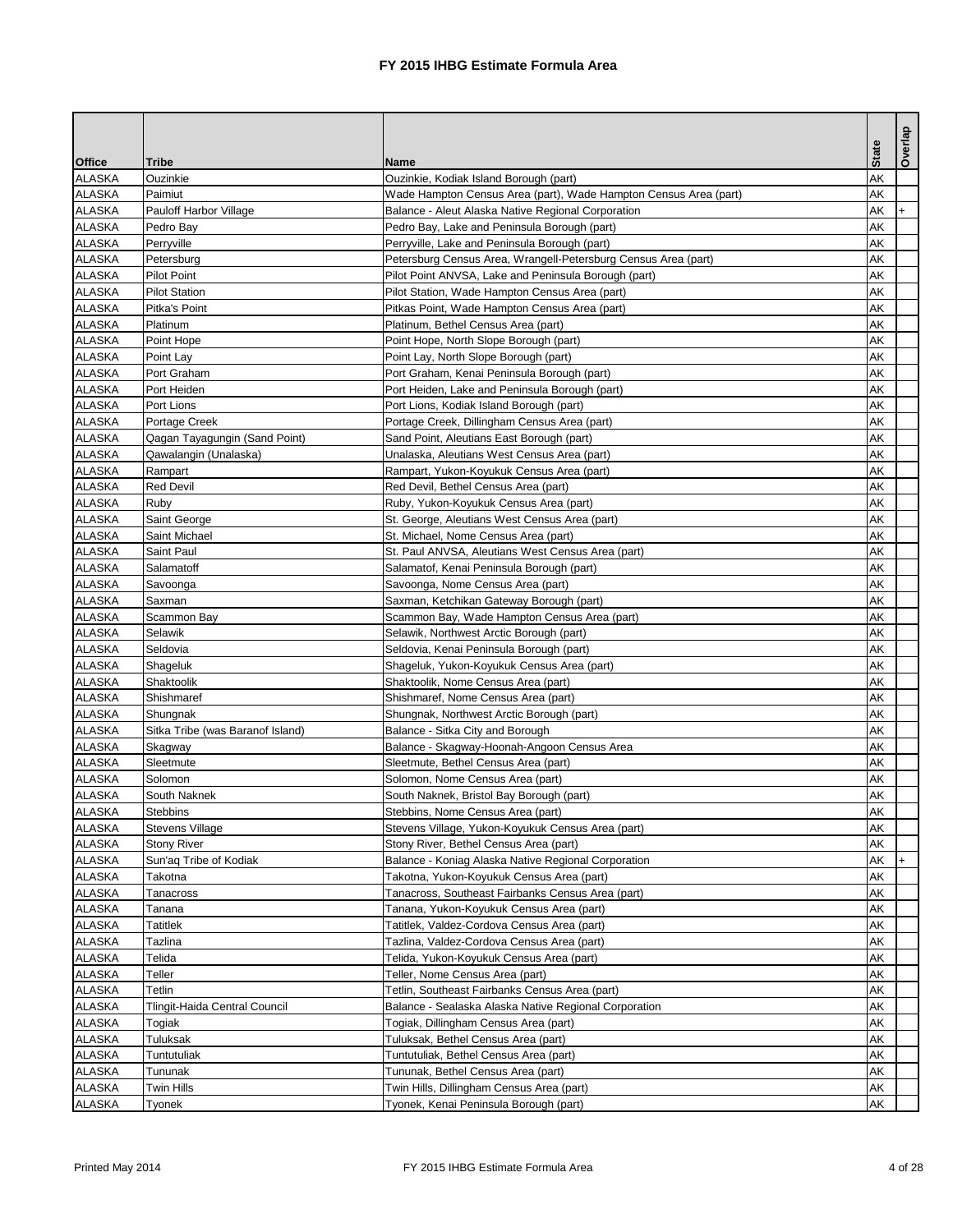| <b>Office</b> | <b>Tribe</b>   | <b>Name</b>                                                  | <b>State</b> | Overlap |
|---------------|----------------|--------------------------------------------------------------|--------------|---------|
| <b>ALASKA</b> | Ugashik        | Ugashik, Lake and Peninsula Borough (part)                   | AK           |         |
| <b>ALASKA</b> | Umkumiute      | Balance - Calista Alaska Native Regional Corporation         | AK           |         |
| <b>ALASKA</b> | Unalakleet     | Unalakleet, Nome Census Area (part)                          | AK           |         |
| <b>ALASKA</b> | Unga           | Balance - Aleut Alaska Native Regional Corporation           | AK           |         |
| <b>ALASKA</b> | Venetie        | Balance Doyon Alaska Native Regional Corporation             | AK           |         |
| <b>ALASKA</b> | Wainwright     | Wainwright, North Slope Borough (part)                       | AK           |         |
| <b>ALASKA</b> | Wales          | Wales, Nome Census Area (part)                               | <b>AK</b>    |         |
| <b>ALASKA</b> | White Mountain | White Mountain, Nome Census Area (part)                      | <b>AK</b>    |         |
| <b>ALASKA</b> | Wrangell       | Wrangell Census Area, Wrangell-Petersburg Census Area (part) | AK           |         |
| <b>ALASKA</b> | Yakutat        | Yakutat ANVSA, Yakutat City and Borough (part)               | AK           |         |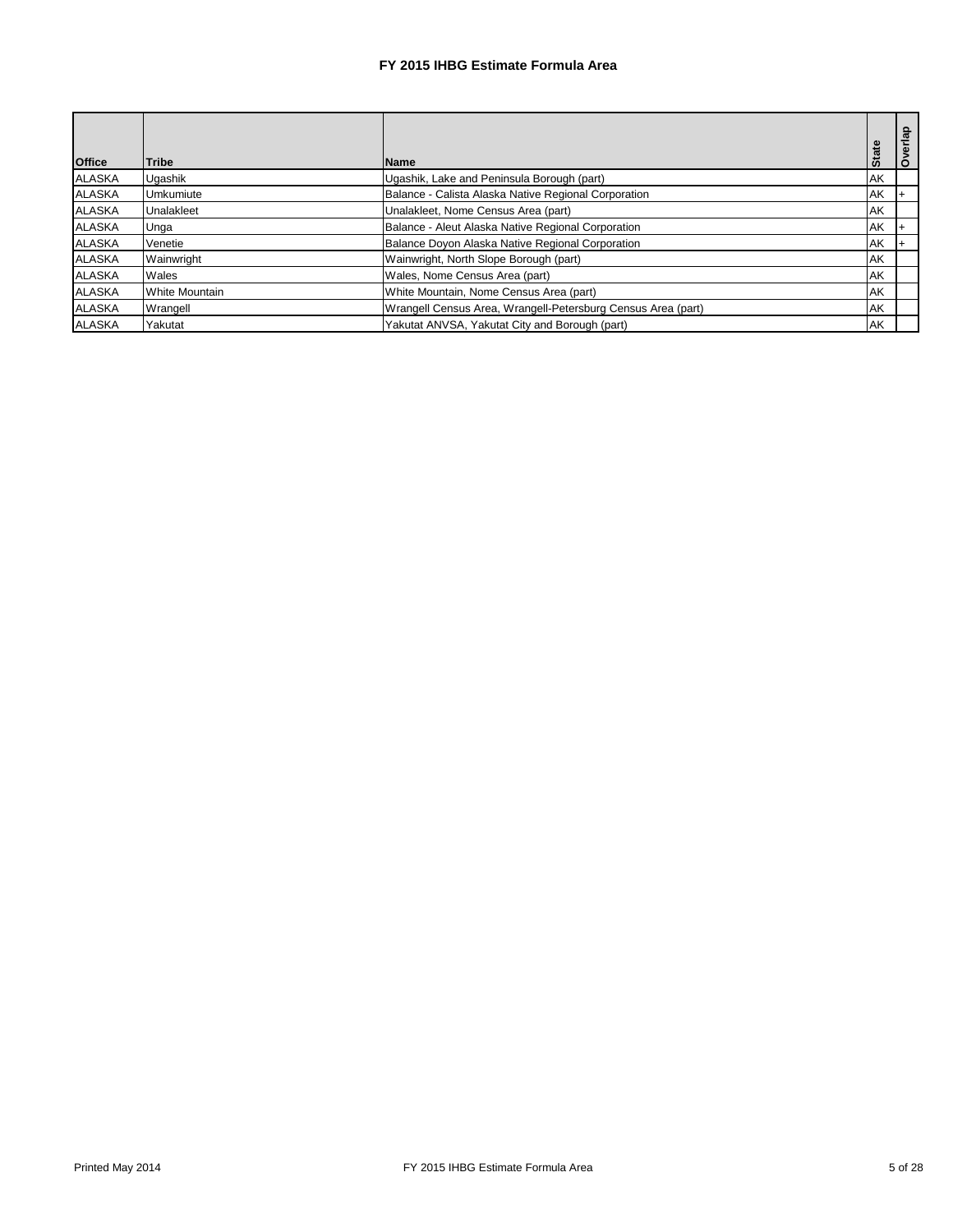|                                  |                                                |                                                                              | <b>State</b>    | Overlap |
|----------------------------------|------------------------------------------------|------------------------------------------------------------------------------|-----------------|---------|
| <b>Office</b>                    | <b>Tribe</b>                                   | <b>Name</b>                                                                  |                 |         |
| <b>CHICAGO</b>                   | Aroostook Band of Micmac                       | Aroostook Band of Micmac, Aroostook County (part)                            | <b>ME</b>       |         |
| <b>CHICAGO</b>                   | Aroostook Band of Micmac                       | <b>Balance - Aroostook County</b>                                            | <b>ME</b>       |         |
| <b>CHICAGO</b>                   | <b>Bad River Band</b>                          | Bad River Reservation, Ashland County (part)                                 | WI              |         |
| <b>CHICAGO</b>                   | <b>Bad River Band</b>                          | <b>Balance - Ashland County</b>                                              | WI              |         |
| <b>CHICAGO</b>                   | <b>Bad River Band</b>                          | Bad River Reservation, Iron County (part)                                    | WI              |         |
| <b>CHICAGO</b>                   | <b>Bad River Band</b>                          | <b>Balance - Iron County</b>                                                 | WI              |         |
| CHICAGO                          | <b>Bay Mills Indian Community</b>              | Bay Mills Reservation and Off-Reservation Trust Land, Chippewa County (part) | MI              |         |
| <b>CHICAGO</b>                   | <b>Bay Mills Indian Community</b>              | Balance - Chippewa County                                                    | MI              |         |
| <b>CHICAGO</b>                   | Boise Forte Band of Minnesota Chippewa         | Bois Forte Reservation, Itasca County (part)                                 | <b>MN</b>       |         |
| <b>CHICAGO</b>                   | Boise Forte Band of Minnesota Chippewa         | Bois Forte Reservation, Koochiching County (part)                            | <b>MN</b>       |         |
| <b>CHICAGO</b>                   | Boise Forte Band of Minnesota Chippewa         | Bois Forte Reservation, St. Louis County (part)                              | <b>MN</b>       |         |
| <b>CHICAGO</b>                   | Catawba Indian Nation                          | <b>Balance - Cabarrus County</b>                                             | <b>NC</b>       |         |
| <b>CHICAGO</b>                   | Catawba Indian Nation                          | <b>Balance - Cleveland County</b>                                            | <b>NC</b>       |         |
| <b>CHICAGO</b>                   | Catawba Indian Nation                          | <b>Balance - Gaston County</b>                                               | <b>NC</b>       |         |
| <b>CHICAGO</b>                   | Catawba Indian Nation                          | Balance - Mecklenburg County                                                 | <b>NC</b>       |         |
| <b>CHICAGO</b>                   | Catawba Indian Nation                          | <b>Balance - Rutherford County</b>                                           | <b>NC</b>       |         |
| <b>CHICAGO</b>                   | Catawba Indian Nation                          | <b>Balance - Union County</b>                                                | <b>NC</b>       |         |
| <b>CHICAGO</b>                   | Catawba Indian Nation                          | <b>Balance - Abbeville County</b>                                            | <b>SC</b>       |         |
| <b>CHICAGO</b>                   | Catawba Indian Nation                          | <b>Balance - Aiken County</b>                                                | <b>SC</b>       |         |
| <b>CHICAGO</b>                   | Catawba Indian Nation                          | <b>Balance - Allendale County</b>                                            | SC              |         |
| <b>CHICAGO</b>                   | Catawba Indian Nation                          | <b>Balance - Anderson County</b>                                             | <b>SC</b>       |         |
| <b>CHICAGO</b>                   | Catawba Indian Nation                          | <b>Balance - Bamberg County</b>                                              | <b>SC</b>       |         |
| <b>CHICAGO</b>                   | Catawba Indian Nation                          | <b>Balance - Barnwell County</b>                                             | <b>SC</b>       |         |
| <b>CHICAGO</b>                   | Catawba Indian Nation                          | <b>Balance - Beaufort County</b>                                             | <b>SC</b>       |         |
| <b>CHICAGO</b>                   | Catawba Indian Nation                          | <b>Balance - Berkeley County</b>                                             | <b>SC</b>       |         |
| <b>CHICAGO</b>                   | Catawba Indian Nation                          | <b>Balance - Calhoun County</b>                                              | <b>SC</b>       |         |
| <b>CHICAGO</b>                   | Catawba Indian Nation                          | <b>Balance - Charleston County</b>                                           | SC              |         |
| <b>CHICAGO</b>                   | Catawba Indian Nation                          | <b>Balance - Cherokee County</b>                                             | SC<br><b>SC</b> |         |
| <b>CHICAGO</b>                   | Catawba Indian Nation                          | <b>Balance - Chester County</b><br><b>Balance - Chesterfield County</b>      | <b>SC</b>       |         |
| <b>CHICAGO</b>                   | Catawba Indian Nation                          |                                                                              | <b>SC</b>       |         |
| <b>CHICAGO</b><br><b>CHICAGO</b> | Catawba Indian Nation<br>Catawba Indian Nation | <b>Balance - Clarendon County</b><br><b>Balance - Colleton County</b>        | SC              |         |
| <b>CHICAGO</b>                   | Catawba Indian Nation                          |                                                                              | <b>SC</b>       |         |
| <b>CHICAGO</b>                   | Catawba Indian Nation                          | <b>Balance - Darlington County</b><br><b>Balance - Dillon County</b>         | <b>SC</b>       |         |
| <b>CHICAGO</b>                   | Catawba Indian Nation                          | <b>Balance - Dorchester County</b>                                           | SC              |         |
| <b>CHICAGO</b>                   | Catawba Indian Nation                          | Balance - Edgefield County                                                   | <b>SC</b>       |         |
| <b>CHICAGO</b>                   | Catawba Indian Nation                          | <b>Balance - Fairfield County</b>                                            | SC              |         |
| <b>CHICAGO</b>                   | Catawba Indian Nation                          | <b>Balance - Florence County</b>                                             | <b>SC</b>       |         |
| <b>CHICAGO</b>                   | Catawba Indian Nation                          | Balance - Georgetown County                                                  | <b>SC</b>       |         |
| <b>CHICAGO</b>                   | Catawba Indian Nation                          | <b>Balance - Greenville County</b>                                           | <b>SC</b>       |         |
| <b>CHICAGO</b>                   | Catawba Indian Nation                          | <b>Balance - Greenwood County</b>                                            | <b>SC</b>       |         |
| <b>CHICAGO</b>                   | Catawba Indian Nation                          | Balance - Hampton County                                                     | <b>SC</b>       |         |
| <b>CHICAGO</b>                   | Catawba Indian Nation                          | <b>Balance - Horry County</b>                                                | <b>SC</b>       |         |
| <b>CHICAGO</b>                   | Catawba Indian Nation                          | <b>Balance - Jasper County</b>                                               | SC              |         |
| <b>CHICAGO</b>                   | Catawba Indian Nation                          | <b>Balance - Kershaw County</b>                                              | <b>SC</b>       |         |
| <b>CHICAGO</b>                   | Catawba Indian Nation                          | <b>Balance - Lancaster County</b>                                            | <b>SC</b>       |         |
| <b>CHICAGO</b>                   | Catawba Indian Nation                          | <b>Balance - Laurens County</b>                                              | <b>SC</b>       |         |
| <b>CHICAGO</b>                   | Catawba Indian Nation                          | <b>Balance - Lee County</b>                                                  | <b>SC</b>       |         |
| <b>CHICAGO</b>                   | Catawba Indian Nation                          | <b>Balance - Lexington County</b>                                            | SC              |         |
| <b>CHICAGO</b>                   | Catawba Indian Nation                          | <b>Balance - McCormick County</b>                                            | <b>SC</b>       |         |
| <b>CHICAGO</b>                   | Catawba Indian Nation                          | <b>Balance - Marion County</b>                                               | <b>SC</b>       |         |
| <b>CHICAGO</b>                   | Catawba Indian Nation                          | <b>Balance - Marlboro County</b>                                             | <b>SC</b>       |         |
| <b>CHICAGO</b>                   | Catawba Indian Nation                          | <b>Balance - Newberry County</b>                                             | <b>SC</b>       |         |
| <b>CHICAGO</b>                   | Catawba Indian Nation                          | <b>Balance - Oconee County</b>                                               | SC              |         |
| <b>CHICAGO</b>                   | Catawba Indian Nation                          | Balance - Orangeburg County                                                  | <b>SC</b>       |         |
| <b>CHICAGO</b>                   | Catawba Indian Nation                          | <b>Balance - Pickens County</b>                                              | <b>SC</b>       |         |
| <b>CHICAGO</b>                   | Catawba Indian Nation                          | <b>Balance - Richland County</b>                                             | <b>SC</b>       |         |
| <b>CHICAGO</b>                   | Catawba Indian Nation                          | Balance - Saluda County                                                      | <b>SC</b>       |         |
|                                  |                                                |                                                                              |                 |         |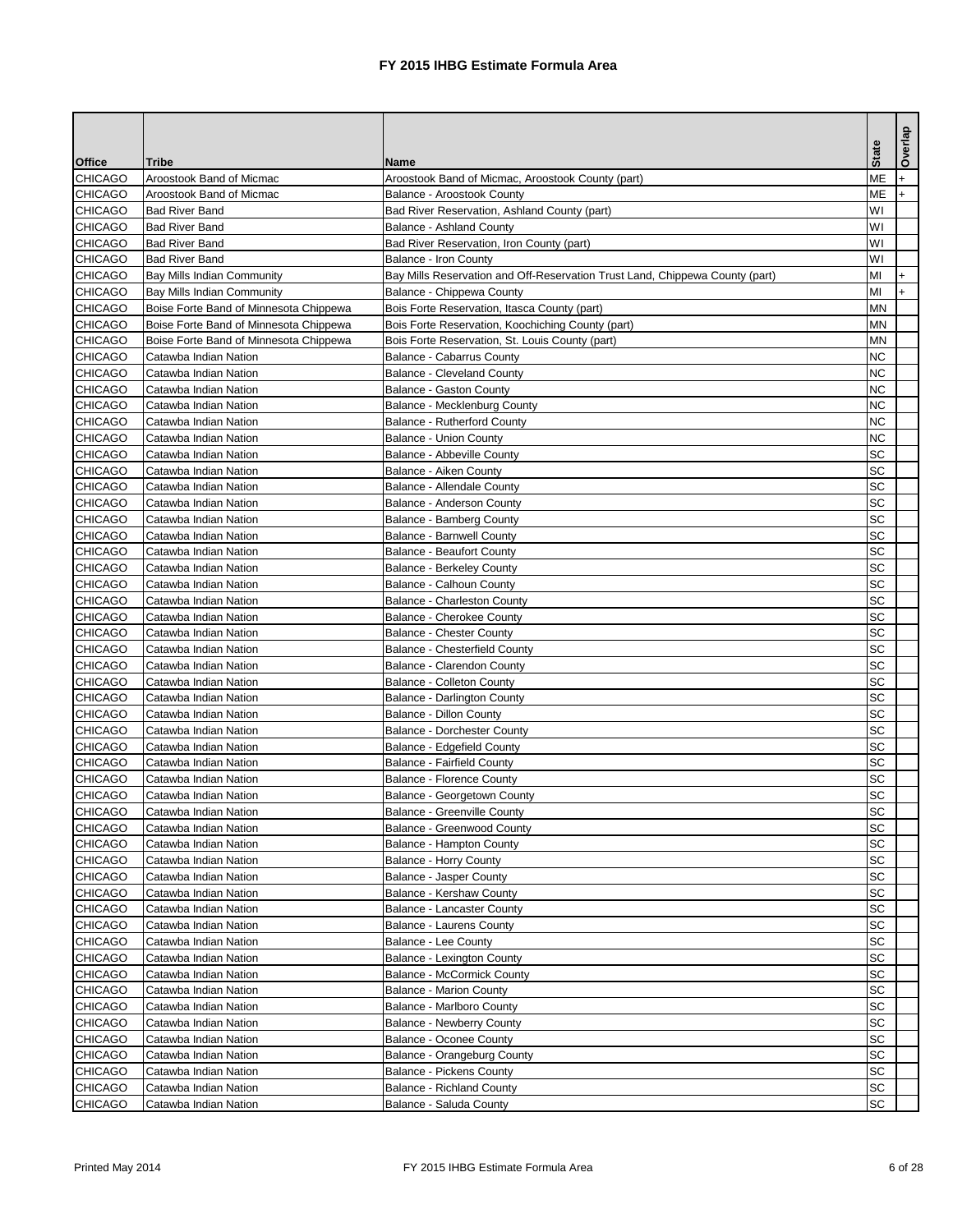|                                 |                                        |                                                                                                           | <b>State</b> | Overlap |
|---------------------------------|----------------------------------------|-----------------------------------------------------------------------------------------------------------|--------------|---------|
| <b>Office</b><br><b>CHICAGO</b> | <b>Tribe</b><br>Catawba Indian Nation  | <b>Name</b>                                                                                               | <b>SC</b>    |         |
| <b>CHICAGO</b>                  | Catawba Indian Nation                  | Balance - Spartanburg County<br><b>Balance - Sumter County</b>                                            | <b>SC</b>    |         |
| <b>CHICAGO</b>                  | Catawba Indian Nation                  | <b>Balance - Union County</b>                                                                             | <b>SC</b>    |         |
| <b>CHICAGO</b>                  | Catawba Indian Nation                  | Balance - Williamsburg County                                                                             | <b>SC</b>    |         |
| <b>CHICAGO</b>                  | Catawba Indian Nation                  | Catawba Reservation, York County (part)                                                                   | <b>SC</b>    |         |
| <b>CHICAGO</b>                  | Catawba Indian Nation                  | <b>Balance - York County</b>                                                                              | SC           |         |
| <b>CHICAGO</b>                  | Cayuga Nation                          | Cayuga Nation, Cayuga County (part)                                                                       | <b>NY</b>    |         |
| <b>CHICAGO</b>                  | Cayuga Nation                          | <b>Balance - Erie County</b>                                                                              | <b>NY</b>    |         |
| <b>CHICAGO</b>                  | Cayuga Nation                          | Cayuga Nation, Seneca County (part)                                                                       | <b>NY</b>    |         |
| <b>CHICAGO</b>                  | <b>Coharie State Tribe</b>             | Coharie, Duplin County (part)                                                                             | <b>NC</b>    |         |
| <b>CHICAGO</b>                  | <b>Coharie State Tribe</b>             | Coharie, Harnett County (part)                                                                            | <b>NC</b>    |         |
| <b>CHICAGO</b>                  | <b>Coharie State Tribe</b>             | Coharie, Sampson County (part)                                                                            | <b>NC</b>    |         |
| <b>CHICAGO</b>                  | <b>Coharie State Tribe</b>             | Coharie, Wayne County (part)                                                                              | <b>NC</b>    |         |
| <b>CHICAGO</b>                  | Eastern Cherokee                       | Eastern Cherokee Reservation, Cherokee County (part)                                                      | NC           |         |
| <b>CHICAGO</b>                  | Eastern Cherokee                       | Eastern Cherokee Reservation, Graham County (part)                                                        | NC           |         |
| <b>CHICAGO</b>                  | <b>Eastern Cherokee</b>                | Eastern Cherokee Reservation, Haywood County (part)                                                       | <b>NC</b>    |         |
| <b>CHICAGO</b>                  | Eastern Cherokee                       | Eastern Cherokee Reservation, Jackson County (part)                                                       | <b>NC</b>    |         |
| <b>CHICAGO</b>                  | Eastern Cherokee                       | Eastern Cherokee Reservation, Swain County (part)                                                         | <b>NC</b>    |         |
| <b>CHICAGO</b>                  | Fond Du Lac Band of Minnesota Chippewa | Fond du Lac Reservation and Off-Reservation Trust Land, Carlton County (part)                             | <b>MN</b>    |         |
| <b>CHICAGO</b>                  | Fond Du Lac Band of Minnesota Chippewa | <b>Balance - Carlton County</b>                                                                           | <b>MN</b>    |         |
| <b>CHICAGO</b>                  | Fond Du Lac Band of Minnesota Chippewa | Fond du Lac Reservation and Off-Reservation Trust Land, St. Louis County (part)                           | <b>MN</b>    |         |
| <b>CHICAGO</b>                  | Fond Du Lac Band of Minnesota Chippewa | Balance - St. Louis County                                                                                | <b>MN</b>    |         |
| <b>CHICAGO</b>                  | Fond Du Lac Band of Minnesota Chippewa | Fond du Lac Reservation and Off-Reservation Trust Land, Douglas County (part)                             | WI           |         |
| <b>CHICAGO</b>                  | Forest County Potawatami               | Forest County Potawatomi Community and Off-Reservation Trust Land, Forest County (part)                   | WI           |         |
| <b>CHICAGO</b>                  | Forest County Potawatami               | <b>Balance - Forest County</b>                                                                            | WI           |         |
| <b>CHICAGO</b>                  | Forest County Potawatami               | Forest County Potawatomi Community and Off-Reservation Trust Land, Milwaukee County (part)                | WI           |         |
| <b>CHICAGO</b>                  | Forest County Potawatami               | Forest County Potawatomi Community and Off-Reservation Trust Land, Oconto County (part)                   | WI           | $+$     |
| <b>CHICAGO</b>                  | Grand Portage Band of Minn. Chippewa   | Grand Portage Reservation and Off-Reservation Trust Land, Cook County (part)                              | MN           |         |
| <b>CHICAGO</b>                  | Grand Portage Band of Minn. Chippewa   | <b>Balance - Cook County</b>                                                                              | <b>MN</b>    |         |
| <b>CHICAGO</b>                  | <b>Grand Traverse Band</b>             | Grand Traverse Reservation and Off-Reservation Trust Land, Antrim County (part)                           | MI           | +       |
| <b>CHICAGO</b>                  | <b>Grand Traverse Band</b>             | <b>Balance - Antrim County</b>                                                                            | MI           |         |
| <b>CHICAGO</b>                  | <b>Grand Traverse Band</b>             | Grand Traverse Reservation and Off-Reservation Trust Land, Benzie County (part)                           | MI           |         |
| <b>CHICAGO</b>                  | <b>Grand Traverse Band</b>             | <b>Balance - Benzie County</b>                                                                            | MI           |         |
| <b>CHICAGO</b>                  | <b>Grand Traverse Band</b>             | Grand Traverse Reservation and Off-Reservation Trust Land, Charlevoix County (part)                       | MI           |         |
| <b>CHICAGO</b>                  | <b>Grand Traverse Band</b>             | <b>Balance - Charlevoix County</b>                                                                        | MI           |         |
| <b>CHICAGO</b>                  | <b>Grand Traverse Band</b>             | Grand Traverse Reservation and Off-Reservation Trust Land, Grand Traverse County (part)                   | MI           |         |
| <b>CHICAGO</b>                  | <b>Grand Traverse Band</b>             | <b>Balance - Grand Traverse County</b>                                                                    | MI           |         |
| <b>CHICAGO</b>                  | <b>Grand Traverse Band</b>             | Grand Traverse Reservation and Off-Reservation Trust Land, Leelanau County (part)                         | MI           |         |
| <b>CHICAGO</b>                  | <b>Grand Traverse Band</b>             | Balance - Leelanau County                                                                                 | MI           |         |
| <b>CHICAGO</b>                  | <b>Grand Traverse Band</b>             | <b>Balance - Manistee County</b>                                                                          | MI           |         |
| <b>CHICAGO</b>                  | Haliwa-Saponi State Tribe              | Haliwa-Saponi, Franklin County (part)                                                                     | <b>NC</b>    |         |
| <b>CHICAGO</b>                  | Haliwa-Saponi State Tribe              | Haliwa-Saponi, Halifax County (part)                                                                      | <b>NC</b>    |         |
| <b>CHICAGO</b>                  | Haliwa-Saponi State Tribe              | Haliwa-Saponi, Nash County (part)                                                                         | <b>NC</b>    |         |
| <b>CHICAGO</b>                  | Haliwa-Saponi State Tribe              | Haliwa-Saponi, Warren County (part)                                                                       | <b>NC</b>    |         |
| <b>CHICAGO</b>                  | Hannahville Community                  | Hannahville Community and Off-Reservation Trust Land, Delta County (part)                                 | MI           |         |
| <b>CHICAGO</b>                  | Hannahville Community                  | Hannahville Community and Off-Reservation Trust Land, Menominee County (part)                             | MI           |         |
| <b>CHICAGO</b>                  | Ho-Chunk Nation                        | Houston County Trust Lands, Houston County (part)                                                         | <b>MN</b>    |         |
| <b>CHICAGO</b>                  | Ho-Chunk Nation                        | Ho-Chunk Reservation and Off-Reservation Trust Land, Adams County (part)                                  | WI           |         |
| <b>CHICAGO</b>                  | Ho-Chunk Nation                        | <b>Balance - Adams County</b>                                                                             | WI           |         |
| <b>CHICAGO</b>                  | Ho-Chunk Nation                        | Ho-Chunk Reservation and Off-Reservation Trust Land, Clark County (part)                                  | WI           |         |
| <b>CHICAGO</b>                  | Ho-Chunk Nation                        | <b>Balance - Clark County</b>                                                                             | WI           |         |
| <b>CHICAGO</b>                  | Ho-Chunk Nation                        | Balance - Columbia County                                                                                 | WI           |         |
| <b>CHICAGO</b>                  | Ho-Chunk Nation                        | Ho-Chunk Reservation and Off-Reservation Trust Land, Crawford County (part)                               | WI           |         |
| <b>CHICAGO</b>                  | Ho-Chunk Nation                        | <b>Balance - Crawford County</b>                                                                          | WI           |         |
| <b>CHICAGO</b>                  | Ho-Chunk Nation                        | Ho-Chunk Reservation and Off-Reservation Trust Land, Dane County (part)                                   | WI           |         |
| <b>CHICAGO</b>                  |                                        |                                                                                                           |              |         |
|                                 | Ho-Chunk Nation                        | <b>Balance - Dane County</b>                                                                              | WI           |         |
| <b>CHICAGO</b>                  | Ho-Chunk Nation                        | Balance - Eau Claire County<br>Ho-Chunk Reservation and Off-Reservation Trust Land, Jackson County (part) | WI<br>WI     |         |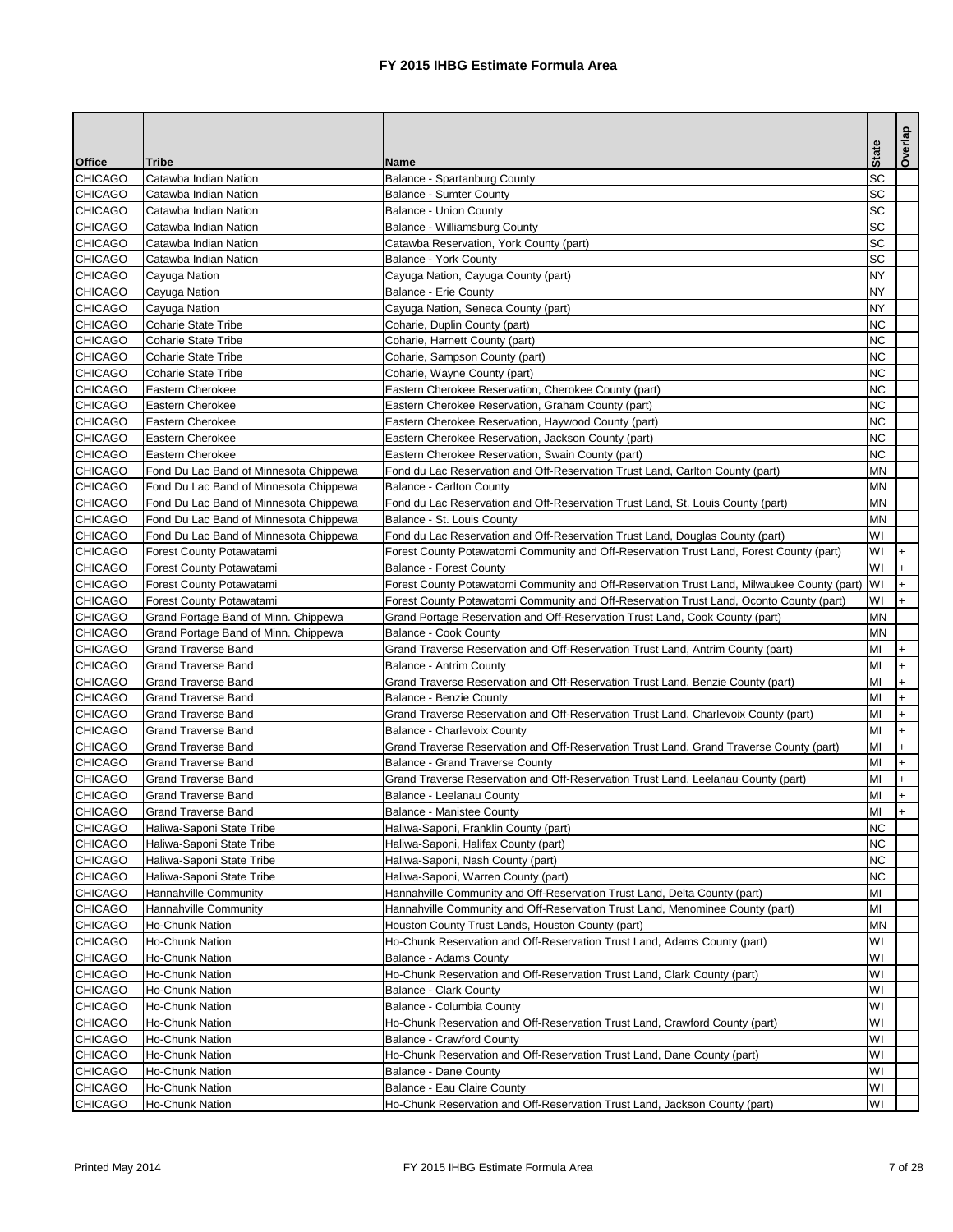| <b>Office</b><br><b>Tribe</b><br><b>Name</b><br><b>CHICAGO</b><br>Ho-Chunk Nation<br>WI<br>Balance - Jackson County<br><b>CHICAGO</b><br>WI<br>Ho-Chunk Nation<br>Ho-Chunk Reservation and Off-Reservation Trust Land, Juneau County (part)<br><b>CHICAGO</b><br>WI<br><b>Ho-Chunk Nation</b><br><b>Balance - Juneau County</b><br><b>CHICAGO</b><br>WI<br><b>Ho-Chunk Nation</b><br>Ho-Chunk Reservation and Off-Reservation Trust Land, La Crosse County (part)<br><b>CHICAGO</b><br>WI<br><b>Ho-Chunk Nation</b><br>Balance - La Crosse County<br><b>CHICAGO</b><br>Ho-Chunk Reservation and Off-Reservation Trust Land, Marathon County (part)<br>WI<br>Ho-Chunk Nation<br>WI<br><b>CHICAGO</b><br>Ho-Chunk Nation<br>Ho-Chunk Reservation and Off-Reservation Trust Land, Monroe County (part)<br><b>CHICAGO</b><br>WI<br>Ho-Chunk Nation<br><b>Balance - Monroe County</b><br><b>CHICAGO</b><br>WI<br>Ho-Chunk Nation<br>Ho-Chunk Reservation and Off-Reservation Trust Land, Sauk County (part)<br><b>CHICAGO</b><br>WI<br><b>Ho-Chunk Nation</b><br><b>Balance - Sauk County</b><br><b>CHICAGO</b><br>WI<br><b>Ho-Chunk Nation</b><br>Ho-Chunk Reservation and Off-Reservation Trust Land, Shawano County (part)<br>WI<br><b>CHICAGO</b><br><b>Ho-Chunk Nation</b><br>Balance - Shawano County<br><b>CHICAGO</b><br><b>Ho-Chunk Nation</b><br>WI<br>Balance - Trempealeau County<br><b>CHICAGO</b><br>WI<br>Ho-Chunk Nation<br><b>Balance - Vernon County</b><br>WI<br><b>CHICAGO</b><br>Ho-Chunk Nation<br>Ho-Chunk Reservation and Off-Reservation Trust Land, Wood County (part)<br>WI<br><b>CHICAGO</b><br>Ho-Chunk Nation<br><b>Balance - Wood County</b><br><b>CHICAGO</b><br><b>ME</b><br><b>Houlton Band of Maliseets</b><br>Houlton Maliseets Trust Land, Aroostook County (part)<br>$+$<br><b>CHICAGO</b><br><b>ME</b><br><b>Houlton Band of Maliseets</b><br>Balance - Aroostook County<br><b>CHICAGO</b><br>MI<br>Keweenaw Bay Indian Community<br>L'Anse Reservation and Off-Reservation Trust Land, Baraga County (part)<br><b>CHICAGO</b><br>MI<br>Keweenaw Bay Indian Community<br>Balance - Baraga County<br><b>CHICAGO</b><br>Keweenaw Bay Indian Community<br>L'Anse Reservation and Off-Reservation Trust Land, Marquette County (part)<br>MI<br><b>CHICAGO</b><br>Keweenaw Bay Indian Community<br><b>Balance - Marquette County</b><br>MI<br><b>CHICAGO</b><br>Keweenaw Bay Indian Community<br>Ontonagon County (part), Ontonagon County (part)<br>MI<br><b>CHICAGO</b><br>Lac Courte Oreilles<br>Lac Courte Oreilles Reservation and Off-Reservation Trust Land, Burnett County (part)<br>WI<br><b>CHICAGO</b><br>WI<br>Lac Courte Oreilles Reservation and Off-Reservation Trust Land, Sawyer County (part)<br>Lac Courte Oreilles<br><b>CHICAGO</b><br>Lac Courte Oreilles<br>WI<br><b>Balance - Sawyer County</b><br><b>CHICAGO</b><br>WI<br>Lac Courte Oreilles<br>Lac Courte Oreilles Reservation and Off-Reservation Trust Land, Washburn County (part)<br>CHICAGO<br>WI<br>Lac Du Flambeau Band<br>Lac du Flambeau Reservation, Iron County (part)<br>WI<br><b>CHICAGO</b><br>Lac Du Flambeau Band<br>Lac du Flambeau Reservation, Oneida County (part)<br><b>CHICAGO</b><br>WI<br>Lac Du Flambeau Band<br>Lac du Flambeau Reservation, Vilas County (part)<br><b>CHICAGO</b><br>WI<br>Lac Du Flambeau Band<br><b>Balance -- Vilas County</b><br><b>CHICAGO</b><br>MI<br>Lac Vieux Desert Band<br>Lac Vieux Desert Reservation, Gogebic County (part)<br><b>CHICAGO</b><br><b>MN</b><br>Leech Lake Band of Minnesota Chippewa<br>Balance - Beltrami County, Balance - Beltrami County (half)<br><b>CHICAGO</b><br><b>MN</b><br>Leech Lake Band of Minnesota Chippewa<br>Leech Lake Reservation and Off-Reservation Trust Land, Beltrami County (part)<br><b>CHICAGO</b><br><b>MN</b><br>Leech Lake Band of Minnesota Chippewa<br>Leech Lake Reservation and Off-Reservation Trust Land, Cass County (part)<br><b>CHICAGO</b><br>Leech Lake Band of Minnesota Chippewa<br>Leech Lake Reservation and Off-Reservation Trust Land, Hubbard County (part)<br><b>MN</b><br><b>CHICAGO</b><br><b>MN</b><br>Leech Lake Band of Minnesota Chippewa<br>Leech Lake Reservation and Off-Reservation Trust Land, Itasca County (part)<br><b>CHICAGO</b><br>MI<br>Little River Band of Ottawa<br><b>Balance - Lake County</b><br><b>CHICAGO</b><br>Little River Band of Ottawa<br>MI<br>Manistee County (part), Manistee County (part)<br><b>CHICAGO</b><br><b>Balance - Mason County</b><br>MI<br>Little River Band of Ottawa<br><b>CHICAGO</b><br>MI<br>Little River Band of Ottawa<br><b>Balance - Wexford County</b><br><b>CHICAGO</b><br>MI<br>Little Traverse Bay Band<br><b>Balance - Charlevoix County</b><br><b>CHICAGO</b><br>Little Traverse Bay Band<br>Balance - Cheboygan County<br>MI<br><b>CHICAGO</b><br>MI<br>Little Traverse Bay Band<br>Emmet County, Emmet County (part)<br><b>CHICAGO</b><br>MI<br>Little Traverse Bay Band<br><b>Balance - Emmet County</b><br><b>CHICAGO</b><br>Lower Sioux<br>Lower Sioux Reservation, Redwood County (part)<br><b>MN</b><br><b>CHICAGO</b><br><b>MN</b><br>Lower Sioux<br><b>Balance - Redwood County</b><br><b>NC</b><br><b>CHICAGO</b><br>Lumbee State Tribe<br>Lumbee, Cumberland County (part)<br><b>CHICAGO</b><br><b>NC</b><br><b>Balance - Cumberland County</b><br>Lumbee State Tribe<br><b>NC</b><br><b>CHICAGO</b><br>Lumbee State Tribe<br>Lumbee, Hoke County (part)<br><b>CHICAGO</b><br><b>NC</b><br><b>Lumbee State Tribe</b><br>Lumbee, Robeson County<br><b>NC</b><br><b>CHICAGO</b><br><b>Lumbee State Tribe</b><br>Lumbee, Scotland County<br><b>CT</b><br><b>CHICAGO</b><br>Mashantucket Pequot<br>Mashantucket Pequot Reservation and Off-Reservation Trust Land, New London County (part)<br><b>MA</b><br><b>CHICAGO</b><br>Balance - Barnstable County<br>Mashpee Wampanoag<br><b>CHICAGO</b><br>Match-e-be-nash-she-wish Band of Potta<br>MI<br>Balance - Allegan County<br>$\pm$<br><b>CHICAGO</b><br>MI<br>Match-e-be-nash-she-wish Band of Potta<br><b>Balance - Barry County</b><br><b>CHICAGO</b><br>Match-e-be-nash-she-wish Band of Potta<br>Balance - Kalamazoo County<br>MI<br><b>CHICAGO</b><br>MI<br>Match-e-be-nash-she-wish Band of Potta<br>Balance - Kent County |  | <b>State</b> | Overlap |
|---------------------------------------------------------------------------------------------------------------------------------------------------------------------------------------------------------------------------------------------------------------------------------------------------------------------------------------------------------------------------------------------------------------------------------------------------------------------------------------------------------------------------------------------------------------------------------------------------------------------------------------------------------------------------------------------------------------------------------------------------------------------------------------------------------------------------------------------------------------------------------------------------------------------------------------------------------------------------------------------------------------------------------------------------------------------------------------------------------------------------------------------------------------------------------------------------------------------------------------------------------------------------------------------------------------------------------------------------------------------------------------------------------------------------------------------------------------------------------------------------------------------------------------------------------------------------------------------------------------------------------------------------------------------------------------------------------------------------------------------------------------------------------------------------------------------------------------------------------------------------------------------------------------------------------------------------------------------------------------------------------------------------------------------------------------------------------------------------------------------------------------------------------------------------------------------------------------------------------------------------------------------------------------------------------------------------------------------------------------------------------------------------------------------------------------------------------------------------------------------------------------------------------------------------------------------------------------------------------------------------------------------------------------------------------------------------------------------------------------------------------------------------------------------------------------------------------------------------------------------------------------------------------------------------------------------------------------------------------------------------------------------------------------------------------------------------------------------------------------------------------------------------------------------------------------------------------------------------------------------------------------------------------------------------------------------------------------------------------------------------------------------------------------------------------------------------------------------------------------------------------------------------------------------------------------------------------------------------------------------------------------------------------------------------------------------------------------------------------------------------------------------------------------------------------------------------------------------------------------------------------------------------------------------------------------------------------------------------------------------------------------------------------------------------------------------------------------------------------------------------------------------------------------------------------------------------------------------------------------------------------------------------------------------------------------------------------------------------------------------------------------------------------------------------------------------------------------------------------------------------------------------------------------------------------------------------------------------------------------------------------------------------------------------------------------------------------------------------------------------------------------------------------------------------------------------------------------------------------------------------------------------------------------------------------------------------------------------------------------------------------------------------------------------------------------------------------------------------------------------------------------------------------------------------------------------------------------------------------------------------------------------------------------------------------------------------------------------------------------------------------------------------------------------------------------------------------------------------------------------------------------------------------------------------------------------------------------------------------------------------------------------------------------------------------------------------------------------------------------------------------------------------------------------------------------------------------------------------------------------------------------------------------------------------------------------------------------------------------------------------------------------------------------------------------------------------------------------------------------------------------------------------------------------------------------------------------------------------------------------------------------------------------------------|--|--------------|---------|
|                                                                                                                                                                                                                                                                                                                                                                                                                                                                                                                                                                                                                                                                                                                                                                                                                                                                                                                                                                                                                                                                                                                                                                                                                                                                                                                                                                                                                                                                                                                                                                                                                                                                                                                                                                                                                                                                                                                                                                                                                                                                                                                                                                                                                                                                                                                                                                                                                                                                                                                                                                                                                                                                                                                                                                                                                                                                                                                                                                                                                                                                                                                                                                                                                                                                                                                                                                                                                                                                                                                                                                                                                                                                                                                                                                                                                                                                                                                                                                                                                                                                                                                                                                                                                                                                                                                                                                                                                                                                                                                                                                                                                                                                                                                                                                                                                                                                                                                                                                                                                                                                                                                                                                                                                                                                                                                                                                                                                                                                                                                                                                                                                                                                                                                                                                                                                                                                                                                                                                                                                                                                                                                                                                                                                                                                                             |  |              |         |
|                                                                                                                                                                                                                                                                                                                                                                                                                                                                                                                                                                                                                                                                                                                                                                                                                                                                                                                                                                                                                                                                                                                                                                                                                                                                                                                                                                                                                                                                                                                                                                                                                                                                                                                                                                                                                                                                                                                                                                                                                                                                                                                                                                                                                                                                                                                                                                                                                                                                                                                                                                                                                                                                                                                                                                                                                                                                                                                                                                                                                                                                                                                                                                                                                                                                                                                                                                                                                                                                                                                                                                                                                                                                                                                                                                                                                                                                                                                                                                                                                                                                                                                                                                                                                                                                                                                                                                                                                                                                                                                                                                                                                                                                                                                                                                                                                                                                                                                                                                                                                                                                                                                                                                                                                                                                                                                                                                                                                                                                                                                                                                                                                                                                                                                                                                                                                                                                                                                                                                                                                                                                                                                                                                                                                                                                                             |  |              |         |
|                                                                                                                                                                                                                                                                                                                                                                                                                                                                                                                                                                                                                                                                                                                                                                                                                                                                                                                                                                                                                                                                                                                                                                                                                                                                                                                                                                                                                                                                                                                                                                                                                                                                                                                                                                                                                                                                                                                                                                                                                                                                                                                                                                                                                                                                                                                                                                                                                                                                                                                                                                                                                                                                                                                                                                                                                                                                                                                                                                                                                                                                                                                                                                                                                                                                                                                                                                                                                                                                                                                                                                                                                                                                                                                                                                                                                                                                                                                                                                                                                                                                                                                                                                                                                                                                                                                                                                                                                                                                                                                                                                                                                                                                                                                                                                                                                                                                                                                                                                                                                                                                                                                                                                                                                                                                                                                                                                                                                                                                                                                                                                                                                                                                                                                                                                                                                                                                                                                                                                                                                                                                                                                                                                                                                                                                                             |  |              |         |
|                                                                                                                                                                                                                                                                                                                                                                                                                                                                                                                                                                                                                                                                                                                                                                                                                                                                                                                                                                                                                                                                                                                                                                                                                                                                                                                                                                                                                                                                                                                                                                                                                                                                                                                                                                                                                                                                                                                                                                                                                                                                                                                                                                                                                                                                                                                                                                                                                                                                                                                                                                                                                                                                                                                                                                                                                                                                                                                                                                                                                                                                                                                                                                                                                                                                                                                                                                                                                                                                                                                                                                                                                                                                                                                                                                                                                                                                                                                                                                                                                                                                                                                                                                                                                                                                                                                                                                                                                                                                                                                                                                                                                                                                                                                                                                                                                                                                                                                                                                                                                                                                                                                                                                                                                                                                                                                                                                                                                                                                                                                                                                                                                                                                                                                                                                                                                                                                                                                                                                                                                                                                                                                                                                                                                                                                                             |  |              |         |
|                                                                                                                                                                                                                                                                                                                                                                                                                                                                                                                                                                                                                                                                                                                                                                                                                                                                                                                                                                                                                                                                                                                                                                                                                                                                                                                                                                                                                                                                                                                                                                                                                                                                                                                                                                                                                                                                                                                                                                                                                                                                                                                                                                                                                                                                                                                                                                                                                                                                                                                                                                                                                                                                                                                                                                                                                                                                                                                                                                                                                                                                                                                                                                                                                                                                                                                                                                                                                                                                                                                                                                                                                                                                                                                                                                                                                                                                                                                                                                                                                                                                                                                                                                                                                                                                                                                                                                                                                                                                                                                                                                                                                                                                                                                                                                                                                                                                                                                                                                                                                                                                                                                                                                                                                                                                                                                                                                                                                                                                                                                                                                                                                                                                                                                                                                                                                                                                                                                                                                                                                                                                                                                                                                                                                                                                                             |  |              |         |
|                                                                                                                                                                                                                                                                                                                                                                                                                                                                                                                                                                                                                                                                                                                                                                                                                                                                                                                                                                                                                                                                                                                                                                                                                                                                                                                                                                                                                                                                                                                                                                                                                                                                                                                                                                                                                                                                                                                                                                                                                                                                                                                                                                                                                                                                                                                                                                                                                                                                                                                                                                                                                                                                                                                                                                                                                                                                                                                                                                                                                                                                                                                                                                                                                                                                                                                                                                                                                                                                                                                                                                                                                                                                                                                                                                                                                                                                                                                                                                                                                                                                                                                                                                                                                                                                                                                                                                                                                                                                                                                                                                                                                                                                                                                                                                                                                                                                                                                                                                                                                                                                                                                                                                                                                                                                                                                                                                                                                                                                                                                                                                                                                                                                                                                                                                                                                                                                                                                                                                                                                                                                                                                                                                                                                                                                                             |  |              |         |
|                                                                                                                                                                                                                                                                                                                                                                                                                                                                                                                                                                                                                                                                                                                                                                                                                                                                                                                                                                                                                                                                                                                                                                                                                                                                                                                                                                                                                                                                                                                                                                                                                                                                                                                                                                                                                                                                                                                                                                                                                                                                                                                                                                                                                                                                                                                                                                                                                                                                                                                                                                                                                                                                                                                                                                                                                                                                                                                                                                                                                                                                                                                                                                                                                                                                                                                                                                                                                                                                                                                                                                                                                                                                                                                                                                                                                                                                                                                                                                                                                                                                                                                                                                                                                                                                                                                                                                                                                                                                                                                                                                                                                                                                                                                                                                                                                                                                                                                                                                                                                                                                                                                                                                                                                                                                                                                                                                                                                                                                                                                                                                                                                                                                                                                                                                                                                                                                                                                                                                                                                                                                                                                                                                                                                                                                                             |  |              |         |
|                                                                                                                                                                                                                                                                                                                                                                                                                                                                                                                                                                                                                                                                                                                                                                                                                                                                                                                                                                                                                                                                                                                                                                                                                                                                                                                                                                                                                                                                                                                                                                                                                                                                                                                                                                                                                                                                                                                                                                                                                                                                                                                                                                                                                                                                                                                                                                                                                                                                                                                                                                                                                                                                                                                                                                                                                                                                                                                                                                                                                                                                                                                                                                                                                                                                                                                                                                                                                                                                                                                                                                                                                                                                                                                                                                                                                                                                                                                                                                                                                                                                                                                                                                                                                                                                                                                                                                                                                                                                                                                                                                                                                                                                                                                                                                                                                                                                                                                                                                                                                                                                                                                                                                                                                                                                                                                                                                                                                                                                                                                                                                                                                                                                                                                                                                                                                                                                                                                                                                                                                                                                                                                                                                                                                                                                                             |  |              |         |
|                                                                                                                                                                                                                                                                                                                                                                                                                                                                                                                                                                                                                                                                                                                                                                                                                                                                                                                                                                                                                                                                                                                                                                                                                                                                                                                                                                                                                                                                                                                                                                                                                                                                                                                                                                                                                                                                                                                                                                                                                                                                                                                                                                                                                                                                                                                                                                                                                                                                                                                                                                                                                                                                                                                                                                                                                                                                                                                                                                                                                                                                                                                                                                                                                                                                                                                                                                                                                                                                                                                                                                                                                                                                                                                                                                                                                                                                                                                                                                                                                                                                                                                                                                                                                                                                                                                                                                                                                                                                                                                                                                                                                                                                                                                                                                                                                                                                                                                                                                                                                                                                                                                                                                                                                                                                                                                                                                                                                                                                                                                                                                                                                                                                                                                                                                                                                                                                                                                                                                                                                                                                                                                                                                                                                                                                                             |  |              |         |
|                                                                                                                                                                                                                                                                                                                                                                                                                                                                                                                                                                                                                                                                                                                                                                                                                                                                                                                                                                                                                                                                                                                                                                                                                                                                                                                                                                                                                                                                                                                                                                                                                                                                                                                                                                                                                                                                                                                                                                                                                                                                                                                                                                                                                                                                                                                                                                                                                                                                                                                                                                                                                                                                                                                                                                                                                                                                                                                                                                                                                                                                                                                                                                                                                                                                                                                                                                                                                                                                                                                                                                                                                                                                                                                                                                                                                                                                                                                                                                                                                                                                                                                                                                                                                                                                                                                                                                                                                                                                                                                                                                                                                                                                                                                                                                                                                                                                                                                                                                                                                                                                                                                                                                                                                                                                                                                                                                                                                                                                                                                                                                                                                                                                                                                                                                                                                                                                                                                                                                                                                                                                                                                                                                                                                                                                                             |  |              |         |
|                                                                                                                                                                                                                                                                                                                                                                                                                                                                                                                                                                                                                                                                                                                                                                                                                                                                                                                                                                                                                                                                                                                                                                                                                                                                                                                                                                                                                                                                                                                                                                                                                                                                                                                                                                                                                                                                                                                                                                                                                                                                                                                                                                                                                                                                                                                                                                                                                                                                                                                                                                                                                                                                                                                                                                                                                                                                                                                                                                                                                                                                                                                                                                                                                                                                                                                                                                                                                                                                                                                                                                                                                                                                                                                                                                                                                                                                                                                                                                                                                                                                                                                                                                                                                                                                                                                                                                                                                                                                                                                                                                                                                                                                                                                                                                                                                                                                                                                                                                                                                                                                                                                                                                                                                                                                                                                                                                                                                                                                                                                                                                                                                                                                                                                                                                                                                                                                                                                                                                                                                                                                                                                                                                                                                                                                                             |  |              |         |
|                                                                                                                                                                                                                                                                                                                                                                                                                                                                                                                                                                                                                                                                                                                                                                                                                                                                                                                                                                                                                                                                                                                                                                                                                                                                                                                                                                                                                                                                                                                                                                                                                                                                                                                                                                                                                                                                                                                                                                                                                                                                                                                                                                                                                                                                                                                                                                                                                                                                                                                                                                                                                                                                                                                                                                                                                                                                                                                                                                                                                                                                                                                                                                                                                                                                                                                                                                                                                                                                                                                                                                                                                                                                                                                                                                                                                                                                                                                                                                                                                                                                                                                                                                                                                                                                                                                                                                                                                                                                                                                                                                                                                                                                                                                                                                                                                                                                                                                                                                                                                                                                                                                                                                                                                                                                                                                                                                                                                                                                                                                                                                                                                                                                                                                                                                                                                                                                                                                                                                                                                                                                                                                                                                                                                                                                                             |  |              |         |
|                                                                                                                                                                                                                                                                                                                                                                                                                                                                                                                                                                                                                                                                                                                                                                                                                                                                                                                                                                                                                                                                                                                                                                                                                                                                                                                                                                                                                                                                                                                                                                                                                                                                                                                                                                                                                                                                                                                                                                                                                                                                                                                                                                                                                                                                                                                                                                                                                                                                                                                                                                                                                                                                                                                                                                                                                                                                                                                                                                                                                                                                                                                                                                                                                                                                                                                                                                                                                                                                                                                                                                                                                                                                                                                                                                                                                                                                                                                                                                                                                                                                                                                                                                                                                                                                                                                                                                                                                                                                                                                                                                                                                                                                                                                                                                                                                                                                                                                                                                                                                                                                                                                                                                                                                                                                                                                                                                                                                                                                                                                                                                                                                                                                                                                                                                                                                                                                                                                                                                                                                                                                                                                                                                                                                                                                                             |  |              |         |
|                                                                                                                                                                                                                                                                                                                                                                                                                                                                                                                                                                                                                                                                                                                                                                                                                                                                                                                                                                                                                                                                                                                                                                                                                                                                                                                                                                                                                                                                                                                                                                                                                                                                                                                                                                                                                                                                                                                                                                                                                                                                                                                                                                                                                                                                                                                                                                                                                                                                                                                                                                                                                                                                                                                                                                                                                                                                                                                                                                                                                                                                                                                                                                                                                                                                                                                                                                                                                                                                                                                                                                                                                                                                                                                                                                                                                                                                                                                                                                                                                                                                                                                                                                                                                                                                                                                                                                                                                                                                                                                                                                                                                                                                                                                                                                                                                                                                                                                                                                                                                                                                                                                                                                                                                                                                                                                                                                                                                                                                                                                                                                                                                                                                                                                                                                                                                                                                                                                                                                                                                                                                                                                                                                                                                                                                                             |  |              |         |
|                                                                                                                                                                                                                                                                                                                                                                                                                                                                                                                                                                                                                                                                                                                                                                                                                                                                                                                                                                                                                                                                                                                                                                                                                                                                                                                                                                                                                                                                                                                                                                                                                                                                                                                                                                                                                                                                                                                                                                                                                                                                                                                                                                                                                                                                                                                                                                                                                                                                                                                                                                                                                                                                                                                                                                                                                                                                                                                                                                                                                                                                                                                                                                                                                                                                                                                                                                                                                                                                                                                                                                                                                                                                                                                                                                                                                                                                                                                                                                                                                                                                                                                                                                                                                                                                                                                                                                                                                                                                                                                                                                                                                                                                                                                                                                                                                                                                                                                                                                                                                                                                                                                                                                                                                                                                                                                                                                                                                                                                                                                                                                                                                                                                                                                                                                                                                                                                                                                                                                                                                                                                                                                                                                                                                                                                                             |  |              |         |
|                                                                                                                                                                                                                                                                                                                                                                                                                                                                                                                                                                                                                                                                                                                                                                                                                                                                                                                                                                                                                                                                                                                                                                                                                                                                                                                                                                                                                                                                                                                                                                                                                                                                                                                                                                                                                                                                                                                                                                                                                                                                                                                                                                                                                                                                                                                                                                                                                                                                                                                                                                                                                                                                                                                                                                                                                                                                                                                                                                                                                                                                                                                                                                                                                                                                                                                                                                                                                                                                                                                                                                                                                                                                                                                                                                                                                                                                                                                                                                                                                                                                                                                                                                                                                                                                                                                                                                                                                                                                                                                                                                                                                                                                                                                                                                                                                                                                                                                                                                                                                                                                                                                                                                                                                                                                                                                                                                                                                                                                                                                                                                                                                                                                                                                                                                                                                                                                                                                                                                                                                                                                                                                                                                                                                                                                                             |  |              |         |
|                                                                                                                                                                                                                                                                                                                                                                                                                                                                                                                                                                                                                                                                                                                                                                                                                                                                                                                                                                                                                                                                                                                                                                                                                                                                                                                                                                                                                                                                                                                                                                                                                                                                                                                                                                                                                                                                                                                                                                                                                                                                                                                                                                                                                                                                                                                                                                                                                                                                                                                                                                                                                                                                                                                                                                                                                                                                                                                                                                                                                                                                                                                                                                                                                                                                                                                                                                                                                                                                                                                                                                                                                                                                                                                                                                                                                                                                                                                                                                                                                                                                                                                                                                                                                                                                                                                                                                                                                                                                                                                                                                                                                                                                                                                                                                                                                                                                                                                                                                                                                                                                                                                                                                                                                                                                                                                                                                                                                                                                                                                                                                                                                                                                                                                                                                                                                                                                                                                                                                                                                                                                                                                                                                                                                                                                                             |  |              |         |
|                                                                                                                                                                                                                                                                                                                                                                                                                                                                                                                                                                                                                                                                                                                                                                                                                                                                                                                                                                                                                                                                                                                                                                                                                                                                                                                                                                                                                                                                                                                                                                                                                                                                                                                                                                                                                                                                                                                                                                                                                                                                                                                                                                                                                                                                                                                                                                                                                                                                                                                                                                                                                                                                                                                                                                                                                                                                                                                                                                                                                                                                                                                                                                                                                                                                                                                                                                                                                                                                                                                                                                                                                                                                                                                                                                                                                                                                                                                                                                                                                                                                                                                                                                                                                                                                                                                                                                                                                                                                                                                                                                                                                                                                                                                                                                                                                                                                                                                                                                                                                                                                                                                                                                                                                                                                                                                                                                                                                                                                                                                                                                                                                                                                                                                                                                                                                                                                                                                                                                                                                                                                                                                                                                                                                                                                                             |  |              |         |
|                                                                                                                                                                                                                                                                                                                                                                                                                                                                                                                                                                                                                                                                                                                                                                                                                                                                                                                                                                                                                                                                                                                                                                                                                                                                                                                                                                                                                                                                                                                                                                                                                                                                                                                                                                                                                                                                                                                                                                                                                                                                                                                                                                                                                                                                                                                                                                                                                                                                                                                                                                                                                                                                                                                                                                                                                                                                                                                                                                                                                                                                                                                                                                                                                                                                                                                                                                                                                                                                                                                                                                                                                                                                                                                                                                                                                                                                                                                                                                                                                                                                                                                                                                                                                                                                                                                                                                                                                                                                                                                                                                                                                                                                                                                                                                                                                                                                                                                                                                                                                                                                                                                                                                                                                                                                                                                                                                                                                                                                                                                                                                                                                                                                                                                                                                                                                                                                                                                                                                                                                                                                                                                                                                                                                                                                                             |  |              |         |
|                                                                                                                                                                                                                                                                                                                                                                                                                                                                                                                                                                                                                                                                                                                                                                                                                                                                                                                                                                                                                                                                                                                                                                                                                                                                                                                                                                                                                                                                                                                                                                                                                                                                                                                                                                                                                                                                                                                                                                                                                                                                                                                                                                                                                                                                                                                                                                                                                                                                                                                                                                                                                                                                                                                                                                                                                                                                                                                                                                                                                                                                                                                                                                                                                                                                                                                                                                                                                                                                                                                                                                                                                                                                                                                                                                                                                                                                                                                                                                                                                                                                                                                                                                                                                                                                                                                                                                                                                                                                                                                                                                                                                                                                                                                                                                                                                                                                                                                                                                                                                                                                                                                                                                                                                                                                                                                                                                                                                                                                                                                                                                                                                                                                                                                                                                                                                                                                                                                                                                                                                                                                                                                                                                                                                                                                                             |  |              |         |
|                                                                                                                                                                                                                                                                                                                                                                                                                                                                                                                                                                                                                                                                                                                                                                                                                                                                                                                                                                                                                                                                                                                                                                                                                                                                                                                                                                                                                                                                                                                                                                                                                                                                                                                                                                                                                                                                                                                                                                                                                                                                                                                                                                                                                                                                                                                                                                                                                                                                                                                                                                                                                                                                                                                                                                                                                                                                                                                                                                                                                                                                                                                                                                                                                                                                                                                                                                                                                                                                                                                                                                                                                                                                                                                                                                                                                                                                                                                                                                                                                                                                                                                                                                                                                                                                                                                                                                                                                                                                                                                                                                                                                                                                                                                                                                                                                                                                                                                                                                                                                                                                                                                                                                                                                                                                                                                                                                                                                                                                                                                                                                                                                                                                                                                                                                                                                                                                                                                                                                                                                                                                                                                                                                                                                                                                                             |  |              |         |
|                                                                                                                                                                                                                                                                                                                                                                                                                                                                                                                                                                                                                                                                                                                                                                                                                                                                                                                                                                                                                                                                                                                                                                                                                                                                                                                                                                                                                                                                                                                                                                                                                                                                                                                                                                                                                                                                                                                                                                                                                                                                                                                                                                                                                                                                                                                                                                                                                                                                                                                                                                                                                                                                                                                                                                                                                                                                                                                                                                                                                                                                                                                                                                                                                                                                                                                                                                                                                                                                                                                                                                                                                                                                                                                                                                                                                                                                                                                                                                                                                                                                                                                                                                                                                                                                                                                                                                                                                                                                                                                                                                                                                                                                                                                                                                                                                                                                                                                                                                                                                                                                                                                                                                                                                                                                                                                                                                                                                                                                                                                                                                                                                                                                                                                                                                                                                                                                                                                                                                                                                                                                                                                                                                                                                                                                                             |  |              |         |
|                                                                                                                                                                                                                                                                                                                                                                                                                                                                                                                                                                                                                                                                                                                                                                                                                                                                                                                                                                                                                                                                                                                                                                                                                                                                                                                                                                                                                                                                                                                                                                                                                                                                                                                                                                                                                                                                                                                                                                                                                                                                                                                                                                                                                                                                                                                                                                                                                                                                                                                                                                                                                                                                                                                                                                                                                                                                                                                                                                                                                                                                                                                                                                                                                                                                                                                                                                                                                                                                                                                                                                                                                                                                                                                                                                                                                                                                                                                                                                                                                                                                                                                                                                                                                                                                                                                                                                                                                                                                                                                                                                                                                                                                                                                                                                                                                                                                                                                                                                                                                                                                                                                                                                                                                                                                                                                                                                                                                                                                                                                                                                                                                                                                                                                                                                                                                                                                                                                                                                                                                                                                                                                                                                                                                                                                                             |  |              |         |
|                                                                                                                                                                                                                                                                                                                                                                                                                                                                                                                                                                                                                                                                                                                                                                                                                                                                                                                                                                                                                                                                                                                                                                                                                                                                                                                                                                                                                                                                                                                                                                                                                                                                                                                                                                                                                                                                                                                                                                                                                                                                                                                                                                                                                                                                                                                                                                                                                                                                                                                                                                                                                                                                                                                                                                                                                                                                                                                                                                                                                                                                                                                                                                                                                                                                                                                                                                                                                                                                                                                                                                                                                                                                                                                                                                                                                                                                                                                                                                                                                                                                                                                                                                                                                                                                                                                                                                                                                                                                                                                                                                                                                                                                                                                                                                                                                                                                                                                                                                                                                                                                                                                                                                                                                                                                                                                                                                                                                                                                                                                                                                                                                                                                                                                                                                                                                                                                                                                                                                                                                                                                                                                                                                                                                                                                                             |  |              |         |
|                                                                                                                                                                                                                                                                                                                                                                                                                                                                                                                                                                                                                                                                                                                                                                                                                                                                                                                                                                                                                                                                                                                                                                                                                                                                                                                                                                                                                                                                                                                                                                                                                                                                                                                                                                                                                                                                                                                                                                                                                                                                                                                                                                                                                                                                                                                                                                                                                                                                                                                                                                                                                                                                                                                                                                                                                                                                                                                                                                                                                                                                                                                                                                                                                                                                                                                                                                                                                                                                                                                                                                                                                                                                                                                                                                                                                                                                                                                                                                                                                                                                                                                                                                                                                                                                                                                                                                                                                                                                                                                                                                                                                                                                                                                                                                                                                                                                                                                                                                                                                                                                                                                                                                                                                                                                                                                                                                                                                                                                                                                                                                                                                                                                                                                                                                                                                                                                                                                                                                                                                                                                                                                                                                                                                                                                                             |  |              |         |
|                                                                                                                                                                                                                                                                                                                                                                                                                                                                                                                                                                                                                                                                                                                                                                                                                                                                                                                                                                                                                                                                                                                                                                                                                                                                                                                                                                                                                                                                                                                                                                                                                                                                                                                                                                                                                                                                                                                                                                                                                                                                                                                                                                                                                                                                                                                                                                                                                                                                                                                                                                                                                                                                                                                                                                                                                                                                                                                                                                                                                                                                                                                                                                                                                                                                                                                                                                                                                                                                                                                                                                                                                                                                                                                                                                                                                                                                                                                                                                                                                                                                                                                                                                                                                                                                                                                                                                                                                                                                                                                                                                                                                                                                                                                                                                                                                                                                                                                                                                                                                                                                                                                                                                                                                                                                                                                                                                                                                                                                                                                                                                                                                                                                                                                                                                                                                                                                                                                                                                                                                                                                                                                                                                                                                                                                                             |  |              |         |
|                                                                                                                                                                                                                                                                                                                                                                                                                                                                                                                                                                                                                                                                                                                                                                                                                                                                                                                                                                                                                                                                                                                                                                                                                                                                                                                                                                                                                                                                                                                                                                                                                                                                                                                                                                                                                                                                                                                                                                                                                                                                                                                                                                                                                                                                                                                                                                                                                                                                                                                                                                                                                                                                                                                                                                                                                                                                                                                                                                                                                                                                                                                                                                                                                                                                                                                                                                                                                                                                                                                                                                                                                                                                                                                                                                                                                                                                                                                                                                                                                                                                                                                                                                                                                                                                                                                                                                                                                                                                                                                                                                                                                                                                                                                                                                                                                                                                                                                                                                                                                                                                                                                                                                                                                                                                                                                                                                                                                                                                                                                                                                                                                                                                                                                                                                                                                                                                                                                                                                                                                                                                                                                                                                                                                                                                                             |  |              |         |
|                                                                                                                                                                                                                                                                                                                                                                                                                                                                                                                                                                                                                                                                                                                                                                                                                                                                                                                                                                                                                                                                                                                                                                                                                                                                                                                                                                                                                                                                                                                                                                                                                                                                                                                                                                                                                                                                                                                                                                                                                                                                                                                                                                                                                                                                                                                                                                                                                                                                                                                                                                                                                                                                                                                                                                                                                                                                                                                                                                                                                                                                                                                                                                                                                                                                                                                                                                                                                                                                                                                                                                                                                                                                                                                                                                                                                                                                                                                                                                                                                                                                                                                                                                                                                                                                                                                                                                                                                                                                                                                                                                                                                                                                                                                                                                                                                                                                                                                                                                                                                                                                                                                                                                                                                                                                                                                                                                                                                                                                                                                                                                                                                                                                                                                                                                                                                                                                                                                                                                                                                                                                                                                                                                                                                                                                                             |  |              |         |
|                                                                                                                                                                                                                                                                                                                                                                                                                                                                                                                                                                                                                                                                                                                                                                                                                                                                                                                                                                                                                                                                                                                                                                                                                                                                                                                                                                                                                                                                                                                                                                                                                                                                                                                                                                                                                                                                                                                                                                                                                                                                                                                                                                                                                                                                                                                                                                                                                                                                                                                                                                                                                                                                                                                                                                                                                                                                                                                                                                                                                                                                                                                                                                                                                                                                                                                                                                                                                                                                                                                                                                                                                                                                                                                                                                                                                                                                                                                                                                                                                                                                                                                                                                                                                                                                                                                                                                                                                                                                                                                                                                                                                                                                                                                                                                                                                                                                                                                                                                                                                                                                                                                                                                                                                                                                                                                                                                                                                                                                                                                                                                                                                                                                                                                                                                                                                                                                                                                                                                                                                                                                                                                                                                                                                                                                                             |  |              |         |
|                                                                                                                                                                                                                                                                                                                                                                                                                                                                                                                                                                                                                                                                                                                                                                                                                                                                                                                                                                                                                                                                                                                                                                                                                                                                                                                                                                                                                                                                                                                                                                                                                                                                                                                                                                                                                                                                                                                                                                                                                                                                                                                                                                                                                                                                                                                                                                                                                                                                                                                                                                                                                                                                                                                                                                                                                                                                                                                                                                                                                                                                                                                                                                                                                                                                                                                                                                                                                                                                                                                                                                                                                                                                                                                                                                                                                                                                                                                                                                                                                                                                                                                                                                                                                                                                                                                                                                                                                                                                                                                                                                                                                                                                                                                                                                                                                                                                                                                                                                                                                                                                                                                                                                                                                                                                                                                                                                                                                                                                                                                                                                                                                                                                                                                                                                                                                                                                                                                                                                                                                                                                                                                                                                                                                                                                                             |  |              |         |
|                                                                                                                                                                                                                                                                                                                                                                                                                                                                                                                                                                                                                                                                                                                                                                                                                                                                                                                                                                                                                                                                                                                                                                                                                                                                                                                                                                                                                                                                                                                                                                                                                                                                                                                                                                                                                                                                                                                                                                                                                                                                                                                                                                                                                                                                                                                                                                                                                                                                                                                                                                                                                                                                                                                                                                                                                                                                                                                                                                                                                                                                                                                                                                                                                                                                                                                                                                                                                                                                                                                                                                                                                                                                                                                                                                                                                                                                                                                                                                                                                                                                                                                                                                                                                                                                                                                                                                                                                                                                                                                                                                                                                                                                                                                                                                                                                                                                                                                                                                                                                                                                                                                                                                                                                                                                                                                                                                                                                                                                                                                                                                                                                                                                                                                                                                                                                                                                                                                                                                                                                                                                                                                                                                                                                                                                                             |  |              |         |
|                                                                                                                                                                                                                                                                                                                                                                                                                                                                                                                                                                                                                                                                                                                                                                                                                                                                                                                                                                                                                                                                                                                                                                                                                                                                                                                                                                                                                                                                                                                                                                                                                                                                                                                                                                                                                                                                                                                                                                                                                                                                                                                                                                                                                                                                                                                                                                                                                                                                                                                                                                                                                                                                                                                                                                                                                                                                                                                                                                                                                                                                                                                                                                                                                                                                                                                                                                                                                                                                                                                                                                                                                                                                                                                                                                                                                                                                                                                                                                                                                                                                                                                                                                                                                                                                                                                                                                                                                                                                                                                                                                                                                                                                                                                                                                                                                                                                                                                                                                                                                                                                                                                                                                                                                                                                                                                                                                                                                                                                                                                                                                                                                                                                                                                                                                                                                                                                                                                                                                                                                                                                                                                                                                                                                                                                                             |  |              |         |
|                                                                                                                                                                                                                                                                                                                                                                                                                                                                                                                                                                                                                                                                                                                                                                                                                                                                                                                                                                                                                                                                                                                                                                                                                                                                                                                                                                                                                                                                                                                                                                                                                                                                                                                                                                                                                                                                                                                                                                                                                                                                                                                                                                                                                                                                                                                                                                                                                                                                                                                                                                                                                                                                                                                                                                                                                                                                                                                                                                                                                                                                                                                                                                                                                                                                                                                                                                                                                                                                                                                                                                                                                                                                                                                                                                                                                                                                                                                                                                                                                                                                                                                                                                                                                                                                                                                                                                                                                                                                                                                                                                                                                                                                                                                                                                                                                                                                                                                                                                                                                                                                                                                                                                                                                                                                                                                                                                                                                                                                                                                                                                                                                                                                                                                                                                                                                                                                                                                                                                                                                                                                                                                                                                                                                                                                                             |  |              |         |
|                                                                                                                                                                                                                                                                                                                                                                                                                                                                                                                                                                                                                                                                                                                                                                                                                                                                                                                                                                                                                                                                                                                                                                                                                                                                                                                                                                                                                                                                                                                                                                                                                                                                                                                                                                                                                                                                                                                                                                                                                                                                                                                                                                                                                                                                                                                                                                                                                                                                                                                                                                                                                                                                                                                                                                                                                                                                                                                                                                                                                                                                                                                                                                                                                                                                                                                                                                                                                                                                                                                                                                                                                                                                                                                                                                                                                                                                                                                                                                                                                                                                                                                                                                                                                                                                                                                                                                                                                                                                                                                                                                                                                                                                                                                                                                                                                                                                                                                                                                                                                                                                                                                                                                                                                                                                                                                                                                                                                                                                                                                                                                                                                                                                                                                                                                                                                                                                                                                                                                                                                                                                                                                                                                                                                                                                                             |  |              |         |
|                                                                                                                                                                                                                                                                                                                                                                                                                                                                                                                                                                                                                                                                                                                                                                                                                                                                                                                                                                                                                                                                                                                                                                                                                                                                                                                                                                                                                                                                                                                                                                                                                                                                                                                                                                                                                                                                                                                                                                                                                                                                                                                                                                                                                                                                                                                                                                                                                                                                                                                                                                                                                                                                                                                                                                                                                                                                                                                                                                                                                                                                                                                                                                                                                                                                                                                                                                                                                                                                                                                                                                                                                                                                                                                                                                                                                                                                                                                                                                                                                                                                                                                                                                                                                                                                                                                                                                                                                                                                                                                                                                                                                                                                                                                                                                                                                                                                                                                                                                                                                                                                                                                                                                                                                                                                                                                                                                                                                                                                                                                                                                                                                                                                                                                                                                                                                                                                                                                                                                                                                                                                                                                                                                                                                                                                                             |  |              |         |
|                                                                                                                                                                                                                                                                                                                                                                                                                                                                                                                                                                                                                                                                                                                                                                                                                                                                                                                                                                                                                                                                                                                                                                                                                                                                                                                                                                                                                                                                                                                                                                                                                                                                                                                                                                                                                                                                                                                                                                                                                                                                                                                                                                                                                                                                                                                                                                                                                                                                                                                                                                                                                                                                                                                                                                                                                                                                                                                                                                                                                                                                                                                                                                                                                                                                                                                                                                                                                                                                                                                                                                                                                                                                                                                                                                                                                                                                                                                                                                                                                                                                                                                                                                                                                                                                                                                                                                                                                                                                                                                                                                                                                                                                                                                                                                                                                                                                                                                                                                                                                                                                                                                                                                                                                                                                                                                                                                                                                                                                                                                                                                                                                                                                                                                                                                                                                                                                                                                                                                                                                                                                                                                                                                                                                                                                                             |  |              |         |
|                                                                                                                                                                                                                                                                                                                                                                                                                                                                                                                                                                                                                                                                                                                                                                                                                                                                                                                                                                                                                                                                                                                                                                                                                                                                                                                                                                                                                                                                                                                                                                                                                                                                                                                                                                                                                                                                                                                                                                                                                                                                                                                                                                                                                                                                                                                                                                                                                                                                                                                                                                                                                                                                                                                                                                                                                                                                                                                                                                                                                                                                                                                                                                                                                                                                                                                                                                                                                                                                                                                                                                                                                                                                                                                                                                                                                                                                                                                                                                                                                                                                                                                                                                                                                                                                                                                                                                                                                                                                                                                                                                                                                                                                                                                                                                                                                                                                                                                                                                                                                                                                                                                                                                                                                                                                                                                                                                                                                                                                                                                                                                                                                                                                                                                                                                                                                                                                                                                                                                                                                                                                                                                                                                                                                                                                                             |  |              |         |
|                                                                                                                                                                                                                                                                                                                                                                                                                                                                                                                                                                                                                                                                                                                                                                                                                                                                                                                                                                                                                                                                                                                                                                                                                                                                                                                                                                                                                                                                                                                                                                                                                                                                                                                                                                                                                                                                                                                                                                                                                                                                                                                                                                                                                                                                                                                                                                                                                                                                                                                                                                                                                                                                                                                                                                                                                                                                                                                                                                                                                                                                                                                                                                                                                                                                                                                                                                                                                                                                                                                                                                                                                                                                                                                                                                                                                                                                                                                                                                                                                                                                                                                                                                                                                                                                                                                                                                                                                                                                                                                                                                                                                                                                                                                                                                                                                                                                                                                                                                                                                                                                                                                                                                                                                                                                                                                                                                                                                                                                                                                                                                                                                                                                                                                                                                                                                                                                                                                                                                                                                                                                                                                                                                                                                                                                                             |  |              |         |
|                                                                                                                                                                                                                                                                                                                                                                                                                                                                                                                                                                                                                                                                                                                                                                                                                                                                                                                                                                                                                                                                                                                                                                                                                                                                                                                                                                                                                                                                                                                                                                                                                                                                                                                                                                                                                                                                                                                                                                                                                                                                                                                                                                                                                                                                                                                                                                                                                                                                                                                                                                                                                                                                                                                                                                                                                                                                                                                                                                                                                                                                                                                                                                                                                                                                                                                                                                                                                                                                                                                                                                                                                                                                                                                                                                                                                                                                                                                                                                                                                                                                                                                                                                                                                                                                                                                                                                                                                                                                                                                                                                                                                                                                                                                                                                                                                                                                                                                                                                                                                                                                                                                                                                                                                                                                                                                                                                                                                                                                                                                                                                                                                                                                                                                                                                                                                                                                                                                                                                                                                                                                                                                                                                                                                                                                                             |  |              |         |
|                                                                                                                                                                                                                                                                                                                                                                                                                                                                                                                                                                                                                                                                                                                                                                                                                                                                                                                                                                                                                                                                                                                                                                                                                                                                                                                                                                                                                                                                                                                                                                                                                                                                                                                                                                                                                                                                                                                                                                                                                                                                                                                                                                                                                                                                                                                                                                                                                                                                                                                                                                                                                                                                                                                                                                                                                                                                                                                                                                                                                                                                                                                                                                                                                                                                                                                                                                                                                                                                                                                                                                                                                                                                                                                                                                                                                                                                                                                                                                                                                                                                                                                                                                                                                                                                                                                                                                                                                                                                                                                                                                                                                                                                                                                                                                                                                                                                                                                                                                                                                                                                                                                                                                                                                                                                                                                                                                                                                                                                                                                                                                                                                                                                                                                                                                                                                                                                                                                                                                                                                                                                                                                                                                                                                                                                                             |  |              |         |
|                                                                                                                                                                                                                                                                                                                                                                                                                                                                                                                                                                                                                                                                                                                                                                                                                                                                                                                                                                                                                                                                                                                                                                                                                                                                                                                                                                                                                                                                                                                                                                                                                                                                                                                                                                                                                                                                                                                                                                                                                                                                                                                                                                                                                                                                                                                                                                                                                                                                                                                                                                                                                                                                                                                                                                                                                                                                                                                                                                                                                                                                                                                                                                                                                                                                                                                                                                                                                                                                                                                                                                                                                                                                                                                                                                                                                                                                                                                                                                                                                                                                                                                                                                                                                                                                                                                                                                                                                                                                                                                                                                                                                                                                                                                                                                                                                                                                                                                                                                                                                                                                                                                                                                                                                                                                                                                                                                                                                                                                                                                                                                                                                                                                                                                                                                                                                                                                                                                                                                                                                                                                                                                                                                                                                                                                                             |  |              |         |
|                                                                                                                                                                                                                                                                                                                                                                                                                                                                                                                                                                                                                                                                                                                                                                                                                                                                                                                                                                                                                                                                                                                                                                                                                                                                                                                                                                                                                                                                                                                                                                                                                                                                                                                                                                                                                                                                                                                                                                                                                                                                                                                                                                                                                                                                                                                                                                                                                                                                                                                                                                                                                                                                                                                                                                                                                                                                                                                                                                                                                                                                                                                                                                                                                                                                                                                                                                                                                                                                                                                                                                                                                                                                                                                                                                                                                                                                                                                                                                                                                                                                                                                                                                                                                                                                                                                                                                                                                                                                                                                                                                                                                                                                                                                                                                                                                                                                                                                                                                                                                                                                                                                                                                                                                                                                                                                                                                                                                                                                                                                                                                                                                                                                                                                                                                                                                                                                                                                                                                                                                                                                                                                                                                                                                                                                                             |  |              |         |
|                                                                                                                                                                                                                                                                                                                                                                                                                                                                                                                                                                                                                                                                                                                                                                                                                                                                                                                                                                                                                                                                                                                                                                                                                                                                                                                                                                                                                                                                                                                                                                                                                                                                                                                                                                                                                                                                                                                                                                                                                                                                                                                                                                                                                                                                                                                                                                                                                                                                                                                                                                                                                                                                                                                                                                                                                                                                                                                                                                                                                                                                                                                                                                                                                                                                                                                                                                                                                                                                                                                                                                                                                                                                                                                                                                                                                                                                                                                                                                                                                                                                                                                                                                                                                                                                                                                                                                                                                                                                                                                                                                                                                                                                                                                                                                                                                                                                                                                                                                                                                                                                                                                                                                                                                                                                                                                                                                                                                                                                                                                                                                                                                                                                                                                                                                                                                                                                                                                                                                                                                                                                                                                                                                                                                                                                                             |  |              |         |
|                                                                                                                                                                                                                                                                                                                                                                                                                                                                                                                                                                                                                                                                                                                                                                                                                                                                                                                                                                                                                                                                                                                                                                                                                                                                                                                                                                                                                                                                                                                                                                                                                                                                                                                                                                                                                                                                                                                                                                                                                                                                                                                                                                                                                                                                                                                                                                                                                                                                                                                                                                                                                                                                                                                                                                                                                                                                                                                                                                                                                                                                                                                                                                                                                                                                                                                                                                                                                                                                                                                                                                                                                                                                                                                                                                                                                                                                                                                                                                                                                                                                                                                                                                                                                                                                                                                                                                                                                                                                                                                                                                                                                                                                                                                                                                                                                                                                                                                                                                                                                                                                                                                                                                                                                                                                                                                                                                                                                                                                                                                                                                                                                                                                                                                                                                                                                                                                                                                                                                                                                                                                                                                                                                                                                                                                                             |  |              |         |
|                                                                                                                                                                                                                                                                                                                                                                                                                                                                                                                                                                                                                                                                                                                                                                                                                                                                                                                                                                                                                                                                                                                                                                                                                                                                                                                                                                                                                                                                                                                                                                                                                                                                                                                                                                                                                                                                                                                                                                                                                                                                                                                                                                                                                                                                                                                                                                                                                                                                                                                                                                                                                                                                                                                                                                                                                                                                                                                                                                                                                                                                                                                                                                                                                                                                                                                                                                                                                                                                                                                                                                                                                                                                                                                                                                                                                                                                                                                                                                                                                                                                                                                                                                                                                                                                                                                                                                                                                                                                                                                                                                                                                                                                                                                                                                                                                                                                                                                                                                                                                                                                                                                                                                                                                                                                                                                                                                                                                                                                                                                                                                                                                                                                                                                                                                                                                                                                                                                                                                                                                                                                                                                                                                                                                                                                                             |  |              |         |
|                                                                                                                                                                                                                                                                                                                                                                                                                                                                                                                                                                                                                                                                                                                                                                                                                                                                                                                                                                                                                                                                                                                                                                                                                                                                                                                                                                                                                                                                                                                                                                                                                                                                                                                                                                                                                                                                                                                                                                                                                                                                                                                                                                                                                                                                                                                                                                                                                                                                                                                                                                                                                                                                                                                                                                                                                                                                                                                                                                                                                                                                                                                                                                                                                                                                                                                                                                                                                                                                                                                                                                                                                                                                                                                                                                                                                                                                                                                                                                                                                                                                                                                                                                                                                                                                                                                                                                                                                                                                                                                                                                                                                                                                                                                                                                                                                                                                                                                                                                                                                                                                                                                                                                                                                                                                                                                                                                                                                                                                                                                                                                                                                                                                                                                                                                                                                                                                                                                                                                                                                                                                                                                                                                                                                                                                                             |  |              |         |
|                                                                                                                                                                                                                                                                                                                                                                                                                                                                                                                                                                                                                                                                                                                                                                                                                                                                                                                                                                                                                                                                                                                                                                                                                                                                                                                                                                                                                                                                                                                                                                                                                                                                                                                                                                                                                                                                                                                                                                                                                                                                                                                                                                                                                                                                                                                                                                                                                                                                                                                                                                                                                                                                                                                                                                                                                                                                                                                                                                                                                                                                                                                                                                                                                                                                                                                                                                                                                                                                                                                                                                                                                                                                                                                                                                                                                                                                                                                                                                                                                                                                                                                                                                                                                                                                                                                                                                                                                                                                                                                                                                                                                                                                                                                                                                                                                                                                                                                                                                                                                                                                                                                                                                                                                                                                                                                                                                                                                                                                                                                                                                                                                                                                                                                                                                                                                                                                                                                                                                                                                                                                                                                                                                                                                                                                                             |  |              |         |
|                                                                                                                                                                                                                                                                                                                                                                                                                                                                                                                                                                                                                                                                                                                                                                                                                                                                                                                                                                                                                                                                                                                                                                                                                                                                                                                                                                                                                                                                                                                                                                                                                                                                                                                                                                                                                                                                                                                                                                                                                                                                                                                                                                                                                                                                                                                                                                                                                                                                                                                                                                                                                                                                                                                                                                                                                                                                                                                                                                                                                                                                                                                                                                                                                                                                                                                                                                                                                                                                                                                                                                                                                                                                                                                                                                                                                                                                                                                                                                                                                                                                                                                                                                                                                                                                                                                                                                                                                                                                                                                                                                                                                                                                                                                                                                                                                                                                                                                                                                                                                                                                                                                                                                                                                                                                                                                                                                                                                                                                                                                                                                                                                                                                                                                                                                                                                                                                                                                                                                                                                                                                                                                                                                                                                                                                                             |  |              |         |
|                                                                                                                                                                                                                                                                                                                                                                                                                                                                                                                                                                                                                                                                                                                                                                                                                                                                                                                                                                                                                                                                                                                                                                                                                                                                                                                                                                                                                                                                                                                                                                                                                                                                                                                                                                                                                                                                                                                                                                                                                                                                                                                                                                                                                                                                                                                                                                                                                                                                                                                                                                                                                                                                                                                                                                                                                                                                                                                                                                                                                                                                                                                                                                                                                                                                                                                                                                                                                                                                                                                                                                                                                                                                                                                                                                                                                                                                                                                                                                                                                                                                                                                                                                                                                                                                                                                                                                                                                                                                                                                                                                                                                                                                                                                                                                                                                                                                                                                                                                                                                                                                                                                                                                                                                                                                                                                                                                                                                                                                                                                                                                                                                                                                                                                                                                                                                                                                                                                                                                                                                                                                                                                                                                                                                                                                                             |  |              |         |
|                                                                                                                                                                                                                                                                                                                                                                                                                                                                                                                                                                                                                                                                                                                                                                                                                                                                                                                                                                                                                                                                                                                                                                                                                                                                                                                                                                                                                                                                                                                                                                                                                                                                                                                                                                                                                                                                                                                                                                                                                                                                                                                                                                                                                                                                                                                                                                                                                                                                                                                                                                                                                                                                                                                                                                                                                                                                                                                                                                                                                                                                                                                                                                                                                                                                                                                                                                                                                                                                                                                                                                                                                                                                                                                                                                                                                                                                                                                                                                                                                                                                                                                                                                                                                                                                                                                                                                                                                                                                                                                                                                                                                                                                                                                                                                                                                                                                                                                                                                                                                                                                                                                                                                                                                                                                                                                                                                                                                                                                                                                                                                                                                                                                                                                                                                                                                                                                                                                                                                                                                                                                                                                                                                                                                                                                                             |  |              |         |
|                                                                                                                                                                                                                                                                                                                                                                                                                                                                                                                                                                                                                                                                                                                                                                                                                                                                                                                                                                                                                                                                                                                                                                                                                                                                                                                                                                                                                                                                                                                                                                                                                                                                                                                                                                                                                                                                                                                                                                                                                                                                                                                                                                                                                                                                                                                                                                                                                                                                                                                                                                                                                                                                                                                                                                                                                                                                                                                                                                                                                                                                                                                                                                                                                                                                                                                                                                                                                                                                                                                                                                                                                                                                                                                                                                                                                                                                                                                                                                                                                                                                                                                                                                                                                                                                                                                                                                                                                                                                                                                                                                                                                                                                                                                                                                                                                                                                                                                                                                                                                                                                                                                                                                                                                                                                                                                                                                                                                                                                                                                                                                                                                                                                                                                                                                                                                                                                                                                                                                                                                                                                                                                                                                                                                                                                                             |  |              |         |
|                                                                                                                                                                                                                                                                                                                                                                                                                                                                                                                                                                                                                                                                                                                                                                                                                                                                                                                                                                                                                                                                                                                                                                                                                                                                                                                                                                                                                                                                                                                                                                                                                                                                                                                                                                                                                                                                                                                                                                                                                                                                                                                                                                                                                                                                                                                                                                                                                                                                                                                                                                                                                                                                                                                                                                                                                                                                                                                                                                                                                                                                                                                                                                                                                                                                                                                                                                                                                                                                                                                                                                                                                                                                                                                                                                                                                                                                                                                                                                                                                                                                                                                                                                                                                                                                                                                                                                                                                                                                                                                                                                                                                                                                                                                                                                                                                                                                                                                                                                                                                                                                                                                                                                                                                                                                                                                                                                                                                                                                                                                                                                                                                                                                                                                                                                                                                                                                                                                                                                                                                                                                                                                                                                                                                                                                                             |  |              |         |
|                                                                                                                                                                                                                                                                                                                                                                                                                                                                                                                                                                                                                                                                                                                                                                                                                                                                                                                                                                                                                                                                                                                                                                                                                                                                                                                                                                                                                                                                                                                                                                                                                                                                                                                                                                                                                                                                                                                                                                                                                                                                                                                                                                                                                                                                                                                                                                                                                                                                                                                                                                                                                                                                                                                                                                                                                                                                                                                                                                                                                                                                                                                                                                                                                                                                                                                                                                                                                                                                                                                                                                                                                                                                                                                                                                                                                                                                                                                                                                                                                                                                                                                                                                                                                                                                                                                                                                                                                                                                                                                                                                                                                                                                                                                                                                                                                                                                                                                                                                                                                                                                                                                                                                                                                                                                                                                                                                                                                                                                                                                                                                                                                                                                                                                                                                                                                                                                                                                                                                                                                                                                                                                                                                                                                                                                                             |  |              |         |
|                                                                                                                                                                                                                                                                                                                                                                                                                                                                                                                                                                                                                                                                                                                                                                                                                                                                                                                                                                                                                                                                                                                                                                                                                                                                                                                                                                                                                                                                                                                                                                                                                                                                                                                                                                                                                                                                                                                                                                                                                                                                                                                                                                                                                                                                                                                                                                                                                                                                                                                                                                                                                                                                                                                                                                                                                                                                                                                                                                                                                                                                                                                                                                                                                                                                                                                                                                                                                                                                                                                                                                                                                                                                                                                                                                                                                                                                                                                                                                                                                                                                                                                                                                                                                                                                                                                                                                                                                                                                                                                                                                                                                                                                                                                                                                                                                                                                                                                                                                                                                                                                                                                                                                                                                                                                                                                                                                                                                                                                                                                                                                                                                                                                                                                                                                                                                                                                                                                                                                                                                                                                                                                                                                                                                                                                                             |  |              |         |
|                                                                                                                                                                                                                                                                                                                                                                                                                                                                                                                                                                                                                                                                                                                                                                                                                                                                                                                                                                                                                                                                                                                                                                                                                                                                                                                                                                                                                                                                                                                                                                                                                                                                                                                                                                                                                                                                                                                                                                                                                                                                                                                                                                                                                                                                                                                                                                                                                                                                                                                                                                                                                                                                                                                                                                                                                                                                                                                                                                                                                                                                                                                                                                                                                                                                                                                                                                                                                                                                                                                                                                                                                                                                                                                                                                                                                                                                                                                                                                                                                                                                                                                                                                                                                                                                                                                                                                                                                                                                                                                                                                                                                                                                                                                                                                                                                                                                                                                                                                                                                                                                                                                                                                                                                                                                                                                                                                                                                                                                                                                                                                                                                                                                                                                                                                                                                                                                                                                                                                                                                                                                                                                                                                                                                                                                                             |  |              |         |
|                                                                                                                                                                                                                                                                                                                                                                                                                                                                                                                                                                                                                                                                                                                                                                                                                                                                                                                                                                                                                                                                                                                                                                                                                                                                                                                                                                                                                                                                                                                                                                                                                                                                                                                                                                                                                                                                                                                                                                                                                                                                                                                                                                                                                                                                                                                                                                                                                                                                                                                                                                                                                                                                                                                                                                                                                                                                                                                                                                                                                                                                                                                                                                                                                                                                                                                                                                                                                                                                                                                                                                                                                                                                                                                                                                                                                                                                                                                                                                                                                                                                                                                                                                                                                                                                                                                                                                                                                                                                                                                                                                                                                                                                                                                                                                                                                                                                                                                                                                                                                                                                                                                                                                                                                                                                                                                                                                                                                                                                                                                                                                                                                                                                                                                                                                                                                                                                                                                                                                                                                                                                                                                                                                                                                                                                                             |  |              |         |
|                                                                                                                                                                                                                                                                                                                                                                                                                                                                                                                                                                                                                                                                                                                                                                                                                                                                                                                                                                                                                                                                                                                                                                                                                                                                                                                                                                                                                                                                                                                                                                                                                                                                                                                                                                                                                                                                                                                                                                                                                                                                                                                                                                                                                                                                                                                                                                                                                                                                                                                                                                                                                                                                                                                                                                                                                                                                                                                                                                                                                                                                                                                                                                                                                                                                                                                                                                                                                                                                                                                                                                                                                                                                                                                                                                                                                                                                                                                                                                                                                                                                                                                                                                                                                                                                                                                                                                                                                                                                                                                                                                                                                                                                                                                                                                                                                                                                                                                                                                                                                                                                                                                                                                                                                                                                                                                                                                                                                                                                                                                                                                                                                                                                                                                                                                                                                                                                                                                                                                                                                                                                                                                                                                                                                                                                                             |  |              |         |
|                                                                                                                                                                                                                                                                                                                                                                                                                                                                                                                                                                                                                                                                                                                                                                                                                                                                                                                                                                                                                                                                                                                                                                                                                                                                                                                                                                                                                                                                                                                                                                                                                                                                                                                                                                                                                                                                                                                                                                                                                                                                                                                                                                                                                                                                                                                                                                                                                                                                                                                                                                                                                                                                                                                                                                                                                                                                                                                                                                                                                                                                                                                                                                                                                                                                                                                                                                                                                                                                                                                                                                                                                                                                                                                                                                                                                                                                                                                                                                                                                                                                                                                                                                                                                                                                                                                                                                                                                                                                                                                                                                                                                                                                                                                                                                                                                                                                                                                                                                                                                                                                                                                                                                                                                                                                                                                                                                                                                                                                                                                                                                                                                                                                                                                                                                                                                                                                                                                                                                                                                                                                                                                                                                                                                                                                                             |  |              |         |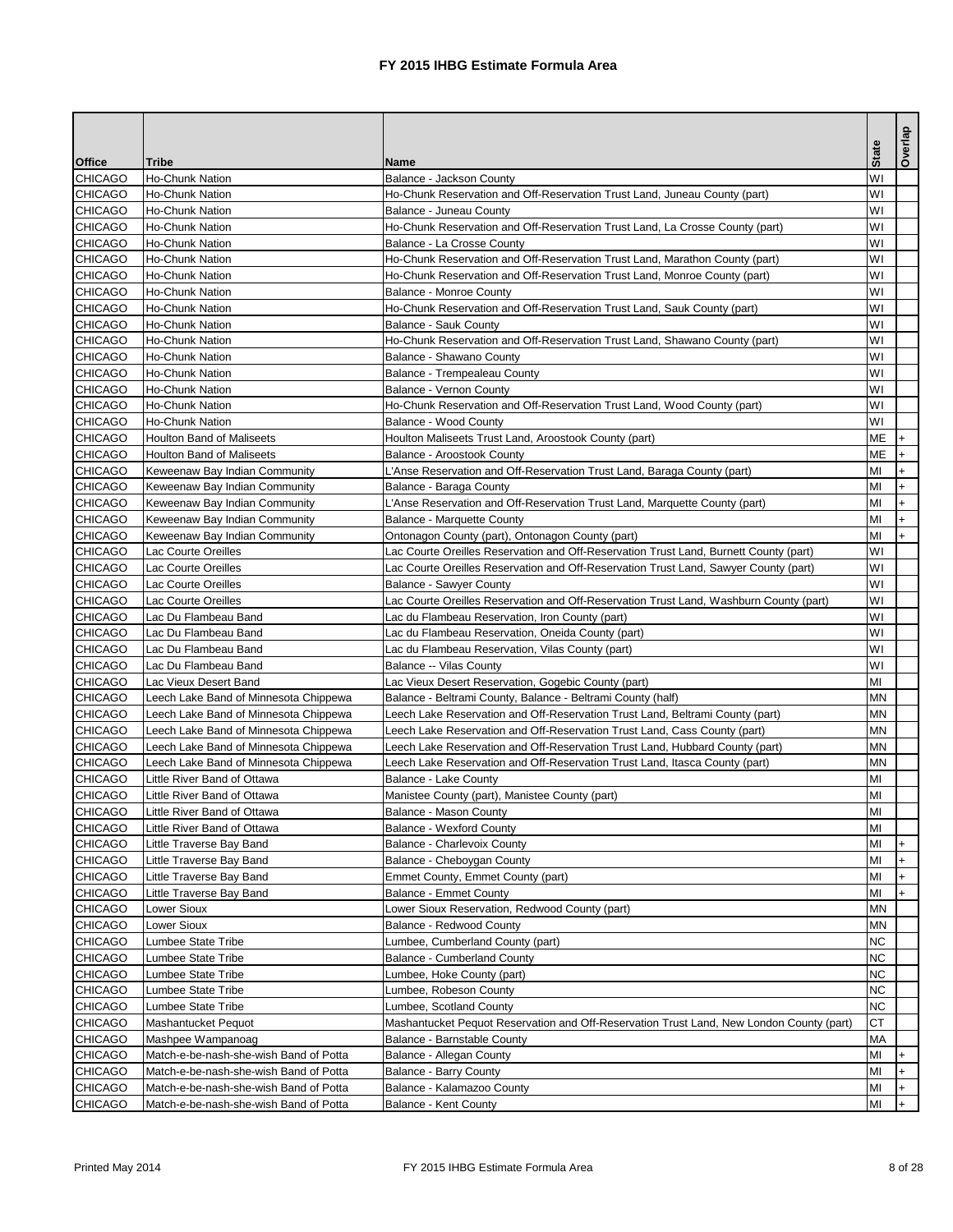|                                  |                                                                                |                                                                                                                 | <b>State</b>           | Overlap |
|----------------------------------|--------------------------------------------------------------------------------|-----------------------------------------------------------------------------------------------------------------|------------------------|---------|
| <b>Office</b>                    | <b>Tribe</b>                                                                   | <b>Name</b>                                                                                                     |                        |         |
| <b>CHICAGO</b>                   | Match-e-be-nash-she-wish Band of Potta                                         | Balance - Ottawa County                                                                                         | MI                     |         |
| <b>CHICAGO</b>                   | Menominee Indian Tribe                                                         | Menominee Reservation and Off-Reservation Trust Land, Menominee County (part)                                   | WI                     |         |
| <b>CHICAGO</b>                   | Miccosukee Tribe                                                               | Broward County (part), Broward County (part)                                                                    | <b>FL</b>              |         |
| <b>CHICAGO</b>                   | Miccosukee Tribe                                                               | Miami-Dade County (part), Miami-Dade County (part)                                                              | <b>FL</b>              |         |
| <b>CHICAGO</b>                   | Mille Lacs Band of Minnesota Chippewa                                          | Mille Lacs Reservation and Off-Reservation Trust Land, Aitkin County (part)                                     | <b>MN</b>              |         |
| <b>CHICAGO</b>                   | Mille Lacs Band of Minnesota Chippewa                                          | Mille Lacs Reservation and Off-Reservation Trust Land, Crow Wing County (part)                                  | <b>MN</b><br><b>MN</b> |         |
| <b>CHICAGO</b><br><b>CHICAGO</b> | Mille Lacs Band of Minnesota Chippewa<br>Mille Lacs Band of Minnesota Chippewa | <b>Balance - Crow Wing County</b>                                                                               | <b>MN</b>              |         |
|                                  |                                                                                | Mille Lacs Reservation and Off-Reservation Trust Land, Mille Lacs County (part)                                 | <b>MN</b>              |         |
| <b>CHICAGO</b><br><b>CHICAGO</b> | Mille Lacs Band of Minnesota Chippewa<br>Mille Lacs Band of Minnesota Chippewa | <b>Balance - Mille Lacs County</b><br>Mille Lacs Reservation and Off-Reservation Trust Land, Pine County (part) | <b>MN</b>              |         |
| <b>CHICAGO</b>                   | Mille Lacs Band of Minnesota Chippewa                                          | <b>Balance - Pine County</b>                                                                                    | <b>MN</b>              |         |
| <b>CHICAGO</b>                   | Mississippi Choctaw Tribe                                                      | Mississippi Choctaw Reservation and Off-Reservation Trust Land, Attala County (part)                            | <b>MS</b>              |         |
| <b>CHICAGO</b>                   | Mississippi Choctaw Tribe                                                      | Mississippi Choctaw Reservation and Off-Reservation Trust Land, Jackson County (part)                           | <b>MS</b>              |         |
| <b>CHICAGO</b>                   | Mississippi Choctaw Tribe                                                      | Balance - Jackson County                                                                                        | <b>MS</b>              |         |
| <b>CHICAGO</b>                   | Mississippi Choctaw Tribe                                                      | <b>Balance - Jasper County</b>                                                                                  | <b>MS</b>              |         |
| <b>CHICAGO</b>                   | Mississippi Choctaw Tribe                                                      | Mississippi Choctaw Reservation and Off-Reservation Trust Land, Jones County (part)                             | <b>MS</b>              |         |
| <b>CHICAGO</b>                   | Mississippi Choctaw Tribe                                                      | <b>Balance - Jones County</b>                                                                                   | <b>MS</b>              |         |
| <b>CHICAGO</b>                   | Mississippi Choctaw Tribe                                                      | Mississippi Choctaw Reservation and Off-Reservation Trust Land, Kemper County (part)                            | <b>MS</b>              |         |
| <b>CHICAGO</b>                   | Mississippi Choctaw Tribe                                                      | <b>Balance - Kemper County</b>                                                                                  | <b>MS</b>              |         |
| <b>CHICAGO</b>                   | Mississippi Choctaw Tribe                                                      | Mississippi Choctaw Reservation and Off-Reservation Trust Land, Leake County (part)                             | <b>MS</b>              |         |
| <b>CHICAGO</b>                   | Mississippi Choctaw Tribe                                                      | <b>Balance - Leake County</b>                                                                                   | <b>MS</b>              |         |
| <b>CHICAGO</b>                   | Mississippi Choctaw Tribe                                                      | Mississippi Choctaw Reservation and Off-Reservation Trust Land, Neshoba County (part)                           | <b>MS</b>              |         |
| <b>CHICAGO</b>                   | Mississippi Choctaw Tribe                                                      | Balance - Neshoba County                                                                                        | <b>MS</b>              |         |
| <b>CHICAGO</b>                   | Mississippi Choctaw Tribe                                                      | Mississippi Choctaw Reservation and Off-Reservation Trust Land, Newton County (part)                            | <b>MS</b>              |         |
| <b>CHICAGO</b>                   | Mississippi Choctaw Tribe                                                      | <b>Balance - Newton County</b>                                                                                  | <b>MS</b>              |         |
| <b>CHICAGO</b>                   | Mississippi Choctaw Tribe                                                      | Mississippi Choctaw Reservation and Off-Reservation Trust Land, Scott County (part)                             | <b>MS</b>              |         |
| <b>CHICAGO</b>                   | Mississippi Choctaw Tribe                                                      | <b>Balance - Scott County</b>                                                                                   | <b>MS</b>              |         |
| <b>CHICAGO</b>                   | Mississippi Choctaw Tribe                                                      | Mississippi Choctaw Reservation and Off-Reservation Trust Land, Winston County (part)                           | <b>MS</b>              |         |
| <b>CHICAGO</b>                   | Mississippi Choctaw Tribe                                                      | <b>Balance - Winston County</b>                                                                                 | <b>MS</b>              |         |
| <b>CHICAGO</b>                   | Mississippi Choctaw Tribe                                                      | <b>Balance - Lauderdale County</b>                                                                              | <b>TN</b>              |         |
| <b>CHICAGO</b>                   | <b>MOWA Band of Choctaw Indians</b>                                            | MOWA Choctaw, Mobile County (part)                                                                              | <b>AL</b>              |         |
| <b>CHICAGO</b>                   | <b>MOWA Band of Choctaw Indians</b>                                            | MOWA Choctaw, Washington County (part)                                                                          | <b>AL</b>              |         |
| <b>CHICAGO</b>                   | <b>MOWA Band of Choctaw Indians</b>                                            | Balance - Washington County                                                                                     | <b>AL</b>              |         |
| <b>CHICAGO</b>                   | Narragansett Tribe                                                             | Narragansett Reservation, Washington County (part)                                                              | R <sub>l</sub>         |         |
| <b>CHICAGO</b>                   | Narragansett Tribe                                                             | Balance - Washington County                                                                                     | R <sub>l</sub>         |         |
| <b>CHICAGO</b>                   | Nottawaseppi Huron Band of Potawatomi                                          | Huron Potawatomi Reservation, Calhoun County (part)                                                             | MI                     |         |
| <b>CHICAGO</b>                   | Nottawaseppi Huron Band of Potawatomi                                          | <b>Balance - Calhoun County</b>                                                                                 | MI                     |         |
| <b>CHICAGO</b>                   | Oneida Nation of New York                                                      | Balance - Chenango County                                                                                       | <b>NY</b>              |         |
| <b>CHICAGO</b>                   | Oneida Nation of New York                                                      | <b>Balance - Cortland County</b>                                                                                | <b>NY</b>              |         |
| <b>CHICAGO</b>                   | Oneida Nation of New York                                                      | <b>Balance - Herkimer County</b>                                                                                | <b>NY</b>              |         |
| <b>CHICAGO</b>                   | Oneida Nation of New York                                                      | Oneida (NY) Reservation, Madison County (part)                                                                  | <b>NY</b>              |         |
| <b>CHICAGO</b>                   | Oneida Nation of New York                                                      | <b>Balance - Madison County</b>                                                                                 | <b>NY</b>              |         |
| <b>CHICAGO</b>                   | Oneida Nation of New York                                                      | Balance - Oneida County                                                                                         | <b>NY</b>              |         |
| <b>CHICAGO</b>                   | Oneida Nation of New York                                                      | Balance - Onondaga County                                                                                       | <b>NY</b>              |         |
| <b>CHICAGO</b>                   | Oneida Tribe                                                                   | Oneida (WI) Reservation and Off-Reservation Trust Land, Brown County (part)                                     | WI                     |         |
| <b>CHICAGO</b>                   | Oneida Tribe                                                                   | <b>Balance - Brown County</b>                                                                                   | WI                     |         |
| <b>CHICAGO</b>                   | Oneida Tribe                                                                   | Oneida (WI) Reservation and Off-Reservation Trust Land, Outagamie County (part)                                 | WI                     |         |
| <b>CHICAGO</b>                   | Oneida Tribe                                                                   | Balance - Outagamie County                                                                                      | WI                     |         |
| <b>CHICAGO</b>                   | Onondaga Nation                                                                | Onondaga Reservation, Onondaga County (part)                                                                    | <b>NY</b>              |         |
| <b>CHICAGO</b>                   | Passamaquoddy Indian Tribe                                                     | Indian Township Reservation, Washington County (part)                                                           | <b>ME</b>              |         |
| <b>CHICAGO</b>                   | Penobscot Tribe                                                                | Penobscot Reservation and Off-Reservation Trust Land, Aroostook County (part)                                   | <b>ME</b>              |         |
| <b>CHICAGO</b>                   | Penobscot Tribe                                                                | Penobscot Reservation and Off-Reservation Trust Land, Franklin County (part)                                    | <b>ME</b>              |         |
| <b>CHICAGO</b>                   | Penobscot Tribe                                                                | Penobscot Reservation and Off-Reservation Trust Land, Penobscot County (part)                                   | <b>ME</b>              |         |
| <b>CHICAGO</b>                   | Penobscot Tribe                                                                | <b>Balance - Penobscot County</b>                                                                               | <b>ME</b>              |         |
| <b>CHICAGO</b>                   | Penobscot Tribe                                                                | Penobscot Reservation and Off-Reservation Trust Land, Piscataquis County (part)                                 | <b>ME</b>              |         |
| <b>CHICAGO</b>                   | <b>Pleasant Point</b>                                                          | Franklin County (part), Franklin County (part)                                                                  | <b>ME</b>              |         |
| <b>CHICAGO</b>                   | <b>Pleasant Point</b>                                                          | Hancock County (part), Hancock County (part)                                                                    | <b>ME</b>              |         |
| <b>CHICAGO</b>                   | <b>Pleasant Point</b>                                                          | Penobscot County (part), Penobscot County (part)                                                                | <b>ME</b>              |         |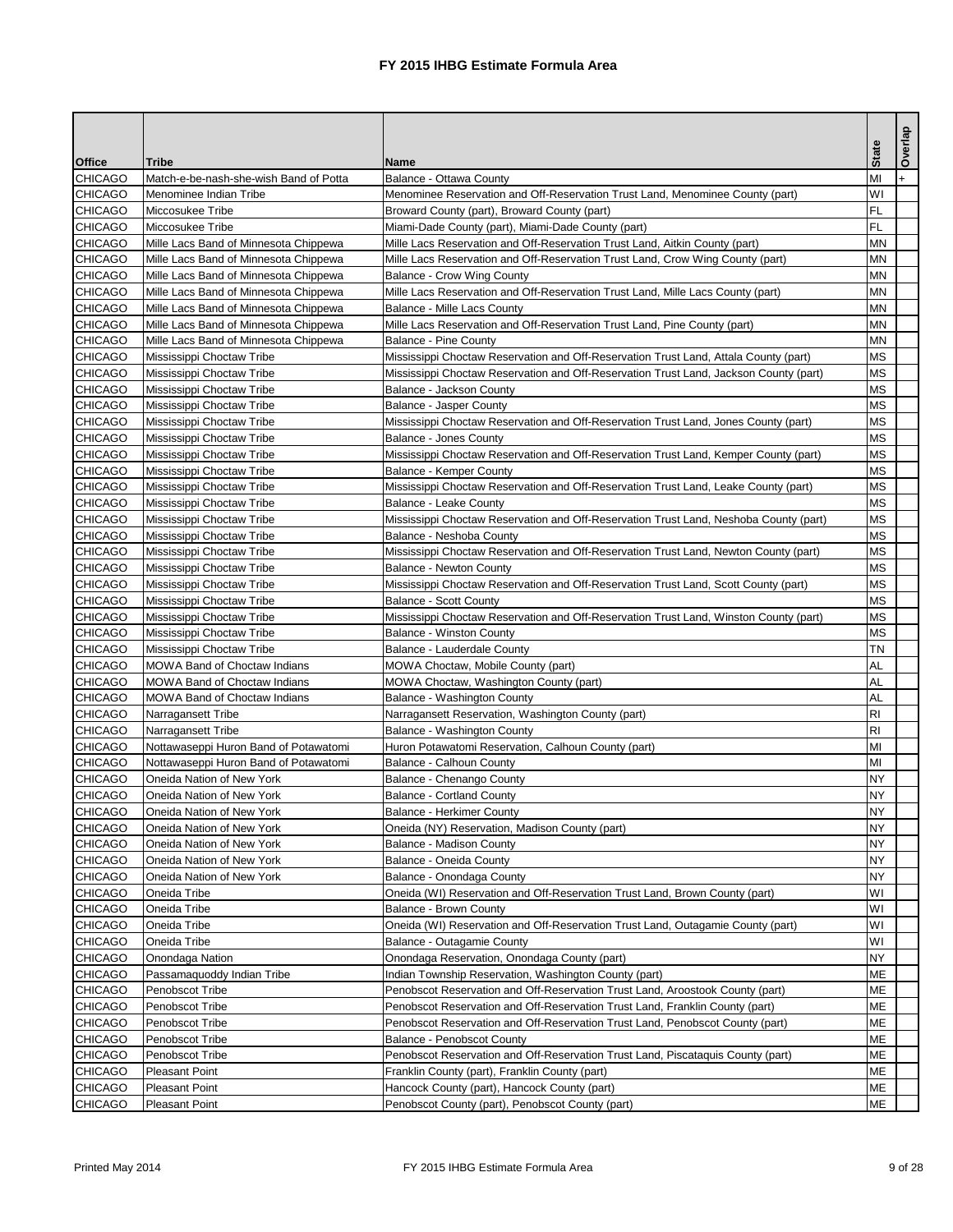|                |                                        |                                                                                     | <b>State</b> | Overlap |
|----------------|----------------------------------------|-------------------------------------------------------------------------------------|--------------|---------|
| <b>Office</b>  | <b>Tribe</b>                           | <b>Name</b>                                                                         |              |         |
| <b>CHICAGO</b> | <b>Pleasant Point</b>                  | Somerset County (part), Somerset County (part)                                      | <b>ME</b>    |         |
| <b>CHICAGO</b> | <b>Pleasant Point</b>                  | Pleasant Point Reservation, Washington County (part)                                | <b>ME</b>    |         |
| <b>CHICAGO</b> | <b>Pleasant Point</b>                  | Washington County (part), Washington County (part)                                  | <b>ME</b>    |         |
| <b>CHICAGO</b> | <b>Pleasant Point</b>                  | Balance - Washington County                                                         | <b>ME</b>    |         |
| <b>CHICAGO</b> | Poarch Band of Creek Indians           | <b>Balance - Baldwin County</b>                                                     | <b>AL</b>    |         |
| <b>CHICAGO</b> | Poarch Band of Creek Indians           | Poarch Creek Reservation and Off-Reservation Trust Land, Elmore County (part)       | <b>AL</b>    |         |
| <b>CHICAGO</b> | Poarch Band of Creek Indians           | Poarch Creek Reservation and Off-Reservation Trust Land, Escambia County (part)     | <b>AL</b>    |         |
| <b>CHICAGO</b> | Poarch Band of Creek Indians           | Balance - Escambia County                                                           | <b>AL</b>    |         |
| <b>CHICAGO</b> | Poarch Band of Creek Indians           | <b>Balance - Mobile County</b>                                                      | <b>AL</b>    |         |
| <b>CHICAGO</b> | Poarch Band of Creek Indians           | Poarch Creek Reservation and Off-Reservation Trust Land, Monroe County (part)       | <b>AL</b>    |         |
| <b>CHICAGO</b> | Poarch Band of Creek Indians           | <b>Balance - Monroe County</b>                                                      | <b>AL</b>    |         |
| <b>CHICAGO</b> | Poarch Band of Creek Indians           | Poarch Creek Reservation and Off-Reservation Trust Land, Montgomery County (part)   | <b>AL</b>    |         |
| <b>CHICAGO</b> | Poarch Band of Creek Indians           | Poarch Creek Reservation and Off-Reservation Trust Land, Escambia County (part)     | FL.          |         |
| <b>CHICAGO</b> | Poarch Band of Creek Indians           | Balance - Escambia County                                                           | <b>FL</b>    |         |
| <b>CHICAGO</b> | Pokagon Band of Potawatomi             | <b>Balance - Elkhart County</b>                                                     | IN           |         |
| <b>CHICAGO</b> | Pokagon Band of Potawatomi             | Balance - Kosciusko County                                                          | IN           |         |
| <b>CHICAGO</b> | Pokagon Band of Potawatomi             | <b>Balance - LaPorte County</b>                                                     | IN           |         |
| <b>CHICAGO</b> | Pokagon Band of Potawatomi             | <b>Balance - Marshall County</b>                                                    | IN           |         |
| <b>CHICAGO</b> | Pokagon Band of Potawatomi             | Pokagon Band of Potawatomi, St. Joseph County (part)                                | IN           |         |
| <b>CHICAGO</b> | Pokagon Band of Potawatomi             | Balance - St. Joseph County                                                         | IN           |         |
| <b>CHICAGO</b> | Pokagon Band of Potawatomi             | <b>Balance - Starke County</b>                                                      | IN           |         |
| <b>CHICAGO</b> | Pokagon Band of Potawatomi             | Pokagon Band of Potawatomi, Allegan County (part)                                   | MI           |         |
| <b>CHICAGO</b> | Pokagon Band of Potawatomi             | Balance - Allegan County                                                            | MI           |         |
| <b>CHICAGO</b> | Pokagon Band of Potawatomi             | Pokagon Band of Potawatomi, Berrien County (part)                                   | MI           |         |
| <b>CHICAGO</b> | Pokagon Band of Potawatomi             | <b>Balance - Berrien County</b>                                                     | MI           |         |
| <b>CHICAGO</b> | Pokagon Band of Potawatomi             | Pokagon Band of Potawatomi, Cass County (part)                                      | MI           |         |
| <b>CHICAGO</b> | Pokagon Band of Potawatomi             | <b>Balance - Cass County</b>                                                        | MI           |         |
| <b>CHICAGO</b> | Pokagon Band of Potawatomi             | Pokagon Band of Potawatomi, Van Buren County (part)                                 | MI           |         |
| <b>CHICAGO</b> | Pokagon Band of Potawatomi             | Balance - Van Buren County                                                          | MI           | $+$     |
| <b>CHICAGO</b> | Red Cliff Band of Lake Superior Chippe | Red Cliff Reservation and Off-Reservation Trust Land, Bayfield County (part)        | WI           |         |
| <b>CHICAGO</b> | Red Lake Band of Chippewa              | Balance - Beltrami County, Balance - Beltrami County (half)                         | <b>MN</b>    |         |
| <b>CHICAGO</b> | Red Lake Band of Chippewa              | Red Lake Reservation, Beltrami County (part)                                        | <b>MN</b>    |         |
| <b>CHICAGO</b> | Red Lake Band of Chippewa              | Red Lake Reservation, Clearwater County (part)                                      | <b>MN</b>    |         |
| <b>CHICAGO</b> | Red Lake Band of Chippewa              | Red Lake Reservation, Koochiching County (part)                                     | <b>MN</b>    |         |
| <b>CHICAGO</b> | Red Lake Band of Chippewa              | Red Lake Reservation, Lake of the Woods County (part)                               | <b>MN</b>    |         |
| <b>CHICAGO</b> | Red Lake Band of Chippewa              | Red Lake Reservation, Marshall County (part)                                        | <b>MN</b>    |         |
| <b>CHICAGO</b> | Red Lake Band of Chippewa              | Red Lake Reservation, Pennington County (part)                                      | <b>MN</b>    |         |
| <b>CHICAGO</b> | Red Lake Band of Chippewa              | Red Lake Reservation, Polk County (part)                                            | <b>MN</b>    |         |
| <b>CHICAGO</b> | Red Lake Band of Chippewa              | Red Lake Reservation, Red Lake County (part)                                        | <b>MN</b>    |         |
| <b>CHICAGO</b> | Red Lake Band of Chippewa              | Red Lake Reservation, Roseau County (part)                                          | <b>MN</b>    |         |
| <b>CHICAGO</b> | Sac & Fox Tribe of the Mississippi, IA | Sac and Fox/Meskwaki Reservation and Off-Reservation Trust Land, Tama County (part) | IA           |         |
| <b>CHICAGO</b> | Saginaw Chippewa                       | Isabella Reservation and Trust Lands, Arenac County (part)                          | MI           |         |
| <b>CHICAGO</b> | Saginaw Chippewa                       | <b>Balance-Arenac County</b>                                                        | MI           |         |
| <b>CHICAGO</b> | Saginaw Chippewa                       | <b>Balance-Gladwin County</b>                                                       | MI           |         |
| <b>CHICAGO</b> | Saginaw Chippewa                       | <b>Balance-Gratiot County</b>                                                       | MI           |         |
| <b>CHICAGO</b> | Saginaw Chippewa                       | Isabella Reservation and Trust Lands, Isabella County (part)                        | MI           |         |
| <b>CHICAGO</b> | Saginaw Chippewa                       | Balance-Isabella County                                                             | MI           |         |
| <b>CHICAGO</b> | Saginaw Chippewa                       | <b>Balance-Mecosta County</b>                                                       | MI           |         |
| <b>CHICAGO</b> | Saginaw Chippewa                       | <b>Balance-Midland County</b>                                                       | MI           |         |
| <b>CHICAGO</b> | Saginaw Chippewa                       | <b>Balance-Montcalm County</b>                                                      | MI           |         |
| <b>CHICAGO</b> | Saginaw Chippewa                       | <b>Balance-Osceola County</b>                                                       | MI           |         |
| <b>CHICAGO</b> | Saint Croix Chippewa                   | St. Croix Reservation and Off-Reservation Trust Land, Barron County (part)          | WI           |         |
| <b>CHICAGO</b> | Saint Croix Chippewa                   | Almena Village, Cumberland City, Rice Lake Town                                     | WI           |         |
| <b>CHICAGO</b> | Saint Croix Chippewa                   | St. Croix Reservation and Off-Reservation Trust Land, Burnett County (part)         | WI           |         |
| <b>CHICAGO</b> | Saint Croix Chippewa                   | <b>Balance - Burnett County</b>                                                     | WI           |         |
| <b>CHICAGO</b> | Saint Croix Chippewa                   | St. Croix Reservation and Off-Reservation Trust Land, Polk County (part)            | WI           |         |
| <b>CHICAGO</b> | Saint Croix Chippewa                   | Clayton, Johnstown and Bone Lake Towns; Turtle Lake and Luck Villages               | WI           |         |
| <b>CHICAGO</b> | Sault Ste. Marie Tribe                 | Sault Ste. Marie Reservation and Off-Reservation Trust Land, Alger County (part)    | MI           |         |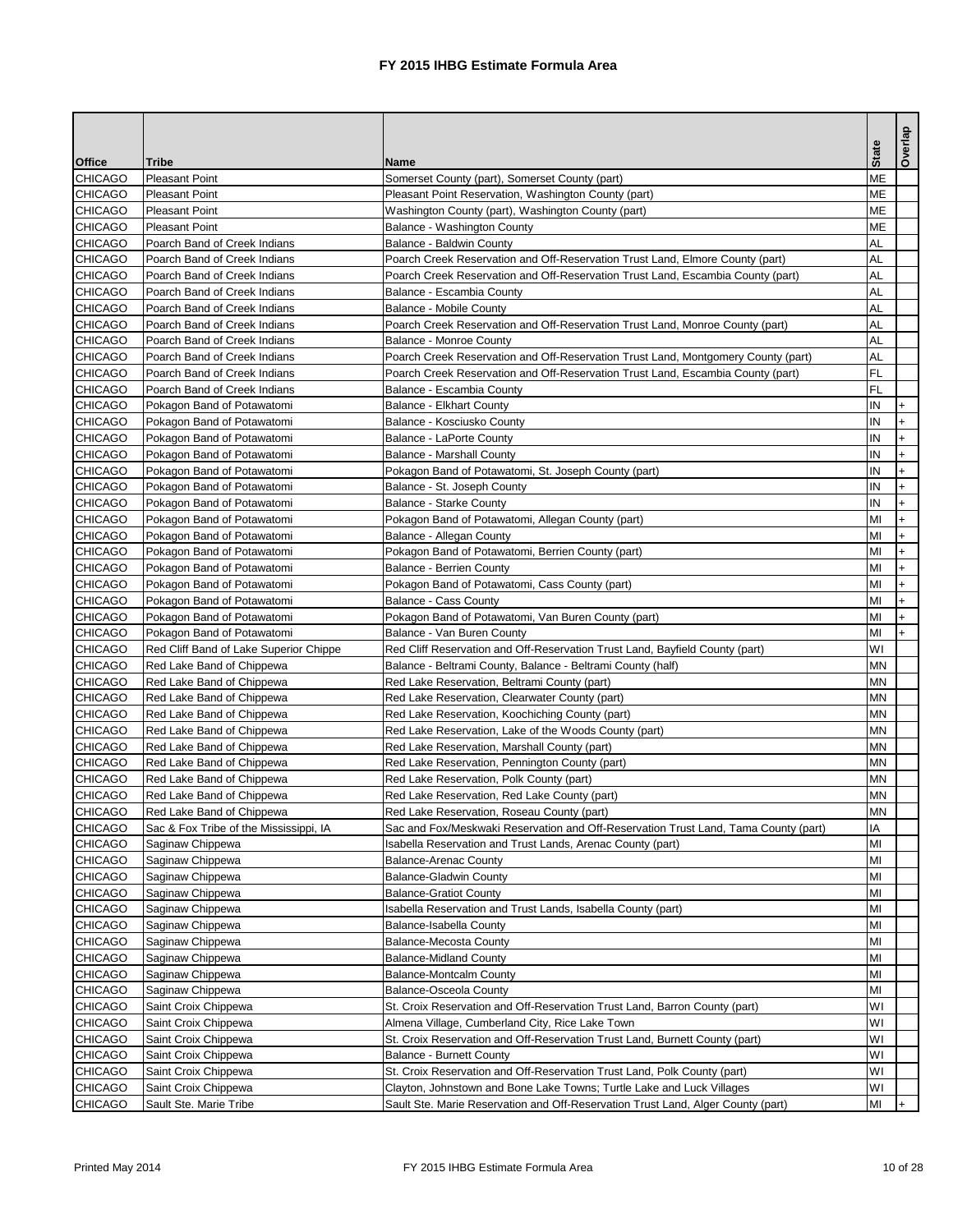| <b>State</b><br><b>Office</b><br><b>Tribe</b><br><b>Name</b><br>MI<br><b>CHICAGO</b><br>Sault Ste. Marie Tribe<br><b>Balance - Alger County</b><br><b>CHICAGO</b><br>MI<br>Sault Ste. Marie Tribe<br>Sault Ste. Marie Reservation and Off-Reservation Trust Land, Chippewa County (part)<br><b>CHICAGO</b><br>MI<br>Sault Ste. Marie Tribe<br>Balance - Chippewa County<br><b>CHICAGO</b><br>MI<br>Sault Ste. Marie Tribe<br>Sault Ste. Marie Reservation and Off-Reservation Trust Land, Delta County (part)<br><b>CHICAGO</b><br>MI<br>Sault Ste. Marie Tribe<br>Balance - Delta County<br><b>CHICAGO</b><br>MI<br>Sault Ste. Marie Tribe<br>Sault Ste. Marie Reservation and Off-Reservation Trust Land, Luce County (part)<br><b>CHICAGO</b><br>MI<br>Sault Ste. Marie Tribe<br><b>Balance - Luce County</b><br><b>CHICAGO</b><br>MI<br>Sault Ste. Marie Tribe<br>Sault Ste. Marie Reservation and Off-Reservation Trust Land, Mackinac County (part)<br><b>CHICAGO</b><br>MI<br>Sault Ste. Marie Tribe<br><b>Balance - Mackinac County</b><br>MI<br><b>CHICAGO</b><br>Sault Ste. Marie Reservation and Off-Reservation Trust Land, Marquette County (part)<br>Sault Ste. Marie Tribe<br><b>CHICAGO</b><br>MI<br>Sault Ste. Marie Tribe<br><b>Balance - Marquette County</b><br><b>CHICAGO</b><br>MI<br>Sault Ste. Marie Tribe<br>Sault Ste. Marie Reservation and Off-Reservation Trust Land, Schoolcraft County (part) | Overlap   |
|------------------------------------------------------------------------------------------------------------------------------------------------------------------------------------------------------------------------------------------------------------------------------------------------------------------------------------------------------------------------------------------------------------------------------------------------------------------------------------------------------------------------------------------------------------------------------------------------------------------------------------------------------------------------------------------------------------------------------------------------------------------------------------------------------------------------------------------------------------------------------------------------------------------------------------------------------------------------------------------------------------------------------------------------------------------------------------------------------------------------------------------------------------------------------------------------------------------------------------------------------------------------------------------------------------------------------------------------------------------------------------------------------------------------------|-----------|
|                                                                                                                                                                                                                                                                                                                                                                                                                                                                                                                                                                                                                                                                                                                                                                                                                                                                                                                                                                                                                                                                                                                                                                                                                                                                                                                                                                                                                              |           |
|                                                                                                                                                                                                                                                                                                                                                                                                                                                                                                                                                                                                                                                                                                                                                                                                                                                                                                                                                                                                                                                                                                                                                                                                                                                                                                                                                                                                                              | $\ddot{}$ |
|                                                                                                                                                                                                                                                                                                                                                                                                                                                                                                                                                                                                                                                                                                                                                                                                                                                                                                                                                                                                                                                                                                                                                                                                                                                                                                                                                                                                                              |           |
|                                                                                                                                                                                                                                                                                                                                                                                                                                                                                                                                                                                                                                                                                                                                                                                                                                                                                                                                                                                                                                                                                                                                                                                                                                                                                                                                                                                                                              | $\ddot{}$ |
|                                                                                                                                                                                                                                                                                                                                                                                                                                                                                                                                                                                                                                                                                                                                                                                                                                                                                                                                                                                                                                                                                                                                                                                                                                                                                                                                                                                                                              |           |
|                                                                                                                                                                                                                                                                                                                                                                                                                                                                                                                                                                                                                                                                                                                                                                                                                                                                                                                                                                                                                                                                                                                                                                                                                                                                                                                                                                                                                              |           |
|                                                                                                                                                                                                                                                                                                                                                                                                                                                                                                                                                                                                                                                                                                                                                                                                                                                                                                                                                                                                                                                                                                                                                                                                                                                                                                                                                                                                                              | $+$       |
|                                                                                                                                                                                                                                                                                                                                                                                                                                                                                                                                                                                                                                                                                                                                                                                                                                                                                                                                                                                                                                                                                                                                                                                                                                                                                                                                                                                                                              | $+$       |
|                                                                                                                                                                                                                                                                                                                                                                                                                                                                                                                                                                                                                                                                                                                                                                                                                                                                                                                                                                                                                                                                                                                                                                                                                                                                                                                                                                                                                              | $\ddot{}$ |
|                                                                                                                                                                                                                                                                                                                                                                                                                                                                                                                                                                                                                                                                                                                                                                                                                                                                                                                                                                                                                                                                                                                                                                                                                                                                                                                                                                                                                              |           |
|                                                                                                                                                                                                                                                                                                                                                                                                                                                                                                                                                                                                                                                                                                                                                                                                                                                                                                                                                                                                                                                                                                                                                                                                                                                                                                                                                                                                                              |           |
|                                                                                                                                                                                                                                                                                                                                                                                                                                                                                                                                                                                                                                                                                                                                                                                                                                                                                                                                                                                                                                                                                                                                                                                                                                                                                                                                                                                                                              |           |
|                                                                                                                                                                                                                                                                                                                                                                                                                                                                                                                                                                                                                                                                                                                                                                                                                                                                                                                                                                                                                                                                                                                                                                                                                                                                                                                                                                                                                              |           |
| <b>CHICAGO</b><br>MI<br>Sault Ste. Marie Tribe<br><b>Balance - Schoolcraft County</b>                                                                                                                                                                                                                                                                                                                                                                                                                                                                                                                                                                                                                                                                                                                                                                                                                                                                                                                                                                                                                                                                                                                                                                                                                                                                                                                                        | $+$       |
| FL<br><b>CHICAGO</b><br>Seminole Tribe<br>Big Cypress Reservation, Broward County (part)                                                                                                                                                                                                                                                                                                                                                                                                                                                                                                                                                                                                                                                                                                                                                                                                                                                                                                                                                                                                                                                                                                                                                                                                                                                                                                                                     |           |
| <b>FL</b><br><b>CHICAGO</b><br>Seminole Tribe<br>Broward County (part), Broward County (part)                                                                                                                                                                                                                                                                                                                                                                                                                                                                                                                                                                                                                                                                                                                                                                                                                                                                                                                                                                                                                                                                                                                                                                                                                                                                                                                                |           |
| <b>FL</b><br><b>CHICAGO</b><br>Hollywood Reservation, Broward County (part)<br>Seminole Tribe                                                                                                                                                                                                                                                                                                                                                                                                                                                                                                                                                                                                                                                                                                                                                                                                                                                                                                                                                                                                                                                                                                                                                                                                                                                                                                                                |           |
| FL<br><b>CHICAGO</b><br>Seminole Tribe<br>Immokalee Reservation, Collier County (part)                                                                                                                                                                                                                                                                                                                                                                                                                                                                                                                                                                                                                                                                                                                                                                                                                                                                                                                                                                                                                                                                                                                                                                                                                                                                                                                                       |           |
| <b>FL</b><br><b>CHICAGO</b><br>Seminole Tribe<br>Brighton Reservation, Glades County (part)                                                                                                                                                                                                                                                                                                                                                                                                                                                                                                                                                                                                                                                                                                                                                                                                                                                                                                                                                                                                                                                                                                                                                                                                                                                                                                                                  |           |
| <b>FL</b><br><b>CHICAGO</b><br>Seminole Tribe<br>Big Cypress Reservation, Hendry County (part)                                                                                                                                                                                                                                                                                                                                                                                                                                                                                                                                                                                                                                                                                                                                                                                                                                                                                                                                                                                                                                                                                                                                                                                                                                                                                                                               |           |
| <b>FL</b><br><b>CHICAGO</b><br>Seminole Tribe<br>Hillsborough County (part), Hillsborough County (part)                                                                                                                                                                                                                                                                                                                                                                                                                                                                                                                                                                                                                                                                                                                                                                                                                                                                                                                                                                                                                                                                                                                                                                                                                                                                                                                      |           |
| <b>FL</b><br><b>CHICAGO</b><br>Seminole Tribe<br>St. Lucie County (part), St. Lucie County (part)                                                                                                                                                                                                                                                                                                                                                                                                                                                                                                                                                                                                                                                                                                                                                                                                                                                                                                                                                                                                                                                                                                                                                                                                                                                                                                                            |           |
| <b>NY</b><br><b>CHICAGO</b><br>Seneca Nation of New York<br>Oil Springs Reservation, Allegany County (part)                                                                                                                                                                                                                                                                                                                                                                                                                                                                                                                                                                                                                                                                                                                                                                                                                                                                                                                                                                                                                                                                                                                                                                                                                                                                                                                  |           |
| <b>CHICAGO</b><br><b>NY</b><br>Seneca Nation of New York<br>Allegany Reservation, Cattaraugus County (part)                                                                                                                                                                                                                                                                                                                                                                                                                                                                                                                                                                                                                                                                                                                                                                                                                                                                                                                                                                                                                                                                                                                                                                                                                                                                                                                  |           |
| <b>CHICAGO</b><br><b>NY</b><br>Seneca Nation of New York<br>Cattaraugus Reservation, Cattaraugus County (part)                                                                                                                                                                                                                                                                                                                                                                                                                                                                                                                                                                                                                                                                                                                                                                                                                                                                                                                                                                                                                                                                                                                                                                                                                                                                                                               |           |
| <b>CHICAGO</b><br><b>NY</b><br>Seneca Nation of New York<br>Oil Springs Reservation, Cattaraugus County (part)                                                                                                                                                                                                                                                                                                                                                                                                                                                                                                                                                                                                                                                                                                                                                                                                                                                                                                                                                                                                                                                                                                                                                                                                                                                                                                               |           |
| <b>CHICAGO</b><br><b>NY</b><br>Seneca Nation of New York<br>Cattaraugus Reservation, Chautauqua County (part)                                                                                                                                                                                                                                                                                                                                                                                                                                                                                                                                                                                                                                                                                                                                                                                                                                                                                                                                                                                                                                                                                                                                                                                                                                                                                                                |           |
| <b>CHICAGO</b><br>Seneca Nation of New York<br>Cattaraugus Reservation, Erie County (part)<br><b>NY</b>                                                                                                                                                                                                                                                                                                                                                                                                                                                                                                                                                                                                                                                                                                                                                                                                                                                                                                                                                                                                                                                                                                                                                                                                                                                                                                                      |           |
| <b>CHICAGO</b><br>Shakopee Mdewakanton Sioux<br>Shakopee Mdewakanton Sioux Community and Off-Reservation Trust Land, Scott County (part)<br><b>MN</b>                                                                                                                                                                                                                                                                                                                                                                                                                                                                                                                                                                                                                                                                                                                                                                                                                                                                                                                                                                                                                                                                                                                                                                                                                                                                        |           |
| <b>CHICAGO</b><br><b>NY</b><br>Shinnecock Indian Nation<br>Shinnecock, Suffolk County (part)                                                                                                                                                                                                                                                                                                                                                                                                                                                                                                                                                                                                                                                                                                                                                                                                                                                                                                                                                                                                                                                                                                                                                                                                                                                                                                                                 |           |
| <b>CHICAGO</b><br>Sokaogon Chippewa Tribe<br>Sokaogon Chippewa Community and Off-Reservation Trust Land, Forest County (part)<br>WI                                                                                                                                                                                                                                                                                                                                                                                                                                                                                                                                                                                                                                                                                                                                                                                                                                                                                                                                                                                                                                                                                                                                                                                                                                                                                          | $+$       |
| <b>CHICAGO</b><br>Sokaogon Chippewa Tribe<br><b>Balance - Forest County</b><br>WI                                                                                                                                                                                                                                                                                                                                                                                                                                                                                                                                                                                                                                                                                                                                                                                                                                                                                                                                                                                                                                                                                                                                                                                                                                                                                                                                            |           |
| <b>CHICAGO</b><br><b>NY</b><br>St. Regis Mohawk Tribe<br>St. Regis Mohawk Reservation, Franklin County (part)                                                                                                                                                                                                                                                                                                                                                                                                                                                                                                                                                                                                                                                                                                                                                                                                                                                                                                                                                                                                                                                                                                                                                                                                                                                                                                                |           |
| <b>CHICAGO</b><br><b>NY</b><br>St. Regis Mohawk Tribe<br><b>Balance - Franklin County</b>                                                                                                                                                                                                                                                                                                                                                                                                                                                                                                                                                                                                                                                                                                                                                                                                                                                                                                                                                                                                                                                                                                                                                                                                                                                                                                                                    |           |
| <b>CHICAGO</b><br>St. Regis Mohawk Tribe<br>Balance - St. Lawrence County<br><b>NY</b>                                                                                                                                                                                                                                                                                                                                                                                                                                                                                                                                                                                                                                                                                                                                                                                                                                                                                                                                                                                                                                                                                                                                                                                                                                                                                                                                       |           |
| <b>CHICAGO</b><br>WI<br>Stockbridge-Munsee Tribe<br>Stockbridge-Munsee Community, Shawano County (part)                                                                                                                                                                                                                                                                                                                                                                                                                                                                                                                                                                                                                                                                                                                                                                                                                                                                                                                                                                                                                                                                                                                                                                                                                                                                                                                      |           |
| <b>NY</b><br><b>CHICAGO</b><br><b>Tonawanda Band of Senecas</b><br>Tonawanda Reservation, Erie County (part)                                                                                                                                                                                                                                                                                                                                                                                                                                                                                                                                                                                                                                                                                                                                                                                                                                                                                                                                                                                                                                                                                                                                                                                                                                                                                                                 |           |
| <b>NY</b><br><b>CHICAGO</b><br>Tonawanda Band of Senecas<br>Tonawanda Reservation, Genesee County (part)                                                                                                                                                                                                                                                                                                                                                                                                                                                                                                                                                                                                                                                                                                                                                                                                                                                                                                                                                                                                                                                                                                                                                                                                                                                                                                                     |           |
| <b>CHICAGO</b><br><b>NY</b><br>Tonawanda Band of Senecas<br>Tonawanda Reservation, Niagara County (part)                                                                                                                                                                                                                                                                                                                                                                                                                                                                                                                                                                                                                                                                                                                                                                                                                                                                                                                                                                                                                                                                                                                                                                                                                                                                                                                     |           |
| <b>CHICAGO</b><br><b>NY</b><br><b>Tuscarora Nation</b><br>Tuscarora Reservation, Niagara County (part)                                                                                                                                                                                                                                                                                                                                                                                                                                                                                                                                                                                                                                                                                                                                                                                                                                                                                                                                                                                                                                                                                                                                                                                                                                                                                                                       |           |
| <b>CHICAGO</b><br><b>MN</b><br><b>Upper Sioux Indian Community</b><br>Balance - Chippewa County                                                                                                                                                                                                                                                                                                                                                                                                                                                                                                                                                                                                                                                                                                                                                                                                                                                                                                                                                                                                                                                                                                                                                                                                                                                                                                                              |           |
| <b>CHICAGO</b><br><b>Upper Sioux Indian Community</b><br><b>MN</b><br><b>Balance - Renville County</b>                                                                                                                                                                                                                                                                                                                                                                                                                                                                                                                                                                                                                                                                                                                                                                                                                                                                                                                                                                                                                                                                                                                                                                                                                                                                                                                       |           |
| <b>CHICAGO</b><br><b>MN</b><br><b>Upper Sioux Indian Community</b><br>Upper Sioux Reservation, Yellow Medicine County (part)                                                                                                                                                                                                                                                                                                                                                                                                                                                                                                                                                                                                                                                                                                                                                                                                                                                                                                                                                                                                                                                                                                                                                                                                                                                                                                 |           |
| <b>CHICAGO</b><br><b>MN</b><br><b>Upper Sioux Indian Community</b><br><b>Balance - Yellow Medicine County</b>                                                                                                                                                                                                                                                                                                                                                                                                                                                                                                                                                                                                                                                                                                                                                                                                                                                                                                                                                                                                                                                                                                                                                                                                                                                                                                                |           |
| <b>NC</b><br><b>CHICAGO</b><br>Waccamaw Siouan State Tribe<br>Waccamaw-Siouan, Bladen County (part)                                                                                                                                                                                                                                                                                                                                                                                                                                                                                                                                                                                                                                                                                                                                                                                                                                                                                                                                                                                                                                                                                                                                                                                                                                                                                                                          |           |
| <b>CHICAGO</b><br><b>NC</b><br>Waccamaw Siouan State Tribe<br>Waccamaw-Siouan, Columbus County (part)                                                                                                                                                                                                                                                                                                                                                                                                                                                                                                                                                                                                                                                                                                                                                                                                                                                                                                                                                                                                                                                                                                                                                                                                                                                                                                                        |           |
| <b>CHICAGO</b><br><b>MA</b><br>Wampanoag Tribe of Gay Head<br>Wampanoag-Gay Head TDSA, Dukes County (part)                                                                                                                                                                                                                                                                                                                                                                                                                                                                                                                                                                                                                                                                                                                                                                                                                                                                                                                                                                                                                                                                                                                                                                                                                                                                                                                   |           |
| <b>Balance - Dukes County</b><br><b>MA</b><br><b>CHICAGO</b><br>Wampanoag Tribe of Gay Head                                                                                                                                                                                                                                                                                                                                                                                                                                                                                                                                                                                                                                                                                                                                                                                                                                                                                                                                                                                                                                                                                                                                                                                                                                                                                                                                  |           |
| <b>CHICAGO</b><br>White Earth Band of Minnesota Chippewa<br>White Earth Reservation and Off-Reservation Trust Land, Becker County (part)<br><b>MN</b>                                                                                                                                                                                                                                                                                                                                                                                                                                                                                                                                                                                                                                                                                                                                                                                                                                                                                                                                                                                                                                                                                                                                                                                                                                                                        |           |
| <b>CHICAGO</b><br><b>MN</b><br>White Earth Band of Minnesota Chippewa<br><b>Balance - Becker County</b>                                                                                                                                                                                                                                                                                                                                                                                                                                                                                                                                                                                                                                                                                                                                                                                                                                                                                                                                                                                                                                                                                                                                                                                                                                                                                                                      |           |
| <b>CHICAGO</b><br>White Earth Reservation and Off-Reservation Trust Land, Clearwater County (part)<br><b>MN</b><br>White Earth Band of Minnesota Chippewa                                                                                                                                                                                                                                                                                                                                                                                                                                                                                                                                                                                                                                                                                                                                                                                                                                                                                                                                                                                                                                                                                                                                                                                                                                                                    |           |
| <b>CHICAGO</b><br><b>MN</b><br>White Earth Band of Minnesota Chippewa<br><b>Balance - Clearwater County</b>                                                                                                                                                                                                                                                                                                                                                                                                                                                                                                                                                                                                                                                                                                                                                                                                                                                                                                                                                                                                                                                                                                                                                                                                                                                                                                                  |           |
| <b>CHICAGO</b><br>White Earth Reservation and Off-Reservation Trust Land, Mahnomen County<br><b>MN</b><br>White Earth Band of Minnesota Chippewa                                                                                                                                                                                                                                                                                                                                                                                                                                                                                                                                                                                                                                                                                                                                                                                                                                                                                                                                                                                                                                                                                                                                                                                                                                                                             |           |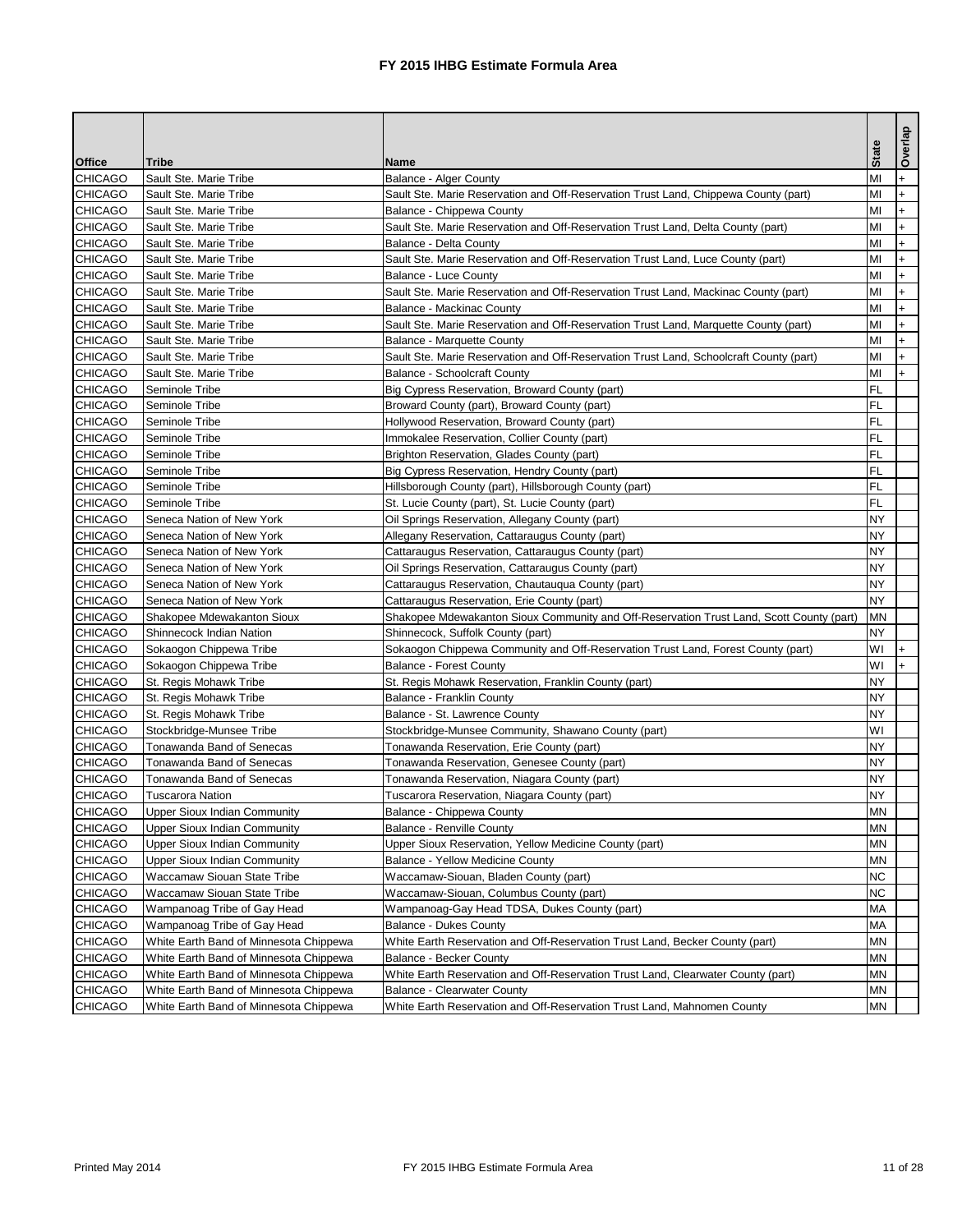|                                |                                                                |                                                                                                                                                                    | <b>State</b>           | delaoo       |
|--------------------------------|----------------------------------------------------------------|--------------------------------------------------------------------------------------------------------------------------------------------------------------------|------------------------|--------------|
| <b>Office</b>                  | <b>Tribe</b>                                                   | <b>Name</b>                                                                                                                                                        |                        |              |
| <b>DENVER</b>                  | Assiniboine & Sioux Tribes of Ft. Peck                         | Fort Peck Reservation and Off-Reservation Trust Land, Daniels County (part)                                                                                        | <b>MT</b>              |              |
| <b>DENVER</b>                  | Assiniboine & Sioux Tribes of Ft. Peck                         | Fort Peck Reservation and Off-Reservation Trust Land, Roosevelt County (part)                                                                                      | <b>MT</b>              |              |
| DENVER                         | Assiniboine & Sioux Tribes of Ft. Peck                         | Fort Peck Reservation and Off-Reservation Trust Land, Sheridan County (part)                                                                                       | <b>MT</b>              |              |
| DENVER                         | Assiniboine & Sioux Tribes of Ft. Peck                         | Fort Peck Reservation and Off-Reservation Trust Land, Valley County (part)                                                                                         | <b>MT</b>              |              |
| <b>DENVER</b>                  | <b>Blackfeet Tribe</b>                                         | Blackfeet Reservation and Off-Reservation Trust Land, Glacier County (part)                                                                                        | <b>MT</b>              |              |
| <b>DENVER</b><br><b>DENVER</b> | <b>Blackfeet Tribe</b>                                         | Blackfeet Reservation and Off-Reservation Trust Land, Pondera County (part)                                                                                        | <b>MT</b><br><b>SD</b> |              |
| DENVER                         | <b>Cheyenne River Sioux</b><br><b>Cheyenne River Sioux</b>     | Cheyenne River Reservation and Off-Reservation Trust Land, Dewey County (part)<br>Cheyenne River Reservation and Off-Reservation Trust Land, Haakon County (part)  | <b>SD</b>              |              |
| <b>DENVER</b>                  |                                                                |                                                                                                                                                                    | <b>SD</b>              |              |
| DENVER                         | <b>Cheyenne River Sioux</b><br><b>Cheyenne River Sioux</b>     | Cheyenne River Reservation and Off-Reservation Trust Land, Meade County (part)<br>Cheyenne River Reservation and Off-Reservation Trust Land, Stanley County (part) | <b>SD</b>              |              |
| <b>DENVER</b>                  | <b>Cheyenne River Sioux</b>                                    | Cheyenne River Reservation and Off-Reservation Trust Land, Ziebach County (part)                                                                                   | <b>SD</b>              |              |
| <b>DENVER</b>                  | Chippewa Cree of the Rocky Boy's Res.                          | Rocky Boy's Reservation and Off-Reservation Trust Land, Chouteau County (part)                                                                                     | <b>MT</b>              |              |
| DENVER                         | Chippewa Cree of the Rocky Boy's Res.                          | Rocky Boy's Reservation and Trust Lands, Hill County (part)                                                                                                        | <b>MT</b>              |              |
| <b>DENVER</b>                  | <b>Crow Creek Sioux</b>                                        | Crow Creek Reservation, Buffalo County (part)                                                                                                                      | <b>SD</b>              |              |
| DENVER                         | <b>Crow Creek Sioux</b>                                        | Crow Creek Reservation, Hughes County (part)                                                                                                                       | <b>SD</b>              |              |
| <b>DENVER</b>                  | <b>Crow Creek Sioux</b>                                        | Crow Creek Reservation, Hyde County (part)                                                                                                                         | <b>SD</b>              |              |
| DENVER                         | <b>Crow Tribe</b>                                              | Crow Reservation and Off-Reservation Trust Land, Big Horn County (part)                                                                                            | <b>MT</b>              |              |
| <b>DENVER</b>                  | <b>Crow Tribe</b>                                              | Balance -- Big Horn County                                                                                                                                         | <b>MT</b>              |              |
| <b>DENVER</b>                  | <b>Crow Tribe</b>                                              | Crow Reservation and Off-Reservation Trust Land, Treasure County (part)                                                                                            | <b>MT</b>              |              |
| DENVER                         | Crow Tribe                                                     | Crow Reservation and Off-Reservation Trust Land, Yellowstone County (part)                                                                                         | <b>MT</b>              |              |
| <b>DENVER</b>                  | <b>Flandreau Santee Sioux</b>                                  | Flandreau Reservation, Moody County (part)                                                                                                                         | <b>SD</b>              |              |
| DENVER                         |                                                                | Fort Belknap Reservation and Off-Reservation Trust Land, Blaine County (part)                                                                                      | <b>MT</b>              |              |
| DENVER                         | Fort Belknap Indian Community<br>Fort Belknap Indian Community | Fort Belknap Reservation and Off-Reservation Trust Land, Phillips County (part)                                                                                    | <b>MT</b>              |              |
| <b>DENVER</b>                  | <b>Goshute Reservation</b>                                     | Balance - Ada County                                                                                                                                               | ID                     |              |
| DENVER                         | <b>Goshute Reservation</b>                                     | <b>Balance - Canyon County</b>                                                                                                                                     | ID                     |              |
| DENVER                         | <b>Goshute Reservation</b>                                     | <b>Balance - Elmore County</b>                                                                                                                                     | ID                     |              |
| DENVER                         | <b>Goshute Reservation</b>                                     | <b>Balance - Owyhee County</b>                                                                                                                                     | ID                     |              |
| <b>DENVER</b>                  | Goshute Reservation                                            | Balance - Elko County                                                                                                                                              | <b>NV</b>              |              |
| <b>DENVER</b>                  | <b>Goshute Reservation</b>                                     | Balance - Eureka County                                                                                                                                            | <b>NV</b>              | $\mathsf{H}$ |
| <b>DENVER</b>                  | <b>Goshute Reservation</b>                                     | Community of Winnemucca                                                                                                                                            | <b>NV</b>              |              |
| <b>DENVER</b>                  | <b>Goshute Reservation</b>                                     | <b>Balance - Lander County</b>                                                                                                                                     | <b>NV</b>              |              |
| <b>DENVER</b>                  | <b>Goshute Reservation</b>                                     | Balance - Nye County                                                                                                                                               | <b>NV</b>              |              |
| <b>DENVER</b>                  | <b>Goshute Reservation</b>                                     | Goshute Reservation, White Pine County (part)                                                                                                                      | <b>NV</b>              |              |
| <b>DENVER</b>                  | <b>Goshute Reservation</b>                                     | <b>Balance - White Pine County</b>                                                                                                                                 | <b>NV</b>              |              |
| DENVER                         | <b>Goshute Reservation</b>                                     | Goshute Reservation, Juab County (part)                                                                                                                            | UT                     |              |
| <b>DENVER</b>                  | <b>Goshute Reservation</b>                                     | Goshute Reservation, Tooele County (part)                                                                                                                          | UT                     |              |
| <b>DENVER</b>                  | <b>Goshute Reservation</b>                                     | <b>Balance - Tooele County</b>                                                                                                                                     | <b>NV</b>              |              |
| <b>DENVER</b>                  | Lower Brule Sioux                                              | Lower Brule Reservation and Off-Reservation Trust Land, Lyman County (part)                                                                                        | <b>SD</b>              |              |
| <b>DENVER</b>                  | Lower Brule Sioux                                              | Lower Brule Reservation and Off-Reservation Trust Land, Stanley County (part)                                                                                      | <b>SD</b>              |              |
| <b>DENVER</b>                  | Navajo Nation                                                  | Navajo Nation Reservation and Off-Reservation Trust Land, Apache County (part)                                                                                     | <b>AZ</b>              |              |
| DENVER                         | Navajo Nation                                                  | Navajo Nation Reservation and Off-Reservation Trust Land, Coconino County (part)                                                                                   | AΖ                     |              |
| <b>DENVER</b>                  | Navajo Nation                                                  | Navajo Nation Reservation and Off-Reservation Trust Land, Navajo County (part)                                                                                     | AZ                     |              |
| <b>DENVER</b>                  | Navajo Nation                                                  | Navajo Nation Reservation and Off-Reservation Trust Land, Bernalillo County (part)                                                                                 | <b>NM</b>              |              |
| <b>DENVER</b>                  | Navajo Nation                                                  | Navajo Nation Reservation and Off-Reservation Trust Land, Cibola County (part)                                                                                     | <b>NM</b>              |              |
| <b>DENVER</b>                  | Navajo Nation                                                  | Navajo Nation Reservation and Off-Reservation Trust Land, McKinley County (part)                                                                                   | <b>NM</b>              |              |
| <b>DENVER</b>                  | Navajo Nation                                                  | Navajo Nation Reservation and Off-Reservation Trust Land, Rio Arriba County (part)                                                                                 | <b>NM</b>              |              |
| <b>DENVER</b>                  | Navajo Nation                                                  | Navajo Nation Reservation and Off-Reservation Trust Land, Sandoval County (part)                                                                                   | <b>NM</b>              |              |
| <b>DENVER</b>                  | Navajo Nation                                                  | Navajo Nation Reservation and Off-Reservation Trust Land, San Juan County (part)                                                                                   | <b>NM</b>              |              |
| <b>DENVER</b>                  | Navajo Nation                                                  | Navajo Nation Reservation and Off-Reservation Trust Land, Socorro County (part)                                                                                    | <b>NM</b>              |              |
| <b>DENVER</b>                  | Navajo Nation                                                  | Navajo Nation Reservation and Off-Reservation Trust Land, San Juan County (part)                                                                                   | UT                     |              |
| <b>DENVER</b>                  | Northern Arapahoe                                              | Wind River Reservation and Off-Reservation Trust Land                                                                                                              | <b>WY</b>              |              |
| <b>DENVER</b>                  | Northern Arapahoe                                              | Cities of Lander and Riverton                                                                                                                                      | <b>WY</b>              |              |
| <b>DENVER</b>                  | Northern Cheyenne                                              | Northern Cheyenne Reservation and Off-Reservation Trust Land, Big Horn County (part)                                                                               | <b>MT</b>              |              |
| <b>DENVER</b>                  | Northern Cheyenne                                              | Northern Cheyenne Reservation and Off-Reservation Trust Land, Rosebud County (part)                                                                                | <b>MT</b>              |              |
| <b>DENVER</b>                  | Northern Cheyenne                                              | Northern Cheyenne Reservation and Off-Reservation Trust Land, Meade County (part)                                                                                  | SD                     |              |
| DENVER                         | NW Band of Shoshoni Nation                                     | <b>Balance - Power County</b>                                                                                                                                      | ID                     |              |
| <b>DENVER</b>                  | NW Band of Shoshoni Nation                                     | Box Elder County (part), Box Elder County (part)                                                                                                                   | UT                     |              |
| DENVER                         | NW Band of Shoshoni Nation                                     | Balance - Box Elder County                                                                                                                                         | UT                     |              |
|                                |                                                                |                                                                                                                                                                    |                        |              |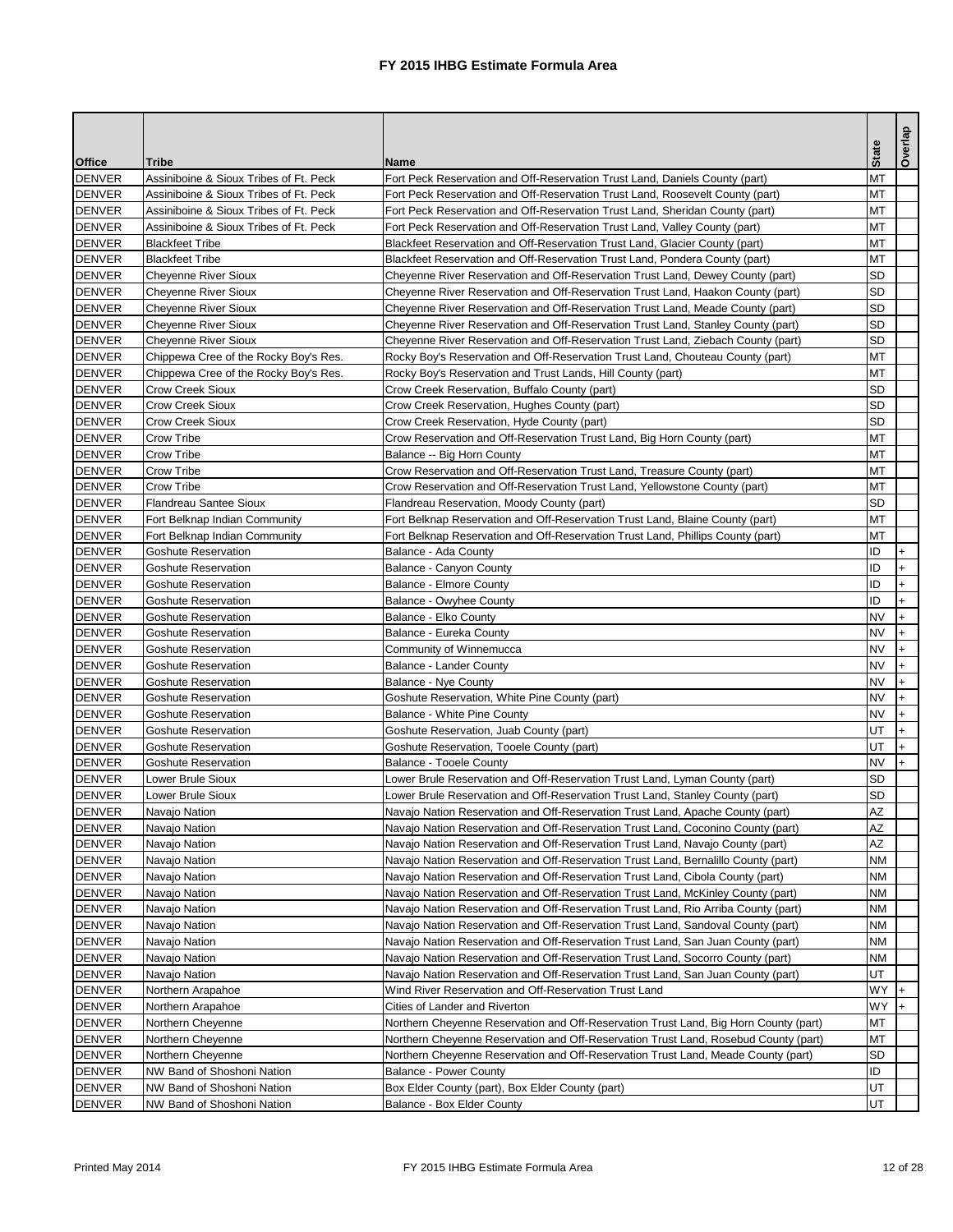|               |                                        |                                                                                  |              | Overlap |
|---------------|----------------------------------------|----------------------------------------------------------------------------------|--------------|---------|
| <b>Office</b> | <b>Tribe</b>                           | <b>Name</b>                                                                      | <b>State</b> |         |
| <b>DENVER</b> | Oglala Lakota Sioux Tribe              | Pine Ridge Reservation and Off-Reservation Trust Land, Sheridan County (part)    | <b>NE</b>    |         |
| <b>DENVER</b> | Oglala Lakota Sioux Tribe              | Pine Ridge Reservation and Off-Reservation Trust Land, Bennett County (part)     | <b>SD</b>    |         |
| <b>DENVER</b> | Oglala Lakota Sioux Tribe              | Pine Ridge Reservation and Off-Reservation Trust Land, Jackson County (part)     | <b>SD</b>    |         |
| <b>DENVER</b> | Oglala Lakota Sioux Tribe              | Pine Ridge Reservation and Off-Reservation Trust Land, Shannon County            | <b>SD</b>    |         |
| <b>DENVER</b> | Omaha Tribe                            | Omaha Reservation, Monona County (part)                                          | IA           |         |
| <b>DENVER</b> | Omaha Tribe                            | Omaha Reservation, Burt County (part)                                            | <b>NE</b>    |         |
| <b>DENVER</b> | Omaha Tribe                            | Omaha Reservation, Cuming County (part)                                          | <b>NE</b>    |         |
| <b>DENVER</b> | Omaha Tribe                            | Omaha Reservation, Thurston County (part)                                        | <b>NE</b>    |         |
| <b>DENVER</b> | Paiute Indian Tribe of Utah            | <b>Balance - Beaver County</b>                                                   | UT           |         |
| <b>DENVER</b> | Paiute Indian Tribe of Utah            | Paiute Reservation, Iron County (part)                                           | UT           |         |
| <b>DENVER</b> | Paiute Indian Tribe of Utah            | <b>Balance - Iron County</b>                                                     | UT           |         |
| <b>DENVER</b> | Paiute Indian Tribe of Utah            | Paiute Reservation, Millard County (part)                                        | UT           |         |
| <b>DENVER</b> | Paiute Indian Tribe of Utah            | <b>Balance - Millard County</b>                                                  | UT           |         |
| <b>DENVER</b> | Paiute Indian Tribe of Utah            | Paiute Reservation, Sevier County (part)                                         | UT           |         |
| DENVER        | Paiute Indian Tribe of Utah            | <b>Balance - Sevier County</b>                                                   | UT           |         |
| <b>DENVER</b> | Paiute Indian Tribe of Utah            | Paiute Reservation, Washington County (part)                                     | UT           |         |
| <b>DENVER</b> | Paiute Indian Tribe of Utah            | Balance - Washington County                                                      | UT           | $+$     |
| <b>DENVER</b> | Ponca Tribe of Nebraska                | Balance - Pottawattamie County                                                   | IA           |         |
| <b>DENVER</b> | Ponca Tribe of Nebraska                | Balance - Woodbury County                                                        | IA           |         |
| <b>DENVER</b> | Ponca Tribe of Nebraska                | <b>Balance - Boyd County</b>                                                     | <b>NE</b>    |         |
| <b>DENVER</b> | Ponca Tribe of Nebraska                | <b>Balance - Burt County</b>                                                     | <b>NE</b>    |         |
| <b>DENVER</b> | Ponca Tribe of Nebraska                | <b>Balance - Douglas County</b>                                                  | <b>NE</b>    |         |
| <b>DENVER</b> | Ponca Tribe of Nebraska                | <b>Balance - Hall County</b>                                                     | <b>NE</b>    |         |
| DENVER        | Ponca Tribe of Nebraska                | <b>Balance - Holt County</b>                                                     | <b>NE</b>    |         |
| <b>DENVER</b> | Ponca Tribe of Nebraska                | <b>Balance - Knox County</b>                                                     | <b>NE</b>    |         |
| <b>DENVER</b> | Ponca Tribe of Nebraska                | <b>Balance - Lancaster County</b>                                                | <b>NE</b>    |         |
| <b>DENVER</b> | Ponca Tribe of Nebraska                | <b>Balance - Madison County</b>                                                  | <b>NE</b>    |         |
| <b>DENVER</b> | Ponca Tribe of Nebraska                | <b>Balance - Platte County</b>                                                   | <b>NE</b>    |         |
| <b>DENVER</b> | Ponca Tribe of Nebraska                | <b>Balance - Sarpy County</b>                                                    | <b>NE</b>    |         |
| <b>DENVER</b> | Ponca Tribe of Nebraska                | <b>Balance - Stanton County</b>                                                  | <b>NE</b>    |         |
| <b>DENVER</b> | Ponca Tribe of Nebraska                | <b>Balance - Wayne County</b>                                                    | <b>NE</b>    |         |
| <b>DENVER</b> | Ponca Tribe of Nebraska                | <b>Balance - Charles Mix County</b>                                              | <b>SD</b>    |         |
| <b>DENVER</b> | Rosebud Sioux                          | Rosebud Reservation and Off-Reservation Trust Land, Gregory County (part)        | <b>SD</b>    |         |
| <b>DENVER</b> | <b>Rosebud Sioux</b>                   | Rosebud Reservation and Off-Reservation Trust Land, Lyman County (part)          | <b>SD</b>    |         |
| <b>DENVER</b> | <b>Rosebud Sioux</b>                   | Rosebud Reservation and Off-Reservation Trust Land, Mellette County (part)       | <b>SD</b>    |         |
| <b>DENVER</b> | <b>Rosebud Sioux</b>                   | Rosebud Reservation and Trust Lands, Todd County                                 | <b>SD</b>    |         |
| <b>DENVER</b> | <b>Rosebud Sioux</b>                   | Rosebud Reservation and Off-Reservation Trust Land, Tripp County (part)          | <b>SD</b>    |         |
| <b>DENVER</b> | Salish and Kootenai Tribes             | Flathead Reservation, Flathead County (part)                                     | <b>MT</b>    |         |
| <b>DENVER</b> | Salish and Kootenai Tribes             | Flathead Reservation, Lake County (part)                                         | <b>MT</b>    |         |
| <b>DENVER</b> | Salish and Kootenai Tribes             | Flathead Reservation, Missoula County (part)                                     | <b>MT</b>    |         |
| <b>DENVER</b> | Salish and Kootenai Tribes             | Flathead Reservation, Sanders County (part)                                      | MT           |         |
| <b>DENVER</b> | <b>Santee Sioux Tribe</b>              | Santee Reservation, Knox County (part)                                           | <b>NE</b>    |         |
| <b>DENVER</b> | Shoshone Tribe of the Wind River Reser | Wind River Reservation and Off-Reservation Trust Land, Fremont County (part)     | <b>WY</b>    |         |
| <b>DENVER</b> | Shoshone Tribe of the Wind River Reser | Wind River Reservation and Off-Reservation Trust Land, Hot Springs County (part) | <b>WY</b>    |         |
| <b>DENVER</b> | Sisseton-Wahpeton Oyate                | Lake Traverse Reservation, Richland County (part)                                | <b>ND</b>    |         |
| <b>DENVER</b> | Sisseton-Wahpeton Oyate                | Lake Traverse Reservation, Sargent County (part)                                 | <b>ND</b>    |         |
| <b>DENVER</b> | Sisseton-Wahpeton Oyate                | Lake Traverse Reservation, Codington County (part)                               | <b>SD</b>    |         |
| <b>DENVER</b> | Sisseton-Wahpeton Oyate                | Lake Traverse Reservation, Day County (part)                                     | <b>SD</b>    |         |
| <b>DENVER</b> | Sisseton-Wahpeton Oyate                | Lake Traverse Reservation, Grant County (part)                                   | <b>SD</b>    |         |
| <b>DENVER</b> | Sisseton-Wahpeton Oyate                | Lake Traverse Reservation, Marshall County (part)                                | <b>SD</b>    |         |
| <b>DENVER</b> | Sisseton-Wahpeton Oyate                | Lake Traverse Reservation, Roberts County (part)                                 | <b>SD</b>    |         |
| <b>DENVER</b> | Skull Valley Band of Goshute           | Skull Valley Reservation, Tooele County (part)                                   | UT           |         |
| <b>DENVER</b> | Southern Ute Tribe                     | Southern Ute Reservation, Archuleta County (part)                                | CO           |         |
| <b>DENVER</b> | Southern Ute Tribe                     | Southern Ute Reservation, La Plata County (part)                                 | CO           |         |
| <b>DENVER</b> | Southern Ute Tribe                     | Southern Ute Reservation, Montezuma County (part)                                | CO           |         |
| <b>DENVER</b> | Spirit Lake Sioux Tribe                | Spirit Lake Reservation, Benson County (part)                                    | <b>ND</b>    |         |
| <b>DENVER</b> | Spirit Lake Sioux Tribe                | Spirit Lake Reservation, Eddy County (part)                                      | <b>ND</b>    |         |
| DENVER        | Spirit Lake Sioux Tribe                | Spirit Lake Reservation, Nelson County (part)                                    | <b>ND</b>    |         |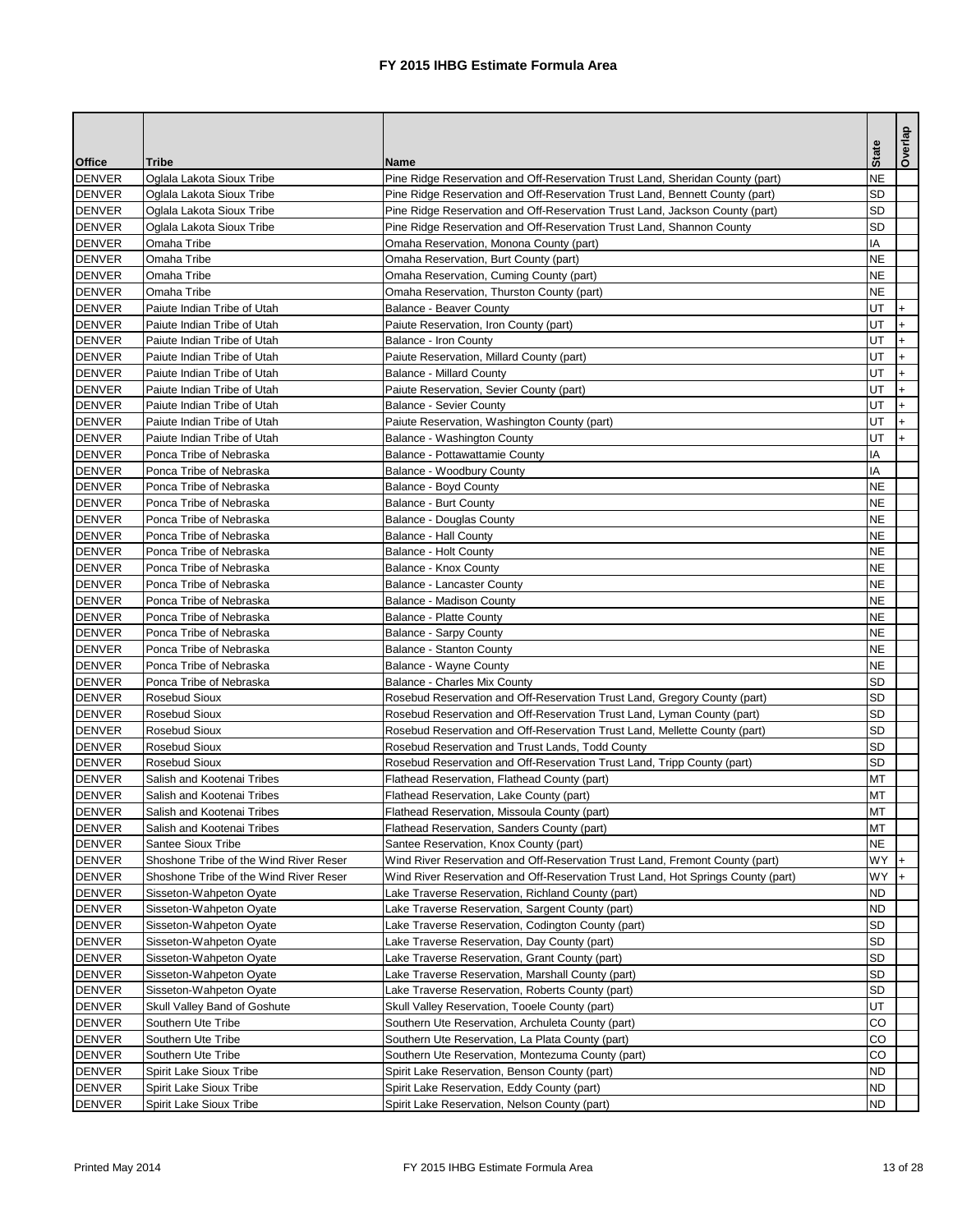|               |                                              |                                                                                     | <b>State</b> | Overlap |
|---------------|----------------------------------------------|-------------------------------------------------------------------------------------|--------------|---------|
| <b>Office</b> | <b>Tribe</b>                                 | <b>Name</b>                                                                         |              |         |
| <b>DENVER</b> | <b>Spirit Lake Sioux Tribe</b>               | Spirit Lake Reservation, Ramsey County (part)                                       | <b>ND</b>    |         |
| <b>DENVER</b> | <b>Spirit Lake Sioux Tribe</b>               | Spirit Lake Reservation, Wells County (part)                                        | <b>ND</b>    |         |
| <b>DENVER</b> | <b>Standing Rock Sioux</b>                   | <b>Standing Rock Reservation, Sioux County</b>                                      | <b>ND</b>    |         |
| <b>DENVER</b> | <b>Standing Rock Sioux</b>                   | <b>Standing Rock Reservation, Corson County</b>                                     | <b>SD</b>    |         |
| <b>DENVER</b> | <b>Standing Rock Sioux</b>                   | Standing Rock Reservation, Dewey County (part)                                      | <b>SD</b>    |         |
| <b>DENVER</b> | <b>Standing Rock Sioux</b>                   | Standing Rock Reservation, Ziebach County (part)                                    | <b>SD</b>    |         |
| <b>DENVER</b> | <b>Three Affiliated Tribes Fort Berthold</b> | Fort Berthold Reservation, Dunn County (part)                                       | <b>ND</b>    |         |
| <b>DENVER</b> | <b>Three Affiliated Tribes Fort Berthold</b> | Fort Berthold Reservation, McKenzie County (part)                                   | <b>ND</b>    |         |
| <b>DENVER</b> | Three Affiliated Tribes Fort Berthold        | Fort Berthold Reservation, McLean County (part)                                     | <b>ND</b>    |         |
| <b>DENVER</b> | Three Affiliated Tribes Fort Berthold        | Fort Berthold Reservation, Mercer County (part)                                     | <b>ND</b>    |         |
| <b>DENVER</b> | <b>Three Affiliated Tribes Fort Berthold</b> | Fort Berthold Reservation, Mountrail County (part)                                  | <b>ND</b>    |         |
| <b>DENVER</b> | Three Affiliated Tribes Fort Berthold        | Fort Berthold Reservation, Ward County (part)                                       | <b>ND</b>    |         |
| <b>DENVER</b> | Turtle Mountain Band of Chippewa             | Turtle Mountain Reservation and Off-Reservation Trust Land, Blaine County (part)    | <b>MT</b>    |         |
| <b>DENVER</b> | Turtle Mountain Band of Chippewa             | Turtle Mountain Reservation and Off-Reservation Trust Land, Carter County (part)    | MT           |         |
| DENVER        | Turtle Mountain Band of Chippewa             | Turtle Mountain Reservation and Off-Reservation Trust Land, Chouteau County (part)  | MT           |         |
| <b>DENVER</b> | Turtle Mountain Band of Chippewa             | Turtle Mountain Reservation and Off-Reservation Trust Land, Daniels County (part)   | <b>MT</b>    |         |
| <b>DENVER</b> | Turtle Mountain Band of Chippewa             | Turtle Mountain Reservation and Off-Reservation Trust Land, Fergus County (part)    | <b>MT</b>    |         |
| <b>DENVER</b> | Turtle Mountain Band of Chippewa             | Turtle Mountain Reservation and Off-Reservation Trust Land, Hill County (part)      | <b>MT</b>    |         |
| <b>DENVER</b> | Turtle Mountain Band of Chippewa             | Turtle Mountain Reservation and Off-Reservation Trust Land, Liberty County (part)   | <b>MT</b>    |         |
| DENVER        | Turtle Mountain Band of Chippewa             | Turtle Mountain Reservation and Off-Reservation Trust Land, McCone County (part)    | <b>MT</b>    |         |
| <b>DENVER</b> | Turtle Mountain Band of Chippewa             | Turtle Mountain Reservation and Off-Reservation Trust Land, Phillips County (part)  | <b>MT</b>    |         |
| <b>DENVER</b> | Turtle Mountain Band of Chippewa             | Turtle Mountain Reservation and Off-Reservation Trust Land, Richland County (part)  | <b>MT</b>    |         |
| <b>DENVER</b> | Turtle Mountain Band of Chippewa             | <b>Balance - Richland County</b>                                                    | <b>MT</b>    |         |
| <b>DENVER</b> | Turtle Mountain Band of Chippewa             | Turtle Mountain Reservation and Off-Reservation Trust Land, Roosevelt County (part) | <b>MT</b>    |         |
| DENVER        | Turtle Mountain Band of Chippewa             | <b>Balance - Roosevelt County</b>                                                   | <b>MT</b>    |         |
| DENVER        | Turtle Mountain Band of Chippewa             | Turtle Mountain Reservation and Off-Reservation Trust Land, Sheridan County (part)  | <b>MT</b>    |         |
| <b>DENVER</b> | Turtle Mountain Band of Chippewa             | <b>Balance - Sheridan County</b>                                                    | <b>MT</b>    |         |
| DENVER        | Turtle Mountain Band of Chippewa             | Turtle Mountain Reservation and Off-Reservation Trust Land, Valley County (part)    | <b>MT</b>    |         |
| <b>DENVER</b> | Turtle Mountain Band of Chippewa             | Turtle Mountain Reservation and Off-Reservation Trust Land, Burke County (part)     | <b>ND</b>    |         |
| <b>DENVER</b> | Turtle Mountain Band of Chippewa             | Turtle Mountain Reservation and Off-Reservation Trust Land, Cavalier County (part)  | <b>ND</b>    |         |
| <b>DENVER</b> | Turtle Mountain Band of Chippewa             | Turtle Mountain Reservation and Off-Reservation Trust Land, Divide County (part)    | <b>ND</b>    |         |
| <b>DENVER</b> | Turtle Mountain Band of Chippewa             | <b>Balance - Divide County</b>                                                      | <b>ND</b>    |         |
| <b>DENVER</b> | Turtle Mountain Band of Chippewa             | Turtle Mountain Reservation and Off-Reservation Trust Land, McHenry County (part)   | <b>ND</b>    |         |
| <b>DENVER</b> | Turtle Mountain Band of Chippewa             | <b>Balance - McKenzie County</b>                                                    | <b>ND</b>    |         |
| <b>DENVER</b> | Turtle Mountain Band of Chippewa             | Turtle Mountain Reservation and Off-Reservation Trust Land, McLean County (part)    | <b>ND</b>    |         |
| <b>DENVER</b> | Turtle Mountain Band of Chippewa             | Turtle Mountain Reservation and Off-Reservation Trust Land, Mountrail County (part) | <b>ND</b>    |         |
| <b>DENVER</b> | Turtle Mountain Band of Chippewa             | Turtle Mountain Reservation and Off-Reservation Trust Land, Rolette County (part)   | <b>ND</b>    |         |
| <b>DENVER</b> | Turtle Mountain Band of Chippewa             | <b>Balance - Rolette County</b>                                                     | <b>ND</b>    |         |
| <b>DENVER</b> | Turtle Mountain Band of Chippewa             | Turtle Mountain Reservation and Off-Reservation Trust Land, Williams County (part)  | <b>ND</b>    |         |
| <b>DENVER</b> | Turtle Mountain Band of Chippewa             | <b>Balance - Williams County</b>                                                    | <b>ND</b>    |         |
| <b>DENVER</b> | Turtle Mountain Band of Chippewa             | Turtle Mountain Reservation and Off-Reservation Trust Land, Perkins County (part)   | <b>SD</b>    |         |
| <b>DENVER</b> | Ute Indian Tribe Uintah & Ouray Res          | Uintah and Ouray Reservation and Off-Reservation Trust Land, Carbon County (part)   | UT           |         |
| <b>DENVER</b> | Ute Indian Tribe Uintah & Ouray Res          | Uintah and Ouray Reservation and Off-Reservation Trust Land, Duchesne County (part) | UT           |         |
| <b>DENVER</b> | Ute Indian Tribe Uintah & Ouray Res          | Uintah and Ouray Reservation and Off-Reservation Trust Land, Emery County (part)    | UT           |         |
| <b>DENVER</b> | Ute Indian Tribe Uintah & Ouray Res          | Uintah and Ouray Reservation and Off-Reservation Trust Land, Grand County (part)    | UT           |         |
| <b>DENVER</b> | Ute Indian Tribe Uintah & Ouray Res          | Uintah and Ouray Reservation and Off-Reservation Trust Land, Uintah County (part)   | UT           |         |
| <b>DENVER</b> | Ute Indian Tribe Uintah & Ouray Res          | Uintah and Ouray Reservation and Off-Reservation Trust Land, Utah County (part)     | UT           |         |
| <b>DENVER</b> | Ute Indian Tribe Uintah & Ouray Res          | Uintah and Ouray Reservation and Off-Reservation Trust Land, Wasatch County (part)  | UT           |         |
| <b>DENVER</b> | <b>Ute Mountain Tribe</b>                    | Ute Mountain Reservation and Off-Reservation Trust Land, La Plata County (part)     | CO           |         |
| <b>DENVER</b> | <b>Ute Mountain Tribe</b>                    | Ute Mountain Reservation and Off-Reservation Trust Land, Montezuma County (part)    | CO           |         |
| <b>DENVER</b> | Ute Mountain Tribe                           | Ute Mountain Reservation and Off-Reservation Trust Land, San Juan County (part)     | <b>NM</b>    |         |
| <b>DENVER</b> | <b>Ute Mountain Tribe</b>                    | Ute Mountain Reservation and Off-Reservation Trust Land, San Juan County (part)     | UT           |         |
| <b>DENVER</b> | Winnebago Tribe                              | Winnebago Reservation and Off-Reservation Trust Land, Woodbury County (part)        | IA           |         |
| <b>DENVER</b> | Winnebago Tribe                              | Winnebago Reservation and Off-Reservation Trust Land, Burt County (part)            | <b>NE</b>    |         |
| <b>DENVER</b> | Winnebago Tribe                              | Winnebago Reservation and Off-Reservation Trust Land, Dixon County (part)           | <b>NE</b>    |         |
| <b>DENVER</b> | Winnebago Tribe                              | Winnebago Reservation, Thurston County (part)                                       | <b>NE</b>    |         |
| DENVER        | <b>Yankton Sioux</b>                         | Yankton Reservation, Charles Mix County (part)                                      | <b>SD</b>    |         |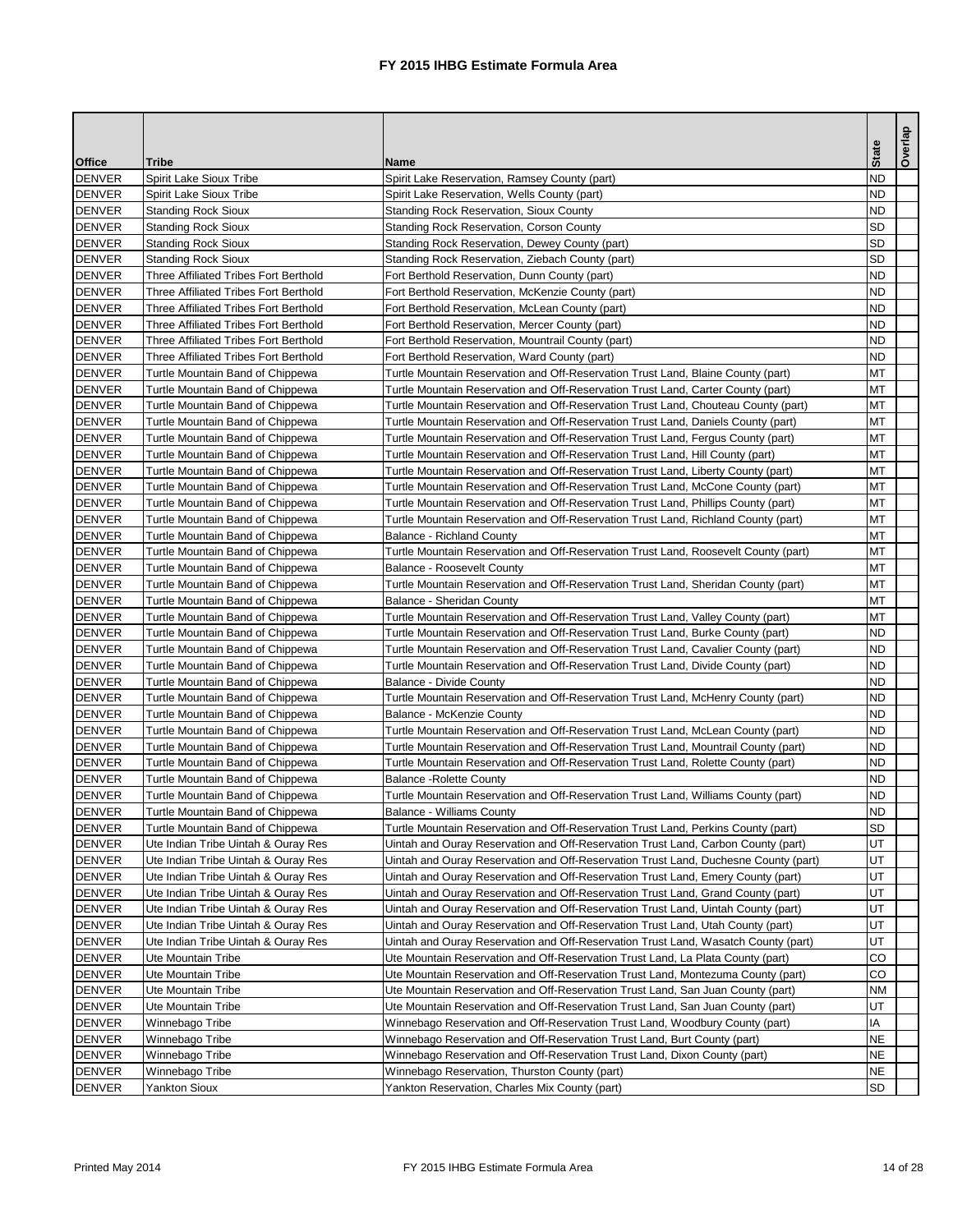|                             |                                         |                                                                              |              | Overlap        |
|-----------------------------|-----------------------------------------|------------------------------------------------------------------------------|--------------|----------------|
| <b>Office</b>               | lTribe                                  | <b>Name</b>                                                                  | <b>State</b> |                |
|                             | OKLAHOMA Absentee-Shawnee               | Citizen Potawatomi Nation-Absentee Shawnee Tribe OTSA, Cleveland County      | OK           |                |
|                             | OKLAHOMA Absentee-Shawnee               | <b>Balance-Cleveland County</b>                                              | OK           |                |
|                             | OKLAHOMA Absentee-Shawnee               | <b>Balance - Lincoln County</b>                                              | OK           | $+$            |
|                             | OKLAHOMA Absentee-Shawnee               | Citizen Potawatomi Nation-Absentee Shawnee Tribe OTSA, Oklahoma County       | <b>OK</b>    |                |
|                             | OKLAHOMA Absentee-Shawnee               | Citizen Potawatomi Nation-Absentee Shawnee Tribe OTSA, Pottawatomie County   | <b>OK</b>    | $+$            |
|                             | OKLAHOMA Alabama-Coushatta              | Alabama-Coushatta Reservation, Polk County (part)                            | <b>TX</b>    |                |
|                             | OKLAHOMA Alabama-Quassarte Tribal Town  | Creek OTSA                                                                   | <b>OK</b>    |                |
|                             | <b>OKLAHOMA</b> Apache Tribe            | Kiowa-Comanche-Apache-Fort Sill Apache                                       | <b>OK</b>    | $\ddot{}$      |
| OKLAHOMA Caddo Tribe        |                                         | Caddo-Wichita-Delaware OTSA, Blaine County                                   | OK           |                |
| <b>OKLAHOMA</b> Caddo Tribe |                                         | Caddo-Wichita-Delaware OTSA, Caddo County                                    | <b>OK</b>    | $+$            |
| OKLAHOMA Caddo Tribe        |                                         | Kiowa-Comanche-Apache-Fort Sill Apache-Caddo-Witchita-Delaware, Caddo County | OK           |                |
| <b>OKLAHOMA</b> Caddo Tribe |                                         | Caddo-Wichita-Delaware OTSA, Canadian County                                 | <b>OK</b>    |                |
| OKLAHOMA Caddo Tribe        |                                         | Caddo-Wichita-Delaware OTSA, Grady County                                    | <b>OK</b>    | $\ddot{}$      |
| OKLAHOMA Caddo Tribe        |                                         | Kiowa-Comanche-Apache-Fort Sill Apache-Caddo-Witchita-Delaware, Grady County | OK           |                |
|                             | <b>OKLAHOMA</b> Cherokee Nation         | Cherokee OTSA, Adair County                                                  | OK           |                |
|                             | <b>OKLAHOMA</b> Cherokee Nation         | Cherokee OTSA, Cherokee County                                               | <b>OK</b>    |                |
|                             | <b>OKLAHOMA</b> Cherokee Nation         | Cherokee OTSA, Craig County                                                  | <b>OK</b>    |                |
|                             |                                         |                                                                              | <b>OK</b>    | $+$            |
|                             | OKLAHOMA Cherokee Nation                | Cherokee OTSA, Delaware County                                               |              |                |
|                             | OKLAHOMA Cherokee Nation                | Cherokee OTSA, McIntosh County                                               | <b>OK</b>    |                |
|                             | <b>OKLAHOMA</b> Cherokee Nation         | Cherokee OTSA, Mayes County                                                  | <b>OK</b>    |                |
|                             | <b>OKLAHOMA</b> Cherokee Nation         | Cherokee OTSA, Muskogee County                                               | OK           |                |
|                             | <b>OKLAHOMA</b> Cherokee Nation         | Cherokee OTSA, Nowata County                                                 | OK           | $+$            |
|                             | <b>OKLAHOMA</b> Cherokee Nation         | Cherokee OTSA, Ottawa County                                                 | <b>OK</b>    |                |
|                             | <b>OKLAHOMA Cherokee Nation</b>         | Cherokee OTSA, Rogers County                                                 | <b>OK</b>    |                |
|                             | OKLAHOMA Cherokee Nation                | Cherokee OTSA, Sequoyah County                                               | <b>OK</b>    |                |
|                             | <b>OKLAHOMA</b> Cherokee Nation         | Cherokee OTSA, Tulsa County                                                  | OK           |                |
|                             | <b>OKLAHOMA</b> Cherokee Nation         | Cherokee OTSA, Wagoner County                                                | OK           |                |
|                             | OKLAHOMA Cherokee Nation                | Cherokee OTSA, Washington County                                             | OK           | $\mathsf{H}^+$ |
|                             | OKLAHOMA Cheyenne-Arapaho Tribes        | Cheyenne-Arapaho OTSA, Beckham County                                        | OK           |                |
|                             | OKLAHOMA Cheyenne-Arapaho Tribes        | <b>Balance-Beckham County</b>                                                | <b>OK</b>    |                |
|                             | OKLAHOMA Cheyenne-Arapaho Tribes        | Cheyenne-Arapaho OTSA, Blaine County                                         | <b>OK</b>    |                |
|                             | OKLAHOMA Cheyenne-Arapaho Tribes        | <b>Balance-Blaine County</b>                                                 | OK           |                |
|                             | <b>OKLAHOMA</b> Cheyenne-Arapaho Tribes | Cheyenne-Arapaho OTSA, Caddo County                                          | OK           |                |
|                             | OKLAHOMA Cheyenne-Arapaho Tribes        | Cheyenne-Arapaho OTSA, Canadian County                                       | OK           |                |
|                             | OKLAHOMA Cheyenne-Arapaho Tribes        | <b>Balance-Canadian County</b>                                               | <b>OK</b>    |                |
|                             | OKLAHOMA Cheyenne-Arapaho Tribes        | Cheyenne-Arapaho OTSA, Custer County                                         | <b>OK</b>    |                |
|                             | OKLAHOMA Cheyenne-Arapaho Tribes        | <b>Balance-Custer County</b>                                                 | <b>OK</b>    |                |
|                             | OKLAHOMA Cheyenne-Arapaho Tribes        | Cheyenne-Arapaho OTSA, Dewey County                                          | <b>OK</b>    |                |
|                             | OKLAHOMA Cheyenne-Arapaho Tribes        | <b>Balance-Dewey County</b>                                                  | OK           |                |
|                             | OKLAHOMA Cheyenne-Arapaho Tribes        | Cheyenne-Arapaho OTSA, Ellis County                                          | <b>OK</b>    |                |
|                             | OKLAHOMA Cheyenne-Arapaho Tribes        | Cheyenne-Arapaho OTSA, Kingfisher County                                     | OK           |                |
|                             | OKLAHOMA Cheyenne-Arapaho Tribes        | <b>Balance-Kingfisher County</b>                                             | OK           |                |
|                             | OKLAHOMA Cheyenne-Arapaho Tribes        | <b>Balance-Major County</b>                                                  | <b>OK</b>    |                |
|                             | <b>OKLAHOMA</b> Cheyenne-Arapaho Tribes | Census Tracts 1026 1040                                                      | OK           |                |
|                             |                                         |                                                                              | OK           |                |
|                             | OKLAHOMA Cheyenne-Arapaho Tribes        | Cheyenne-Arapaho OTSA, Roger Mills County                                    |              |                |
|                             | OKLAHOMA Cheyenne-Arapaho Tribes        | <b>Balance-Roger Mills County</b>                                            | OK           |                |
|                             | OKLAHOMA Cheyenne-Arapaho Tribes        | Cheyenne-Arapaho OTSA, Washita County                                        | OK           |                |
|                             | OKLAHOMA Cheyenne-Arapaho Tribes        | <b>Balance-Washita County</b>                                                | OK           |                |
|                             | OKLAHOMA Cheyenne-Arapaho Tribes        | <b>Balance-Woodward County</b>                                               | OK           |                |
| OKLAHOMA Chickasaw          |                                         | Chickasaw OTSA, Bryan County                                                 | <b>OK</b>    |                |
| OKLAHOMA Chickasaw          |                                         | Chickasaw OTSA, Carter County                                                | OK           |                |
| OKLAHOMA Chickasaw          |                                         | Chickasaw OTSA, Cleveland County                                             | OK           |                |
| <b>OKLAHOMA</b> Chickasaw   |                                         | Chickasaw OTSA, Garvin County                                                | OK           |                |
| OKLAHOMA Chickasaw          |                                         | Chickasaw OTSA, Grady County                                                 | OK           |                |
| OKLAHOMA Chickasaw          |                                         | Chickasaw OTSA, Jefferson County                                             | OK           |                |
| OKLAHOMA Chickasaw          |                                         | Chickasaw OTSA, Johnston County                                              | <b>OK</b>    |                |
| <b>OKLAHOMA</b> Chickasaw   |                                         | Chickasaw OTSA, Love County                                                  | OK           |                |
| <b>OKLAHOMA</b> Chickasaw   |                                         | Chickasaw OTSA, McClain County                                               | OK           |                |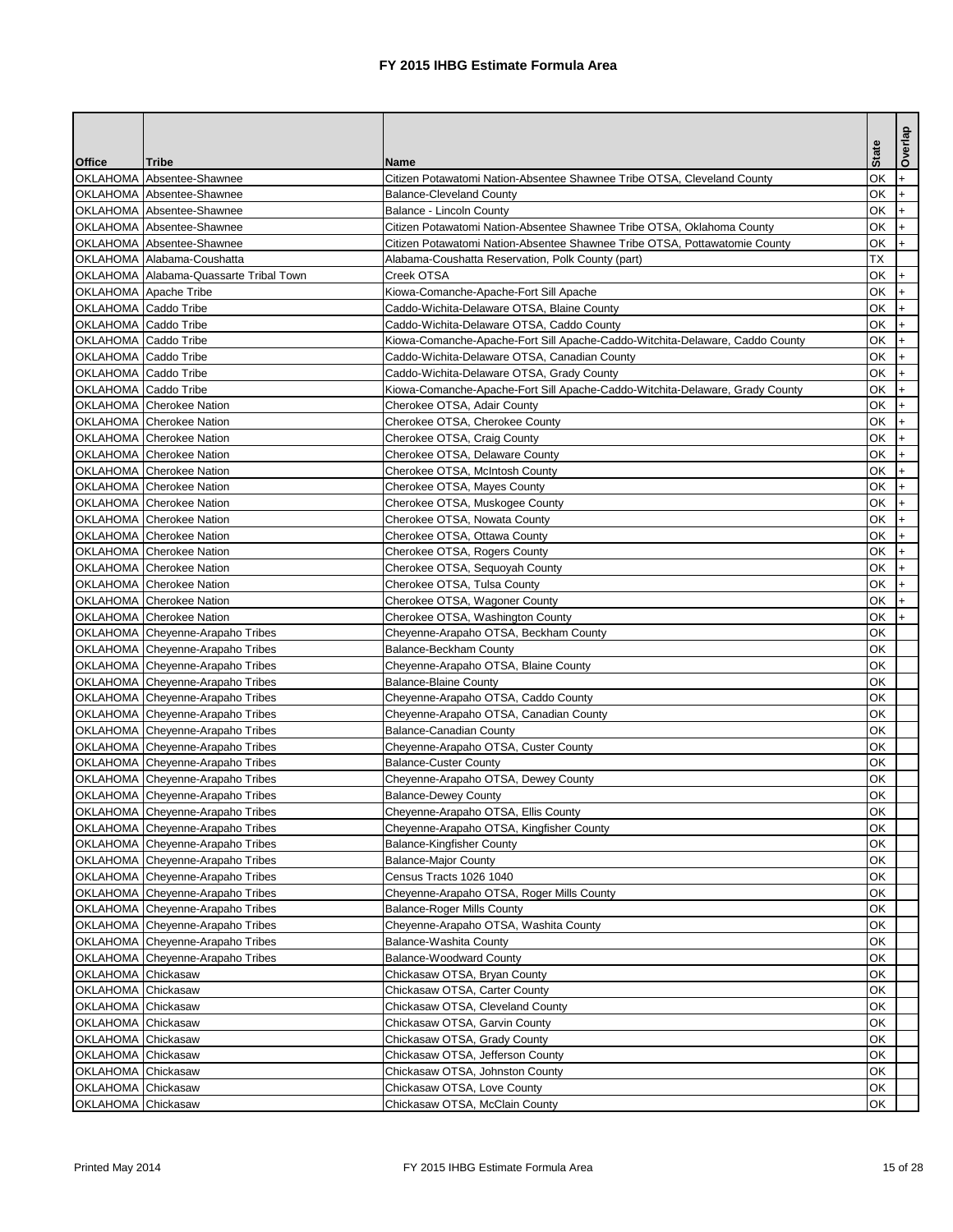|                      |                                                             |                                                                           | <b>State</b> | Overlap |
|----------------------|-------------------------------------------------------------|---------------------------------------------------------------------------|--------------|---------|
| <b>Office</b>        | Tribe                                                       | <b>Name</b>                                                               |              |         |
| OKLAHOMA Chickasaw   |                                                             | Chickasaw OTSA, Marshall County                                           | OK           |         |
| OKLAHOMA Chickasaw   |                                                             | Chickasaw OTSA, Murray County                                             | OK           |         |
| OKLAHOMA Chickasaw   |                                                             | Chickasaw OTSA, Pontotoc County                                           | OK           |         |
| OKLAHOMA Chickasaw   | OKLAHOMA Chitimacha Tribe                                   | Chickasaw OTSA, Stephens County                                           | OK           |         |
|                      |                                                             | Chitimacha Reservation, St. Mary Parish (part)                            | LA<br>LA     |         |
|                      | OKLAHOMA Chitimacha Tribe<br><b>OKLAHOMA</b> Choctaw Nation | Balance - St. Mary Parish<br>Choctaw OTSA, Atoka County                   | OK           |         |
|                      | OKLAHOMA Choctaw Nation                                     | Choctaw OTSA, Bryan County                                                | OK           |         |
|                      | <b>OKLAHOMA</b> Choctaw Nation                              | Choctaw OTSA, Choctaw County                                              | OK           |         |
|                      | <b>OKLAHOMA</b> Choctaw Nation                              | Choctaw OTSA, Coal County                                                 | OK           |         |
|                      | <b>OKLAHOMA</b> Choctaw Nation                              | Choctaw OTSA, Haskell County                                              | OK           |         |
|                      | <b>OKLAHOMA</b> Choctaw Nation                              | Choctaw OTSA, Hughes County                                               | OK           |         |
|                      | <b>OKLAHOMA</b> Choctaw Nation                              | Choctaw OTSA, Latimer County                                              | OK           |         |
|                      | <b>OKLAHOMA</b> Choctaw Nation                              | Choctaw OTSA, Le Flore County                                             | OK           |         |
|                      | OKLAHOMA Choctaw Nation                                     | Choctaw OTSA, McCurtain County                                            | OK           |         |
|                      | <b>OKLAHOMA</b> Choctaw Nation                              | Choctaw OTSA, Pittsburg County                                            | OK           |         |
|                      | <b>OKLAHOMA</b> Choctaw Nation                              | Choctaw OTSA, Pushmataha County                                           | OK           |         |
|                      | <b>OKLAHOMA Citizen Potawatomi Nation</b>                   | Citizen Potawatomi Nation-Absentee Shawnee Tribe OTSA                     | OK           | $+$     |
|                      | <b>OKLAHOMA Citizen Potawatomi Nation</b>                   | <b>Balance - Lincoln County</b>                                           | OK           | $+$     |
|                      | OKLAHOMA Citizen Potawatomi Nation                          | <b>Balance-Cleveland County</b>                                           | OK           |         |
|                      | OKLAHOMA Citizen Potawatomi Nation                          | Eastern Portion Oklahoma Co                                               | <b>OK</b>    |         |
|                      | OKLAHOMA Comanche Nation                                    | Kiowa-Comanche-Apache-Fort Sill Apache                                    | OK           | $ + $   |
|                      | <b>OKLAHOMA</b> Coushatta Tribe                             | Coushatta Reservation, Allen Parish (part)                                | LA           |         |
|                      | OKLAHOMA Delaware Nation of West Oklahoma                   | Caddo-Wichita-Delaware OTSA                                               | <b>OK</b>    | $ + $   |
|                      | OKLAHOMA Delaware Tribe (eastern)                           | Tribe Re-Recognized, No Assigned Formula Area                             | OK           |         |
|                      | OKLAHOMA Eastern Shawnee Tribe                              | Eastern Shawnee OTSA, Ottawa County                                       | OK           |         |
|                      | OKLAHOMA   Fort Sill Apache Tribe                           | Kiowa-Comanche-Apache-Fort Sill Apache                                    | OK           | $+$     |
|                      | OKLAHOMA lowa Tribe of Kansas and Nebraska                  | lowa Reservation and Off-Reservation Trust Land, Brown County (part)      | <b>KS</b>    |         |
|                      | OKLAHOMA Iowa Tribe of Kansas and Nebraska                  | <b>Balance - Brown County</b>                                             | <b>KS</b>    |         |
|                      | OKLAHOMA Ilowa Tribe of Kansas and Nebraska                 | lowa Reservation and Off-Reservation Trust Land, Doniphan County (part)   | <b>KS</b>    |         |
|                      | OKLAHOMA I lowa Tribe of Kansas and Nebraska                | Balance - Doniphan County                                                 | <b>KS</b>    |         |
|                      | OKLAHOMA Iowa Tribe of Kansas and Nebraska                  | lowa Reservation and Off-Reservation Trust Land, Richardson County (part) | <b>NE</b>    |         |
|                      | OKLAHOMA Ilowa Tribe of Kansas and Nebraska                 | <b>Balance - Richardson County</b>                                        | <b>NE</b>    |         |
|                      | OKLAHOMA Iowa Tribe of Oklahoma                             | Iowa OTSA, Lincoln County                                                 | OK           |         |
|                      | OKLAHOMA Iowa Tribe of Oklahoma                             | Iowa OTSA, Logan County                                                   | OK           |         |
|                      | OKLAHOMA   lowa Tribe of Oklahoma                           | lowa OTSA, Oklahoma County                                                | OK           |         |
|                      | OKLAHOMA Iowa Tribe of Oklahoma                             | lowa OTSA, Payne County                                                   | OK           |         |
|                      | OKLAHOMA Jena Band of Choctaw                               | Jena Band of Choctaw, Grant Parish (part)                                 | LA           |         |
|                      | OKLAHOMA Jena Band of Choctaw                               | Jena Band of Choctaw, La Salle Parish (part)                              | LA           |         |
|                      | OKLAHOMA Jena Band of Choctaw                               | Jena Band of Choctaw, Rapides Parish (part)                               | LA           |         |
| OKLAHOMA Kaw Nation  |                                                             | Kaw OTSA, Kay County                                                      | OK           |         |
|                      | OKLAHOMA Kialegee Tribal Town                               | Creek OTSA                                                                | OK           |         |
|                      | OKLAHOMA Kickapoo Traditional Tribe of Texas                | Kickapoo Reservation, Maverick County (part)                              | <b>TX</b>    |         |
|                      | OKLAHOMA Kickapoo Traditional Tribe of Texas                | <b>Balance - Maverick County</b>                                          | <b>TX</b>    |         |
|                      | OKLAHOMA Kickapoo Tribe of Kansas                           | Kickapoo Reservation, Atchison County (part)                              | <b>KS</b>    |         |
|                      | OKLAHOMA Kickapoo Tribe of Kansas                           | Kickapoo Reservation, Brown County (part)                                 | <b>KS</b>    |         |
|                      | OKLAHOMA Kickapoo Tribe of Kansas                           | Kickapoo Reservation, Jackson County (part)                               | <b>KS</b>    |         |
|                      | OKLAHOMA Kickapoo Tribe of Oklahoma                         | Kickapoo OTSA, Lincoln County                                             | OK           |         |
|                      | OKLAHOMA Kickapoo Tribe of Oklahoma                         | Kickapoo OTSA, Pottawatomie County                                        | OK           |         |
| OKLAHOMA Kiowa Tribe |                                                             | Kiowa-Comanche-Apache-Fort Sill Apache OTSA, Caddo County                 | OK           |         |
| OKLAHOMA Kiowa Tribe |                                                             | Kiowa-Comanche-Apache-Fort Sill Apache OTSA, Comanche County              | OK           |         |
| OKLAHOMA Kiowa Tribe |                                                             | Kiowa-Comanche-Apache-Fort Sill Apache OTSA, Cotton County                | OK           |         |
| OKLAHOMA Kiowa Tribe |                                                             | Kiowa-Comanche-Apache-Fort Sill Apache OTSA, Grady County                 | OK           | $+$     |
| OKLAHOMA Kiowa Tribe |                                                             | Kiowa-Comanche-Apache-Fort Sill Apache OTSA, Greer County                 | OK           |         |
| OKLAHOMA Kiowa Tribe |                                                             | Kiowa-Comanche-Apache-Fort Sill Apache OTSA, Harmon County                | OK           |         |
| OKLAHOMA Kiowa Tribe |                                                             | Kiowa-Comanche-Apache-Fort Sill Apache OTSA, Jackson County               | OK           |         |
| OKLAHOMA Kiowa Tribe |                                                             | Kiowa-Comanche-Apache-Fort Sill Apache OTSA, Jefferson County             | OK           |         |
| OKLAHOMA Kiowa Tribe |                                                             | Kiowa-Comanche-Apache-Fort Sill Apache OTSA, Kiowa County                 | OK           |         |
|                      |                                                             |                                                                           |              |         |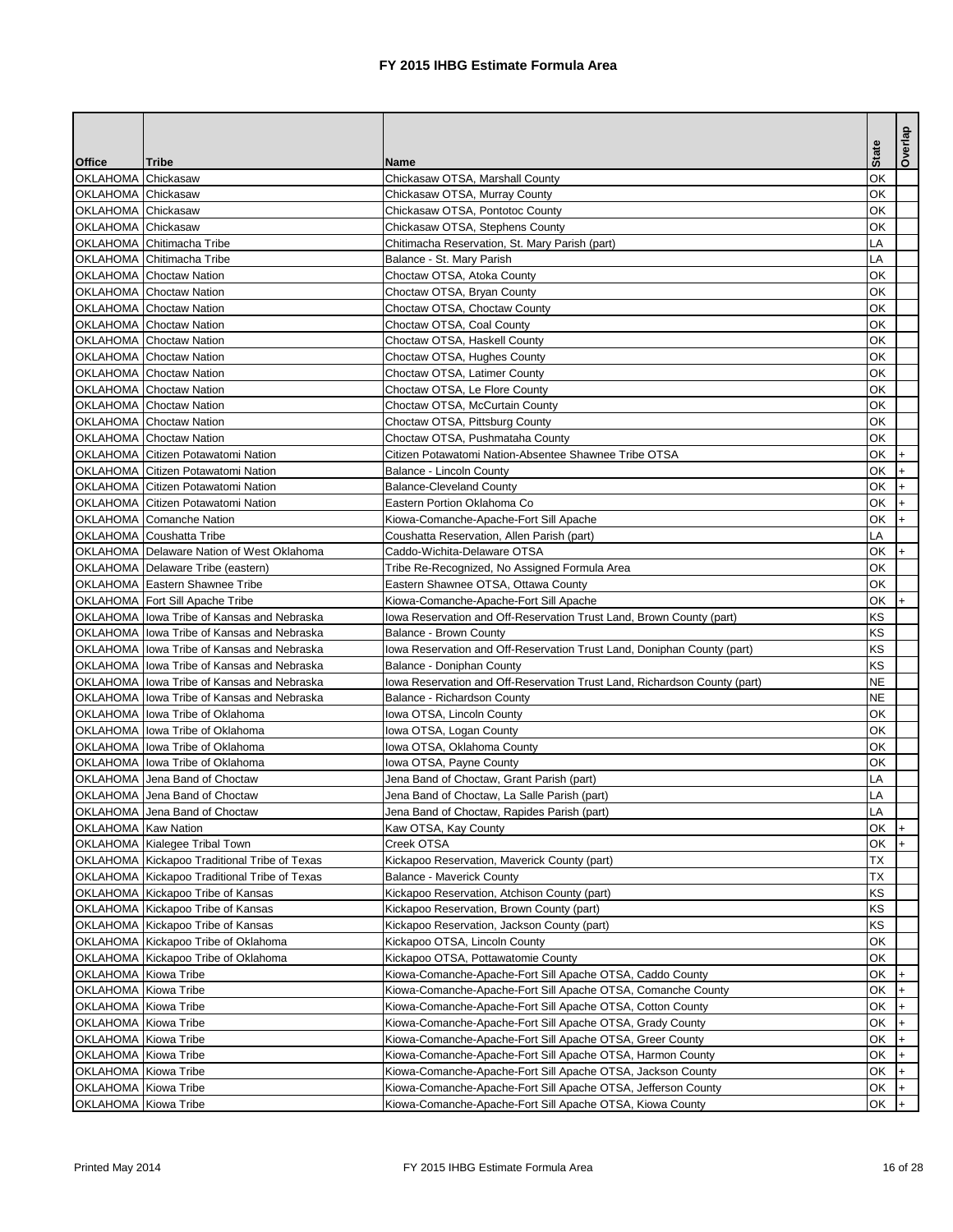|                                                            |                                                |                                                                                  | <b>State</b>    | Overlap |
|------------------------------------------------------------|------------------------------------------------|----------------------------------------------------------------------------------|-----------------|---------|
| <b>Office</b><br>OKLAHOMA Kiowa Tribe                      | Tribe                                          | <b>Name</b>                                                                      | <b>OK</b>       |         |
| OKLAHOMA Kiowa Tribe                                       |                                                | Kiowa-Comanche-Apache-Fort Sill Apache OTSA, Stephens County                     | OK              | $+$     |
|                                                            |                                                | Kiowa-Comanche-Apache-Fort Sill Apache OTSA, Tillman County                      | <b>OK</b>       | I+      |
| <b>OKLAHOMA</b> Miami Tribe<br><b>OKLAHOMA</b> Miami Tribe |                                                | Miami OTSA, Ottawa County                                                        | <b>OK</b>       | I÷.     |
| OKLAHOMA Modoc Tribe                                       |                                                | Miami-Peoria Joint use area, Ottawa County                                       | <b>OK</b>       | $+$     |
|                                                            |                                                | Modoc OTSA, Ottawa County                                                        | <b>OK</b>       |         |
|                                                            | OKLAHOMA Muscogee (Creek) Nation               | Creek OTSA, Creek County                                                         |                 | $ + $   |
|                                                            | OKLAHOMA Muscogee (Creek) Nation               | Creek OTSA, Hughes County                                                        | OK              |         |
|                                                            | OKLAHOMA Muscogee (Creek) Nation               | Creek OTSA, McIntosh County                                                      | OK<br><b>OK</b> |         |
|                                                            | OKLAHOMA Muscogee (Creek) Nation               | Creek OTSA, Mayes County                                                         | OK              | I+      |
|                                                            | OKLAHOMA Muscogee (Creek) Nation               | Creek OTSA, Muskogee County                                                      | <b>OK</b>       |         |
|                                                            | OKLAHOMA Muscogee (Creek) Nation               | Creek OTSA, Okfuskee County                                                      |                 |         |
|                                                            | OKLAHOMA Muscogee (Creek) Nation               | Creek OTSA, Okmulgee County                                                      | <b>OK</b>       |         |
|                                                            | OKLAHOMA Muscogee (Creek) Nation               | Creek OTSA, Rogers County                                                        | OK              | $+$     |
|                                                            | OKLAHOMA Muscogee (Creek) Nation               | Creek-Seminole Joint Area OTSA, Seminole County                                  | OK              |         |
|                                                            | OKLAHOMA Muscogee (Creek) Nation               | Creek OTSA, Tulsa County                                                         | <b>OK</b>       |         |
|                                                            | OKLAHOMA Muscogee (Creek) Nation               | Creek OTSA, Wagoner County                                                       | <b>OK</b>       |         |
|                                                            | OKLAHOMA Osage Nation                          | Osage Reservation, Osage County                                                  | OK              |         |
|                                                            | OKLAHOMA Otoe-Missouria Tribe                  | Otoe-Missouria OTSA, Noble County                                                | <b>OK</b>       |         |
|                                                            | <b>OKLAHOMA Otoe-Missouria Tribe</b>           | Otoe-Missouria OTSA, Pawnee County                                               | <b>OK</b>       |         |
|                                                            | <b>OKLAHOMA</b> Ottawa Tribe                   | Ottawa OTSA, Ottawa County                                                       | OK              |         |
|                                                            | <b>OKLAHOMA</b> Pawnee Nation                  | Pawnee OTSA, Pawnee County                                                       | <b>OK</b>       |         |
| <b>OKLAHOMA</b> Peoria Tribe                               |                                                | Miami-Peoria Joint use area, Ottawa County                                       | <b>OK</b>       | l+.     |
| <b>OKLAHOMA</b> Peoria Tribe                               |                                                | Peoria OTSA, Ottawa County                                                       | <b>OK</b>       |         |
| OKLAHOMA Ponca Tribe                                       |                                                | Kaw-Ponca Joint OTSA, Kay County                                                 | <b>OK</b>       |         |
| OKLAHOMA Ponca Tribe                                       |                                                | Ponca OTSA, Kay County                                                           | <b>OK</b>       |         |
| <b>OKLAHOMA</b> Ponca Tribe                                |                                                | Ponca, Noble County                                                              | <b>OK</b>       |         |
|                                                            | <b>OKLAHOMA</b> Prairie Band Potawatomi Nation | Prairie Band Potawatomi Reservation, Jackson County (part)                       | KS              |         |
|                                                            | OKLAHOMA Quapaw Tribe                          | Quapaw OTSA, Ottawa County                                                       | OK              |         |
|                                                            | <b>OKLAHOMA Sac and Fox Nation of Missouri</b> | Sac and Fox Reservation and Off-Reservation Trust Land, Brown County (part)      | <b>KS</b>       |         |
|                                                            | OKLAHOMA Sac and Fox Nation of Missouri        | Sac and Fox Reservation and Off-Reservation Trust Land, Richardson County (part) | <b>NE</b>       |         |
|                                                            | OKLAHOMA Sac and Fox Nation, Oklahoma          | Sac and Fox OTSA, Lincoln County                                                 | OK              |         |
|                                                            | OKLAHOMA Sac and Fox Nation, Oklahoma          | Sac and Fox OTSA, Payne County                                                   | OK              |         |
|                                                            | OKLAHOMA Sac and Fox Nation, Oklahoma          | Sac and Fox OTSA, Pottawatomie County                                            | OK              |         |
|                                                            | <b>OKLAHOMA</b> Seminole Nation                | Seminole OTSA, Seminole County                                                   | OK              |         |
|                                                            | OKLAHOMA Seneca-Cayuga                         | Seneca-Cayuga OTSA, Delaware County                                              | <b>OK</b>       |         |
|                                                            | OKLAHOMA Seneca-Cayuga                         | Seneca-Cayuga, Ottawa County                                                     | <b>OK</b>       |         |
| OKLAHOMA Shawnee                                           |                                                | Minimum Needs                                                                    | <b>OK</b>       |         |
|                                                            | <b>OKLAHOMA</b> Thlopthlocco Tribal Town       | Creek OTSA                                                                       | OK              |         |
|                                                            | OKLAHOMA Tonkawa Tribe                         | Tonkawa OTSA, Kay County                                                         | OK              |         |
|                                                            | OKLAHOMA Tunica-Biloxi Tribe                   | Tunica-Biloxi Reservation, Avoyelles Parish (part)                               | LA              |         |
|                                                            | OKLAHOMA Tunica-Biloxi Tribe                   | Balance - Avoyelles Parish                                                       | LA              |         |
|                                                            | OKLAHOMA Tunica-Biloxi Tribe                   | Balance - Rapides Parish                                                         | LA              |         |
|                                                            | OKLAHOMA United Keetoowah                      | Cherokee OTSA                                                                    | OK              |         |
|                                                            | OKLAHOMA Wichita Tribe                         | Caddo-Wichita-Delaware OTSA                                                      | OK              |         |
|                                                            | OKLAHOMA   Wyandotte Nation                    | <b>Balance - Newton County</b>                                                   | <b>MO</b>       |         |
|                                                            | OKLAHOMA Wyandotte Nation                      | Wyandotte OTSA, Ottawa County                                                    | OK              |         |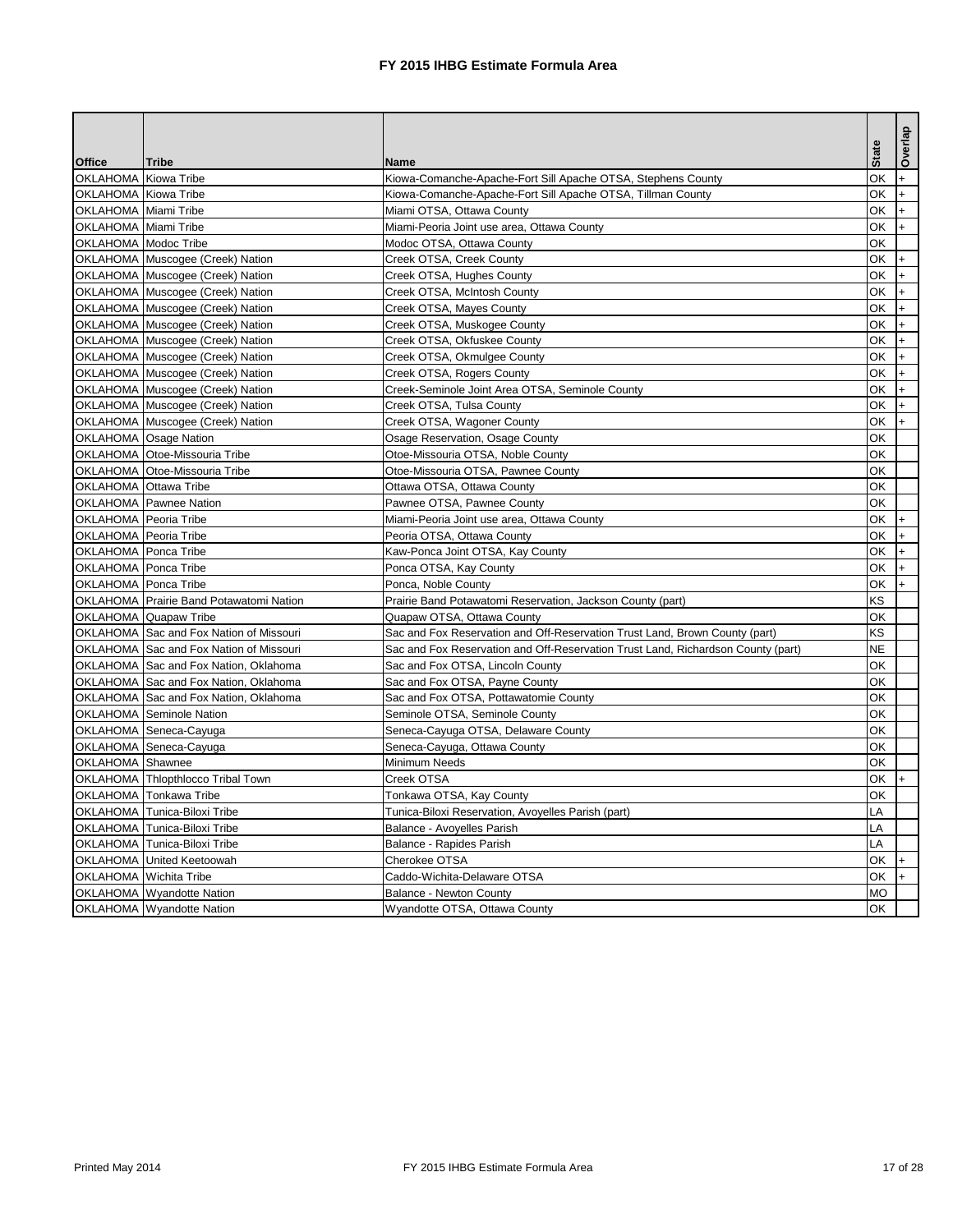|                |                                        |                                                                           |              | Overlap |
|----------------|----------------------------------------|---------------------------------------------------------------------------|--------------|---------|
| <b>Office</b>  | <b>Tribe</b>                           | <b>Name</b>                                                               | <b>State</b> |         |
| <b>PHOENIX</b> | Acoma Pueblo                           | Acoma Pueblo and Off-Reservation Trust Land, Catron County (part)         | <b>NM</b>    |         |
| <b>PHOENIX</b> | Acoma Pueblo                           | Acoma Pueblo and Off-Reservation Trust Land, Cibola County (part)         | <b>NM</b>    |         |
| PHOENIX        | Acoma Pueblo                           | Acoma Pueblo and Off-Reservation Trust Land, Socorro County (part)        | <b>NM</b>    |         |
| PHOENIX        | Agua Caliente Band of Cahuilla         | Agua Caliente Reservation, Riverside County (part)                        | <b>CA</b>    |         |
| PHOENIX        | Ak-Chin                                | Maricopa (Ak Chin) Reservation, Pinal County (part)                       | <b>AZ</b>    |         |
| PHOENIX        | Alturas Rancheria                      | Alturas Rancheria, Modoc County (part)                                    | CA           |         |
| PHOENIX        | Augustine Band of Cahuilla             | Riverside County (part), Riverside County (part)                          | CA           |         |
| <b>PHOENIX</b> | Barona Group of Capitan Grande         | Barona Rancheria, San Diego County (part)                                 | CA           |         |
| <b>PHOENIX</b> | Bear River Band Rohnerville Rancheria  | Rohnerville Rancheria, Humboldt County (part)                             | CA           |         |
| PHOENIX        | Berry Creek Rancheria                  | Berry Creek Rancheria and Off-Reservation Trust Land, Butte County (part) | CA           |         |
| PHOENIX        | Berry Creek Rancheria                  | <b>Balance - Butte County</b>                                             | CA           |         |
| PHOENIX        | Big Lagoon Rancheria                   | Big Lagoon Rancheria, Humboldt County (part)                              | CA           |         |
| PHOENIX        | <b>Big Pine Paiute Tribe</b>           | Big Pine Reservation, Inyo County (part)                                  | CA           |         |
| PHOENIX        | <b>Big Sandy Rancheria</b>             | Big Sandy Rancheria, Fresno County (part)                                 | CA           |         |
| PHOENIX        | <b>Big Sandy Rancheria</b>             | Balance - Fresno                                                          | CA           |         |
| <b>PHOENIX</b> | <b>Big Sandy Rancheria</b>             | <b>Balance - Kings County</b>                                             | CA           |         |
| PHOENIX        | <b>Big Sandy Rancheria</b>             | <b>Balance Madera County</b>                                              | CA           |         |
| PHOENIX        | Big Valley Band of Pomo Indians        | Big Valley Rancheria, Lake County (part)                                  | CA           | $+$     |
| PHOENIX        | Big Valley Band of Pomo Indians        | <b>Balance - Lake County</b>                                              | CA           |         |
| PHOENIX        | <b>Bishop Paiute Tribe</b>             | Bishop Rancheria, Inyo County (part)                                      | CA           |         |
| <b>PHOENIX</b> | <b>Blue Lake Rancheria</b>             | Blue Lake Rancheria, Humboldt County (part)                               | CA           |         |
| PHOENIX        | <b>Bridgeport Paiute Indian Colony</b> | Bridgeport Reservation, Mono County (part)                                | CA           |         |
| PHOENIX        | Buena Vista Rancheria                  | <b>Balance - Amador County</b>                                            | <b>CA</b>    | l+      |
| PHOENIX        | Cabazon Band                           | Cabazon Reservation, Riverside County (part)                              | CA           |         |
| PHOENIX        | Cahto Tribe (Laytonville)              | Laytonville Rancheria, Mendocino County (part)                            | CA           |         |
| PHOENIX        | Cahto Tribe (Laytonville)              | Balance - Mendocino County                                                | CA           |         |
| <b>PHOENIX</b> | Cahuilla Band                          | Cahuilla Reservation, Riverside County (part)                             | CA           |         |
| PHOENIX        | California Valley Miwok Tribe          | Calaveras County, Calaveras County                                        | CA           |         |
| PHOENIX        | Campo Band                             | Campo Reservation, San Diego County (part)                                | CA           |         |
| PHOENIX        | Cedarville Rancheria                   | Cedarville Rancheria, Modoc County (part)                                 | CA           |         |
| PHOENIX        | Chemehuevi                             | Chemehuevi Reservation, San Bernardino County (part)                      | CA           |         |
| <b>PHOENIX</b> | Cher-ae Heights (Trinidad Rancheria)   | Trinidad Rancheria and Off-Reservation Trust Land, Humboldt County (part) | CA           |         |
| <b>PHOENIX</b> | Chicken Ranch Rancheria                | Tuolumne County (part), Tuolumne County (part)                            | CA           |         |
| <b>PHOENIX</b> | Cloverdale Rancheria                   | Balance - Sonoma County                                                   | CA           |         |
| PHOENIX        | Cochiti Pueblo                         | Cochiti Pueblo, Sandoval County (part)                                    | <b>NM</b>    |         |
| PHOENIX        | Cochiti Pueblo                         | Cochiti Pueblo, Santa Fe County (part)                                    | <b>NM</b>    |         |
| PHOENIX        | Cocopah Tribe                          | Cocopah Reservation, Yuma County (part)                                   | <b>AZ</b>    |         |
| PHOENIX        | Cold Springs Rancheria                 | Cold Springs Rancheria, Fresno County (part)                              | CA           |         |
| <b>PHOENIX</b> | Colorado River Indian Tribes           | Colorado River Reservation, La Paz County (part)                          | AZ           |         |
| <b>PHOENIX</b> | <b>Colorado River Indian Tribes</b>    | Colorado River Reservation, Riverside County (part)                       | CA           |         |
| PHOENIX        | <b>Colorado River Indian Tribes</b>    | Colorado River Reservation, San Bernardino County (part)                  | CA           |         |
| PHOENIX        | Colusa - Cachil DeHe Band              | Colusa Rancheria, Colusa County (part)                                    | <b>CA</b>    |         |
| PHOENIX        | Cortina Rancheria of Wintun Indians    | Cortina Rancheria, Colusa County (part)                                   | CA           | $+$     |
| <b>PHOENIX</b> | Cortina Rancheria of Wintun Indians    | Yolo County (part)                                                        | CA           |         |
| <b>PHOENIX</b> | Coyote Valley Band                     | Coyote Valley Reservation, Mendocino County (part)                        | CA           |         |
| <b>PHOENIX</b> | Coyote Valley Band                     | Balance - Mendocino County                                                | CA           |         |
| <b>PHOENIX</b> | <b>Coyote Valley Band</b>              | Balance - Sonoma County                                                   | CA           |         |
| PHOENIX        | Death Valley Timba-sha Shoshone        | Balance - Inyo County                                                     | <b>CA</b>    |         |
| PHOENIX        | Dry Creek Rancheria                    | Dry Creek Rancheria, Sonoma County (part)                                 | CA           |         |
| <b>PHOENIX</b> | Dry Creek Rancheria                    | <b>Balance - Sonoma County</b>                                            | CA           |         |
| <b>PHOENIX</b> | Duck Valley Shoshone-Paiute            | Balance - Ada County                                                      | ID           |         |
| <b>PHOENIX</b> | Duck Valley Shoshone-Paiute            | Balance - Canyon County                                                   | ID           |         |
| PHOENIX        | Duck Valley Shoshone-Paiute            | <b>Balance - Elmore County</b>                                            | ID           |         |
| PHOENIX        | Duck Valley Shoshone-Paiute            | Duck Valley Reservation, Owyhee County (part)                             | ID           |         |
| PHOENIX        | Duck Valley Shoshone-Paiute            | <b>Balance - Owyhee County</b>                                            | ID           |         |
| <b>PHOENIX</b> | Duck Valley Shoshone-Paiute            | Duck Valley Reservation, Elko County (part)                               | <b>NV</b>    |         |
| <b>PHOENIX</b> | Duck Valley Shoshone-Paiute            | Balance - Elko County                                                     | <b>NV</b>    |         |
| PHOENIX        | Duck Valley Shoshone-Paiute            | Balance - Eureka County                                                   | <b>NV</b>    |         |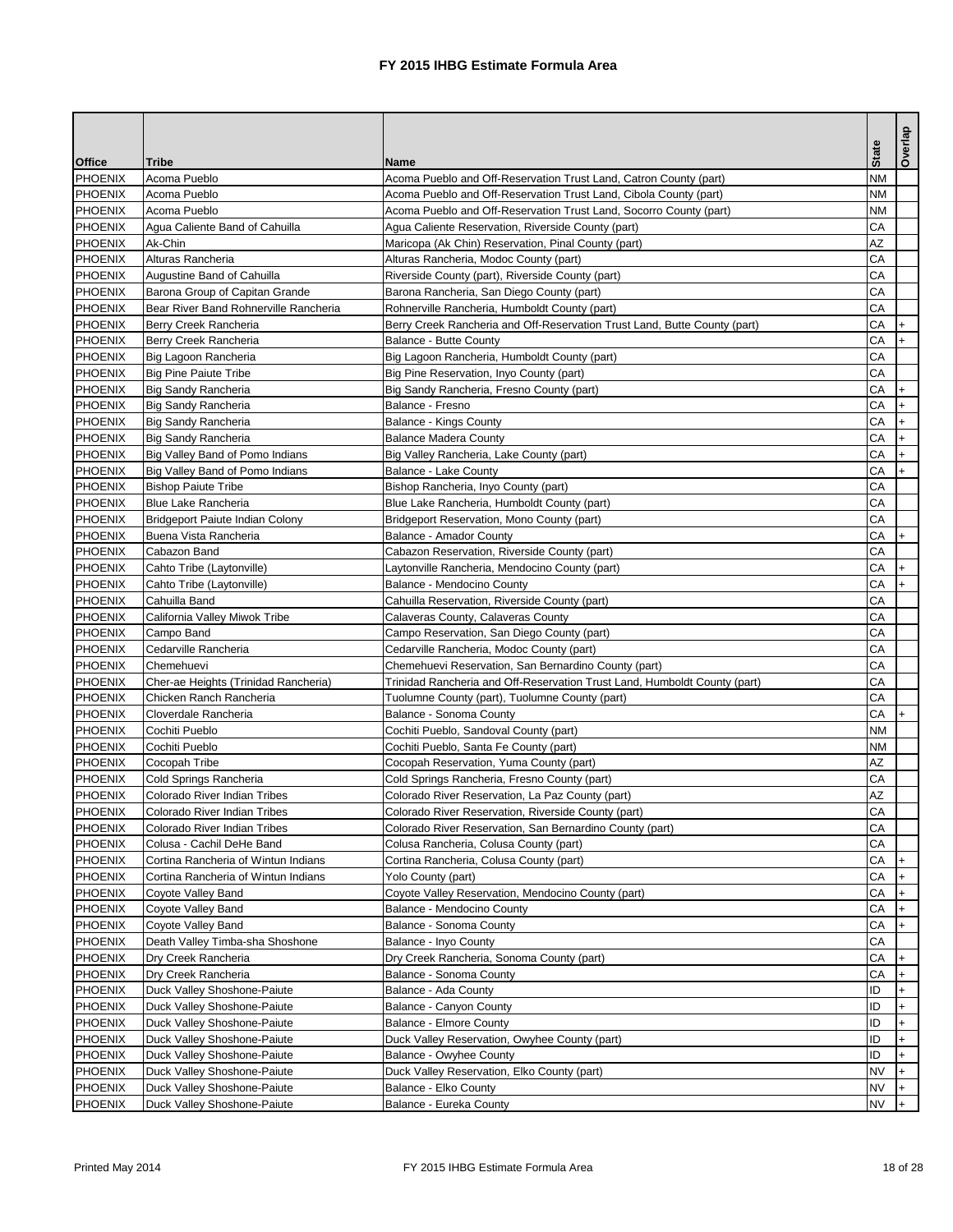|                |                                    |                                                                                            | <b>State</b> | Overlap   |
|----------------|------------------------------------|--------------------------------------------------------------------------------------------|--------------|-----------|
| <b>Office</b>  | <b>Tribe</b>                       | <b>Name</b>                                                                                |              |           |
| <b>PHOENIX</b> | Duck Valley Shoshone-Paiute        | Community of Winnemucca                                                                    | <b>NV</b>    |           |
| PHOENIX        | Duck Valley Shoshone-Paiute        | <b>Balance - Lander County</b>                                                             | <b>NV</b>    |           |
| PHOENIX        | Duck Valley Shoshone-Paiute        | <b>Balance - Nye County</b>                                                                | <b>NV</b>    |           |
| PHOENIX        | Duck Valley Shoshone-Paiute        | <b>Balance - White Pine County</b>                                                         | <b>NV</b>    |           |
| PHOENIX        | Duck Valley Shoshone-Paiute        | <b>Balance - Tooele County</b>                                                             | UT           |           |
| PHOENIX        | <b>Duckwater Shoshone</b>          | Balance - Ada County                                                                       | ID           |           |
| PHOENIX        | <b>Duckwater Shoshone</b>          | <b>Balance - Canyon County</b>                                                             | ID           |           |
| PHOENIX        | <b>Duckwater Shoshone</b>          | <b>Balance - Elmore County</b>                                                             | ID           |           |
| PHOENIX        | <b>Duckwater Shoshone</b>          | <b>Balance - Owyhee County</b>                                                             | ID           |           |
| PHOENIX        | <b>Duckwater Shoshone</b>          | Balance - Elko County                                                                      | <b>NV</b>    | $+$       |
| PHOENIX        | <b>Duckwater Shoshone</b>          | Balance - Eureka County                                                                    | <b>NV</b>    |           |
| PHOENIX        | <b>Duckwater Shoshone</b>          | Community of Winnemucca                                                                    | <b>NV</b>    |           |
| <b>PHOENIX</b> | <b>Duckwater Shoshone</b>          | <b>Balance - Lander County</b>                                                             | <b>NV</b>    |           |
| PHOENIX        | <b>Duckwater Shoshone</b>          | Duckwater Reservation, Nye County (part)                                                   | <b>NV</b>    |           |
| PHOENIX        | <b>Duckwater Shoshone</b>          | <b>Balance - White Pine County</b>                                                         | <b>NV</b>    |           |
| PHOENIX        | <b>Duckwater Shoshone</b>          | <b>Balance - Tooele County</b>                                                             | UT           |           |
| PHOENIX        | Elem (Sulphur Bank Rancheria)      | Sulphur Bank Rancheria, Lake County (part)                                                 | CA           | $+$       |
| PHOENIX        | Elem (Sulphur Bank Rancheria)      | <b>Balance - Lake County</b>                                                               | CA           | $\ddot{}$ |
| PHOENIX        | Elk Valley Rancheria               | Elk Valley Rancheria, Del Norte County (part)                                              | CA           |           |
| PHOENIX        | <b>Ely Shoshone</b>                | Balance - Ada County                                                                       | ID           |           |
| PHOENIX        | <b>Ely Shoshone</b>                | <b>Balance - Canyon County</b>                                                             | ID           |           |
| PHOENIX        | <b>Ely Shoshone</b>                | <b>Balance - Elmore County</b>                                                             | ID           |           |
| PHOENIX        | <b>Ely Shoshone</b>                | Balance - Owyhee County                                                                    | ID           |           |
| PHOENIX        | <b>Ely Shoshone</b>                | Balance - Elko County                                                                      | <b>NV</b>    |           |
| <b>PHOENIX</b> | <b>Ely Shoshone</b>                | Balance - Eureka County                                                                    | <b>NV</b>    |           |
| <b>PHOENIX</b> | <b>Ely Shoshone</b>                | Community of Winnemucca                                                                    | <b>NV</b>    |           |
| <b>PHOENIX</b> | <b>Ely Shoshone</b>                | <b>Balance - Lander County</b>                                                             | <b>NV</b>    |           |
| PHOENIX        | Ely Shoshone                       | Balance - Nye County                                                                       | <b>NV</b>    | I+        |
| PHOENIX        | <b>Ely Shoshone</b>                | Ely Reservation, White Pine County (part)                                                  | <b>NV</b>    |           |
| PHOENIX        | <b>Ely Shoshone</b>                | <b>Balance - White Pine County</b>                                                         | <b>NV</b>    |           |
| PHOENIX        | <b>Ely Shoshone</b>                | <b>Balance - Tooele County</b>                                                             | UT           |           |
| PHOENIX        | Enterprise Rancheria               | Enterprise Rancheria, Butte County (part)                                                  | CA           |           |
| PHOENIX        | Enterprise Rancheria               | <b>Balance - Butte County</b>                                                              | CA           |           |
| PHOENIX        | Ewiiaapaayp Band of Kumeyaay       | San Diego County (part), San Diego County (part)                                           | CA           |           |
| PHOENIX        | Fallon Paiute-Shoshone             | Fallon Paiute-Shoshone Colony, Churchill County (part)                                     | <b>NV</b>    |           |
| PHOENIX        | Fallon Paiute-Shoshone             | Fallon Paiute-Shoshone Reservation and Off-Reservation Trust Land, Churchill County (part) | <b>NV</b>    |           |
| PHOENIX        | <b>Fort Bidwell</b>                | Fort Bidwell Reservation, Modoc County (part)                                              | CA           |           |
| PHOENIX        | <b>Fort Bidwell</b>                | Balance - Klamath County                                                                   | <b>OR</b>    |           |
| PHOENIX        | <b>Fort Bidwell</b>                | <b>Balance - Lake County</b>                                                               | <b>OR</b>    |           |
| PHOENIX        | Fort Independence                  | Fort Independence Reservation, Inyo County (part)                                          | CA           |           |
| PHOENIX        | Fort McDermitt Paiute and Shoshone | <b>Balance - Churchill County</b>                                                          | <b>NV</b>    |           |
| PHOENIX        | Fort McDermitt Paiute and Shoshone | <b>Balance - Clark County</b>                                                              | <b>NV</b>    |           |
| PHOENIX        | Fort McDermitt Paiute and Shoshone | <b>Balance - Douglas County</b>                                                            | <b>NV</b>    |           |
| <b>PHOENIX</b> | Fort McDermitt Paiute and Shoshone | Balance - Esmeralda County                                                                 | <b>NV</b>    |           |
| PHOENIX        | Fort McDermitt Paiute and Shoshone | Fort McDermitt Reservation, Humboldt County (part)                                         | <b>NV</b>    |           |
| PHOENIX        | Fort McDermitt Paiute and Shoshone | <b>Balance - Humboldt County</b>                                                           | <b>NV</b>    |           |
| PHOENIX        | Fort McDermitt Paiute and Shoshone | Balance - Lyon County                                                                      | <b>NV</b>    |           |
| PHOENIX        | Fort McDermitt Paiute and Shoshone | <b>Balance - Mineral County</b>                                                            | <b>NV</b>    |           |
| PHOENIX        | Fort McDermitt Paiute and Shoshone | <b>Balance - Nye County</b>                                                                | <b>NV</b>    |           |
| PHOENIX        | Fort McDermitt Paiute and Shoshone | <b>Balance - Pershing County</b>                                                           | <b>NV</b>    |           |
| PHOENIX        | Fort McDermitt Paiute and Shoshone | <b>Balance - Storey County</b>                                                             | <b>NV</b>    |           |
| PHOENIX        | Fort McDermitt Paiute and Shoshone | <b>Balance - Washoe County</b>                                                             | <b>NV</b>    |           |
| PHOENIX        | Fort McDermitt Paiute and Shoshone | <b>Balance - Carson City</b>                                                               | <b>NV</b>    |           |
| PHOENIX        | Fort McDermitt Paiute and Shoshone | Fort McDermitt Reservation, Malheur County (part)                                          | <b>OR</b>    |           |
| PHOENIX        | Fort McDowell Yavapai Nation       | Fort McDowell Reservation, Maricopa County (part)                                          | AΖ           |           |
| <b>PHOENIX</b> | Fort Mojave Tribe                  | Fort Mojave Reservation and Off-Reservation Trust Land, Mohave County (part)               | <b>AZ</b>    |           |
| PHOENIX        | Fort Mojave Tribe                  | Fort Mojave Reservation and Off-Reservation Trust Land, San Bernardino County (part)       | CA           |           |
| PHOENIX        | Fort Mojave Tribe                  | Fort Mojave Reservation and Off-Reservation Trust Land, Clark County (part)                | <b>NV</b>    |           |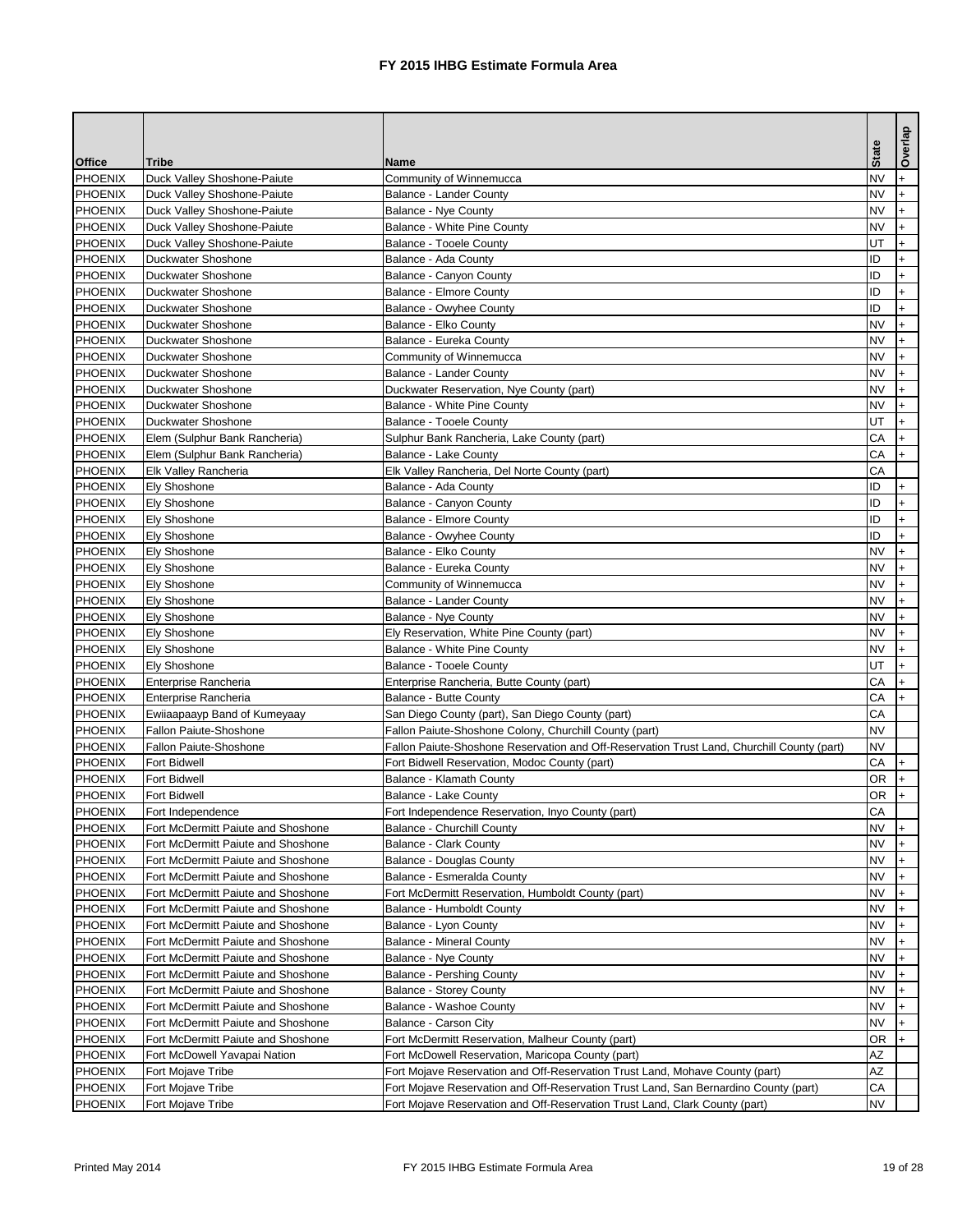|                |                                       |                                                                          |              | Overlap        |
|----------------|---------------------------------------|--------------------------------------------------------------------------|--------------|----------------|
| <b>Office</b>  | <b>Tribe</b>                          | <b>Name</b>                                                              | <b>State</b> |                |
| PHOENIX        | <b>Gila River</b>                     | Gila River Reservation, Maricopa County (part)                           | <b>AZ</b>    |                |
| <b>PHOENIX</b> | Gila River                            | Gila River Reservation, Pinal County (part)                              | <b>AZ</b>    |                |
| PHOENIX        | Graton Rancheria                      | <b>Balance - Marin County</b>                                            | CA           | $\ddot{}$      |
| PHOENIX        | Graton Rancheria                      | Balance - Sonoma County                                                  | CA           |                |
| PHOENIX        | Greenville Rancheria                  | Greenville Rancheria, Plumas County (part)                               | CA           |                |
| PHOENIX        | Greenville Rancheria                  | <b>Balance - Plumas County</b>                                           | CA           |                |
| <b>PHOENIX</b> | Greenville Rancheria                  | <b>Balance - Sutter County</b>                                           | CA           |                |
| PHOENIX        | Greenville Rancheria                  | Balance - Tehama County                                                  | CA           |                |
| PHOENIX        | Greenville Rancheria                  | Balance - Yuba County                                                    | CA           |                |
| PHOENIX        | Grindstone Rancheria                  | Grindstone Rancheria, Glenn County (part)                                | CA           |                |
| PHOENIX        | Grindstone Rancheria                  | <b>Balance - Glenn County</b>                                            | CA           |                |
| PHOENIX        | Guidiville Rancheria                  | Guidiville Rancheria & Balance-Mendocino, Mendocino County (part)        | CA           |                |
| PHOENIX        | Habematolel Pomo Upper Lake Rancheria | Upper Lake Rancheria, Lake County (part)                                 | CA           |                |
| PHOENIX        | Habematolel Pomo Upper Lake Rancheria | <b>Balance - Lake County</b>                                             | CA           |                |
| PHOENIX        | Havasupai                             | Havasupai Reservation, Coconino County (part)                            | <b>AZ</b>    |                |
| PHOENIX        | Hoopa Valley                          | Hoopa Valley Reservation, Humboldt County (part)                         | CA           |                |
| PHOENIX        | Hopi                                  | Hopi Reservation and Off-Reservation Trust Land, Coconino County (part)  | <b>AZ</b>    | $+$            |
| PHOENIX        | Hopi                                  | Communities of Flagstaff, Grand Canyon and Page                          | <b>AZ</b>    |                |
| <b>PHOENIX</b> | Hopi                                  | Hopi Reservation and Off-Reservation Trust Land, Navajo County (part)    | <b>AZ</b>    |                |
| PHOENIX        | Hopi                                  | Communities of Winslow and Holbrook                                      | <b>AZ</b>    |                |
| PHOENIX        | Hopland Band of Pomo Indians          | Hopland Rancheria & Bal-Mendocino, Mendocino County (part)               | CA           |                |
| PHOENIX        | Hopland Band of Pomo Indians          | Balance - Sonoma Co                                                      | CA           |                |
| PHOENIX        | Hualapai                              | Hualapai Reservation and Trust Lands, Coconino County (part)             | <b>AZ</b>    |                |
| PHOENIX        | Hualapai                              | Hualapai Reservation and Trust Lands, Mohave County (part)               | <b>AZ</b>    |                |
| PHOENIX        | Hualapai                              | Hualapai Reservation and Trust Lands, Yavapai County (part)              | AΖ           |                |
| PHOENIX        | lipay Nation of Santa Ysabel          | Santa Ysabel Reservation, San Diego County (part)                        | CA           |                |
| PHOENIX        | Inaja Band                            | San Diego County (part), San Diego County (part)                         | CA           |                |
| PHOENIX        | Ione Band of Miwok Indians            | Balance - Amador County                                                  | CA           | $\mathsf{H}^+$ |
| PHOENIX        | Isleta Pueblo                         | Isleta Pueblo, Bernalillo County (part)                                  | <b>NM</b>    |                |
| <b>PHOENIX</b> | Isleta Pueblo                         | Isleta Pueblo, Torrance County (part)                                    | <b>NM</b>    |                |
| <b>PHOENIX</b> | Isleta Pueblo                         | Isleta Pueblo, Valencia County (part)                                    | <b>NM</b>    |                |
| PHOENIX        | Jackson Rancheria                     | Amador County (part), Amador County (part)                               | CA           |                |
| <b>PHOENIX</b> | Jamul Indian Village                  | Jamul Indian Village, San Diego County (part)                            | CA           |                |
| PHOENIX        | Jemez Pueblo                          | Jemez Pueblo, Sandoval County (part)                                     | <b>NM</b>    |                |
| PHOENIX        | Jicarilla Apache Nation               | Jicarilla Apache Reservation, Rio Arriba County (part)                   | <b>NM</b>    |                |
| <b>PHOENIX</b> | Jicarilla Apache Nation               | Jicarilla Apache Reservation, Sandoval County (part)                     | <b>NM</b>    |                |
| <b>PHOENIX</b> | Kaibab Band of Paiute                 | Kaibab Reservation, Coconino County (part)                               | <b>AZ</b>    |                |
| <b>PHOENIX</b> | Kaibab Band of Paiute                 | Fredonia                                                                 | AZ           |                |
| <b>PHOENIX</b> | Kaibab Band of Paiute                 | Kaibab Reservation, Mohave County (part)                                 | <b>AZ</b>    |                |
| PHOENIX        | Kaibab Band of Paiute                 | Cedar City                                                               | UT           |                |
| PHOENIX        | Kaibab Band of Paiute                 | Kanab                                                                    | UT           |                |
| PHOENIX        | Kaibab Band of Paiute                 | St. George                                                               | UT           |                |
| <b>PHOENIX</b> | Karuk                                 | Karuk Reservation and Off-Reservation Trust Land, Humboldt County (part) | CA           |                |
| PHOENIX        | Karuk                                 | Karuk Reservation and Off-Reservation Trust Land, Siskiyou County (part) | CA           |                |
| PHOENIX        | Karuk                                 | <b>Balance - Humbolt County</b>                                          | CA           |                |
| PHOENIX        | Karuk                                 | Balance - Siskiyou County                                                | CA           |                |
| <b>PHOENIX</b> | La Jolla Band                         | La Jolla Reservation, San Diego County (part)                            | CA           |                |
| <b>PHOENIX</b> | La Posta Band                         | La Posta Reservation, San Diego County (part)                            | CA           |                |
| <b>PHOENIX</b> | Laguna Pueblo                         | Laguna Pueblo and Off-Reservation Trust Land, Bernalillo County (part)   | <b>NM</b>    |                |
| <b>PHOENIX</b> | Laguna Pueblo                         | Laguna Pueblo and Off-Reservation Trust Land, Cibola County (part)       | <b>NM</b>    |                |
| PHOENIX        | Laguna Pueblo                         | Laguna Pueblo and Off-Reservation Trust Land, Sandoval County (part)     | <b>NM</b>    |                |
| <b>PHOENIX</b> | Laguna Pueblo                         | Laguna Pueblo and Off-Reservation Trust Land, Valencia County (part)     | <b>NM</b>    |                |
| PHOENIX        | Las Vegas Tribe of Paiute Indians     | Las Vegas Colony, Clark County (part)                                    | <b>NV</b>    |                |
| PHOENIX        | Lone Pine Paiute-Shoshone             | Lone Pine Reservation, Inyo County (part)                                | CA           |                |
| <b>PHOENIX</b> | Lone Pine Paiute-Shoshone             | <b>Balance - Mono County</b>                                             | CA           |                |
| PHOENIX        | Los Coyotes Band of Cahuilla          | Los Coyotes Reservation, San Diego County (part)                         | CA           |                |
| <b>PHOENIX</b> | Lovelock Paiute Tribe                 | <b>Balance - Churchill County</b>                                        | <b>NV</b>    |                |
| PHOENIX        | Lovelock Paiute Tribe                 | <b>Balance - Clark County</b>                                            | <b>NV</b>    |                |
|                |                                       |                                                                          |              |                |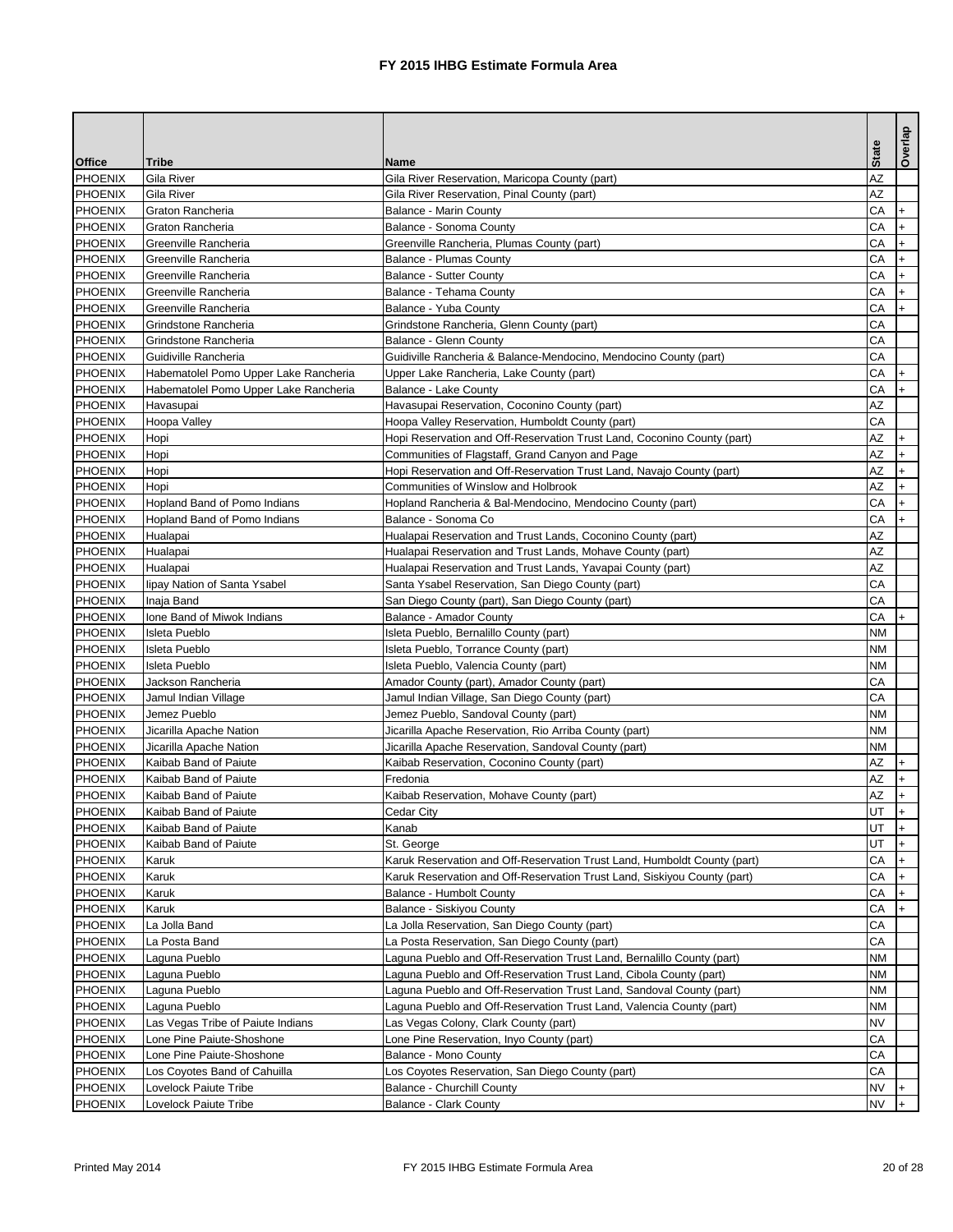|                |                                                 |                                                                                                                     |              | Overlap   |
|----------------|-------------------------------------------------|---------------------------------------------------------------------------------------------------------------------|--------------|-----------|
| <b>Office</b>  | <b>Tribe</b>                                    | <b>Name</b>                                                                                                         | <b>State</b> |           |
| PHOENIX        | Lovelock Paiute Tribe                           | <b>Balance - Douglas County</b>                                                                                     | <b>NV</b>    | $\ddot{}$ |
| PHOENIX        | Lovelock Paiute Tribe                           | Balance - Esmeralda County                                                                                          | <b>NV</b>    |           |
| PHOENIX        | Lovelock Paiute Tribe                           | <b>Balance - Humboldt County</b>                                                                                    | <b>NV</b>    |           |
| PHOENIX        | <b>Lovelock Paiute Tribe</b>                    | Balance - Lyon County                                                                                               | <b>NV</b>    |           |
| PHOENIX        | Lovelock Paiute Tribe                           | <b>Balance - Mineral County</b>                                                                                     | <b>NV</b>    |           |
| PHOENIX        | Lovelock Paiute Tribe                           | <b>Balance - Nye County</b>                                                                                         | <b>NV</b>    |           |
| PHOENIX        | <b>Lovelock Paiute Tribe</b>                    | Lovelock Colony, Pershing County (part)                                                                             | <b>NV</b>    |           |
| <b>PHOENIX</b> | Lovelock Paiute Tribe                           | <b>Balance - Pershing County</b>                                                                                    | <b>NV</b>    |           |
| PHOENIX        | <b>Lovelock Paiute Tribe</b>                    | <b>Balance - Storey County</b>                                                                                      | <b>NV</b>    |           |
| PHOENIX        | Lovelock Paiute Tribe                           | <b>Balance - Washoe County</b>                                                                                      | <b>NV</b>    |           |
| PHOENIX        | Lovelock Paiute Tribe                           | Balance - Carson City                                                                                               | <b>NV</b>    |           |
| PHOENIX        | Lower Lake Rancheria                            | Balance - Sonoma County                                                                                             | CA           | $+$       |
| <b>PHOENIX</b> | Lytton Rancheria of California                  | Balance - Sonoma County                                                                                             | CA           | $\ddot{}$ |
| PHOENIX        | Manchester Point Arena Rancheria                | Manchester Point Rancheria, Mendocino County (part)                                                                 | CA           |           |
| PHOENIX        | Manchester Point Arena Rancheria                | Balance - Mendocino County                                                                                          | CA           |           |
| PHOENIX        | Manzanita Band                                  | Manzanita Reservation, San Diego County (part)                                                                      | CA           |           |
| PHOENIX        | Mechoopda Tribe of Chico Rancheria              | Mechoopda, Butte County (part)                                                                                      | CA           | $+$       |
| PHOENIX        | Mechoopda Tribe of Chico Rancheria              | <b>Balance - Butte County</b>                                                                                       | CA           |           |
| PHOENIX        | Mesa Grande Band                                | Mesa Grande Reservation, San Diego County (part)                                                                    | CA           |           |
| <b>PHOENIX</b> | Mescalero Apache Tribe                          | Mescalero Reservation, Lincoln County (part)                                                                        | <b>NM</b>    |           |
| PHOENIX        | Mescalero Apache Tribe                          | Mescalero Reservation, Otero County (part)                                                                          | <b>NM</b>    |           |
| PHOENIX        | Middletown Rancheria                            | Middletown Rancheria, Lake County (part)                                                                            | CA           | $\ddot{}$ |
| PHOENIX        | Middletown Rancheria                            | <b>Balance - Lake County</b>                                                                                        | CA           |           |
| PHOENIX        | Moapa Band of Paiute                            | Moapa River Reservation, Clark County (part)                                                                        | <b>NV</b>    |           |
| <b>PHOENIX</b> | Mooretown Rancheria                             | Mooretown Rancheria, Butte County (part)                                                                            | CA           |           |
| PHOENIX        | Mooretown Rancheria                             | <b>Balance - Butte County</b>                                                                                       | CA           |           |
| <b>PHOENIX</b> |                                                 |                                                                                                                     | CA           |           |
|                | Morongo Band of Mission Indians<br>Nambe Pueblo | Morongo Reservation, Riverside County (part)<br>Nambe Pueblo and Off-Reservation Trust Land, Santa Fe County (part) | <b>NM</b>    |           |
| PHOENIX        | North Fork Rancheria                            |                                                                                                                     | CA           |           |
| PHOENIX        |                                                 | <b>Balance Fresno</b>                                                                                               | CA           | $\ddot{}$ |
| PHOENIX        | North Fork Rancheria                            | North Fork Rancheria, Madera County (part)                                                                          |              |           |
| PHOENIX        | North Fork Rancheria                            | <b>Balance Madera County</b>                                                                                        | CA           |           |
| <b>PHOENIX</b> | North Fork Rancheria                            | <b>Balance Mariposa</b>                                                                                             | CA           |           |
| PHOENIX        | Ohkay Owingeh (was San Juan Pueblo)             | San Juan Pueblo, Rio Arriba County (part)                                                                           | <b>NM</b>    |           |
| PHOENIX        | Ohkay Owingeh (was San Juan Pueblo)             | Balance - Rio Arriba County                                                                                         | <b>NM</b>    |           |
| <b>PHOENIX</b> | Pala Band                                       | Pala Reservation, San Diego County (part)                                                                           | CA           |           |
| <b>PHOENIX</b> | Pascua Yaqui Tribe                              | Guadalupe Town, Maricopa County (part)                                                                              | <b>AZ</b>    |           |
| <b>PHOENIX</b> | Pascua Yaqui Tribe                              | Pascua Yaqui Reservation, Pima County (part)                                                                        | <b>AZ</b>    |           |
| <b>PHOENIX</b> | Pascua Yaqui Tribe                              | So. Tuscon, Old Pascua Village and Yoem Pueblo                                                                      | AZ           |           |
| PHOENIX        | Paskenta Band of Nomlaki Indian                 | Balance - Tehama County                                                                                             | CA           |           |
| PHOENIX        | Pauma Band                                      | Pauma and Yuima Reservation, San Diego County (part)                                                                | CA           |           |
| <b>PHOENIX</b> | Pechanga Band                                   | Pechanga Reservation, Riverside County (part)                                                                       | CA           |           |
| PHOENIX        | Picayune Rancheria                              | <b>Balance - Fresno County</b>                                                                                      | CA           |           |
| PHOENIX        | Picayune Rancheria                              | Picayune Rancheria, Madera County (part)                                                                            | CA           |           |
| <b>PHOENIX</b> | Picayune Rancheria                              | Balance - Madera County                                                                                             | CA           |           |
| <b>PHOENIX</b> | Picayune Rancheria                              | Balance - Mariposa County                                                                                           | CA           |           |
| PHOENIX        | Picuris Pueblo                                  | Picuris Pueblo, Taos County (part)                                                                                  | <b>NM</b>    |           |
| PHOENIX        | Pinoleville Rancheria                           | Pinoleville Rancheria, Mendocino County (part)                                                                      | CA           |           |
| PHOENIX        | Pinoleville Rancheria                           | Balance - Mendocino County                                                                                          | CA           | $\ddot{}$ |
| <b>PHOENIX</b> | <b>Pit River Tribe</b>                          | Likely Rancheria, Modoc County (part)                                                                               | CA           |           |
| <b>PHOENIX</b> | <b>Pit River Tribe</b>                          | Lookout Rancheria, Modoc County (part)                                                                              | CA           |           |
| <b>PHOENIX</b> | Pit River Tribe                                 | XL Ranch, Modoc County (part)                                                                                       | CA           |           |
| PHOENIX        | <b>Pit River Tribe</b>                          | <b>Balance - Modoc County</b>                                                                                       | CA           |           |
| PHOENIX        | <b>Pit River Tribe</b>                          | Big Bend Rancheria, Shasta County (part)                                                                            | CA           |           |
| <b>PHOENIX</b> | <b>Pit River Tribe</b>                          | Montgomery Creek Rancheria, Shasta County (part)                                                                    | CA           |           |
| <b>PHOENIX</b> | <b>Pit River Tribe</b>                          | Pit River Trust Lands, Shasta County (part)                                                                         | CA           |           |
| <b>PHOENIX</b> | <b>Pit River Tribe</b>                          | Roaring Creek Rancheria, Shasta County (part)                                                                       | CA           |           |
| PHOENIX        | <b>Pit River Tribe</b>                          | <b>Balance - Shasta County</b>                                                                                      | CA           |           |
| <b>PHOENIX</b> | Pojoaque Pueblo                                 | Pojoaque Pueblo, Santa Fe County (part)                                                                             | <b>NM</b>    |           |
|                |                                                 |                                                                                                                     |              |           |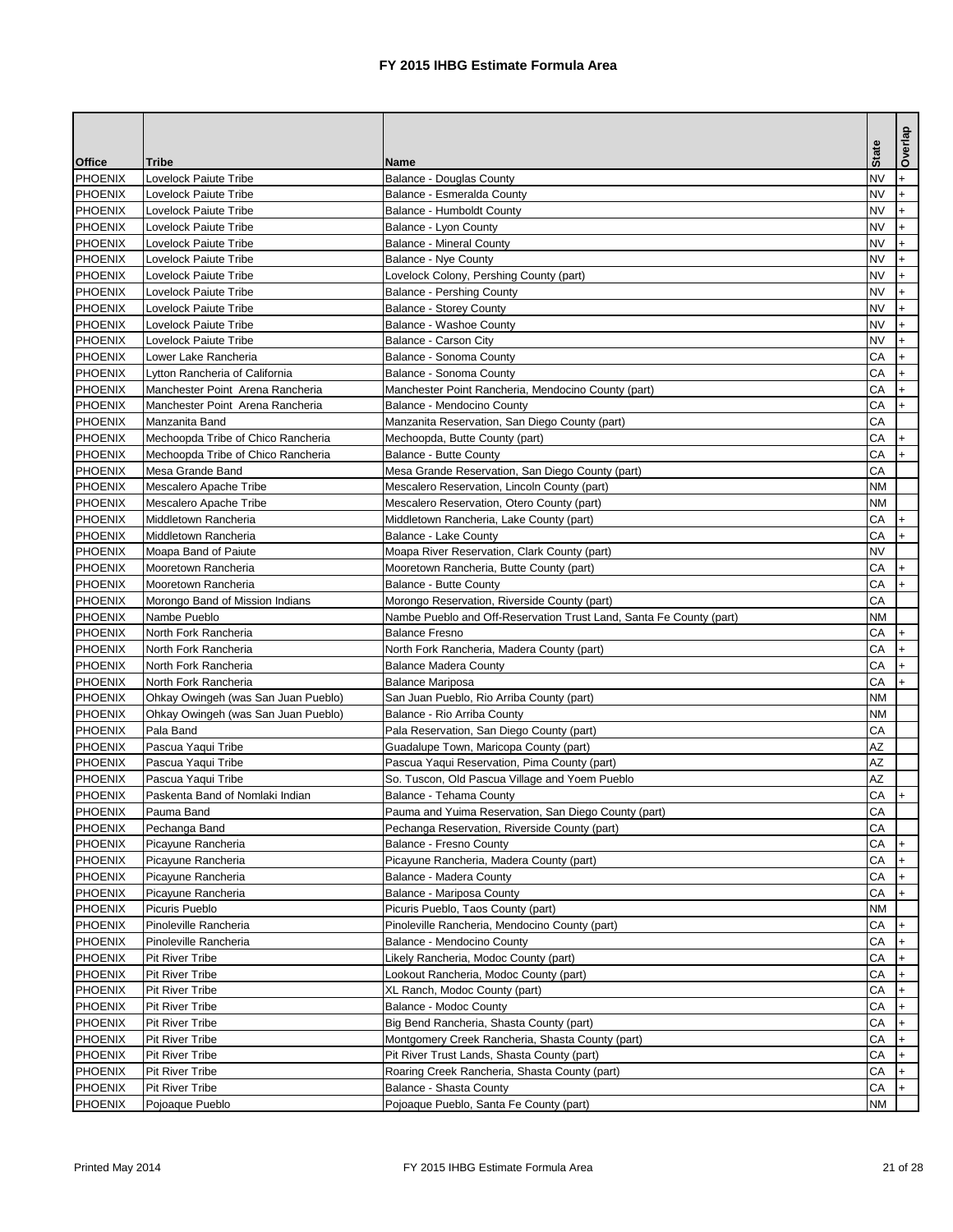|                |                                  |                                                                                  |              | Overlap |
|----------------|----------------------------------|----------------------------------------------------------------------------------|--------------|---------|
| <b>Office</b>  | <b>Tribe</b>                     | <b>Name</b>                                                                      | <b>State</b> |         |
| PHOENIX        | Potter Valley Rancheria          | Balance - Mendocino County                                                       | CA           |         |
| <b>PHOENIX</b> | <b>Pyramid Lake Paiute</b>       | <b>Balance - Churchill County</b>                                                | <b>NV</b>    |         |
| PHOENIX        | <b>Pyramid Lake Paiute</b>       | <b>Balance - Clark County</b>                                                    | <b>NV</b>    |         |
| <b>PHOENIX</b> | <b>Pyramid Lake Paiute</b>       | <b>Balance - Douglas County</b>                                                  | <b>NV</b>    |         |
| PHOENIX        | <b>Pyramid Lake Paiute</b>       | Balance - Esmeralda County                                                       | <b>NV</b>    |         |
| PHOENIX        | <b>Pyramid Lake Paiute</b>       | <b>Balance - Humboldt County</b>                                                 | <b>NV</b>    |         |
| <b>PHOENIX</b> | <b>Pyramid Lake Paiute</b>       | Pyramid Lake Reservation, Lyon County (part)                                     | <b>NV</b>    |         |
| PHOENIX        | <b>Pyramid Lake Paiute</b>       | Balance - Lyon County                                                            | <b>NV</b>    |         |
| PHOENIX        | <b>Pyramid Lake Paiute</b>       | <b>Balance - Mineral County</b>                                                  | <b>NV</b>    |         |
| PHOENIX        | <b>Pyramid Lake Paiute</b>       | <b>Balance - Nye County</b>                                                      | <b>NV</b>    |         |
| PHOENIX        | <b>Pyramid Lake Paiute</b>       | <b>Balance - Pershing County</b>                                                 | <b>NV</b>    |         |
| PHOENIX        | <b>Pyramid Lake Paiute</b>       | Pyramid Lake Reservation, Storey County (part)                                   | <b>NV</b>    |         |
| PHOENIX        | <b>Pyramid Lake Paiute</b>       | <b>Balance - Storey County</b>                                                   | <b>NV</b>    |         |
| PHOENIX        | <b>Pyramid Lake Paiute</b>       | Pyramid Lake Reservation, Washoe County (part)                                   | <b>NV</b>    |         |
| PHOENIX        | <b>Pyramid Lake Paiute</b>       | <b>Balance - Washoe County</b>                                                   | <b>NV</b>    |         |
| PHOENIX        | <b>Pyramid Lake Paiute</b>       | <b>Balance - Carson City</b>                                                     | <b>NV</b>    |         |
| PHOENIX        | <b>Quartz Valley Reservation</b> | Quartz Valley Reservation, Siskiyou County (part)                                | CA           | $+$     |
| PHOENIX        | <b>Quartz Valley Reservation</b> | <b>Balance - Siskiyou County</b>                                                 | CA           |         |
| PHOENIX        | Quechan Tribe                    | Fort Yuma Reservation, Yuma County (part)                                        | <b>AZ</b>    |         |
| PHOENIX        | Quechan Tribe                    | Cities of Gadsen, Roll, San Luis, Somerton, Tacna, Yuma and Welton               | <b>AZ</b>    |         |
| PHOENIX        | Quechan Tribe                    | Fort Yuma Reservation, Imperial County (part)                                    | CA           |         |
| PHOENIX        | Ramona Band                      | Riverside County (part), Riverside County (part)                                 | CA           |         |
| PHOENIX        | Redding Rancheria                | Redding Rancheria, Shasta County (part)                                          | CA           |         |
| PHOENIX        | Redding Rancheria                | <b>Balance - Shasta County</b>                                                   | CA           |         |
| PHOENIX        | Redwood Valley Rancheria         | Redwood Valley Rancheria, Mendocino County (part)                                | CA           |         |
| PHOENIX        | Redwood Valley Rancheria         | Balance - Mendocino County                                                       | CA           |         |
| <b>PHOENIX</b> | Redwood Valley Rancheria         | Balance - Sonoma Co                                                              | CA           |         |
| PHOENIX        | Reno-Sparks Colony               | <b>Balance - Churchill County</b>                                                | <b>NV</b>    |         |
| <b>PHOENIX</b> | Reno-Sparks Colony               | <b>Balance - Clark County</b>                                                    | <b>NV</b>    |         |
| <b>PHOENIX</b> | Reno-Sparks Colony               | <b>Balance - Douglas County</b>                                                  | <b>NV</b>    |         |
| <b>PHOENIX</b> | Reno-Sparks Colony               | Balance - Esmeralda County                                                       | <b>NV</b>    |         |
| <b>PHOENIX</b> | Reno-Sparks Colony               | <b>Balance - Humboldt County</b>                                                 | <b>NV</b>    |         |
| <b>PHOENIX</b> | Reno-Sparks Colony               | Balance - Lyon County                                                            | <b>NV</b>    |         |
| PHOENIX        | Reno-Sparks Colony               | <b>Balance - Mineral County</b>                                                  | <b>NV</b>    |         |
| PHOENIX        | Reno-Sparks Colony               | <b>Balance - Nye County</b>                                                      | <b>NV</b>    |         |
| <b>PHOENIX</b> | Reno-Sparks Colony               | <b>Balance - Pershing County</b>                                                 | <b>NV</b>    |         |
| <b>PHOENIX</b> | Reno-Sparks Colony               | <b>Balance - Storey County</b>                                                   | <b>NV</b>    |         |
| <b>PHOENIX</b> | Reno-Sparks Colony               | Reno-Sparks Colony, Washoe County (part)                                         | <b>NV</b>    |         |
| <b>PHOENIX</b> | Reno-Sparks Colony               | <b>Balance - Washoe County</b>                                                   | <b>NV</b>    |         |
| PHOENIX        | Reno-Sparks Colony               | <b>Balance - Carson City</b>                                                     | <b>NV</b>    |         |
| PHOENIX        | Resighini Rancheria              | Resighini Rancheria, Del Norte County (part)                                     | CA           |         |
| <b>PHOENIX</b> | Rincon Band                      | Rincon Reservation, San Diego County (part)                                      | CA           |         |
| <b>PHOENIX</b> | Robinson Rancheria               | Robinson Rancheria and Off-Reservation Trust Land, Lake County (part)            | CA           |         |
| <b>PHOENIX</b> | Robinson Rancheria               | <b>Balance - Lake County</b>                                                     | CA           |         |
| PHOENIX        | Round Valley Indian Tribe        | Round Valley Reservation and Off-Reservation Trust Land, Mendocino County (part) | CA           |         |
| PHOENIX        | Round Valley Indian Tribe        | Balance - Mendocino County                                                       | CA           |         |
| PHOENIX        | Round Valley Indian Tribe        | Balance - Sonoma County                                                          | CA           |         |
| <b>PHOENIX</b> | Round Valley Indian Tribe        | Round Valley Reservation and Off-Reservation Trust Land, Trinity County (part)   | CA           | $+$     |
| <b>PHOENIX</b> | Salt River PIma-Maricopa         | Salt River Reservation, Maricopa County (part)                                   | AΖ           |         |
| <b>PHOENIX</b> | San Carlos Apache                | San Carlos Reservation, Gila County (part)                                       | <b>AZ</b>    |         |
| <b>PHOENIX</b> | San Carlos Apache                | Cities of Hayden, Winkleman, Globe and Miami                                     | <b>AZ</b>    |         |
| PHOENIX        | San Carlos Apache                | San Carlos Reservation, Graham County (part)                                     | <b>AZ</b>    |         |
| PHOENIX        | San Carlos Apache                | Cities of Eden, Thatcher, Pima, Safford and Fort Thomas                          | <b>AZ</b>    |         |
| PHOENIX        | San Carlos Apache                | City of Showlow                                                                  | <b>AZ</b>    |         |
| <b>PHOENIX</b> | San Carlos Apache                | San Carlos Reservation, Pinal County (part)                                      | <b>AZ</b>    |         |
| <b>PHOENIX</b> | San Carlos Apache                | City of Superior                                                                 | <b>AZ</b>    |         |
| <b>PHOENIX</b> | San Felipe Pueblo                | San Felipe Pueblo, Sandoval County (part)                                        | <b>NM</b>    |         |
| PHOENIX        | San Ildefonso Pueblo             | San Ildefonso Pueblo, Sandoval County (part)                                     | <b>NM</b>    |         |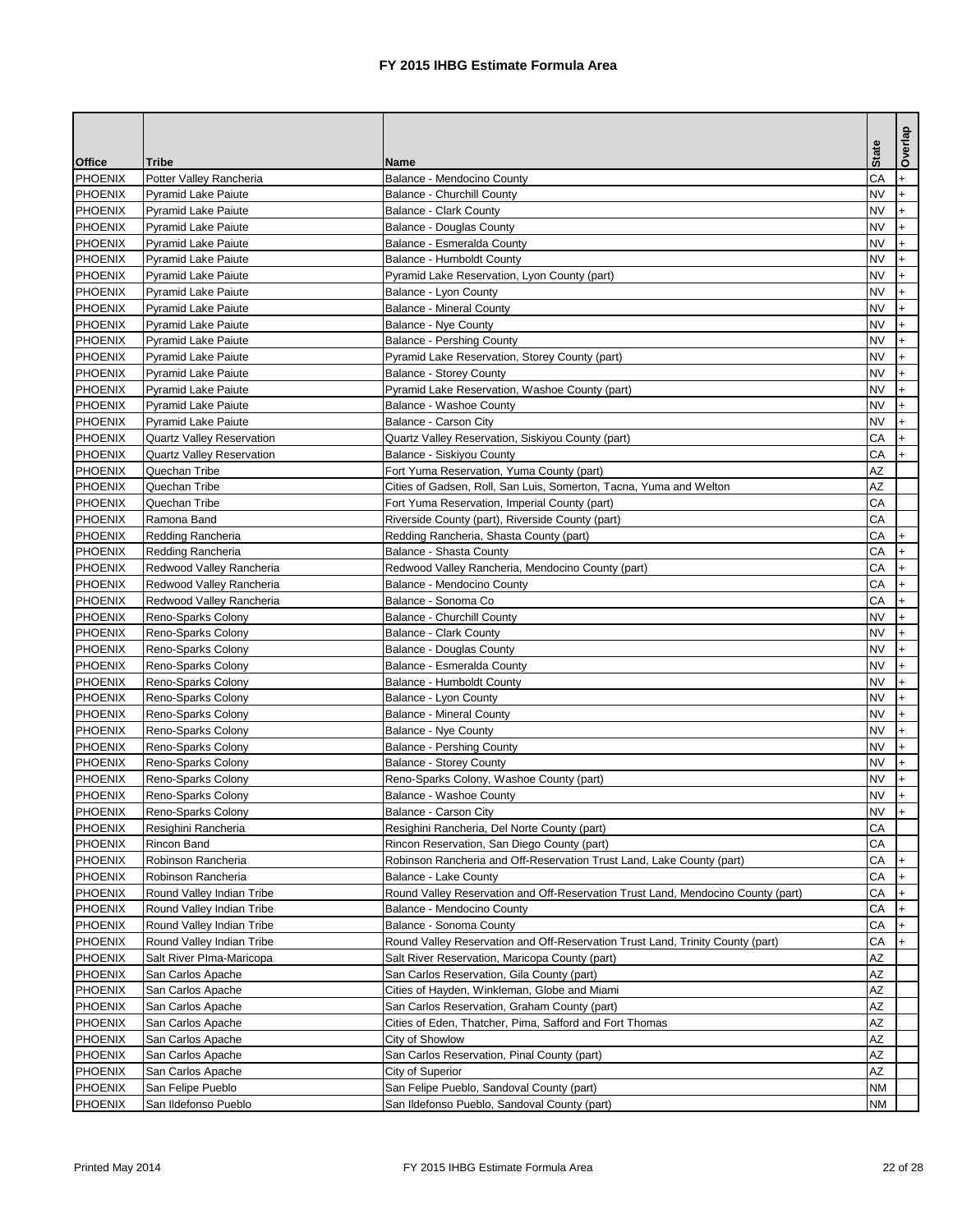|                                  |                                                  |                                                                                               |                 | Overlap   |
|----------------------------------|--------------------------------------------------|-----------------------------------------------------------------------------------------------|-----------------|-----------|
| <b>Office</b>                    | <b>Tribe</b>                                     | <b>Name</b>                                                                                   | <b>State</b>    |           |
| <b>PHOENIX</b>                   | San Ildefonso Pueblo                             | San Ildefonso Pueblo, Santa Fe County (part)                                                  | <b>NM</b>       |           |
| <b>PHOENIX</b>                   | San Juan Southern Paiute Tribe                   | Balance - Coconino County                                                                     | AΖ              | +         |
| <b>PHOENIX</b>                   | San Manuel Band                                  | San Manuel Reservation, San Bernardino County (part)                                          | CA              |           |
| PHOENIX                          | San Pasqual Band                                 | San Pasqual Reservation, San Diego County (part)                                              | CA              |           |
| PHOENIX                          | Sandia Pueblo                                    | Sandia Pueblo, Bernalillo County (part)                                                       | <b>NM</b>       |           |
| PHOENIX                          | Sandia Pueblo                                    | Sandia Pueblo, Sandoval County (part)                                                         | <b>NM</b>       |           |
| <b>PHOENIX</b>                   | Santa Ana Pueblo                                 | Santa Ana Pueblo, Sandoval County (part)                                                      | <b>NM</b>       |           |
| <b>PHOENIX</b>                   | Santa Clara Pueblo                               | Santa Clara Pueblo, Rio Arriba County (part)                                                  | <b>NM</b>       |           |
| PHOENIX                          | Santa Clara Pueblo                               | Santa Clara Pueblo, Sandoval County (part)                                                    | <b>NM</b>       |           |
| PHOENIX                          | Santa Clara Pueblo                               | Santa Clara Pueblo, Santa Fe County (part)                                                    | <b>NM</b>       |           |
| PHOENIX                          | Santa Rosa Band of Cahuilla                      | Santa Rosa Reservation, Riverside County (part)                                               | CA              |           |
| PHOENIX                          | Santa Rosa Rancheria                             | Santa Rosa Rancheria, Kings County (part)                                                     | CA              |           |
| <b>PHOENIX</b>                   | Santa Ynez Band of Chumash                       | Santa Ynez Reservation, Santa Barbara County (part)                                           | CA              |           |
| <b>PHOENIX</b>                   | Santo Domingo Pueblo                             | Santo Domingo Pueblo, Sandoval County (part)                                                  | <b>NM</b>       |           |
| <b>PHOENIX</b>                   | Santo Domingo Pueblo                             | Santo Domingo Pueblo, Santa Fe County (part)                                                  | <b>NM</b>       |           |
| PHOENIX                          | Scotts Valley (Pomo)                             | Balance - Contra Costa County                                                                 | CA              |           |
| PHOENIX                          | Scotts Valley (Pomo)                             | <b>Balance - Lake County</b>                                                                  | CA              | $\ddot{}$ |
| PHOENIX                          | Scotts Valley (Pomo)                             | Balance - Mendocino County                                                                    | CA              |           |
| PHOENIX                          | Scotts Valley (Pomo)                             | <b>Balance - Sonoma County</b>                                                                | CA              |           |
| <b>PHOENIX</b>                   | Sherwood Valley Rancheria                        | <b>Balance - Lake County</b>                                                                  | CA              |           |
| PHOENIX                          | Sherwood Valley Rancheria                        | Sherwood Valley Rancheria, Mendocino County (part)                                            | CA              |           |
| <b>PHOENIX</b>                   | Sherwood Valley Rancheria                        | <b>Balance - Mendocino County</b>                                                             | CA              |           |
| PHOENIX                          | Sherwood Valley Rancheria                        | <b>Balance - Sonoma County</b>                                                                | CA              |           |
| PHOENIX                          | Shingle Springs Band of Miwok Indians            | Shingle Springs Rancheria, El Dorado County (part)                                            | CA              |           |
| <b>PHOENIX</b>                   | Shingle Springs Band of Miwok Indians            | Balance - El Dorado County                                                                    | CA              |           |
| PHOENIX                          | Smith River Rancheria                            | Smith River Rancheria, Del Norte County (part)                                                | CA              | $+$       |
| <b>PHOENIX</b>                   | Smith River Rancheria                            | <b>Balance - Del Norte County</b>                                                             | CA              |           |
| <b>PHOENIX</b><br><b>PHOENIX</b> | Smith River Rancheria                            | <b>Balance - Humboldt County</b>                                                              | CA<br><b>OR</b> | $ + $     |
|                                  | Smith River Rancheria                            | <b>Balance - Coos County</b>                                                                  | CA              |           |
| PHOENIX                          | Smith River Rancheria                            | <b>Balance - Curry County</b>                                                                 | <b>OR</b>       |           |
| <b>PHOENIX</b><br><b>PHOENIX</b> | Smith River Rancheria<br>Soboba Band             | Balance - Josephine County                                                                    | CA              | $+$       |
| <b>PHOENIX</b>                   | <b>Stewarts Point Rancheria</b>                  | Soboba Reservation, Riverside County (part)<br>Stewarts Point Rancheria, Sonoma County (part) | CA              |           |
| PHOENIX                          | <b>Stewarts Point Rancheria</b>                  | Balance - Sonoma County                                                                       | CA              |           |
|                                  |                                                  | Summit Lake Reservation, Humboldt County (part)                                               | <b>NV</b>       |           |
| <b>PHOENIX</b><br>PHOENIX        | Summit Lake Paiute Tribe<br>Susanville Rancheria | Susanville Rancheria, Lassen County (part)                                                    | CA              |           |
| <b>PHOENIX</b>                   | Susanville Rancheria                             | <b>Balance - Lassen County</b>                                                                | CA              |           |
| <b>PHOENIX</b>                   | Sycuan Band of Kumeyaay Nation                   | Sycuan Reservation, San Diego County (part)                                                   | CA              |           |
| PHOENIX                          | Table Mountain Rancheria                         | Table Mountain Rancheria, Fresno County (part)                                                | CA              |           |
| PHOENIX                          | <b>Taos Pueblo</b>                               | Taos Pueblo and Off-Reservation Trust Land, Taos County (part)                                | <b>NM</b>       |           |
| PHOENIX                          | Tejon Indian Tribe                               | Newly Recognized Tribe                                                                        | CA              |           |
| PHOENIX                          | Te-Moak                                          | Elko Colony, Elko County (part)                                                               | <b>NV</b>       |           |
| <b>PHOENIX</b>                   | Te-Moak                                          | South Fork Reservation and Off-Reservation Trust Land, Elko County (part)                     | <b>NV</b>       |           |
| <b>PHOENIX</b>                   | Te-Moak                                          | Wells Colony, Elko County (part)                                                              | <b>NV</b>       |           |
| <b>PHOENIX</b>                   | Te-Moak                                          | Battle Mountain Reservation, Lander County (part)                                             | <b>NV</b>       |           |
| PHOENIX                          | Tesuque Pueblo                                   | Tesuque Pueblo and Off-Reservation Trust Land, Santa Fe County (part)                         | <b>NM</b>       |           |
| PHOENIX                          | Tohono O'Odham Nation                            | Tohono O'odham Reservation and Off-Reservation Trust Land, Maricopa County (part)             | <b>AZ</b>       |           |
| PHOENIX                          | Tohono O'Odham Nation                            | Tohono O'odham Reservation and Off-Reservation Trust Land, Pima County (part)                 | <b>AZ</b>       |           |
| <b>PHOENIX</b>                   | Tohono O'Odham Nation                            | Tohono O'odham Reservation and Off-Reservation Trust Land, Pinal County (part)                | <b>AZ</b>       |           |
| <b>PHOENIX</b>                   | Tonto Apache of Arizona                          | Payson (Yavapai-Apache) Community, Gila County (part)                                         | <b>AZ</b>       |           |
| PHOENIX                          | Torres-Martinez Band of Cahuilla                 | Torres-Martinez Reservation, Imperial County (part)                                           | CA              |           |
| PHOENIX                          | <b>Torres-Martinez Band of Cahuilla</b>          | Torres-Martinez Reservation, Riverside County (part)                                          | CA              |           |
| PHOENIX                          | Tule River Indian Tribe                          | Tule River Reservation, Tulare County (part)                                                  | CA              |           |
| PHOENIX                          | <b>Tule River Indian Tribe</b>                   | <b>Balance - Tulare County</b>                                                                | CA              |           |
| <b>PHOENIX</b>                   | Tuolumne Band of Me-Wuk Indians                  | Tuolumne Rancheria and Off-Reservation Trust Land, Tuolumne County (part)                     | CA              |           |
| <b>PHOENIX</b>                   | Tuolumne Band of Me-Wuk Indians                  | <b>Balance - Tuolumne County</b>                                                              | CA              |           |
| <b>PHOENIX</b>                   | <b>Twenty Nine Palms Band</b>                    | Riverside County (part), Riverside County (part)                                              | CA              |           |
| PHOENIX                          | <b>Twenty Nine Palms Band</b>                    | San Bernardino County (part), San Bernardino County (part)                                    | CA              |           |
|                                  |                                                  |                                                                                               |                 |           |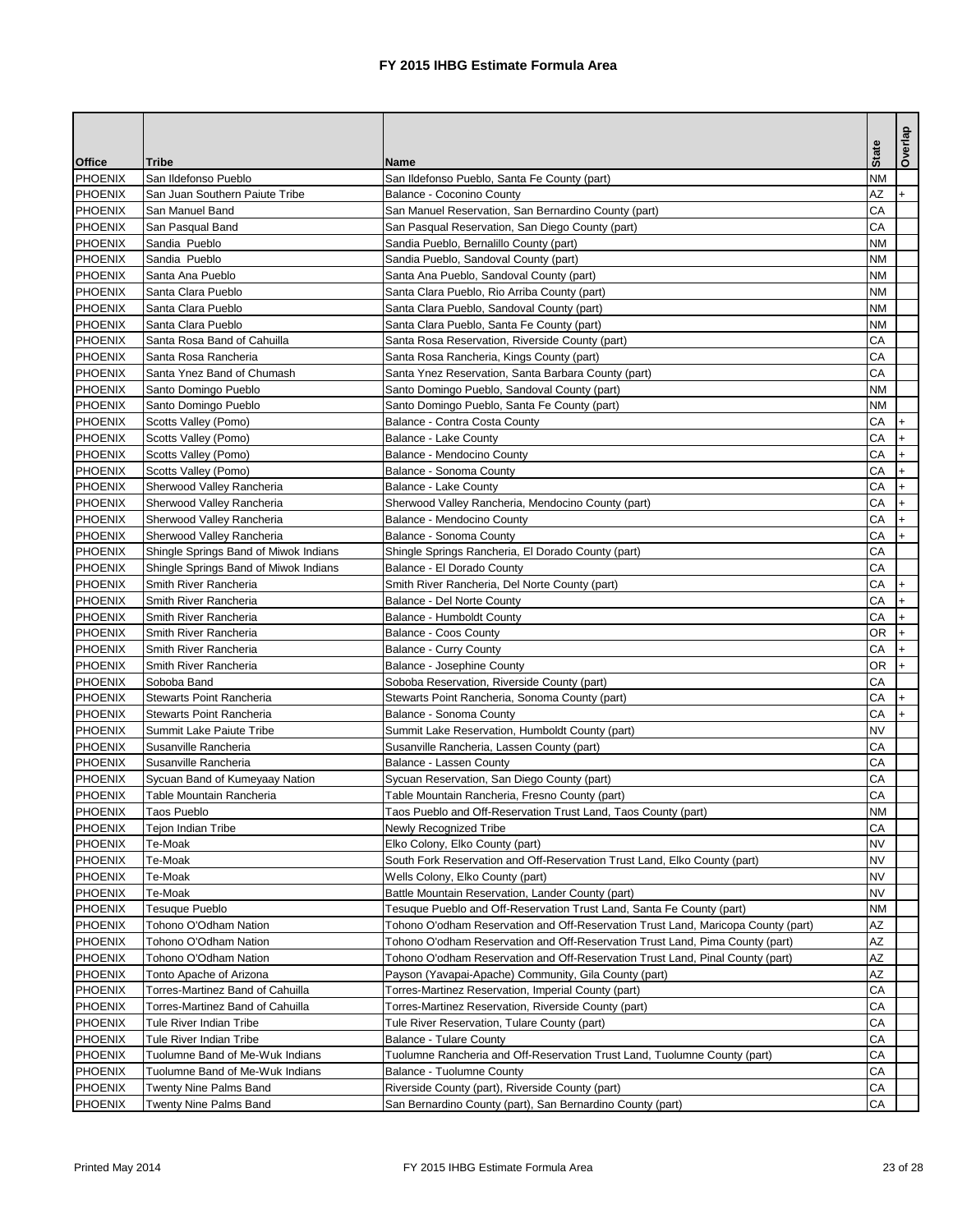|                           |                                                                      |                                                                                | <b>State</b>           | <b>Overlap</b> |
|---------------------------|----------------------------------------------------------------------|--------------------------------------------------------------------------------|------------------------|----------------|
| <b>Office</b>             | <b>Tribe</b>                                                         | <b>Name</b>                                                                    |                        |                |
| PHOENIX                   | United Auburn Indian Community                                       | <b>Balance - Placer County</b>                                                 | CA                     |                |
| <b>PHOENIX</b>            | Utu Utu Gwaiti Paiute                                                | Benton Paiute Reservation, Mono County (part)                                  | <b>CA</b>              |                |
| PHOENIX                   | Viejas Group of Capitan Grande                                       | Viejas Rancheria, San Diego County (part)                                      | <b>CA</b>              |                |
| PHOENIX                   | <b>Walker River Paiute Tribe</b>                                     | Walker River Reservation, Churchill County (part)                              | <b>NV</b>              | l+             |
| PHOENIX                   | <b>Walker River Paiute Tribe</b>                                     | <b>Balance - Churchill County</b>                                              | <b>NV</b>              |                |
| PHOENIX<br><b>PHOENIX</b> | <b>Walker River Paiute Tribe</b><br><b>Walker River Paiute Tribe</b> | <b>Balance - Clark County</b>                                                  | <b>NV</b><br><b>NV</b> |                |
| PHOENIX                   | <b>Walker River Paiute Tribe</b>                                     | <b>Balance - Douglas County</b>                                                | <b>NV</b>              |                |
|                           |                                                                      | Balance - Esmeralda County                                                     |                        |                |
| PHOENIX                   | <b>Walker River Paiute Tribe</b><br><b>Walker River Paiute Tribe</b> | <b>Balance - Humboldt County</b>                                               | <b>NV</b><br><b>NV</b> |                |
| PHOENIX                   |                                                                      | Walker River Reservation, Lyon County (part)                                   | <b>NV</b>              |                |
| PHOENIX                   | <b>Walker River Paiute Tribe</b>                                     | Balance - Lyon County                                                          | <b>NV</b>              |                |
| PHOENIX                   | <b>Walker River Paiute Tribe</b>                                     | Walker River Reservation, Mineral County (part)                                |                        |                |
| PHOENIX                   | <b>Walker River Paiute Tribe</b><br><b>Walker River Paiute Tribe</b> | <b>Balance - Mineral County</b>                                                | <b>NV</b>              |                |
| PHOENIX                   |                                                                      | <b>Balance - Nye County</b>                                                    | <b>NV</b>              |                |
| PHOENIX                   | <b>Walker River Paiute Tribe</b>                                     | <b>Balance - Pershing County</b>                                               | <b>NV</b>              |                |
| PHOENIX                   | <b>Walker River Paiute Tribe</b>                                     | <b>Balance - Storey County</b>                                                 | <b>NV</b>              |                |
| PHOENIX                   | <b>Walker River Paiute Tribe</b>                                     | <b>Balance - Washoe County</b>                                                 | <b>NV</b>              |                |
| PHOENIX                   | <b>Walker River Paiute Tribe</b>                                     | <b>Balance - Carson City</b>                                                   | <b>NV</b>              | $+$            |
| <b>PHOENIX</b>            | <b>Washoe Tribe</b>                                                  | Woodfords Community, Alpine County (part)                                      | CA                     |                |
| PHOENIX                   | <b>Washoe Tribe</b>                                                  | <b>Balance - Churchill County</b>                                              | <b>NV</b>              |                |
| PHOENIX                   | <b>Washoe Tribe</b>                                                  | <b>Balance - Clark County</b>                                                  | <b>NV</b>              |                |
| PHOENIX                   | <b>Washoe Tribe</b>                                                  | Dresslerville Colony, Douglas County (part)                                    | <b>NV</b>              |                |
| PHOENIX                   | <b>Washoe Tribe</b>                                                  | Stewart Community, Douglas County (part)                                       | <b>NV</b>              |                |
| PHOENIX                   | <b>Washoe Tribe</b>                                                  | <b>Balance - Douglas County</b>                                                | <b>NV</b>              |                |
| PHOENIX                   | <b>Washoe Tribe</b>                                                  | Balance - Esmeralda County                                                     | <b>NV</b>              |                |
| PHOENIX                   | <b>Washoe Tribe</b>                                                  | <b>Balance - Humboldt County</b>                                               | <b>NV</b>              |                |
| PHOENIX                   | <b>Washoe Tribe</b>                                                  | Balance - Lyon County                                                          | <b>NV</b>              |                |
| PHOENIX                   | <b>Washoe Tribe</b>                                                  | <b>Balance - Mineral County</b>                                                | <b>NV</b>              | $^{+}$         |
| PHOENIX                   | <b>Washoe Tribe</b>                                                  | <b>Balance - Nye County</b>                                                    | <b>NV</b>              |                |
| <b>PHOENIX</b>            | <b>Washoe Tribe</b>                                                  | <b>Balance - Pershing County</b>                                               | <b>NV</b>              |                |
| <b>PHOENIX</b>            | <b>Washoe Tribe</b>                                                  | <b>Balance - Storey County</b>                                                 | <b>NV</b>              |                |
| PHOENIX                   | <b>Washoe Tribe</b>                                                  | <b>Balance - Washoe County</b>                                                 | <b>NV</b>              |                |
| <b>PHOENIX</b>            | <b>Washoe Tribe</b>                                                  | Carson Colony, Carson City (part)                                              | <b>NV</b>              |                |
| PHOENIX                   | <b>Washoe Tribe</b>                                                  | Stewart Community, Carson City (part)                                          | <b>NV</b>              |                |
| PHOENIX                   | <b>Washoe Tribe</b>                                                  | <b>Balance - Carson City</b>                                                   | <b>NV</b>              |                |
| <b>PHOENIX</b>            | White Mountain Apache (Fort Apache)                                  | Fort Apache Reservation, Apache County (part)                                  | <b>AZ</b>              |                |
| <b>PHOENIX</b>            | White Mountain Apache (Fort Apache)                                  | Fort Apache Reservation, Gila County (part)                                    | <b>AZ</b>              |                |
| <b>PHOENIX</b>            | White Mountain Apache (Fort Apache)                                  | Fort Apache Reservation, Navajo County (part)                                  | AZ                     |                |
| PHOENIX                   | Wilton Rancheria                                                     | <b>Balance - Sacramento County</b>                                             | CA                     |                |
| <b>PHOENIX</b>            | Winnemucca Colony                                                    | Winnemucca Colony, Humboldt County (part)                                      | <b>NV</b>              |                |
| PHOENIX                   | Wiyot Tribe (Table Bluff)                                            | Table Bluff Reservation and Off-Reservation Trust Land, Humboldt County (part) | CA                     |                |
| PHOENIX                   | Yavapai-Apache (Camp Verde)                                          | Camp Verde Reservation, Yavapai County (part)                                  | <b>AZ</b>              |                |
| <b>PHOENIX</b>            | Yavapai-Prescott                                                     | Yavapai Reservation, Yavapai County (part)                                     | AZ                     |                |
| PHOENIX                   | Yerington Paiute Tribe                                               | <b>Balance - Churchill County</b>                                              | <b>NV</b>              |                |
| PHOENIX                   | Yerington Paiute Tribe                                               | <b>Balance - Clark County</b>                                                  | <b>NV</b>              |                |
| PHOENIX                   | Yerington Paiute Tribe                                               | <b>Balance - Douglas County</b>                                                | <b>NV</b>              |                |
| PHOENIX                   | Yerington Paiute Tribe                                               | Balance - Esmeralda County                                                     | <b>NV</b>              |                |
| <b>PHOENIX</b>            | Yerington Paiute Tribe                                               | <b>Balance - Humboldt County</b>                                               | <b>NV</b>              |                |
| PHOENIX                   | Yerington Paiute Tribe                                               | Campbell Ranch, Lyon County (part)                                             | <b>NV</b>              |                |
| <b>PHOENIX</b>            | Yerington Paiute Tribe                                               | Yerington Colony, Lyon County (part)                                           | <b>NV</b>              |                |
| PHOENIX                   | Yerington Paiute Tribe                                               | Balance - Lyon County                                                          | <b>NV</b>              |                |
| <b>PHOENIX</b>            | Yerington Paiute Tribe                                               | <b>Balance - Mineral County</b>                                                | <b>NV</b>              |                |
| PHOENIX                   | Yerington Paiute Tribe                                               | <b>Balance - Nye County</b>                                                    | <b>NV</b>              |                |
| PHOENIX                   | Yerington Paiute Tribe                                               | <b>Balance - Pershing County</b>                                               | <b>NV</b>              |                |
| <b>PHOENIX</b>            | Yerington Paiute Tribe                                               | <b>Balance - Storey County</b>                                                 | <b>NV</b>              |                |
| <b>PHOENIX</b>            | Yerington Paiute Tribe                                               | <b>Balance - Washoe County</b>                                                 | <b>NV</b>              |                |
| <b>PHOENIX</b>            | Yerington Paiute Tribe                                               | Balance - Carson City                                                          | <b>NV</b>              |                |
| PHOENIX                   | Yocha Dehe Wintun (Rumsey Rancheria)                                 | Rumsey Rancheria, Yolo County (part)                                           | CA                     | $+$            |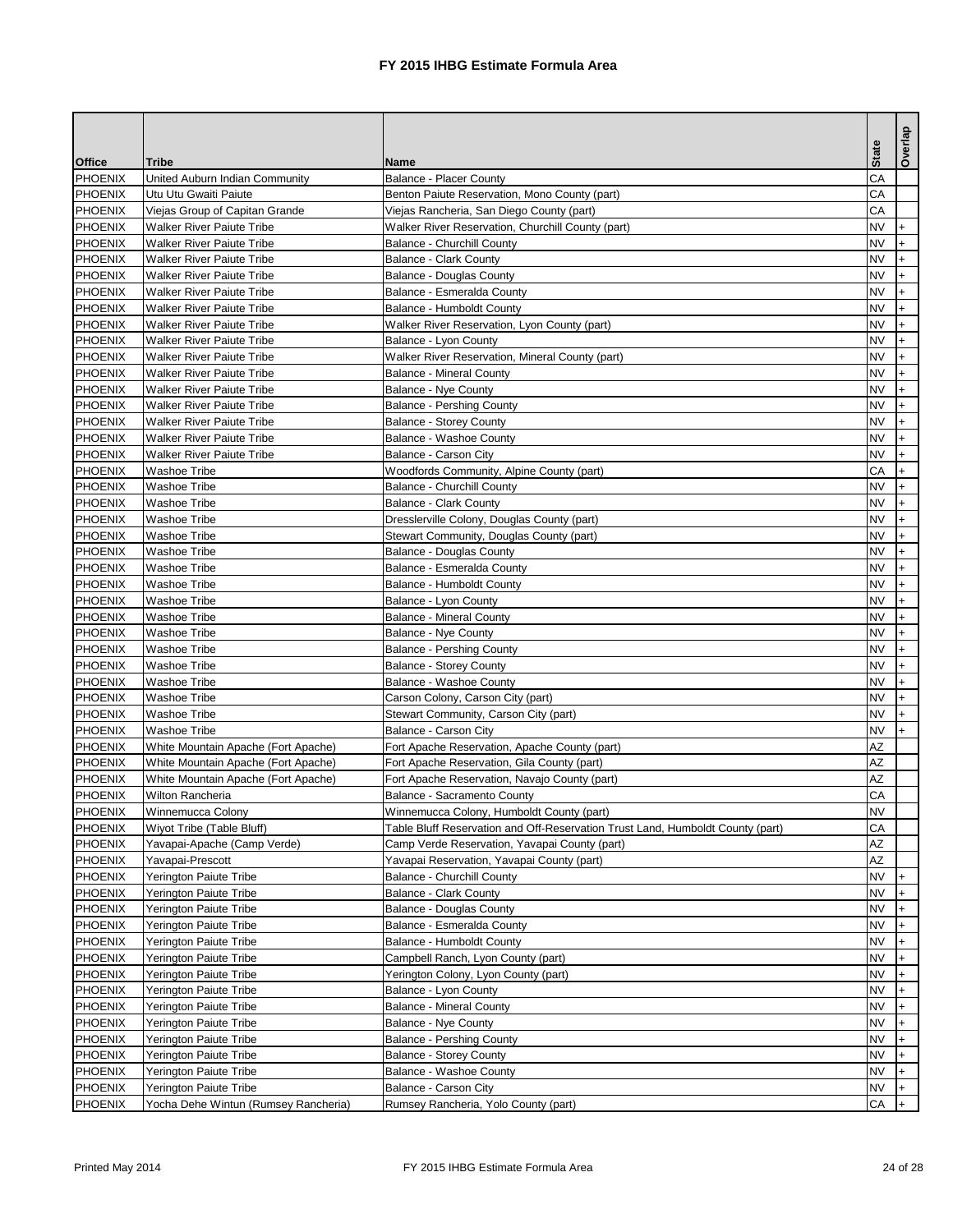| <b>Office</b>  | Tribe                                | <b>Name</b>                                                                 | <b>State</b> |           | Overlap |
|----------------|--------------------------------------|-----------------------------------------------------------------------------|--------------|-----------|---------|
| <b>PHOENIX</b> | Yocha Dehe Wintun (Rumsey Rancheria) | Balance - Yolo County                                                       |              | CA        | $+$     |
| PHOENIX        | Yomba Shoshone Tribe                 | <b>Balance - Churchill County</b>                                           | <b>NV</b>    |           |         |
| <b>PHOENIX</b> | Yomba Shoshone Tribe                 | <b>Balance - Clark County</b>                                               | <b>NV</b>    |           |         |
| PHOENIX        | Yomba Shoshone Tribe                 | <b>Balance - Douglas County</b>                                             | <b>NV</b>    |           |         |
| PHOENIX        | Yomba Shoshone Tribe                 | Balance - Esmeralda County                                                  | <b>NV</b>    |           |         |
| <b>PHOENIX</b> | Yomba Shoshone Tribe                 | <b>Balance - Humboldt County</b>                                            | <b>NV</b>    |           |         |
| <b>PHOENIX</b> | Yomba Shoshone Tribe                 | Balance - Lyon County                                                       | <b>NV</b>    |           |         |
| <b>PHOENIX</b> | Yomba Shoshone Tribe                 | <b>Balance - Mineral County</b>                                             | <b>NV</b>    |           |         |
| <b>PHOENIX</b> | Yomba Shoshone Tribe                 | Yomba Reservation, Nye County (part)                                        | <b>NV</b>    |           |         |
| <b>PHOENIX</b> | Yomba Shoshone Tribe                 | <b>Balance - Nye County</b>                                                 | <b>NV</b>    |           |         |
| <b>PHOENIX</b> | Yomba Shoshone Tribe                 | <b>Balance - Pershing County</b>                                            | <b>NV</b>    |           |         |
| <b>PHOENIX</b> | Yomba Shoshone Tribe                 | <b>Balance - Storey County</b>                                              | <b>NV</b>    |           |         |
| PHOENIX        | Yomba Shoshone Tribe                 | <b>Balance - Washoe County</b>                                              | <b>NV</b>    |           |         |
| <b>PHOENIX</b> | Yomba Shoshone Tribe                 | <b>Balance - Carson City</b>                                                | <b>NV</b>    |           |         |
| PHOENIX        | Ysleta Del Sur                       | Ysleta Del Sur Pueblo and Off-Reservation Trust Land, El Paso County (part) | <b>TX</b>    |           |         |
| PHOENIX        | Ysleta Del Sur                       | Balance - El Paso County                                                    | <b>TX</b>    |           |         |
| <b>PHOENIX</b> | Ysleta Del Sur                       | Balance - Hudspeth County                                                   | <b>TX</b>    |           |         |
| PHOENIX        | <b>Yurok Tribe</b>                   | Yurok Reservation, Del Norte County (part)                                  |              | CA        |         |
| <b>PHOENIX</b> | <b>Yurok Tribe</b>                   | <b>Balance - Del Norte County</b>                                           |              | CA        |         |
| <b>PHOENIX</b> | <b>Yurok Tribe</b>                   | Yurok Reservation, Humboldt County (part)                                   |              | CA        |         |
| <b>PHOENIX</b> | <b>Yurok Tribe</b>                   | <b>Balance - Humboldt County</b>                                            |              | CA        | $+$     |
| PHOENIX        | Zia Pueblo                           | Zia Pueblo and Off-Reservation Trust Land, Sandoval County (part)           |              | <b>NM</b> |         |
| <b>PHOENIX</b> | Zuni Tribe                           | Zuni Reservation and Off-Reservation Trust Land, Apache County (part)       | <b>AZ</b>    |           |         |
| PHOENIX        | Zuni Tribe                           | Zuni Reservation and Off-Reservation Trust Land, Catron County (part)       |              | <b>NM</b> |         |
| PHOENIX        | Zuni Tribe                           | Zuni Reservation and Off-Reservation Trust Land, Cibola County (part)       |              | <b>NM</b> |         |
| PHOENIX        | Zuni Tribe                           | Zuni Reservation and Off-Reservation Trust Land, McKinley County (part)     |              | <b>NM</b> |         |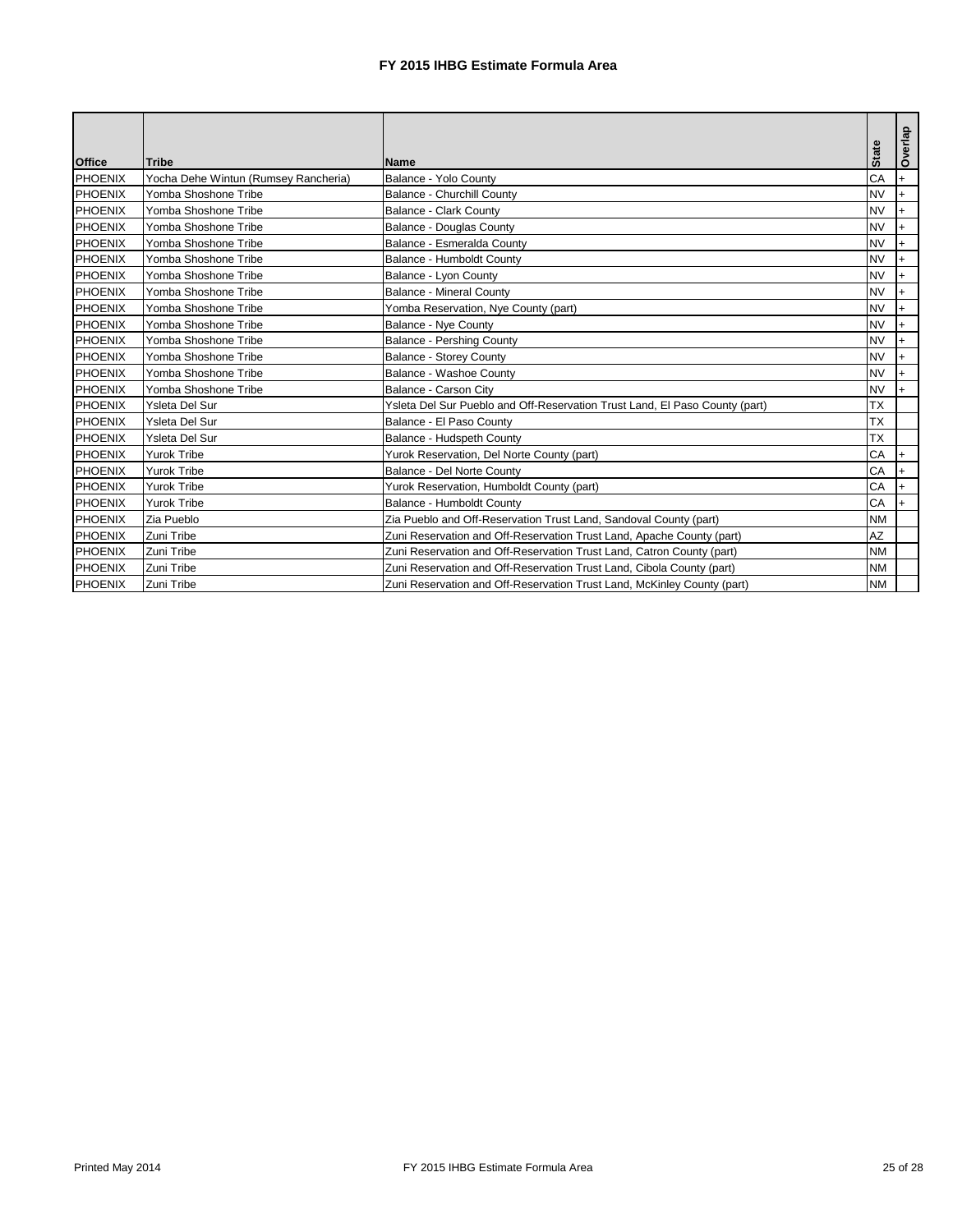|                                  |                                                                            |                                                                                               | <b>State</b>           | Overlap        |
|----------------------------------|----------------------------------------------------------------------------|-----------------------------------------------------------------------------------------------|------------------------|----------------|
| <b>Office</b>                    | <b>Tribe</b>                                                               | <b>Name</b>                                                                                   |                        |                |
| <b>SEATTLE</b>                   | <b>Burns-Paiute Tribe</b>                                                  | Burns Paiute Colony and Off-Reservation Trust Land, Harney County (part)                      | <b>OR</b>              |                |
| <b>SEATTLE</b>                   | <b>Burns-Paiute Tribe</b>                                                  | <b>Balance - Harney County</b>                                                                | <b>OR</b>              |                |
| <b>SEATTLE</b>                   | <b>Chehalis Confederated Tribes</b>                                        | Chehalis Reservation, Grays Harbor County (part)                                              | <b>WA</b>              | $+$            |
| <b>SEATTLE</b>                   | <b>Chehalis Confederated Tribes</b>                                        | Balance - Grays Harbor County                                                                 | <b>WA</b>              | $+$            |
| <b>SEATTLE</b>                   | <b>Chehalis Confederated Tribes</b>                                        | Balance - Mason County                                                                        | <b>WA</b>              |                |
| <b>SEATTLE</b>                   | <b>Chehalis Confederated Tribes</b>                                        | Chehalis Reservation, Thurston County (part)                                                  | <b>WA</b><br><b>WA</b> |                |
| <b>SEATTLE</b><br><b>SEATTLE</b> | <b>Chehalis Confederated Tribes</b>                                        | <b>Balance - Thurston County</b>                                                              | ID                     |                |
|                                  | Coeur D'Alene Tribe                                                        | Coeur d'Alene Reservation, Benewah County (part)                                              | ID                     |                |
| <b>SEATTLE</b>                   | Coeur D'Alene Tribe                                                        | Coeur d'Alene Reservation, Kootenai County (part)                                             |                        |                |
| <b>SEATTLE</b>                   | <b>Colville Confederated Tribes</b>                                        | Colville Reservation and Off-Reservation Trust Land, Chelan County (part)                     | <b>WA</b><br><b>WA</b> |                |
| <b>SEATTLE</b>                   | <b>Colville Confederated Tribes</b><br><b>Colville Confederated Tribes</b> | <b>Balance - Douglas County</b>                                                               | <b>WA</b>              |                |
| <b>SEATTLE</b>                   |                                                                            | Colville Reservation and Off-Reservation Trust Land, Ferry County (part)                      |                        |                |
| <b>SEATTLE</b>                   | <b>Colville Confederated Tribes</b>                                        | <b>Balance - Ferry County</b>                                                                 | <b>WA</b><br><b>WA</b> |                |
| <b>SEATTLE</b>                   | <b>Colville Confederated Tribes</b>                                        | Colville Reservation and Off-Reservation Trust Land, Okanogan County (part)                   |                        |                |
| <b>SEATTLE</b>                   | <b>Colville Confederated Tribes</b>                                        | Balance - Okanogan County                                                                     | <b>WA</b>              |                |
| <b>SEATTLE</b>                   | <b>Colville Confederated Tribes</b>                                        | <b>Balance - Stevens County</b>                                                               | <b>WA</b>              |                |
| <b>SEATTLE</b>                   | Coos, Lower Umpqua and Siuslaw Tribes                                      | Coos, Lower Umpqua, and Siuslaw Reservation and Off-Reservation Trust Land, Coos County (p OR |                        |                |
| <b>SEATTLE</b>                   | Coos, Lower Umpqua and Siuslaw Tribes                                      | <b>Balance - Coos County</b>                                                                  | <b>OR</b>              |                |
| <b>SEATTLE</b>                   | Coos, Lower Umpqua and Siuslaw Tribes                                      | Coos, Lower Umpqua, and Siuslaw Reservation and Off-Reservation Trust Land, Curry County (    | <b>OR</b>              |                |
| <b>SEATTLE</b>                   | Coos, Lower Umpqua and Siuslaw Tribes                                      | <b>Balance - Curry County</b>                                                                 | CA                     |                |
| <b>SEATTLE</b>                   | Coos, Lower Umpqua and Siuslaw Tribes                                      | <b>Balance - Douglas County</b>                                                               | <b>OR</b>              |                |
| <b>SEATTLE</b>                   | Coos, Lower Umpqua and Siuslaw Tribes                                      | Coos, Lower Umpqua, and Siuslaw Reservation and Off-Reservation Trust Land, Lane County (p    | <b>OR</b>              | $\ddot{}$      |
| <b>SEATTLE</b>                   | Coos, Lower Umpqua and Siuslaw Tribes                                      | <b>Balance - Lane County</b>                                                                  | <b>OR</b>              |                |
| <b>SEATTLE</b>                   | Coos, Lower Umpqua and Siuslaw Tribes                                      | <b>Balance - Lincoln County</b>                                                               | <b>OR</b>              |                |
| <b>SEATTLE</b>                   | Coquille Indian Tribe                                                      | Coquille Reservation and Off-Reservation Trust Land, Coos County (part)                       | <b>OR</b>              |                |
| <b>SEATTLE</b>                   | Coquille Indian Tribe                                                      | <b>Balance - Coos County</b>                                                                  | <b>OR</b>              |                |
| <b>SEATTLE</b>                   | Coquille Indian Tribe                                                      | Coquille Reservation and Off-Reservation Trust Land,                                          | <b>OR</b>              | $\ddot{}$      |
| <b>SEATTLE</b>                   | Coquille Indian Tribe                                                      | <b>Balance - Curry County</b>                                                                 | <b>OR</b>              | $^{\dagger +}$ |
| <b>SEATTLE</b>                   | Coquille Indian Tribe                                                      | <b>Balance - Douglas County</b>                                                               | <b>OR</b>              | $\ddot{}$      |
| <b>SEATTLE</b>                   | Coquille Indian Tribe                                                      | <b>Balance - Jackson County</b>                                                               | <b>OR</b>              |                |
| <b>SEATTLE</b>                   | Coquille Indian Tribe                                                      | <b>Balance - Lane County</b>                                                                  | <b>OR</b>              |                |
| <b>SEATTLE</b>                   | Cow Creek Band of Umpqua Indians                                           | <b>Balance - Coos County</b>                                                                  | <b>OR</b>              |                |
| <b>SEATTLE</b>                   | Cow Creek Band of Umpqua Indians                                           | <b>Balance - Deschutes County</b>                                                             | <b>OR</b>              |                |
| <b>SEATTLE</b>                   | Cow Creek Band of Umpqua Indians                                           | Cow Creek Reservation, Douglas County (part)                                                  | <b>OR</b>              |                |
| <b>SEATTLE</b>                   | Cow Creek Band of Umpqua Indians                                           | <b>Balance - Douglas County</b>                                                               | <b>OR</b>              |                |
| <b>SEATTLE</b>                   | Cow Creek Band of Umpqua Indians                                           | Balance - Jackson County                                                                      | <b>OR</b>              |                |
| <b>SEATTLE</b>                   | Cow Creek Band of Umpqua Indians                                           | <b>Balance - Josephine County</b>                                                             | <b>OR</b>              |                |
| <b>SEATTLE</b>                   | Cow Creek Band of Umpqua Indians                                           | <b>Balance - Klamath County</b>                                                               | <b>OR</b>              |                |
| <b>SEATTLE</b>                   | Cow Creek Band of Umpqua Indians                                           | <b>Balance - Lane County</b>                                                                  | <b>OR</b>              | $+$            |
| <b>SEATTLE</b>                   | <b>Cowlitz Tribe</b>                                                       | <b>Balance - Clark County</b>                                                                 | <b>WA</b>              |                |
| <b>SEATTLE</b>                   | <b>Cowlitz Tribe</b>                                                       | <b>Balance - Cowlitz County</b>                                                               | <b>WA</b>              |                |
| <b>SEATTLE</b>                   | <b>Cowlitz Tribe</b>                                                       | <b>Balance - Lewis County</b>                                                                 | <b>WA</b>              |                |
| <b>SEATTLE</b>                   | <b>Grand Ronde Confederated Tribes</b>                                     | <b>Balance - Marion County</b>                                                                | <b>OR</b>              |                |
| <b>SEATTLE</b>                   | <b>Grand Ronde Confederated Tribes</b>                                     | <b>Balance - Multnomah County</b>                                                             | <b>OR</b>              |                |
| <b>SEATTLE</b>                   | <b>Grand Ronde Confederated Tribes</b>                                     | Grand Ronde Reservation, Polk County (part)                                                   | <b>OR</b>              |                |
| <b>SEATTLE</b>                   | <b>Grand Ronde Confederated Tribes</b>                                     | <b>Balance - Polk County</b>                                                                  | <b>OR</b>              |                |
| <b>SEATTLE</b>                   | <b>Grand Ronde Confederated Tribes</b>                                     | <b>Balance - Tillamook County</b>                                                             | <b>OR</b>              |                |
| <b>SEATTLE</b>                   | <b>Grand Ronde Confederated Tribes</b>                                     | Balance - Washington County                                                                   | <b>OR</b>              |                |
| <b>SEATTLE</b>                   | <b>Grand Ronde Confederated Tribes</b>                                     | Grand Ronde Reservation, Yamhill County (part)                                                | <b>OR</b>              |                |
| <b>SEATTLE</b>                   | <b>Grand Ronde Confederated Tribes</b>                                     | <b>Balance - Yamhill County</b>                                                               | <b>OR</b>              |                |
| <b>SEATTLE</b>                   | Hoh Indian Tribe                                                           | <b>Balance - Clallam County</b>                                                               | <b>WA</b>              |                |
| <b>SEATTLE</b>                   | Hoh Indian Tribe                                                           | Balance - Grays Harbor County                                                                 | <b>WA</b>              |                |
| <b>SEATTLE</b>                   | Hoh Indian Tribe                                                           | Hoh Reservation, Jefferson County (part)                                                      | <b>WA</b>              |                |
| <b>SEATTLE</b>                   | Jamestown S'Klallam Tribe                                                  | Jamestown S'Klallam Reservation and Off-Reservation Trust Land, Clallam County (part)         | <b>WA</b>              |                |
| <b>SEATTLE</b>                   | Jamestown S'Klallam Tribe                                                  | <b>Balance - Clallam County</b>                                                               | <b>WA</b>              |                |
| <b>SEATTLE</b>                   | Jamestown S'Klallam Tribe                                                  | <b>Balance - Jefferson County</b>                                                             | <b>WA</b>              |                |
| <b>SEATTLE</b>                   | Kalispel Indian Community                                                  | Kalispel Reservation, Pend Oreille County (part)                                              | <b>WA</b>              |                |
| <b>SEATTLE</b>                   | Kalispel Indian Community                                                  | Kalispel Reservation, Spokane County (part)                                                   | WA                     |                |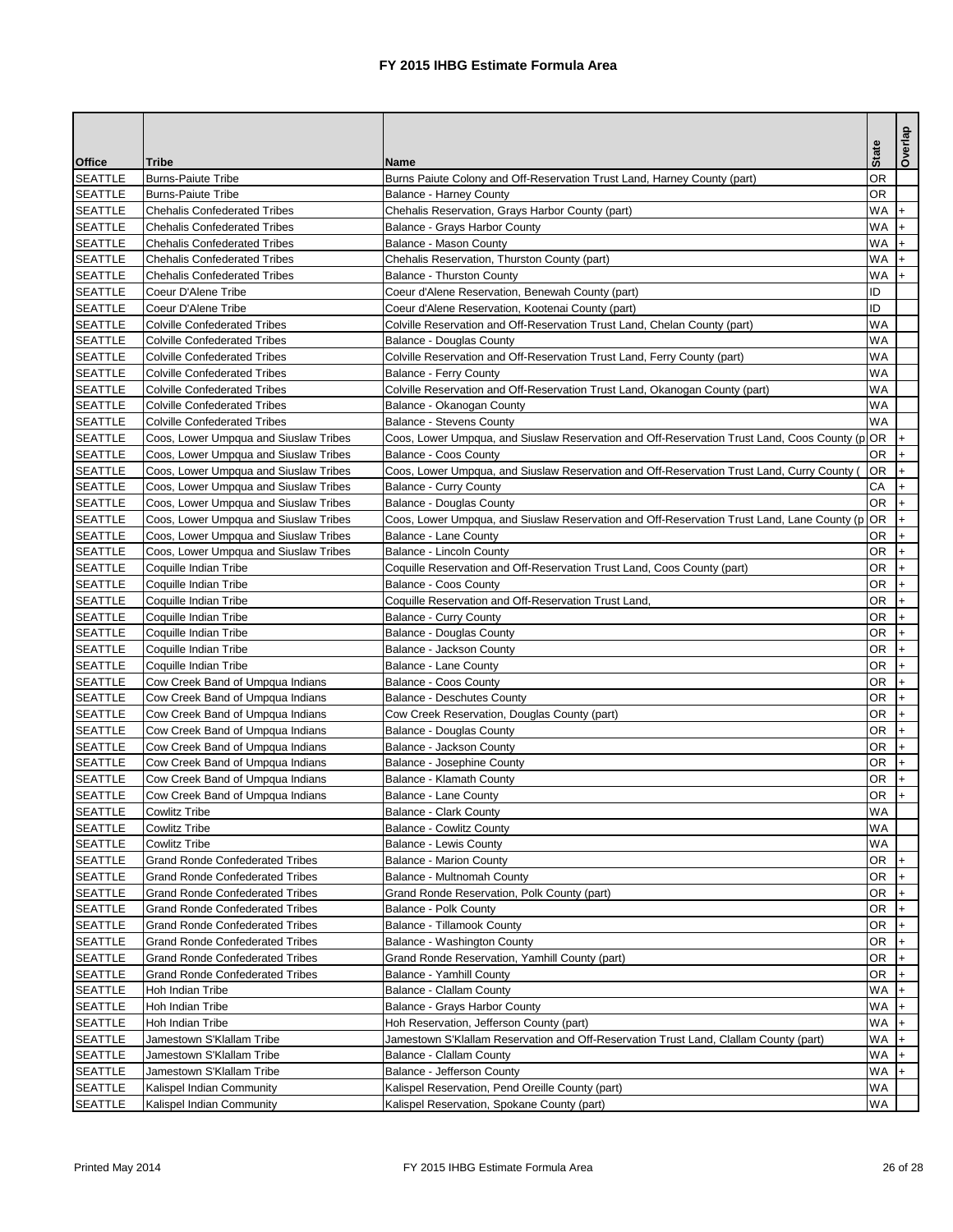|                                  |                                                |                                                                                  | <b>State</b>       | Overlap |
|----------------------------------|------------------------------------------------|----------------------------------------------------------------------------------|--------------------|---------|
| <b>Office</b>                    | <b>Tribe</b>                                   | <b>Name</b>                                                                      |                    |         |
| <b>SEATTLE</b>                   | <b>Klamath Tribes</b>                          | Klamath Reservation, Klamath County (part)                                       | <b>OR</b>          |         |
| <b>SEATTLE</b>                   | <b>Klamath Tribes</b>                          | <b>Balance - Klamath County</b>                                                  | <b>OR</b>          | ∣+      |
| <b>SEATTLE</b>                   | Kootenai Tribe                                 | Kootenai Reservation, Boundary County (part)                                     | ID                 |         |
| <b>SEATTLE</b>                   | Lower Elwha Tribal Community                   | Lower Elwha Reservation and Off-Reservation Trust Land, Clallam County (part)    | <b>WA</b>          |         |
| <b>SEATTLE</b>                   | Lower Elwha Tribal Community                   | <b>Balance - Clallam County</b>                                                  | $WA$ +             |         |
| <b>SEATTLE</b>                   | Lummi Tribe                                    | Lummi Reservation, Whatcom County (part)                                         | $WA$ +             |         |
| <b>SEATTLE</b>                   | Lummi Tribe                                    | <b>Whatcom County (part)</b>                                                     | <b>WA</b>          | $+$     |
| <b>SEATTLE</b>                   | Makah Indian Tribe                             | Makah Reservation, Clallam County (part)                                         | <b>WA</b>          |         |
| <b>SEATTLE</b>                   | Muckleshoot Indian Tribe                       | Muckleshoot Reservation and Off-Reservation Trust Land, King County (part)       | WA                 |         |
| <b>SEATTLE</b>                   | Muckleshoot Indian Tribe                       | Muckleshoot Reservation and Off-Reservation Trust Land, Pierce County (part)     | <b>WA</b>          |         |
| <b>SEATTLE</b>                   | Nez Perce Tribe                                | Nez Perce Reservation, Clearwater County (part)                                  | ID                 |         |
| <b>SEATTLE</b>                   | Nez Perce Tribe                                | Nez Perce Reservation, Idaho County (part)                                       | ID<br>ID           |         |
| <b>SEATTLE</b>                   | Nez Perce Tribe                                | Nez Perce Reservation, Lewis County (part)                                       | ID                 |         |
| <b>SEATTLE</b>                   | Nez Perce Tribe                                | Nez Perce Reservation, Nez Perce County (part)                                   |                    |         |
| <b>SEATTLE</b>                   | Nisqually Indian Community                     | Nisqually Reservation, Pierce County (part)                                      | $WA$ +             |         |
| <b>SEATTLE</b>                   | <b>Nisqually Indian Community</b>              | Pierce County (part)                                                             | $WA$ +             |         |
| <b>SEATTLE</b>                   | Nisqually Indian Community                     | Nisqually Reservation, Thurston County (part)                                    | $WA$ +             |         |
| <b>SEATTLE</b>                   | Nisqually Indian Community                     | <b>Balance - Thurston County</b>                                                 | $WA$ +             |         |
| <b>SEATTLE</b>                   | Nooksack Tribe                                 | Nooksack Reservation and Off-Reservation Trust Land, Whatcom County (part)       | WA                 | $+$     |
| <b>SEATTLE</b>                   | Nooksack Tribe                                 | <b>Balance - Whatcom County</b>                                                  | $WA$ +             |         |
| <b>SEATTLE</b>                   | Port Gamble Indian Community                   | Port Gamble Reservation, Kitsap County (part)                                    | $WA$ +             |         |
| <b>SEATTLE</b>                   | Port Gamble Indian Community                   | <b>Balance - Kitsap County</b>                                                   | $WA$ +             |         |
| <b>SEATTLE</b>                   | <b>Puyallup Tribe</b>                          | Puyallup Reservation and Off-Reservation Trust Land, King County (part)          | $WA$ +             |         |
| <b>SEATTLE</b>                   | Puyallup Tribe                                 | Puyallup Reservation and Off-Reservation Trust Land, Pierce County (part)        | $WA$ +             |         |
| <b>SEATTLE</b>                   | Puyallup Tribe                                 | <b>Balance - Pierce County</b>                                                   | $WA$ +             |         |
| <b>SEATTLE</b>                   | Quileute Tribe                                 | Quileute Reservation, Clallam County (part)                                      | <b>WA</b>          |         |
| <b>SEATTLE</b>                   | <b>Quinault Tribe</b>                          | Quinault Reservation, Grays Harbor County (part)                                 | $WA$ +             |         |
| <b>SEATTLE</b>                   | <b>Quinault Tribe</b>                          | <b>Balance - Grays Harbor County</b>                                             | $WA +$             |         |
| <b>SEATTLE</b><br><b>SEATTLE</b> | <b>Quinault Tribe</b><br><b>Quinault Tribe</b> | Quinault Reservation, Jefferson County (part)                                    | $WA$ +<br>$WA$ $+$ |         |
|                                  |                                                | <b>Balance - Jefferson County</b>                                                | WA                 |         |
| <b>SEATTLE</b>                   | Samish Nation<br>Samish Nation                 | <b>Balance - Island County</b>                                                   | $WA$ +             |         |
| <b>SEATTLE</b>                   |                                                | Balance - San Juan County, San Juan County                                       | $WA$ +             |         |
| <b>SEATTLE</b><br><b>SEATTLE</b> | Samish Nation<br>Samish Nation                 | Samish, Skagit County (part)                                                     | $WA$ +             |         |
|                                  | Samish Nation                                  | <b>Balance - Skagit County</b><br><b>Balance - Snohomish County</b>              | $WA$ +             |         |
| <b>SEATTLE</b><br><b>SEATTLE</b> | Samish Nation                                  | Balance - Whatcom County                                                         | $WA$ +             |         |
|                                  | Sauk-Suiattle Indian Tribe                     |                                                                                  | WA                 |         |
| <b>SEATTLE</b><br><b>SEATTLE</b> | Sauk-Suiattle Indian Tribe                     | <b>Balance - King County</b><br><b>Balance - Pierce County</b>                   | <b>WA</b>          |         |
| <b>SEATTLE</b>                   | Sauk-Suiattle Indian Tribe                     | Sauk-Suiattle Reservation, Skagit County (part)                                  | $WA$ +             | I+      |
| <b>SEATTLE</b>                   | Sauk-Suiattle Indian Tribe                     | Sauk-Suiattle Reservation, Snohomish County (part)                               | $WA$ +             |         |
| <b>SEATTLE</b>                   | Sauk-Suiattle Indian Tribe                     | <b>Balance - Snohomish County</b>                                                | $WA$ +             |         |
| <b>SEATTLE</b>                   | Shoalwater Bay Tribe                           | Shoalwater Bay Reservation and Off-Reservation Trust Land, Pacific County (part) | <b>WA</b>          |         |
| <b>SEATTLE</b>                   | Shoalwater Bay Tribe                           | <b>Balance - Pacific County</b>                                                  | <b>WA</b>          |         |
| <b>SEATTLE</b>                   | Shoshone-Bannock Tribes, Ft. Hall Res.         | Fort Hall Reservation and Off-Reservation Trust Land, Bannock County (part)      | ID                 |         |
| <b>SEATTLE</b>                   | Shoshone-Bannock Tribes, Ft. Hall Res.         | Fort Hall Reservation and Off-Reservation Trust Land, Bingham County (part)      | ID                 |         |
| <b>SEATTLE</b>                   | Shoshone-Bannock Tribes, Ft. Hall Res.         | Fort Hall Reservation and Off-Reservation Trust Land, Caribou County (part)      | ID                 |         |
| <b>SEATTLE</b>                   | Shoshone-Bannock Tribes, Ft. Hall Res.         | Fort Hall Reservation and Off-Reservation Trust Land, Power County (part)        | ID                 |         |
| <b>SEATTLE</b>                   | <b>Siletz Confederated Tribes</b>              | <b>Balance - Benton County</b>                                                   | <b>OR</b>          | l+      |
| <b>SEATTLE</b>                   | <b>Siletz Confederated Tribes</b>              | Balance - Clackamas County                                                       | <b>OR</b>          |         |
| <b>SEATTLE</b>                   | <b>Siletz Confederated Tribes</b>              | <b>Balance - Lane County</b>                                                     | <b>OR</b>          |         |
| <b>SEATTLE</b>                   | <b>Siletz Confederated Tribes</b>              | Siletz Reservation and Off-Reservation Trust Land, Lincoln County (part)         | <b>OR</b>          |         |
| <b>SEATTLE</b>                   | <b>Siletz Confederated Tribes</b>              | Balance - Lincoln County                                                         | <b>OR</b>          |         |
| <b>SEATTLE</b>                   | <b>Siletz Confederated Tribes</b>              | <b>Balance - Linn County</b>                                                     | <b>OR</b>          | l+      |
| <b>SEATTLE</b>                   | <b>Siletz Confederated Tribes</b>              | <b>Balance - Marion County</b>                                                   | <b>OR</b>          | I+      |
| <b>SEATTLE</b>                   | <b>Siletz Confederated Tribes</b>              | Balance - Multnomah County                                                       | <b>OR</b>          | I+      |
| <b>SEATTLE</b>                   | <b>Siletz Confederated Tribes</b>              | <b>Balance - Polk County</b>                                                     | <b>OR</b>          |         |
| <b>SEATTLE</b>                   | <b>Siletz Confederated Tribes</b>              | <b>Balance - Tillamook County</b>                                                | <b>OR</b>          |         |
| <b>SEATTLE</b>                   | <b>Siletz Confederated Tribes</b>              | Balance - Washington County                                                      | <b>OR</b>          |         |
|                                  |                                                |                                                                                  |                    |         |